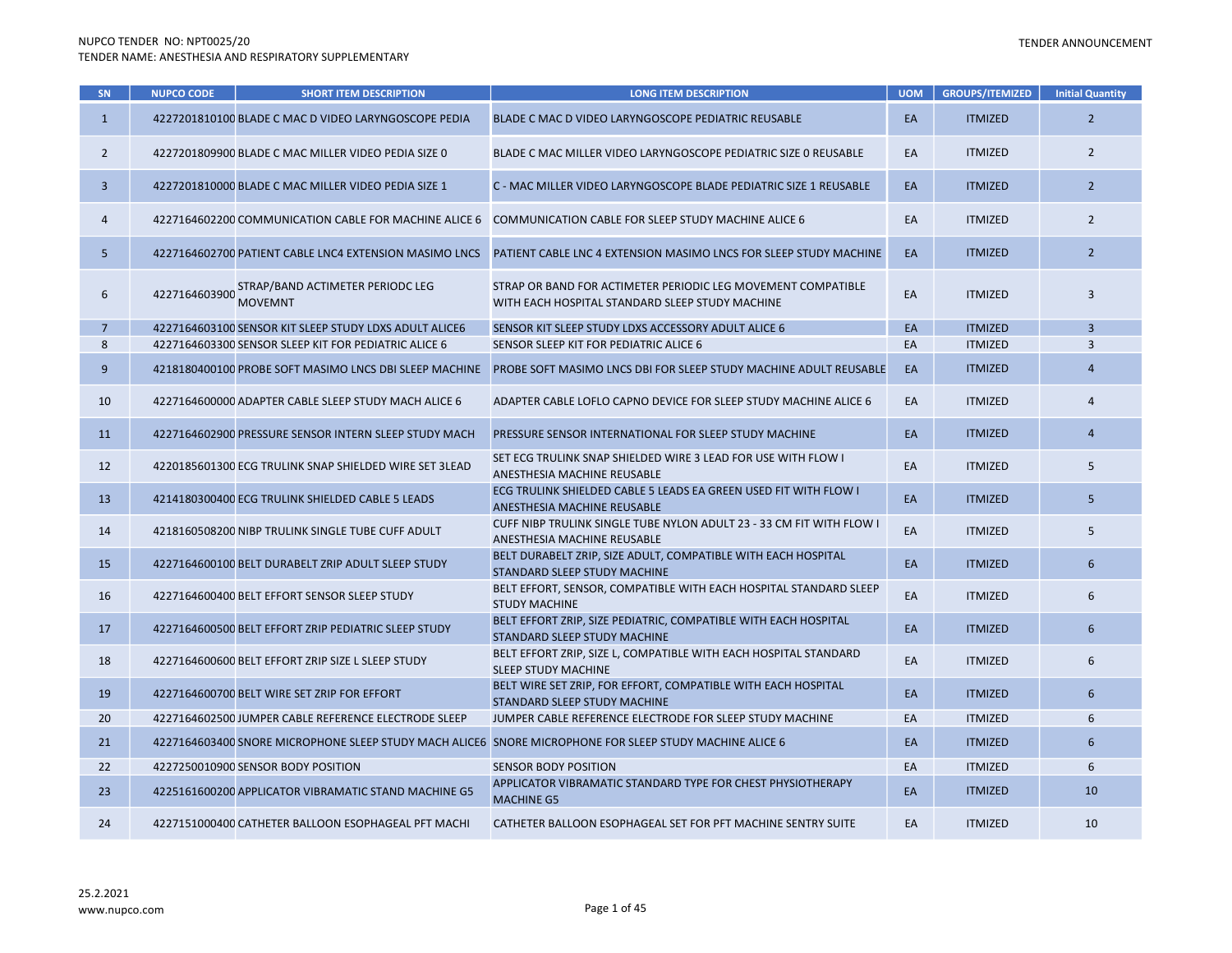| SN | <b>NUPCO CODE</b> | <b>SHORT ITEM DESCRIPTION</b>                          | <b>LONG ITEM DESCRIPTION</b>                                                                                         | <b>UOM</b> | <b>GROUPS/ITEMIZED</b> | <b>Initial Quantity</b> |
|----|-------------------|--------------------------------------------------------|----------------------------------------------------------------------------------------------------------------------|------------|------------------------|-------------------------|
| 25 |                   |                                                        | 4227151000500 CROSS ADAPTER WITH BALLOON VALVE FOR PFT CROSS ADAPTER WITH BALLOON VALVE FOR PFT MACHINE SENTRY SUITE | EA         | <b>ITMIZED</b>         | 10                      |
| 26 |                   | 4227160400600 MASS FLOW FOR PFT MACHINE V MAX          | MASS FLOW FOR PFT MACHINE V MAX                                                                                      | EA         | <b>ITMIZED</b>         | 10                      |
| 27 | 4227161500000     | PNEUMOTACH FLOW SENSOR PTS PFT MACH<br><b>PEDI</b>     | PNEUMOTACH FLOW SENSOR PTS FOR PFT MACHINE PEDIATRIC                                                                 | EA         | <b>ITMIZED</b>         | 10                      |
| 28 |                   |                                                        | 4227161500100 SCREEN PNEUMOTACH SENSOR PFT MACH PEDIA SCREEN PNEUMOTACH FLOW SENSOR FOR PFT MACHINE PEDIATRIC        | EA         | <b>ITMIZED</b>         | 10                      |
| 29 |                   | 4227161600200 FILTER BARRIER W/PORT FOR PFT MACH 30 MM | FILTER BARRIER WITH PORT FOR PFT MACHINE SIZE 30 MM PFT MACHINE<br><b>JAEGER</b>                                     | EA         | <b>ITMIZED</b>         | 10                      |
| 30 |                   | 4227164602000 CASE SENSOR FOR SLEEP STUDY              | CASE SENSOR FOR SLEEP STUDY                                                                                          | EA         | <b>ITMIZED</b>         | 10                      |
| 31 |                   | 4227164602100 CO2 KIT CAPNOGHRAPY FOR LOFLO ALICE 6    | CO2 KIT CAPNOGRAPHY FOR LOFLO FOR SLEEP STUDY ALICE 6                                                                | EA         | <b>ITMIZED</b>         | 10                      |
| 32 |                   | 4227164603500 THERMISTOR AIRFLOW FOR ADULT 1 CHANNEL   | THERMISTOR AIRFLOW FOR ADULT 1 CHANNEL FOR SLEEP STUDY MACHINE                                                       | EA         | <b>ITMIZED</b>         | 10                      |
| 33 |                   | 4227164603600 THERMISTOR AIRFLOW PEDIATRIC 1 CHANNEL   | THERMISTOR AIRFLOW FOR PEDIATRIC 1 CHANNEL FOR SLEEP STUDY<br><b>MACHINE</b>                                         | EA         | <b>ITMIZED</b>         | 10                      |
| 34 |                   | 4227164800700 BABY SHUTTER NEW FOR PFT MACHINE         | BABY SHUTTER NEW FOR PFT MACHINE SENTRY SUITE                                                                        | EA         | <b>ITMIZED</b>         | 10                      |
| 35 |                   | 4227164800800 BABY SHUTTER OLD FOR PFT MACHINE         | BABY SHUTTER OLD FOR PFT MACHINE SENTRY SUITE                                                                        | EA         | <b>ITMIZED</b>         | 10                      |
| 36 |                   | 4227164802500 TUBE AUTO BOX FOR PFT MACHINE V MAX      | TUBE AUTO BOX FOR PFT MACHINE V MAX                                                                                  | EA         | <b>ITMIZED</b>         | 10                      |
| 37 |                   | 4227164803100 VALVE 3 WAY FOR PFT MACHINE V MAX        | VALVE 3 WAY FOR PFT MACHINE V MAX                                                                                    | EA         | <b>ITMIZED</b>         | 10                      |
| 38 |                   | 4227164803200 VALVE JET FOR PFT MACHINE SENTRY SUITE   | VALVE JET FOR PFT MACHINE SENTRY SUITE                                                                               | EA         | <b>ITMIZED</b>         | 10                      |
| 39 |                   | 4227171100100 HOOD FOIL FOR PFT MACHINE SENTRY SUITE   | HOOD FOIL FOR PFT MACHINE SENTRY SUITE                                                                               | EA         | <b>ITMIZED</b>         | 10                      |
| 40 |                   | 4227171509800 TEE CONNECTOR FOR SAMPLING NITRIC OXIDE  | TEE CONNECTOR FOR SAMPLING FOR NITRIC OXIDE ANALYZER FOR NEO AND<br>PED FOR AERONOX MACHINE                          | EA         | <b>ITMIZED</b>         | 10                      |
| 41 |                   |                                                        | 4227171510000 TUBING OXYGEN W/INNER LUMEN/ CONNE 50 FT TUBING OXYGEN WITH INNER LUMEN AND CONNECTOR 50 FEET          | EA         | <b>ITMIZED</b>         | 10                      |
| 42 |                   | 4227171510100 VALVE UNI DIRECTION TEE                  | <b>VALVE UNI DIRECTION TEE</b>                                                                                       | EA         | <b>ITMIZED</b>         | 10                      |
| 43 |                   | 4227222005700 CABLE EDI NAVA VENTILATOR NEONATAL       | CABLE EDI NAVA FOR VENTILATOR NEONATAL FOR SERVO                                                                     | EA         | <b>ITMIZED</b>         | 10                      |
| 44 |                   | 4227164802700 TUBE DIRECTION ASSEMB PFT MACHINE VMAX   | TUBE DIRECTION ASSEMBLY FOR PFT MACHINE V MAX                                                                        | EA         | <b>ITMIZED</b>         | 12                      |
| 45 |                   | 4227222007200 CO2 Y SENSOR FOR VENTILATOR SERVO N      | CO2 Y SENSOR FOR VENTILATOR SERVO N                                                                                  | EA         | <b>ITMIZED</b>         | 12                      |
| 46 |                   | 4227222007700 SENSOR CABLE FLOW VENTI NEON SLE500 /600 | SENSOR CABLE FLOW FOR VENTILATOR NEONATAL SLE 500 / 600                                                              | EA         | <b>ITMIZED</b>         | 12                      |
| 47 |                   | 4227164803000 TUBE PLASTIC HEATABLE FOR PFT MACHINE    | TUBE PLASTIC HEATABLE FOR PFT MACHINE                                                                                | EA         | <b>ITMIZED</b>         | 13                      |
| 48 |                   | 4227222007500 DIAPHRAGM FOR EXPIRATORY VALVE BABYLOG   | DIAPHRAGM FOR EXPIRATORY VALVE FOR VENTILATOR BABYLOG                                                                | EA         | <b>ITMIZED</b>         | 14                      |
| 49 |                   | 4227222010000 EXHALATION VALVE COMP DRAGER VENT VN500  | EXHALATION VALVE, REUSABLE, COMPATIBLE WITH DRAGER VENTILATOR,<br>MODEL VN500                                        | EA         | <b>ITMIZED</b>         | 15                      |
| 50 |                   | 4227222005800 CABLE WIRE FOR CAPNOSTAT SERVO ADULT     | CABLE WIRE FOR CAPNOSTAT SERVO I FOR ADULT                                                                           | EA         | <b>ITMIZED</b>         | 15                      |
| 51 |                   | 4227222006100 CABLE WIRE FOR CAPNOSTAT SERVO U ADULT   | CABLE WIRE FOR CAPNOSTAT SERVO U VENTILATOR FOR ADULT                                                                | EA         | <b>ITMIZED</b>         | 15                      |
| 52 |                   | 4227222008100 VALVE INSPIRATORY VENTIL NEONATAL VN500  | VALVE INSPIRATORY VENTILATOR NEONATAL VN500                                                                          | EA         | <b>ITMIZED</b>         | 15                      |
| 53 |                   |                                                        | 4227161500200 SPARE SCREEN FOR PNEUMOTACH PFT MACHINE SPARE SCREEN FOR PNEUMOTACH FOR PFT MACHINE                    | EA         | <b>ITMIZED</b>         | 16                      |
| 54 |                   | 4227221903400 FILTER INSPIRATORY VENTILATOR MACHIN SLE | FILTER INSPIRATORY AUTOCLAVABLE FOR VENTILATOR MACHINE SLE                                                           | EA         | <b>ITMIZED</b>         | 19                      |
| 55 |                   | 4219190002500 MEDICATION TRY 7X5 INCH DISPOSABLE       | TRY MEDICATION 7 X 5 INCH DISPOSABLE                                                                                 | EA         | <b>ITMIZED</b>         | 20                      |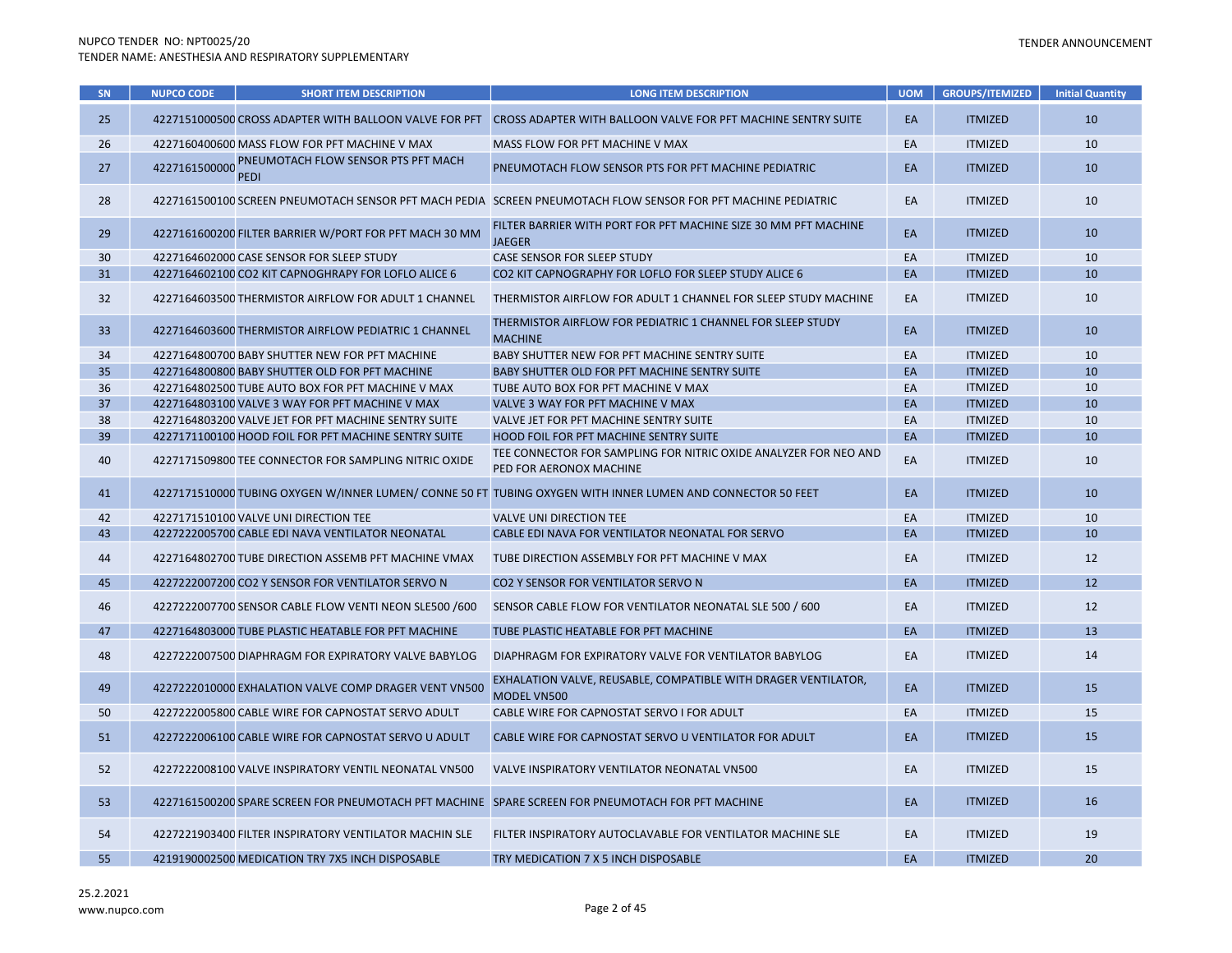| SN | <b>NUPCO CODE</b> | <b>SHORT ITEM DESCRIPTION</b>                          | <b>LONG ITEM DESCRIPTION</b>                                                                                                                                                                                                                  | <b>UOM</b> | <b>GROUPS/ITEMIZED</b> | <b>Initial Quantity</b> |
|----|-------------------|--------------------------------------------------------|-----------------------------------------------------------------------------------------------------------------------------------------------------------------------------------------------------------------------------------------------|------------|------------------------|-------------------------|
| 56 |                   | 4227222006300 CASSETTE EXPIRATORY VENTILATOR SERVO I   | CASSETTE EXPIRATORY FOR VENTILATOR SERVO I                                                                                                                                                                                                    | EA         | <b>ITMIZED</b>         | 20                      |
| 57 |                   | 4227222007600 HOSE FOR TRANSPORT VENTILATOR WEINMANN   | HOSE FOR TRANSPORT VENTILATOR REUSABLE WEINMAN                                                                                                                                                                                                | EA         | <b>ITMIZED</b>         | 23                      |
| 58 |                   | 4227192400200 CRICOTHYROTOMY CATHETER SETS SIZE 3.5 MM | CRICOTHYROTOMY CATHETER SETS SIZE 3.5 MM                                                                                                                                                                                                      | EA         | <b>ITMIZED</b>         | 24                      |
| 59 |                   | 4227192400100 CRICOTHYROTOMY CATHETER SETS SIZE 4.0 MM | CRICOTHYROTOMY CATHETER SETS SIZE 4.0 MM                                                                                                                                                                                                      | EA         | <b>ITMIZED</b>         | 24                      |
| 60 |                   | 4227162200100 JACKET SQUEEZE OPTION CATNO852762 SZ S   | JACKET SQUEEZE OPTION CATNO852762 FOR PFT MACHINE SIZE S SENTRY<br><b>SUITE</b>                                                                                                                                                               | EA         | <b>ITMIZED</b>         | 24                      |
| 61 |                   | 4227221903600 FILTER EXPIRATORY DUST VENTILATOR        | FILTER EXPIRATORY DUST FOR VENTILATOR BABYLOG                                                                                                                                                                                                 | EA         | <b>ITMIZED</b>         | 24                      |
| 62 |                   | 4227222007000 CELL OXYGEN FOR SERVO I VENTILATOR       | CELL OXYGEN FOR SERVO I VENTILATOR                                                                                                                                                                                                            | EA         | <b>ITMIZED</b>         | 24                      |
| 63 |                   | 4227222007100 CELL OXYGEN FOR VENTILATOR AVEA          | CELL OXYGEN FOR VENTILATOR AVEA                                                                                                                                                                                                               | EA         | <b>ITMIZED</b>         | 24                      |
| 64 |                   | 4222150310900 CENTRAL VENOUS ACCESS KIT 2LUMEN 7.5-8FR | MAC TWO-LUMEN CENTRAL VENOUS ACCESS KIT CATH-GARD OR<br>EQUIVALENT, FOR USE WITH 7.5 - 8 FR CATHETERS RADIOPAQUE<br>POLYURETHANE WITH 9 FR DISTAL LUMEN, ANTIMICROBIAL SURFACE<br>TREATMENT, INTEGRAL HEMOSTASIS VALVE, EXTENSION LINE CLAMPS | <b>KIT</b> | <b>ITMIZED</b>         | 25                      |
| 65 |                   | 4111193100800 FLOW SENSOR HOUSING STRT REUS VN500      | FLOW SENSOR HOUSING, STRAIGHT DESIGN, REUSABLE, COMPATIBLE WITH<br>DRAGER VENTILATOR MODEL VN500                                                                                                                                              | EA         | <b>ITMIZED</b>         | 25                      |
| 66 |                   | 4227164603200 SENSOR PLM FOR SLEEP STUDY MACHI ALICE6  | SENSOR PLM FOR SLEEP STUDY MACHINE ALICE 6                                                                                                                                                                                                    | EA         | <b>ITMIZED</b>         | 25                      |
| 67 |                   | 4227161600300 MICROGARD FILTER MOUTHPIECE PLASTIC PFT  | MICROGARD FILTER WITH MOUTHPIECE PLASTIC FOR PFT DISPOSABLE                                                                                                                                                                                   | EA         | <b>ITMIZED</b>         | 26                      |
| 68 |                   | 4218160505200 CUFF BLOOD PRESSURE 1LUMEN SIZE 27X35CM  | CUFF BLOOD PRESSURE ONE LUMEN SIZE 27 CM X 35 CM REUSABLE<br><b>COMPATIBILITY WITH GE MACHINE</b>                                                                                                                                             | EA         | <b>ITMIZED</b>         | 28                      |
| 69 |                   | 4218160506700 NIBP DURA CUFF THIGH 2 TUBE SUBMIN BROWN | CUFF NIBP DURA THIGH 2 TUBE SUBMIN BROWN FIT WITH GE ANESTHESIA<br><b>MACHINE</b>                                                                                                                                                             | EA         | <b>ITMIZED</b>         | 28                      |
| 70 |                   | 4227160020400 OXYGEN CYLINDER KEY SIZE E               | KEY OXYGEN CYLINDER SIZE E                                                                                                                                                                                                                    | EA         | <b>ITMIZED</b>         | 30                      |
| 71 |                   | 4218160506600 NIBP DURA CUFF CHILD 2 TUBE SUBMIN GREEN | CUFF NIBP DURA CHILD 2 TUBE SUBMIN GREEN 12 - 19 CM FIT WITH GE<br><b>ANESTHESIA MACHINE</b>                                                                                                                                                  | EA         | <b>ITMIZED</b>         | 30 <sup>°</sup>         |
| 72 |                   | 4218160506400 NIBP DURA CUFF S ADULT ROYAL BLUE 2 TUBE | CUFF NIBP DURA SMALL ADULT ROYAL BLUE 2 TUBE FIT WITH GE<br>ANESTHESIA MACHINE                                                                                                                                                                | EA         | <b>ITMIZED</b>         | 30                      |
| 73 |                   | 4218160506200 NIBP DURA CUFF L ADULT LONG 2 TUBE WINE  | CUFF NIBP DURA LARGE ADULT LONG 2 TUBE SUBMIN WINE FIT WITH GE<br><b>ANESTHESIA MACHINE</b>                                                                                                                                                   | EA         | <b>ITMIZED</b>         | 30 <sup>°</sup>         |
| 74 |                   | 4218160506000 NIBP DURA CUFF LARGE ADULT 2 TUBE WINE   | CUFF NIBP DURA LARGE ADULT 2 TUBE SUBMIN WINE FIR FOR GE<br>ANESTHESIA MACHINE REUSABLE                                                                                                                                                       | EA         | <b>ITMIZED</b>         | 30                      |
| 75 |                   | 4218160505800 NIBP DURA CUFF INFANT 2 TUBE ORANGE GE   | CUFF NIBP DURA INFANT 2 TUBE SUBMIN ORANGE REUSABLE FIT FOR GE<br>ANESTHESIA MACHINE                                                                                                                                                          | EA         | <b>ITMIZED</b>         | 30 <sup>°</sup>         |
| 76 |                   | 4218160505600 NIBP DURA CUFF ADULT LONG 2 TUBE NAVY GE | CUFF NIBP DURA ADULT LONG 2 TUBE SUBMIN NAVY FIT FOR GE<br>ANESTHESIA MACHINE REUSABLE                                                                                                                                                        | EA         | <b>ITMIZED</b>         | 30                      |
| 77 |                   | 4220185601200 NEOMED POD ECG CABLE 2.5 FIT WITH DRAEGE | CABLE NEOMED POD ECG 2.5 FIT WITH DRAEGER REUSABLE                                                                                                                                                                                            | EA         | <b>ITMIZED</b>         | 30                      |
| 78 |                   | 4222152101300 CATHETER PULMONARY ARTERY SWAN GANZ      | CATHETER, PULMONARY ARTERY, SWAN GANZ, BALLOON TIPPED FLOATING,<br>6 FR TRIPLE LUMEN, THERMO DILUTION CARDIAC OUTPUT THERMISTER, 110<br>CMLONG, DISTAL HOLE CAN ACCEPT 0.035 WIRE, INTRODUCER SHEATH SET,<br>DISPOSABLE, STERILE              | EA         | <b>ITMIZED</b>         | 30                      |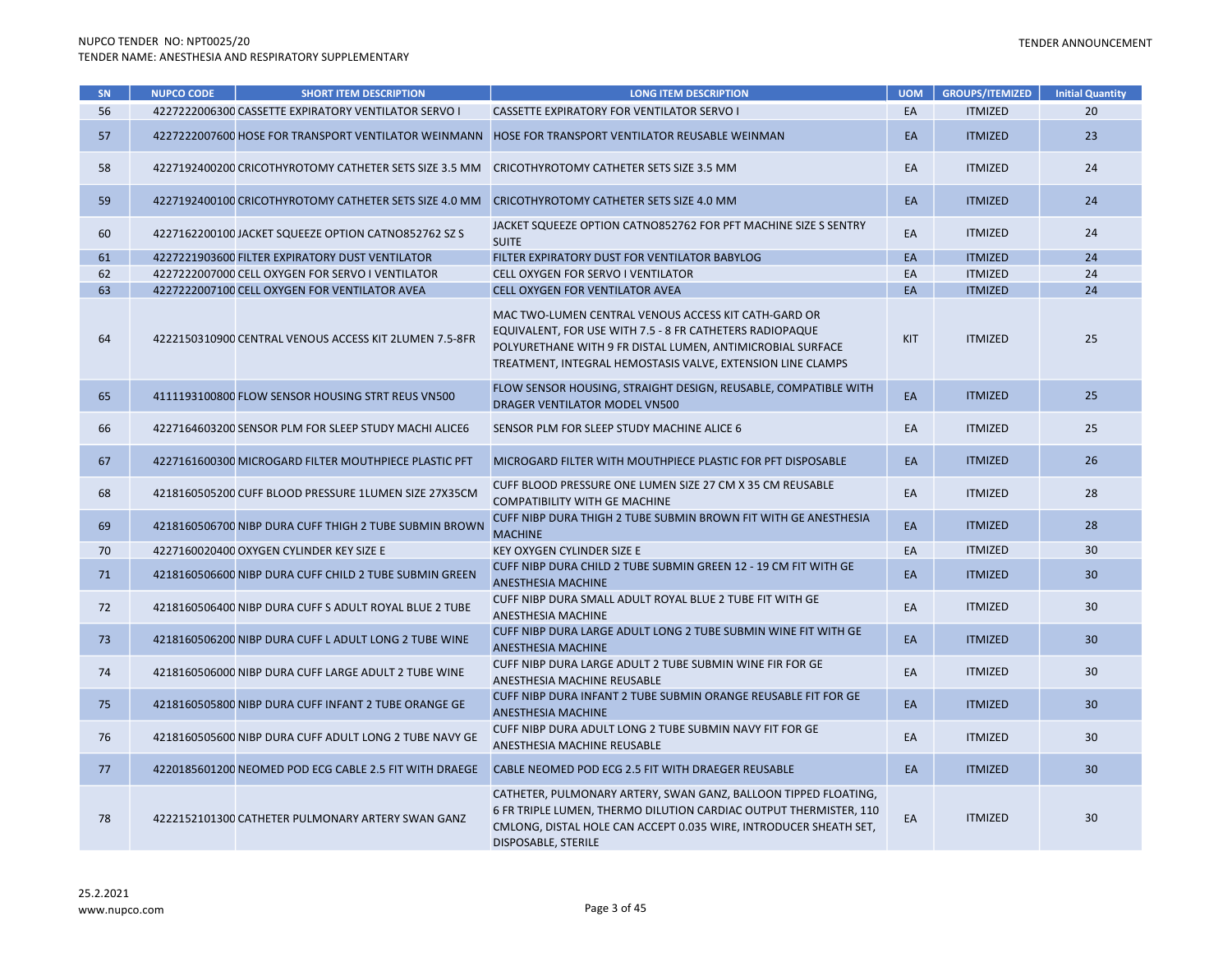### TENDER ANNOUNCEMENT

| SN  | <b>NUPCO CODE</b> | <b>SHORT ITEM DESCRIPTION</b>                          | <b>LONG ITEM DESCRIPTION</b>                                                                                           | <b>UOM</b> | <b>GROUPS/ITEMIZED</b> | <b>Initial Quantity</b> |
|-----|-------------------|--------------------------------------------------------|------------------------------------------------------------------------------------------------------------------------|------------|------------------------|-------------------------|
| 79  |                   | 4227164600800 CABLE ELECTRODE GOLD CUP FOR EEG 120 IN  | CABLE ELECTRODE GOLD CUP FOR EEG EMG AND EOG FOR SLEEP STUDY SIZE<br>120INCH                                           | EA         | <b>ITMIZED</b>         | 30                      |
| 80  |                   | 4227164600900 CABLE ELECTRODE GOLD CUP FOR EEG 48 IN   | CABLE ELECTRODE GOLD CUP FOR EEG EMG AND EOG FOR SLEEP STUDY SIZE<br>48INCH                                            | EA         | <b>ITMIZED</b>         | 30                      |
| 81  |                   | 4227170701700 SENSOR FLOW FOR NEONATAL VENTIL SLE 500  | SENSOR FLOW FOR NEONATAL VENTILATOR REUSABLE SLE 500                                                                   | EA         | <b>ITMIZED</b>         | 30                      |
| 82  |                   | 4227170701900 SENSOR FLOW FOR VENTILATOR AVEA          | SENSOR FLOW FOR VENTILATOR AVEA                                                                                        | EA         | <b>ITMIZED</b>         | 30                      |
| 83  |                   | 4227222003000 FILTER VENTILATOR INSPIRATORY EXPIRATORY | FILTER VENTILATOR INSPIRATORY EXPIRATORY NEWPORT E360                                                                  | EA         | <b>ITMIZED</b>         | 31                      |
| 84  |                   | 4227222007400 CONNECTOR YSHAPED W/ FLOW BABYLOG 8000   | <b>CONNECTOR YSHAPED WITH FLOW SENSOR FOR VENTILATOR BABYLOG 8000</b>                                                  | EA         | <b>ITMIZED</b>         | 38                      |
| 85  |                   | 4227190000400 LARYNGEAL AIRWAY MASK AIR QSP SIZE 2.5   | MASK AIR LARYNGEAL AIRWAY QSP INTUBATING WITH PUSHER SIZE 2.5, 30 -<br><b>50KG KG LATEX FREE DISPOSABLE</b>            | EA         | <b>ITMIZED</b>         | 40                      |
| 86  |                   | 4227164800900 CABLE MASS FLOW METER SENSOR FOR PFT     | CABLE MASS FLOW METER SENSOR FOR PFT MACHINE V MAX                                                                     | EA         | <b>ITMIZED</b>         | 48                      |
| 87  |                   | 4218160505100 CUFF BLOOD PRESSURE ONE LUMEN ADULT XL   | CUFF BLOOD PRESSURE ONE LUMEN ADULT X LARGE COMPATIBILITY WITH<br>DRAEGER MACHINE REUSABLE                             | EA         | <b>ITMIZED</b>         | 50                      |
| 88  |                   | 4218160506800 NIBP ADULT MRI COMPATIBILITY 6M FIT W/GE | NIBP ADULT MRI COMPATIBILITY 6 M FIT WITH GE MONITOR REUSABLE                                                          | EA         | <b>ITMIZED</b>         | 50                      |
| 89  |                   | 4222200000900 KIT INTRATHECAL BACLOFEN PUMP PATIENT    | KIT INTRATHECAL BACLOFEN PUMP PATIENT PROGRAMMER LATEX FREE<br><b>DISPOSABLE</b>                                       | EA         | <b>ITMIZED</b>         | 50                      |
| 90  |                   | 4227180501300 ADAPTER HEATER BREATH CIRCUITS 900MR806  | ADAPTER HEATER WIRE FOR HEATED BREATHING CIRCUITS 900 MR806<br>HUMIDIFIER FISHER AND PAYKEL                            | EA         | <b>ITMIZED</b>         | 50                      |
| 91  |                   | 4218171500500 CREAM EEG ELECTRODE FOR SLEEP STUDY      | CREAM EEG ELECTRODE FOR SLEEP STUDY                                                                                    | EA         | <b>ITMIZED</b>         | 50                      |
| 92  |                   | 4227164601100 CABLE ELECTRODE SNAP FOR EEG 72 IN       | CABLE ELECTRODE SNAP FOR EEG EMG AND EOG FOR SLEEP STUDY SIZE 72<br><b>INCH</b>                                        | EA         | <b>ITMIZED</b>         | 50                      |
| 93  |                   | 4227180501500 ADAPTER HEATER BREATH CIRCUITS 900MR858  | ADAPTER HEATER WIRE FOR HEATED BREATHING CIRCUITS 900 MR858<br>HUMIDIFIER FISHER AND PAYKEL                            | EA         | <b>ITMIZED</b>         | 50                      |
| 94  |                   | 4227191532500 MASK FULL FACE PEDIA GEL OR FOAM VENT L  | MASK FULL FACE PEDIATRIC SILICONE GEL OR FOAM VENTED LARGE WITH<br>STRAP AND SWIVEL DISPOSABLE FOR CPAP/BIPAP MACHINE  | EA         | <b>ITMIZED</b>         | 50                      |
| 95  |                   | 4227191532600 MASK FULL FACE PEDIA GEL OR FOAM VENT M  | MASK FULL FACE PEDIATRIC SILICONE GEL OR FOAM VENTED MEDIUM WITH<br>STRAP AND SWIVEL DISPOSABLE FOR CPAP/BIPAP MACHINE | EA         | <b>ITMIZED</b>         | 50                      |
| 96  |                   | 4227191532700 MASK FULL FACE PEDIA GEL OR FOAM VENT S  | MASK FULL FACE PEDIATRIC SILICONE GEL OR FOAM VENTED SMALL WITH<br>STRAP AND SWIVEL DISPOSABLE FOR CPAP/BIPAP MACHINE  | EA         | <b>ITMIZED</b>         | 50                      |
| 97  | 4227222008000     | SET COMPLETE DIAPHRAGM FOR BABYLOG<br><b>VN500</b>     | SET COMPLETE WITH DIAPHRAGM FOR EXPIRATORY VALVE FOR VENTILATOR<br><b>BABYLOG VN500</b>                                | EA         | <b>ITMIZED</b>         | 50                      |
| 98  |                   | 4227222400500 CIRCUIT BREATHING HEAT W/OUT PEEP PEDIA  | CIRCUIT BREATHING HEATED WITHOUT PEEP FOR PEDIATRIC DISPOSABLE<br><b>LTV VENTILATOR</b>                                | EA         | <b>ITMIZED</b>         | 50                      |
| 99  |                   | 4014200900100 NIBP HOSE NEONATAL COMPATIBIL W/DRAEGER  | NIBP HOSE NEONATAL COMPATIBILITY WITH PATIENT MONITORING SYSTEM<br><b>DRAEGER REUSABLE</b>                             | EA         | <b>ITMIZED</b>         | 60                      |
| 100 |                   | 4218160507700 NIBP HOSE NEONATAL 2.4M FIT WITH DRAGGER | NIBP HOSE NEONATAL 2.4 M FIT WITH DRAGGER PATIENT MONITOR LATEX<br><b>FREE REUSABLE</b>                                | EA         | <b>ITMIZED</b>         | 60                      |
| 101 |                   | 4218160505700 NIBP DURA CUFF CHILD 2 TUBE GREEN GE     | NIBP DURA CUFF CHILD 2 TUBE GREEN MATED SUBMIN FIT WITH GE<br><b>MACHINE REUSABLE</b>                                  | EA         | <b>ITMIZED</b>         | 60                      |
| 102 |                   | 4214253400600 SET INTRAOSSEOUS NEEDLE STEEL ADULT 15G  | SET INTRAOSSEOUS NEEDLE STAINLESS STEEL ADULT 40 KG - ABOVE 15 GX<br>45MM DRIVER SYSTEM LATEX FREE DISPOSABLE          | EA         | <b>ITMIZED</b>         | 60                      |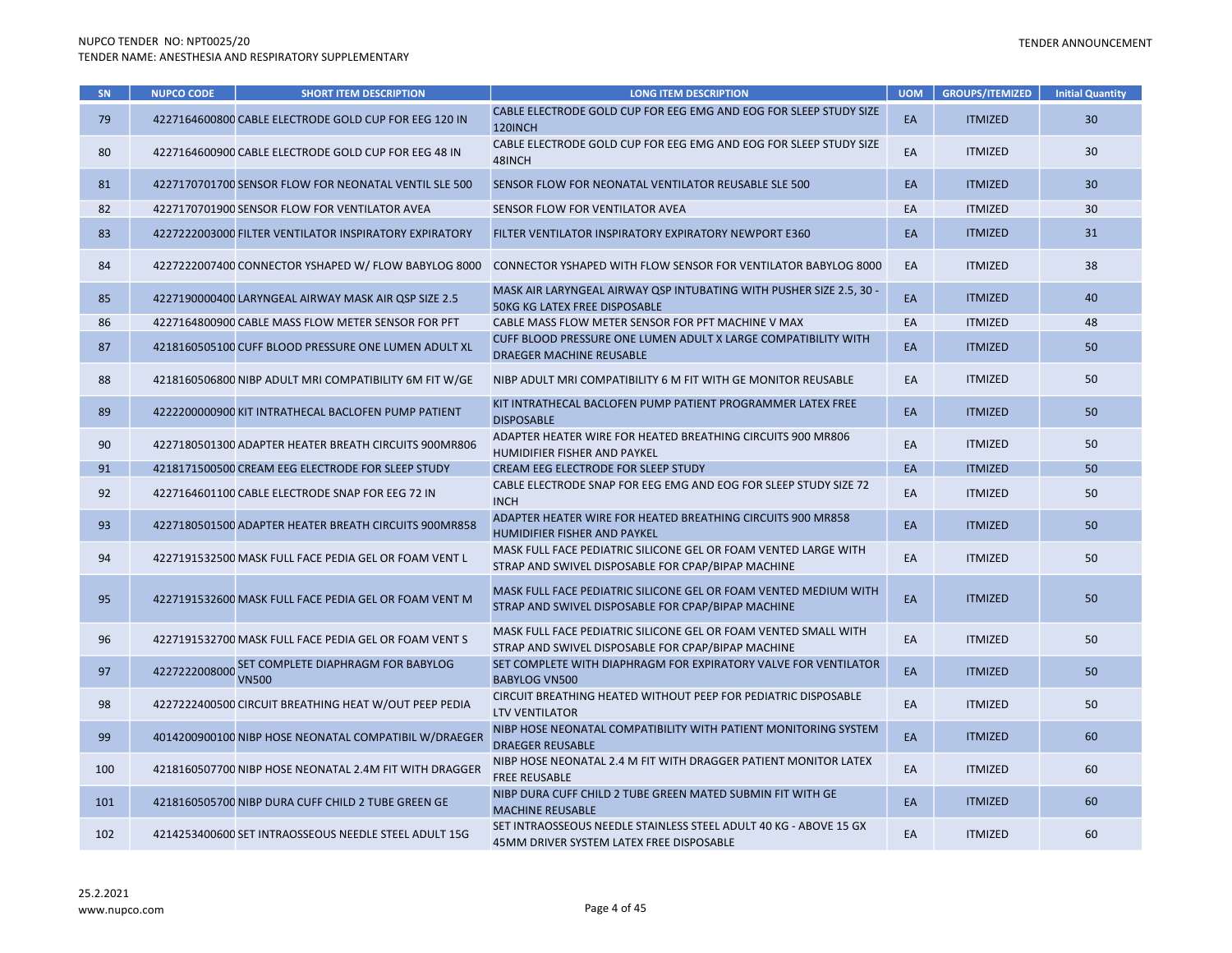| <b>SN</b> | <b>NUPCO CODE</b> | <b>SHORT ITEM DESCRIPTION</b>                          | <b>LONG ITEM DESCRIPTION</b>                                                                                                                                                              | <b>UOM</b> | <b>GROUPS/ITEMIZED</b> | <b>Initial Quantity</b> |
|-----------|-------------------|--------------------------------------------------------|-------------------------------------------------------------------------------------------------------------------------------------------------------------------------------------------|------------|------------------------|-------------------------|
| 103       |                   | 4227164601000 CABLE ELECTRODE GOLD CUP FOR EEG 72 IN   | CABLE ELECTRODE GOLD CUP FOR EEG EMG AND EOG FOR SLEEP STUDY SIZE<br>72INCH                                                                                                               | EA         | <b>ITMIZED</b>         | 60                      |
| 104       |                   | 4227221903500 FILTER EXHALATION FOR VENTILATOR AVEA    | FILTER EXHALATION FOR VENTILATOR AVEA                                                                                                                                                     | EA         | <b>ITMIZED</b>         | 74                      |
| 105       | 4229581001700     | COOLED RADIOPAQUE CVD CANNULA 20G<br>145MM             | COOLED/CONVENTIONAL RADIOPAQUE CURVED SHARP CANNULAE 20GA,<br>145MM LENGTH, 10MM ACTIVE TIP                                                                                               | EA         | <b>ITMIZED</b>         | 80                      |
| 106       |                   | 4220170600900 ESOPHAGEAL DOPPLER PROBES PEDIATRIC      | ESOPHAGEAL DOPPLER PROBES, PEDIATRIC PROBE FOR USE ONLY WITH<br>CARDIOQ ODM, 72 HOUR PEDIATRIC ORAL DOPPLER PROBE FOR PATIENTS<br>3KG AND ABOVE, DISPOSABLE (COMPATIBLE WITH Q ODM+)      | EA         | <b>ITMIZED</b>         | 80                      |
| 107       |                   | 4214351500600 CRICOTHYROIDOTOMY KIT 6MM STERILE        | CRICOTHYROIDOTOMY KIT 6 MM STERILE DISPOSABLE                                                                                                                                             | EA         | <b>ITMIZED</b>         | 84                      |
| 108       | 4227221701100     | WATER TRAP FOR ANESTHESIA MACHINE<br><b>MAQUET</b>     | WATER TRAP FOR ANESTHESIA MACHINE MAQUET                                                                                                                                                  | EA         | <b>ITMIZED</b>         | 100                     |
| 109       |                   | 4222162000300 RAPID INFUSN CATHETR EXCHANGE TRAUMA SET | RAPID INFUSION CATHETER EXCHANGE SET. TRAUMA SET: SHEATH: 8.5 FR. X<br>(6.4 CM) RADIOPAQUE FEP WITH TISSUE DILATOR, SPRING-WIRE GUIDE (0.64<br>MM X 33 CM) STRAIGHT SOFT TIP ON BOTH ENDS | <b>SET</b> | <b>ITMIZED</b>         | 100                     |
| 110       |                   | 4220170601000 ESOPHAGEAL DOPPLER PROBES ADULT          | ESOPHAGEAL DOPPLER PROBES, ADULT, PATIENTS UNDER ANESTHESIA OR<br>FULL SEDATION, 12-HOUR ORAL/NASAL, DISPOSABLE, (COMPATIBLE WITH Q<br>$ODM+$                                             | EA         | <b>ITMIZED</b>         | 100                     |
| 111       |                   | 4227251800100 CANISTER MULTI ABSORBER FOR AISYS MACHIN | CANISTER MULTI ABSORBER DISPOSABLE, COMPATIBLE WITH AISYS MACHINE                                                                                                                         | EA         | <b>ITMIZED</b>         | 100                     |
| 112       |                   | 4220341120900 CATHETER CCO VIP 7.5FR X 110CM           | CATHETER CONTINUOUS CARDIAC OUTPUT VIP 7.5 FR X 110 CM COMPATIBLE<br>WITH EDWARD MONITOR                                                                                                  | EA         | <b>ITMIZED</b>         | 100                     |
| 113       |                   | 4214253400900 INTRAOSSEOUS NEEDLE STERILE SIZE 15 MM.  | INTRAOSSEOUS NEEDLE, STERILE, SIZE 15 MM                                                                                                                                                  | EA         | <b>ITMIZED</b>         | 100                     |
| 114       |                   | 4227164600200 BELT DURABELT ZRIP PEDIATRIC SLEEP STUDY | BELT DURABELT ZRIP, SIZE PEDIATRIC, COMPATIBLE WITH EACH HOSPITAL<br>STANDARD SLEEP STUDY MACHINE                                                                                         | EA         | <b>ITMIZED</b>         | 100                     |
| 115       |                   | 4227164600300 BELT EFFORT SOMNOSCREEN SLEEP STUDY      | BELT EFFORT, SOMNOSCREEN, COMPATIBLE WITH EACH HOSPITAL<br>STANDARD SLEEP STUDY MACHINE                                                                                                   | EA         | <b>ITMIZED</b>         | 100                     |
| 116       | 4227164601500     | CANNULA NASAL PRESSR FLOW MONITOR SM-<br><b>PED</b>    | CANNULA NASAL FOR PRESSURE AND FLOW MONITORING, SIZE SMALL<br>PEDIATRIC, DISPOSABLE, COMPATIBLE WITH EACH HOSPITAL STANDARD<br><b>SLEEP STUDY MACHINE</b>                                 | EA         | <b>ITMIZED</b>         | 100                     |
| 117       | 4227164601600     | CANNULA NASAL PRESSUR FLOW MONITOR<br><b>PEDIA</b>     | CANNULA NASAL FOR PRESSURE AND FLOW MONITORING, SIZE PEDIATRIC,<br>DISPOSABLE, COMPATIBLE WITH EACH HOSPITAL STANDARD SLEEP STUDY<br><b>MACHINE</b>                                       | EA         | <b>ITMIZED</b>         | 100                     |
| 118       | 4227164601900     | CANNULA NASAL PRESSUR FLOW MONITOR<br><b>ADULT</b>     | CANNULA ORAL / NASAL FOR PRESSURE AND FLOW MONITORING, SIZE<br>ADULT, DISPOSABLE, COMPATIBLE WITH EACH HOSPITAL STANDARD SLEEP<br><b>STUDY MACHINE</b>                                    | EA         | <b>ITMIZED</b>         | 100                     |
| 119       |                   | 4227164800500 ADAPTER CONE PFT MACHINE SENTRY SUITE    | ADAPTER CONE FOR PFT MACHINE SENTRY SUITE                                                                                                                                                 | EA         | <b>ITMIZED</b>         | 100                     |
| 120       |                   | 4227164800600 ADAPTER Y SHAPE COMPLETE FOR PFT MACHINE | ADAPTER Y SHAPE COMPLETE FOR PFT MACHINE SENTRY SUITE                                                                                                                                     | EA         | <b>ITMIZED</b>         | 100                     |
| 121       |                   | 4227164801300 ELBOW PIECE 45 DEGREE W/TUBE ADAPTER PFT | ELBOW PIECE 45 DEGREE WITH TUBE ADAPTER FOR PFT MACHINE SENTRY<br><b>SUITE</b>                                                                                                            | EA         | <b>ITMIZED</b>         | 100                     |
| 122       |                   | 4227164802100 TUBE ADAPTER PORTABLE INDEX VALVE PFT    | TUBE ADAPTER PORTABLE WITH INDEX VALVE FOR PFT MACHINE                                                                                                                                    | EA         | <b>ITMIZED</b>         | 100                     |
| 123       |                   | 4227171000000 CANNULA NASAL PRESSR FLOW MONITOR ADULT  | CANNULA NASAL FOR PRESSURE AND FLOW MONITORING, SIZE ADULT,<br>DISPOSABLE, COMPATIBLE WITH EACH HOSPITAL STANDARD SLEEP STUDY<br><b>MACHINE</b>                                           | EA         | <b>ITMIZED</b>         | 100                     |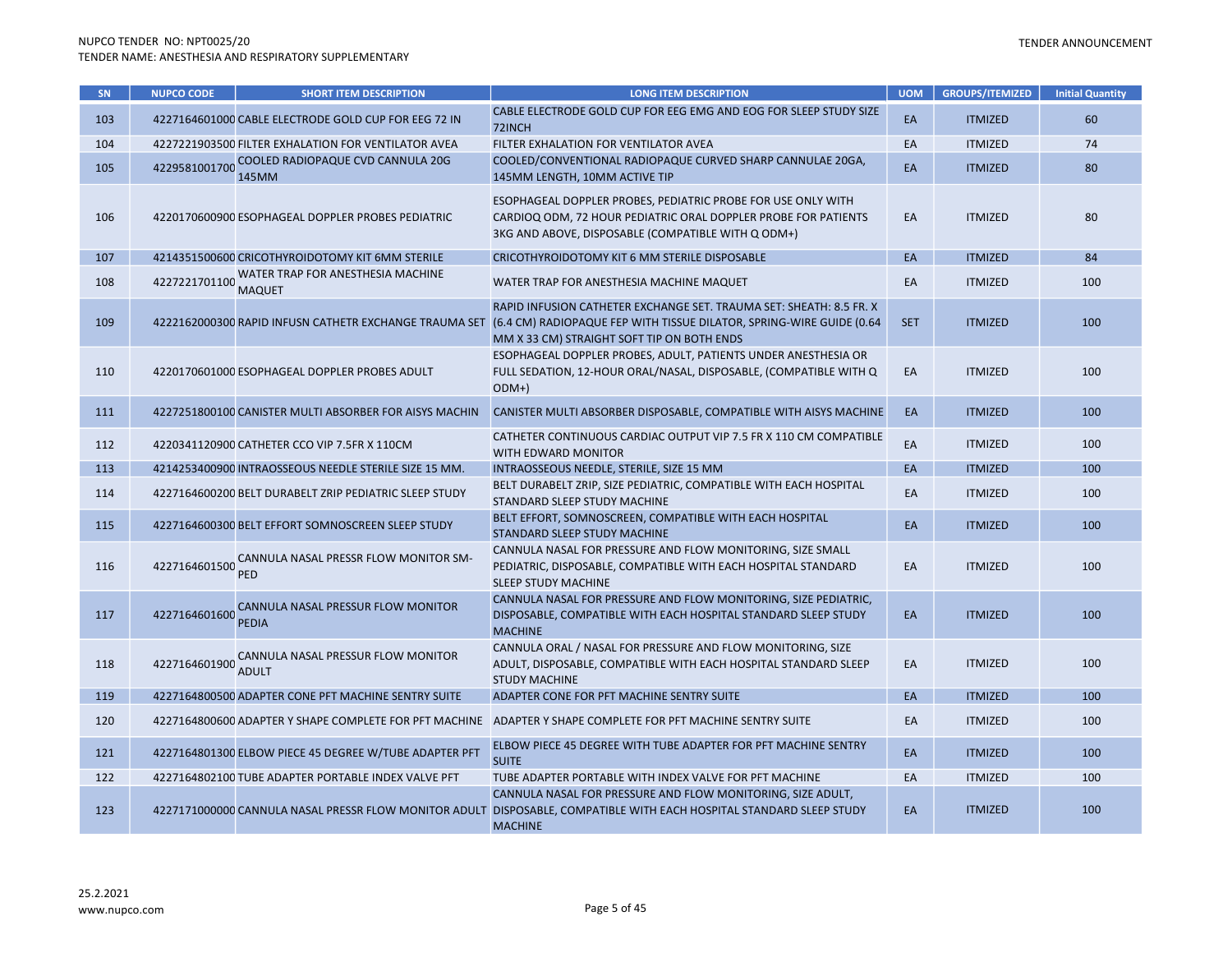| SN  | <b>NUPCO CODE</b>  | <b>SHORT ITEM DESCRIPTION</b>                          | <b>LONG ITEM DESCRIPTION</b>                                                                                                                                                                                                  | <b>UOM</b> | <b>GROUPS/ITEMIZED</b> | <b>Initial Quantity</b> |
|-----|--------------------|--------------------------------------------------------|-------------------------------------------------------------------------------------------------------------------------------------------------------------------------------------------------------------------------------|------------|------------------------|-------------------------|
| 124 | 4111250100100 3LPM | FLOW METER O2 MED GAS LOW FLOW 0.25-                   | FLOW METER, OXYGEN MEDICAL GAS, LOW FLOW RANGE FROM 0.25-3 LPM,<br>REMOVABLE NIPPLE, COLOR CODED WITH GREEN OR WHITE, LABELED WITH<br>OXYGEN OR 02, MUST BE COMPATIBLE WITH EACH HOSPITAL STANDARD<br>MEDICAL GAS WALL OUTLET | <b>SET</b> | <b>ITMIZED</b>         | 100                     |
| 125 |                    | 4214440300200 RED SUCTION CATHETER POLYMER SIZE 12     | RED SUCTION CATHETER POLYMER SIZE 12                                                                                                                                                                                          | EA         | <b>ITMIZED</b>         | 100                     |
| 126 |                    | 4227170812500 TOTAL FACE MASK PEDIATRIC SIZE XXS       | TOTAL FACE MASK PEDIATRIC SIZE XXS COVER FROM HEAD TO CHIN,<br>DISPOSABLE, INCLUDES VENTED AND NON-VENTED ELBOW ADAPTER, WITH<br><b>STRAP</b>                                                                                 | <b>SET</b> | <b>ITMIZED</b>         | 100                     |
| 127 |                    | 4227200105600 BLADE LARYNG FIBR OPTC MILLER SZ4 HEINE  | BLADE LARYNGOSCOPE MILLER SIZE 4. REUSABLE MUST BE COMPATIBLE<br><b>WITH HEINE HANDLE</b>                                                                                                                                     | EA         | <b>ITMIZED</b>         | 100                     |
| 128 |                    | 4227200105700 BLADE LARYNG FIBR OPTC MILLER SZ3 HEINE  | BLADE LARYNGOSCOPE MILLER SIZE 3. REUSABLE MUST BE COMPATIBLE<br>WITH HEINE HANDLE                                                                                                                                            | EA         | <b>ITMIZED</b>         | 100                     |
| 129 |                    | 4227200105800 BLADE LARYNG FIBR OPTC MILLER SZ2 HEINE  | BLADE LARYNGOSCOPE MILLER SIZE 2. REUSABLE MUST BE COMPATIBLE<br>WITH HEINE HANDLE                                                                                                                                            | EA         | <b>ITMIZED</b>         | 100                     |
| 130 |                    | 4227200105900 BLADE LARYNG FIBR OPTC MILLER SZ1 HEINE  | BLADE LARYNGOSCOPE MILLER SIZE 1. REUSABLE MUST BE COMPATIBLE<br>WITH HEINE HANDLE                                                                                                                                            | EA         | <b>ITMIZED</b>         | 100                     |
| 131 |                    | 4227200106000 BLADE LARYNG FIBR OPTC MILLER SZ00 HEINE | BLADE LARYNGOSCOPE MILLER SIZE 00. REUSABLE MUST BE COMPATIBLE<br><b>WITH HEINE HANDLE</b>                                                                                                                                    | EA         | <b>ITMIZED</b>         | 100                     |
| 132 |                    | 4227200106100 BLADE LARYNG FIBR OPTC MILLER SZ0 HEINE  | BLADE LARYNGOSCOPE MILLER SIZE 0. REUSABLE MUST BE COMPATIBLE<br>WITH HEINE HANDLE                                                                                                                                            | EA         | <b>ITMIZED</b>         | 100                     |
| 133 |                    | 4227200106200 BLADE LARYNG FIB OPT MAC SZ4 HEINE COMP  | BLADE LARYNGOSCOPE FIBER OPTIC MACINTOSH SZ 4 REUSABLE MUST BE<br><b>COMPATIBLE WITH HEINE HANDLE</b>                                                                                                                         | EA         | <b>ITMIZED</b>         | 100                     |
| 134 |                    | 4227200106300 BLADE LARYNG FIB OPT MAC SZ3 HEINE COMP  | BLADE LARYNGOSCOPE FIBER OPTIC MACINTOSH SZ 3 REUSABLE MUST BE<br><b>COMPATIBLE WITH HEINE HANDLE</b>                                                                                                                         | EA         | <b>ITMIZED</b>         | 100                     |
| 135 |                    | 4227200106400 BLADE LARYNG FIB OPT MAC SZ1 HEINE COMP  | BLADE LARYNGOSCOPE FIBER OPTIC MACINTOSH SZ 1 REUSABLE MUST BE<br><b>COMPATIBLE WITH HEINE HANDLE</b>                                                                                                                         | EA         | <b>ITMIZED</b>         | 100                     |
| 136 |                    | 4227200106500 BLADE LARYNG FIB OPT MAC SZ00 HEINE COMP | BLADE LARYNGOSCOPE FIBER OPTIC MACINTOSH SZ 00, REUSABLE MUST BE<br><b>COMPATIBLE WITH HEINE HANDLE</b>                                                                                                                       | EA         | <b>ITMIZED</b>         | 100                     |
| 137 |                    | 4227201900000 AIRWAY EXCHANGE CATHETER 14FR 83CM       | AIRWAY EXCHANGE CATHETER 14.0 FR / 83CM                                                                                                                                                                                       | EA         | <b>ITMIZED</b>         | 100                     |
| 138 |                    | 4227222010300 EXPIRATION VALVE DRAGER VENTILATOR REUS  | EXPIRATION VALVE FOR DRAGER VENTILATORS, REUSABLE                                                                                                                                                                             | EA         | <b>ITMIZED</b>         | 100                     |
| 139 |                    | 4227223000100 VALVE 1WAY 22MM HI-FREQ VENTILATR NOXBOX | VALVE ONE-WAY 22 MM FOR USE WITH HIGH FREQUENCY VENTILATOR FOR<br><b>NOXBOX</b>                                                                                                                                               | EA         | <b>ITMIZED</b>         | 100                     |
| 140 |                    | 4229474006200 CANNULA ARTERIAL LINE 17 FR 15 CM        | CANNULA ARTERIAL LINE 17 FR 15 CM                                                                                                                                                                                             | EA         | <b>ITMIZED</b>         | 100                     |
| 141 |                    | 4231151701100 LIQUID MEDICAL ADHESIVE VIAL 2/3ML       | LIQUID MEDICAL ADHESIVE, VIAL BLISTER PACK AND EASY TO PEEL OFF,<br>APPROXIMATELY 2/3 ML                                                                                                                                      | EA         | <b>ITMIZED</b>         | 100                     |
| 142 |                    | 4218191500600 CABLE INTERFACE TRANSDUCER               | CABLE, INTERFACE TRANSDUCER                                                                                                                                                                                                   | EA         | <b>ITMIZED</b>         | 100                     |
| 143 |                    | 4111192400500 SENSOR OXYGEN EXTERNAL FOR ANALYZER      | SENSOR OXYGEN EXTERNAL FOR ANALYZER                                                                                                                                                                                           | EA         | <b>ITMIZED</b>         | 100                     |
| 144 |                    | 4111193100000 FLOW SENSOR REUSABLE DISINFECTABLE       | FLOW SENSOR REUSABLE DISINFECTABLE COMPATIBLE WITH VENTILATORS<br>AND ANESTHESIA MACHINES WITH HOT - WIRE ANEMOMETRY (AS PER THE<br>MACHINES AVAILABLE IN EACH COUNTRY)                                                       | EA         | <b>ITMIZED</b>         | 100                     |
| 145 |                    | 4214150201200 APPLICATOR COTTON TIP 6 INCH UNSTERILE   | APPLICATOR COTTON TIP 6 INCH UNSTERILE                                                                                                                                                                                        | EA         | <b>ITMIZED</b>         | 100                     |
| 146 |                    | 4214170508000 PAD FOR MICROPHONE BP 200 STRESS TEST    | PAD FOR MICROPHONE BP 200 FOR STRESS TEST                                                                                                                                                                                     | EA         | <b>ITMIZED</b>         | 100                     |
| 147 |                    | 4218180400000 PROBE CLIP MASIMO LNCS DCI SLEEP MACHINE | PROBE CLIP MASIMO LNCS DCI FOR SLEEP STUDY MACHINE ADULT REUSABLE                                                                                                                                                             | EA         | <b>ITMIZED</b>         | 100                     |
| 148 |                    | 4219171400000 ORING FOR OXYGEN CYLINDER SIZE E         | O - RING FOR OXYGEN CYLINDER SIZE E                                                                                                                                                                                           | EA         | <b>ITMIZED</b>         | 100                     |
| 149 |                    | 4219242600300 BAG FOR HOLTER TASCHE MT100 REUSABLE     | <b>BAG FOR HOLTER TASCHE MT100 REUSABLE</b>                                                                                                                                                                                   | EA         | <b>ITMIZED</b>         | 100                     |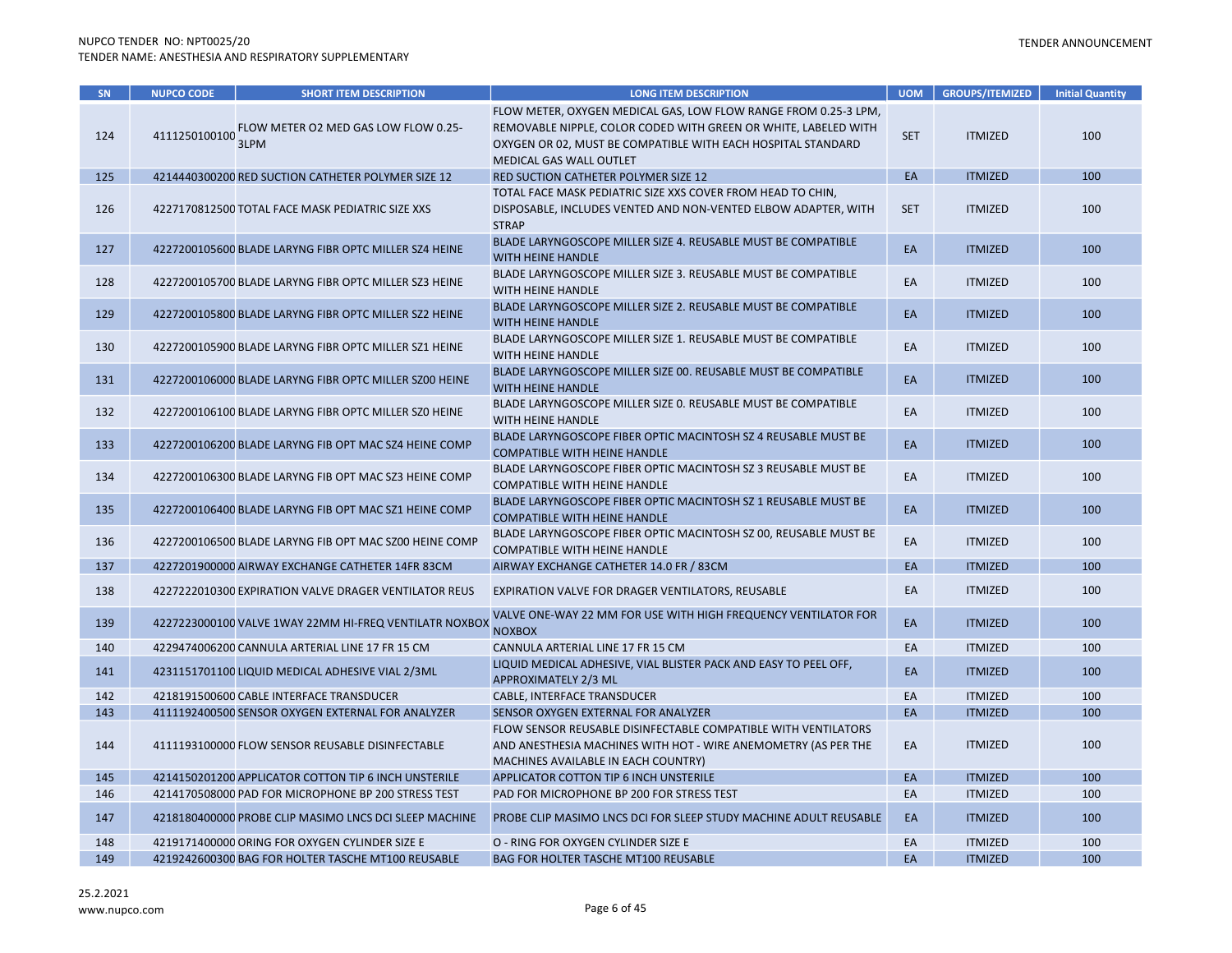| SN  | <b>NUPCO CODE</b> | <b>SHORT ITEM DESCRIPTION</b>                                    | <b>LONG ITEM DESCRIPTION</b>                                                                      | <b>UOM</b> | <b>GROUPS/ITEMIZED</b> | <b>Initial Quantity</b> |
|-----|-------------------|------------------------------------------------------------------|---------------------------------------------------------------------------------------------------|------------|------------------------|-------------------------|
|     |                   |                                                                  | APPLICATOR VIBRAMATIC ADJUSTABLE DIRECTIONAL CONNECTOR FOR                                        |            |                        |                         |
| 150 |                   | 4225161600000 APPLICATOR VIBRAMATIC PHYSIO MACHINE G5            | <b>CHEST PHYSIOTHERAPY MACHINE G5</b>                                                             | EA         | <b>ITMIZED</b>         | 100                     |
| 151 |                   | 4227151000000 BAG BREATHING PE FOIL PFT MACH 20 L                | BAG BREATHING PE FOIL FOR PFT MACHINE SIZE 20 L                                                   | EA         | <b>ITMIZED</b>         | 100                     |
| 152 |                   | 4227151000100 BAG CARRY ECG FOR VYNTUS PFT MACHINE               | BAG CARRY ECG FOR VYNTUS PFT MACHINE                                                              | EA         | <b>ITMIZED</b>         | 100                     |
| 153 |                   | 4227151000300 BAG TEST LUNG MINI FOR VENTILATOR                  | <b>BAG TEST LUNG MINI FOR VENTILATOR</b>                                                          | EA         | <b>ITMIZED</b>         | 100                     |
| 154 |                   | 4227160019100 CABLES 5 LEADS E.C.G.                              | CABLES 5 LEADS E.C.G. FOR PHILIPS MONITORS OR EQUIVALENT                                          | EA         | <b>ITMIZED</b>         | 100                     |
| 155 |                   | 4227164000400 MOUTHPIECE SPIRETTES WRAPPED PFT EASY              | MOUTHPIECE SPIRETTES WRAPPED DISPOSABLE FOR PFT EASY ONE PRO                                      | EA         | <b>ITMIZED</b>         | 100                     |
| 156 |                   | 4227164603000 SAMPLING LINE FOR LO FLO DEVICE                    | SAMPLING LINE FOR LO FLO DEVICE FOR SLEEP STUDY MACHINE                                           | EA         | <b>ITMIZED</b>         | 100                     |
| 157 |                   | 4227164603800 WRAP MULTISITE STANDARD OXIMETER ALICE 6           | WRAP MULTISITE STANDARD OXIMETER PROBE FOR SLEEP STUDY ALICE 6                                    | EA         | <b>ITMIZED</b>         | 100                     |
| 158 |                   | 4227164800000 ADAPTER FOR DVT PFT MACHINE SENTRY SUITE           | ADAPTER FOR DVT FOR PFT MACHINE SENTRY SUITE                                                      | EA         | <b>ITMIZED</b>         | 100                     |
| 159 |                   | 4227164800100 ADAPTER FOR PFT MACHINE L SENTRY SUIT              | ADAPTER FOR PFT MACHINE SIZE L SENTRY SUIT                                                        | EA         | <b>ITMIZED</b>         | 100                     |
| 160 |                   | 4227164800200 ADAPTER FOR TRIPLE FOR PFT MACHINE                 | ADAPTER FOR TRIPLE FOR PFT MACHINE SENTRY SUITE                                                   | EA         | <b>ITMIZED</b>         | 100                     |
| 161 |                   | 4227164800300 ADAPTER ID FOR PFT MACHINE SENTRY SUITE            | ADAPTER ID FOR PFT MACHINE SENTRY SUITE                                                           | EA         | <b>ITMIZED</b>         | 100                     |
| 162 |                   | 4227164800400 ADAPTER RING FOR VALVE TRI PFT MACHINE             | ADAPTER RING COMPLETE FOR HANS RUDOLPH VALVE TRIPLE FOR PFT<br><b>MACHINE SENTRY SUITE</b>        | EA         | <b>ITMIZED</b>         | 100                     |
| 163 |                   | 4227164801500 HOSE BREATHING FLARED AUTO BOX PFT 40 IN           | HOSE BREATHING FLARED AUTO BOX FOR PFT MACHINE SIZE 22 MM LENGTH<br>40 INCH FOR PFT MACHINE V MAX | EA         | <b>ITMIZED</b>         | 100                     |
| 164 |                   | 4227164801600 HOSE BREATHING FLARED AUTO BOX PFT 78 IN           | HOSE BREATHING FLARED AUTO BOX FOR PFT MACHINE SIZE 22 MM LENGTH<br>78 INCH FOR PFT MACHINE V MAX | EA         | <b>ITMIZED</b>         | 100                     |
| 165 |                   | 4227164801800 RT ADAPTER FOR PFT MACHINE SENTRY SUITE            | RT ADAPTER FOR PFT MACHINE SENTRY SUITE                                                           | EA         | <b>ITMIZED</b>         | 100                     |
| 166 |                   | 4227164802200 TUBE ADAPTER WITH BALLOON VALVE FOR PFT            | TUBE ADAPTER WITH BALLOON VALVE FOR PFT MACHINE SENTRY SUITE                                      | EA         | <b>ITMIZED</b>         | 100                     |
| 167 |                   | 4227164802400 TUBE ASSY PEMA PURE PFT MACHIN V MAX               | TUBE ASSY SAMPLE PEMA PURE FOR PFT MACHINE V MAX                                                  | EA         | <b>ITMIZED</b>         | 100                     |
| 168 |                   | 4227222005900 CABLE WIRE FOR CAPNOSTAT SERVO I NEONAT            | CABLE WIRE FOR CAPNOSTAT SERVO I VENTILATOR FOR NEONATAL                                          | EA         | <b>ITMIZED</b>         | 100                     |
| 169 |                   | 4227222006000 CABLE WIRE FOR CAPNOSTAT SERVO N NEONAT            | CABLE WIRE FOR CAPNOSTAT SERVO N VENTILATOR FOR NEONATAL                                          | EA         | <b>ITMIZED</b>         | 100                     |
| 170 |                   | 4227222006200 CABLE WIRE FOR CAPNOSTAT SERVO U NEONAT            | CABLE WIRE FOR CAPNOSTAT SERVO U VENTILATOR FOR NEONATAL                                          | EA         | <b>ITMIZED</b>         | 100                     |
| 171 |                   | 4227222500200 MASK BIPAP W/ EE LEAK 2 SE PLUS 4 CAP XL           | MASK BIPAP WITH EE LEAK 2 SE PLUS 4 CAP STRAP WITH HEAD GEAR SIZE XL                              | EA         | <b>ITMIZED</b>         | 100                     |
| 172 |                   | 4227250200300 ABSORBER PULMONARY FUNCTION TEST<br><b>MACHINE</b> | ABSORBER FOR PULMONARY FUNCTION TEST MACHINE SENTRY SUITE                                         | EA         | <b>ITMIZED</b>         | 100                     |
| 173 |                   | 4227250200400 ABSORBER SORB SCAVENGING SYS NITRIC OXID           | ABSORBER SORB SCAVENGING SYSTEM FOR NITRIC OXIDE MACHINE                                          | EA         | <b>ITMIZED</b>         | 100                     |
| 174 |                   | 4229610027100 CONNECTOR TUBING PLASTIC STRAIGHT                  | CONNECTOR TUBING PLASTIC STRAIGHT                                                                 | EA         | <b>ITMIZED</b>         | 100                     |
| 175 |                   | 4231151304600 GEL E HEAD SUPPORT PREEMIE 3/8 THICK 7             | GEL E HEAD SUPPORT PREEMIE SIZE 3/8 THICK 7                                                       | EA         | <b>ITMIZED</b>         | 100                     |
| 176 |                   | 4231151304700 GEL E HEAD SUPPORT STANDARD 5/8 THICK 7            | GEL E HEAD SUPPORT STANDARD SIZE 5/8 THICK 7                                                      | EA         | <b>ITMIZED</b>         | 100                     |
| 177 |                   | 4231151304800 PAD GEL NASAL SIZE L REUSABLE GECKO                | PAD GEL NASAL SIZE L REUSABLE GECKO                                                               | EA         | <b>ITMIZED</b>         | 100                     |
| 178 |                   | 4231151304900 PAD GEL NASAL SIZE M REUSABLE GECKO                | PAD GEL NASAL SIZE M REUSABLE GECKO                                                               | EA         | <b>ITMIZED</b>         | 100                     |
| 179 |                   | 4231151305000 PAD GEL NASAL SIZE S REUSABLE GECKO                | PAD GEL NASAL SIZE S REUSABLE GECKO                                                               | EA         | <b>ITMIZED</b>         | 100                     |
| 180 |                   | 4231151800200 PROTECTION EYE FOR CORNEA CARE                     | PROTECTION EYE FOR CORNEA CARE                                                                    | EA         | <b>ITMIZED</b>         | 100                     |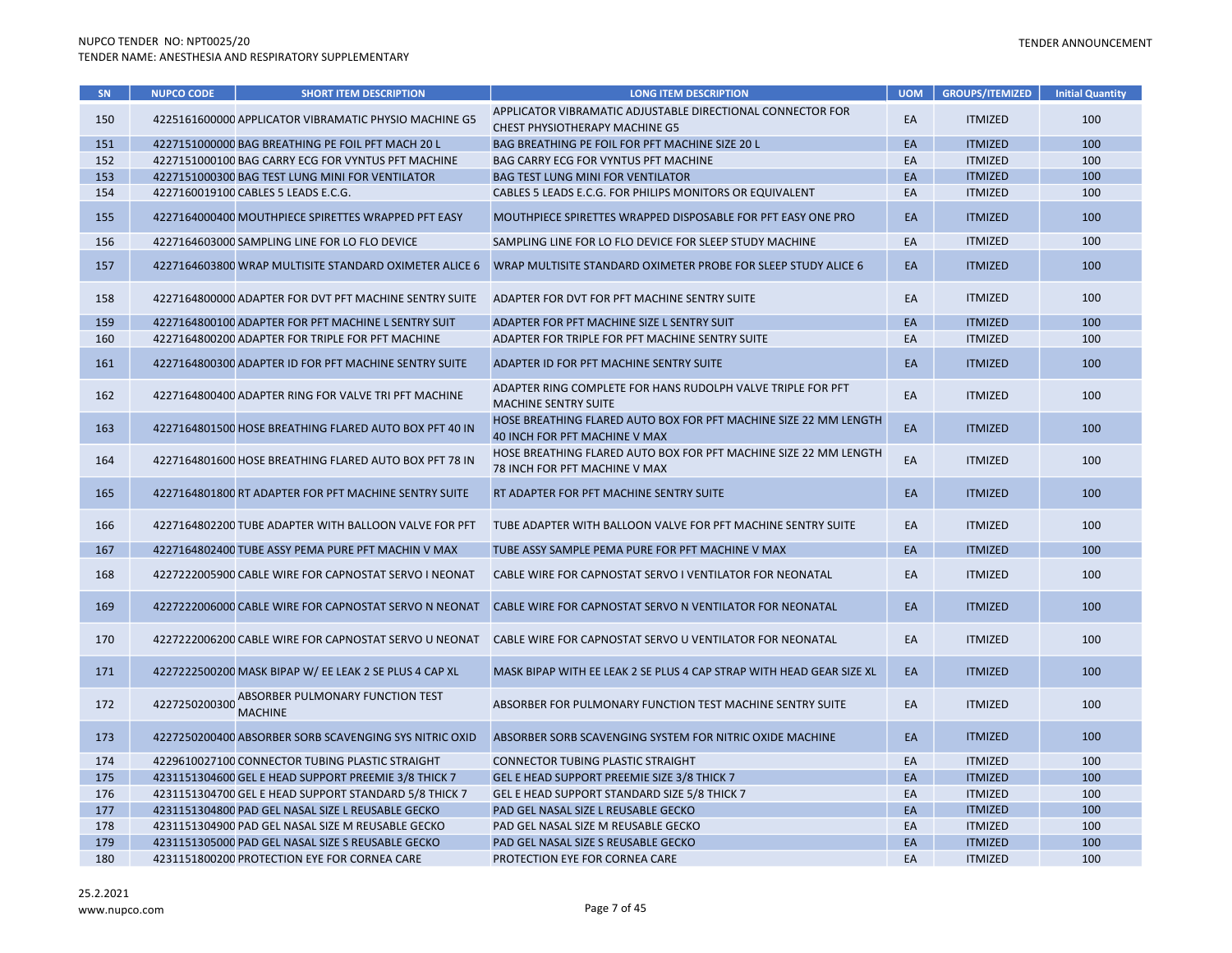### TENDER ANNOUNCEMENT

| SN  | <b>NUPCO CODE</b> | <b>SHORT ITEM DESCRIPTION</b>                          | <b>LONG ITEM DESCRIPTION</b>                                                                                                                                                    | <b>UOM</b> | <b>GROUPS/ITEMIZED</b> | <b>Initial Quantity</b> |
|-----|-------------------|--------------------------------------------------------|---------------------------------------------------------------------------------------------------------------------------------------------------------------------------------|------------|------------------------|-------------------------|
| 181 |                   | 4231154507600 ADHESIVE WEB STRETCH SLEEP STUDY 5X10CM  | ADHESIVE WEB STRETCHABLE FOR SLEEP STUDY SIZE 5X10CM                                                                                                                            | EA         | <b>ITMIZED</b>         | 100                     |
| 182 |                   | 4227222601500 INSPIRATORY GUARD GE VENT CARESCAPE R860 | INSPIRATORY GUARD, REUSABLE, COMPATIBLE WITH GE VENTILATOR MODEL<br><b>CARESCAPE R860</b>                                                                                       | EA         | <b>ITMIZED</b>         | 111                     |
| 183 |                   | 4014176400200 TRU CUFF HOSE ASSE ADLT SNGL TUBE FLOW I | TRU CUFF HOSE ASSEMBLY ADULT SINGLE TUBE FIT WITH FLOW I<br>ANESTHESIA MACHINE REUSABLE                                                                                         | EA         | <b>ITMIZED</b>         | 114                     |
| 184 |                   | 4227160018100 SPO2 SENSOR CABLE PEDIA MRI COMPATIBLE   | SPO2 SENSOR CABLE PEDIATRIC, MRI COMPATIBLE (IT SHOULD BE<br>COMPATIBLE WITH EACH HOSPITAL STANDARDS MACHINE)                                                                   | EA         | <b>ITMIZED</b>         | 120                     |
| 185 |                   | 4227223000300 UNIVERSAL CIRCUIT HOLDER                 | UNIVERSAL CIRCUIT HOLDER AIDS IN SECURING CIRCUIT HOLDER AIDS IN<br>SECURING UNIVERSAL CIRCUIT HOLDER AIDS IN SECURING ENDOTRACHEAL<br>TUBE, EASY CLEAN                         | EA         | <b>ITMIZED</b>         | 120                     |
| 186 |                   | 4014200900000 NIBP HOSE ADULT COMPATIBILITY W/DRAEGER  | NIBP HOSE ADULT COMPATIBILITY WITH PATIENT MONITORING SYSTEM<br><b>DRAEGER REUSABLE</b>                                                                                         | EA         | <b>ITMIZED</b>         | 120                     |
| 187 |                   | 4227190000700 LARYNGEAL MASK AIRWAY FASTRACH BIG SZ 5  | MASK AIRWAY LARYNGEAL FASTRACH BIG ADULT WITH PUSHER 70 - 100 KG<br>SIZE 5 LATEX FREE DISPOSABLE                                                                                | EA         | <b>ITMIZED</b>         | 120                     |
| 188 |                   | 4227170700800 REGULATOR FLOW SENSOR BULLNOSE           | REGULATOR FLOW SENSOR BULLNOSE WITH SCHRADER VALVE                                                                                                                              | EA         | <b>ITMIZED</b>         | 120                     |
| 189 |                   | 4227170701800 SENSOR FLOW NITRIC OXIDE MACH PRINTR NOX | SENSOR FLOW FOR NITRIC OXIDE MACHINE PRINTER NOX                                                                                                                                | EA         | <b>ITMIZED</b>         | 120                     |
| 190 |                   | 4227222009400 MACHINE DUST FILTER INSPIRED HFNC        | MACHINE DUST FILTER, COMPATIBLE WITH INSPIRED HIGH FLOW NASAL<br><b>CANNULA (HFNC)</b>                                                                                          | EA         | <b>ITMIZED</b>         | 120                     |
| 191 |                   | 4227222009600 EXPIRATORY VALVE FOR DOUBL LUMEN CIRCUIT | EXPIRATORY VALVE, FOR DOUBLE LUMEN CIRCUIT WITH PRESSURE AND<br>EXHALATION LINE, REUSABLE, COMPATIBLE WITH RESMED VENTILATOR<br><b>MODEL ASTRAL 150</b>                         | EA         | <b>ITMIZED</b>         | 120                     |
| 192 |                   | 4214180300500 SPO2 SENSOR TRULINK CABLE FIT FOR GE     | CABLE SPO2 SENSOR TRULINK FIT FOR GE ANESTHESIA MACHINE REUSABLE                                                                                                                | EA         | <b>ITMIZED</b>         | 120                     |
| 193 |                   | 4227164802600 TUBE CANOPY FOR PFT MACHINE 1.8 M        | TUBE CANOPY FOR PFT MACHINE SIZE 1.8 M SENTRY SUITE                                                                                                                             | EA         | <b>ITMIZED</b>         | 120                     |
| 194 |                   | 4227223000200 VENTILATOR O2 NIPPLE W/ O-RING REUSABLE  | VENTILATOR, OXYGEN NIPPLE WITH O-RING, REUSABLE, COMPATIBLE WITH<br>RESMED-ASTRAL, HAMILTON-T1 AND MR1                                                                          | EA         | <b>ITMIZED</b>         | 122                     |
| 195 |                   | 4227222006800 CATHETER EDI PEDIATRIC 12FR NAVA SERVO   | CATHETER EDI PEDIATRIC SIZE 12 FR FOR NAVA SERVO VENTILATOR                                                                                                                     | EA         | <b>ITMIZED</b>         | 124                     |
| 196 |                   | 4214180300100 NIBP CABLE ASSY DUAL FIT WITH GE         | NIBP CABLE ASSY DUAL FIT WITH GE PATIENT MONITOR LATEX FREE<br><b>REUSABLE</b>                                                                                                  | EA         | <b>ITMIZED</b>         | 128                     |
| 197 |                   | 4222151400900 CATHETER PULMONARY ARTERY 7FR L110CM     | CATHETER PULMONARY ARTERY 7 FR L 110 CM TRIPLE LUMEN BALLOON<br>TIPPED FLOATING INTRODUCER SHEATH SET THERMO DILUTION CARDIAC<br>OUTPUT THERMISTER SWAN GANZ DISPOSABLE STERILE | EA         | <b>ITMIZED</b>         | 140                     |
| 198 |                   | 4227222010200 CO2 MAINSTREAM SENSOR EVITA INFINTY V500 | CO2 MAINSTREAM SENSOR, FOR EVITA, INFINITY V500, INFINITY                                                                                                                       | EA         | <b>ITMIZED</b>         | 144                     |
| 199 |                   | 4227222009900 EXHALATION VALVE REUSABL GE ENGSTROM     | EXHALATION VALVE, REUSABLE, COMPATIBLE WITH GE (ENGSTROM)<br>VENTILATOR, MODEL (CARE STATION, PRO)                                                                              | EA         | <b>ITMIZED</b>         | 145                     |
| 200 |                   | 4227222010100 EXHALATION VALVE DISPO GE CARESCAPE R860 | EXHALATION VALVE, DISPOSABLE, COMPATIBLE WITH GE VENTILATOR,<br>CARESCAPE R860 AND ENGSTROM MODELS                                                                              | EA         | <b>ITMIZED</b>         | 145                     |
| 201 |                   | 4227230600300 QUICKROLL INTUBATION KIT                 | QUICKROLL INTUBATION KIT FOR ORGANIZING AIRWAY EQUIPMENT, EMPTY,<br>AS PER EACH HOSPITAL STANDARDS                                                                              | EA         | <b>ITMIZED</b>         | 150                     |
| 202 |                   | 4227170809100 MASK OXYGEN ADULT L FACE NIV V60 DISP    | MASK OXYGEN ADULT LARGE FACE NON - INVASIVE VENTILATION V60<br><b>DISPOSABLE</b>                                                                                                | EA         | <b>ITMIZED</b>         | 150                     |
| 203 |                   | 4227170809200 MASK OXYGEN ADULT M FACE NIV V60 DISP    | MASK OXYGEN ADULT MEDIUM FACE NON - INVASIVE VENTILATION V60<br><b>DISPOSABLE</b>                                                                                               | EA         | <b>ITMIZED</b>         | 150                     |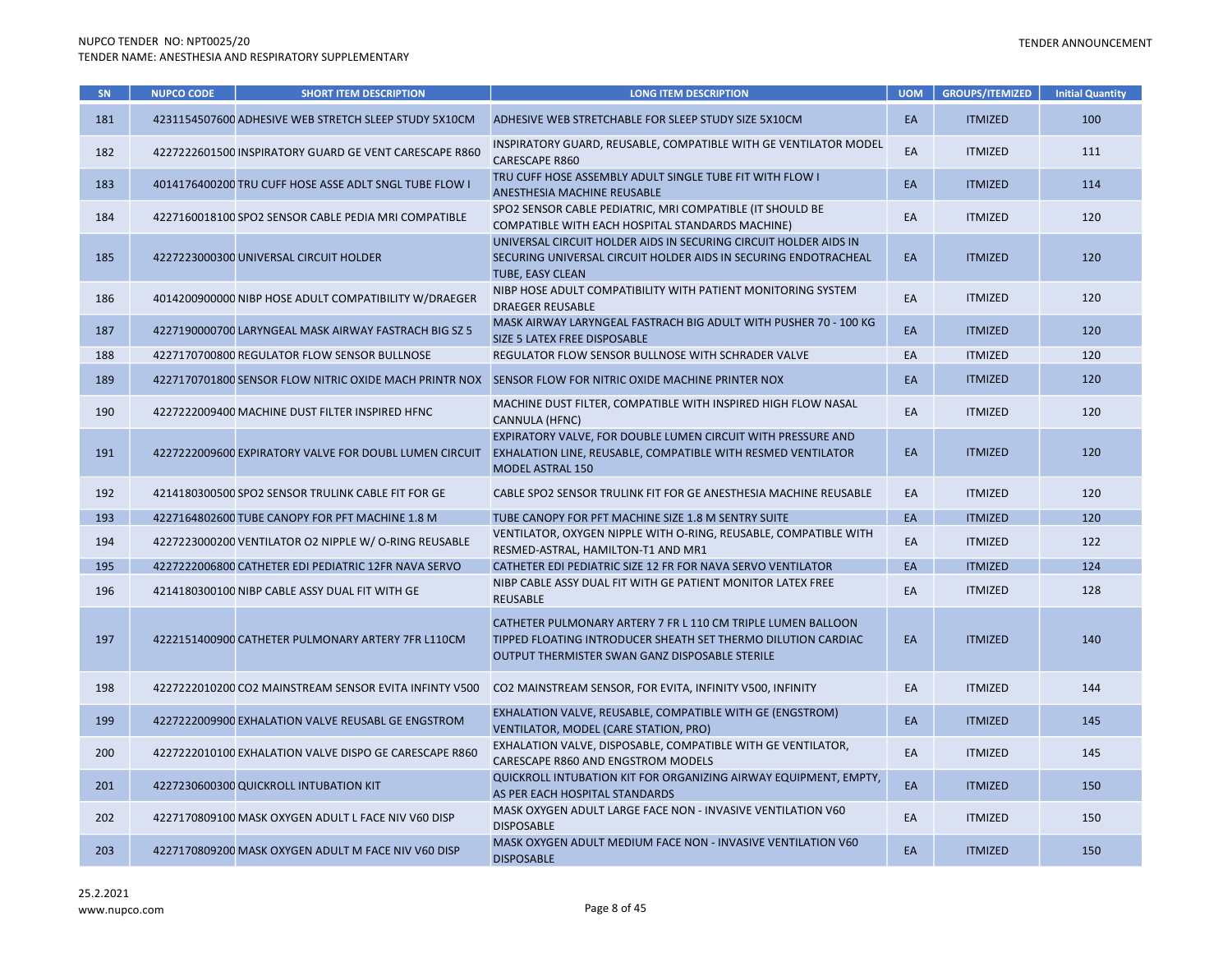| SN  | <b>NUPCO CODE</b> | <b>SHORT ITEM DESCRIPTION</b>                          | <b>LONG ITEM DESCRIPTION</b>                                                                                                                                                                                                                      | <b>UOM</b> | <b>GROUPS/ITEMIZED</b> | <b>Initial Quantity</b> |
|-----|-------------------|--------------------------------------------------------|---------------------------------------------------------------------------------------------------------------------------------------------------------------------------------------------------------------------------------------------------|------------|------------------------|-------------------------|
| 204 |                   | 4227170809300 MASK OXYGEN ADULT SM FACE NIV V60 DISP   | MASK OXYGEN ADULT SMALL FACE NON - INVASIVE VENTILATION V60<br><b>DISPOSABLE</b>                                                                                                                                                                  | EA         | <b>ITMIZED</b>         | 150                     |
| 205 |                   | 4227222400300 CIRCUIT BREATHING HEAT W/OUT PEEP ADULT  | CIRCUIT BREATHING HEATED WITHOUT PEEP FOR ADULT DISPOSABLE LTV<br><b>VENTILATOR</b>                                                                                                                                                               | EA         | <b>ITMIZED</b>         | 150                     |
| 206 |                   | 4227223100400 CIRCUIT CPAP THERAP INTERFACE KIT ALICE6 | CIRCUIT CPAP THERAPY INTERFACE KIT FOR SLEEP STUDY MACHINE ALICE 6                                                                                                                                                                                | EA         | <b>ITMIZED</b>         | 150                     |
| 207 |                   | 4227250007200 NEGATIVE INSPIRATORY FORCE DISPOSABLE    | NEGATIVE INSPIRATORY FORCE METER WITH NOSE CLIP AND MOUTHPIECE<br><b>DISPOSABLE</b>                                                                                                                                                               | EA         | <b>ITMIZED</b>         | 150                     |
| 208 |                   | 4227222009800 EXPIRATOR VALVE W/MEMBRNE KIT HAMILTN C2 | EXPIRATORY VALVE WITH MEMBRANE KIT, FOR VENTILATOR MACHINE,<br>DISPOSABLE (SHOULD BE COMPATIBLE WITH HAMILTON C2)                                                                                                                                 | <b>KIT</b> | <b>ITMIZED</b>         | 154                     |
| 209 |                   | 4227222009700 EXPIRATOR VALVE W/MEMBRNE KIT HAMILTN T1 | EXPIRATORY VALVE WITH MEMBRANE KIT, FOR VENTILATOR MACHINE,<br>DISPOSABLE (SHOULD BE COMPATIBLE WITH HAMILTON T1 AND MR1)                                                                                                                         | <b>KIT</b> | <b>ITMIZED</b>         | 164                     |
| 210 |                   | 4218180304500 SPO2 SENSOR CABLE ADULT MRI COMPATIBLE   | SPO2 SENSOR CABLE ADULT, MRI COMPATIBLE (IT SHOULD BE COMPATIBLE<br>WITH EACH HOSPITAL STANDARDS MACHINE)                                                                                                                                         | EA         | <b>ITMIZED</b>         | 170                     |
| 211 |                   | 4218160506300 NIBP DURA CUFF S ADULT ROYAL BLUE 2 TM   | CUFF NIBP DURA SMALL ADULT ROYAL BLUE 2 TUBE MATED SUBMIN FIT<br>WITH GE MACHINE REUSABLE                                                                                                                                                         | EA         | <b>ITMIZED</b>         | 178                     |
| 212 |                   | 4214250202500 NEEDLE EPIDURAL TUOHY SZ 22GAX3.15IN     | NEEDLE EPIDURAL TUOHY SZ 22 GA X 3.15 INCH                                                                                                                                                                                                        | EA         | <b>ITMIZED</b>         | 180                     |
| 213 |                   | 4218180304000 SENSOR OXIMETER FINGER CLIP PEDIATRIC 3M | SENSOR OXIMETER FINGER CLIP PEDIATRIC 3 METERS                                                                                                                                                                                                    | EA         | <b>ITMIZED</b>         | 180                     |
| 214 |                   | 4229581001800 COOLED RADIOFRQ NEEDLE 18G 10CM KIT OF 2 | COOLED RADIO FREQUENCY NEEDLE 18 G, 10 CM (KIT OF 2 NEEDLES)                                                                                                                                                                                      | <b>KIT</b> | <b>ITMIZED</b>         | 200                     |
| 215 |                   | 4214250402600 NEEDLE BIOPSY CHIBA 22GA L10 20CM        | NEEDLE BIOPSY CHIBA 22 GA X 10 - 20 CM OUTER DIAMETER 0.73 MM<br><b>GUIDEWIRE 0.018 IN DISPOSABLE STERILE</b>                                                                                                                                     | EA         | <b>ITMIZED</b>         | 200                     |
| 216 |                   | 4222151400000 BRONCHO CARDIAC CATHLAB CPAP SYSTEM      | BRONCHO CARDIAC CATHLAB CPAP SYSTEM                                                                                                                                                                                                               | EA         | <b>ITMIZED</b>         | 200                     |
| 217 |                   | 4222200000400 CUPS AND PINS DISP SET TEG SYS EMPTY     | CUPS AND PINS DISPOSABLE SET COMPATIBLE WITH TEG SYS EMPTY                                                                                                                                                                                        | EA         | <b>ITMIZED</b>         | 200                     |
| 218 |                   | 4222230000000 HEPARINASE BLOOD MOD 4 IU 1ML VIAL TEG   | HEPARINASE BLOOD MODIFIER 4 IU 1 ML VIAL COMPATIBLE WITH TEG SYS<br><b>MACHINE</b>                                                                                                                                                                | EA         | <b>ITMIZED</b>         | 200                     |
| 219 |                   | 4222230000100 KAOLINE BLOOD MODIFIE 1.25ML VIAL TEGSYS | KAOLINE BLOOD MODIFIER 1.25 ML VIAL COMPATIBLE WITH TEG SYS<br><b>MACHINE</b>                                                                                                                                                                     | EA         | <b>ITMIZED</b>         | 200                     |
| 220 |                   | 4110532411600 CUP AND PIN FOR ROTEM TEST               | CUP AND PIN TEST COMPATIBLE WITH ROTEM MACHINE                                                                                                                                                                                                    | EA         | <b>ITMIZED</b>         | 200                     |
| 221 | 4321171000100     | <b>KIT PROBE COOLED</b><br>RADIOFREQUENCY17GX100MM     | KIT PROBE FOR COOLED RADIO FREQUENCY PAIN MANAGEMENT USED FOR<br>NERVE ABLATION IN KNEE HIP SHOULDER DISCOGENIC. KUMBER CERVICAL<br>SACROILIAC THORACIC FACET INCLUDING 1 RF PROBE WITH 3 INTRODUCER<br>AND WATER TUBING 17 G X 100 MM - 4 MM KIT | EA         | <b>ITMIZED</b>         | 200                     |
| 222 |                   | 4218160505400 NIBP DURA CUFF ADULT 2 TUBE NAVY GE      | CUFF NIBP DURA ADULT 2 TUBE NAVY MATED SUBMIN CONNECTOR FIT<br>WITH GE MACHINE REUSABLE                                                                                                                                                           | EA         | <b>ITMIZED</b>         | 200                     |
| 223 |                   | 4220185600600 MULTI LINK ECG TRUNK CABLE 3 AND 5 LEAD  | SET MULTI LINK ECG TRUNK CABLE 3 AND 5 LEAD CARE FIT WITH GE<br><b>MACHINE REUSABLE</b>                                                                                                                                                           | EA         | <b>ITMIZED</b>         | 200                     |
| 224 |                   | 4213210600100 HEAD RING DONUT GEL NEONATAL LATEX FREE  | HEAD RING DONUT GEL NEONATAL LATEX FREE REUSABLE                                                                                                                                                                                                  | EA         | <b>ITMIZED</b>         | 200                     |
| 225 | 4218192001900     | QUICK SETUP FOR MEASUREMENT CO SWAN<br><b>GANZ</b>     | QUICK SETUP FOR MEASUREMENT OF CARDIAC OUTPUT WITH A<br>PULMONARY ARTERY CATHETER USE WITH SWAN GANZ                                                                                                                                              | EA         | <b>ITMIZED</b>         | 200                     |
| 226 |                   | 4227162100200 ADJUSTABLE VIBRATING POSITIVE EXPIRATORY | ADJUSTABLE VIBRATING POSITIVE EXPIRATORY PRESSURE WITH<br>MOUTHPIECE DISPOSABLE                                                                                                                                                                   | EA         | <b>ITMIZED</b>         | 200                     |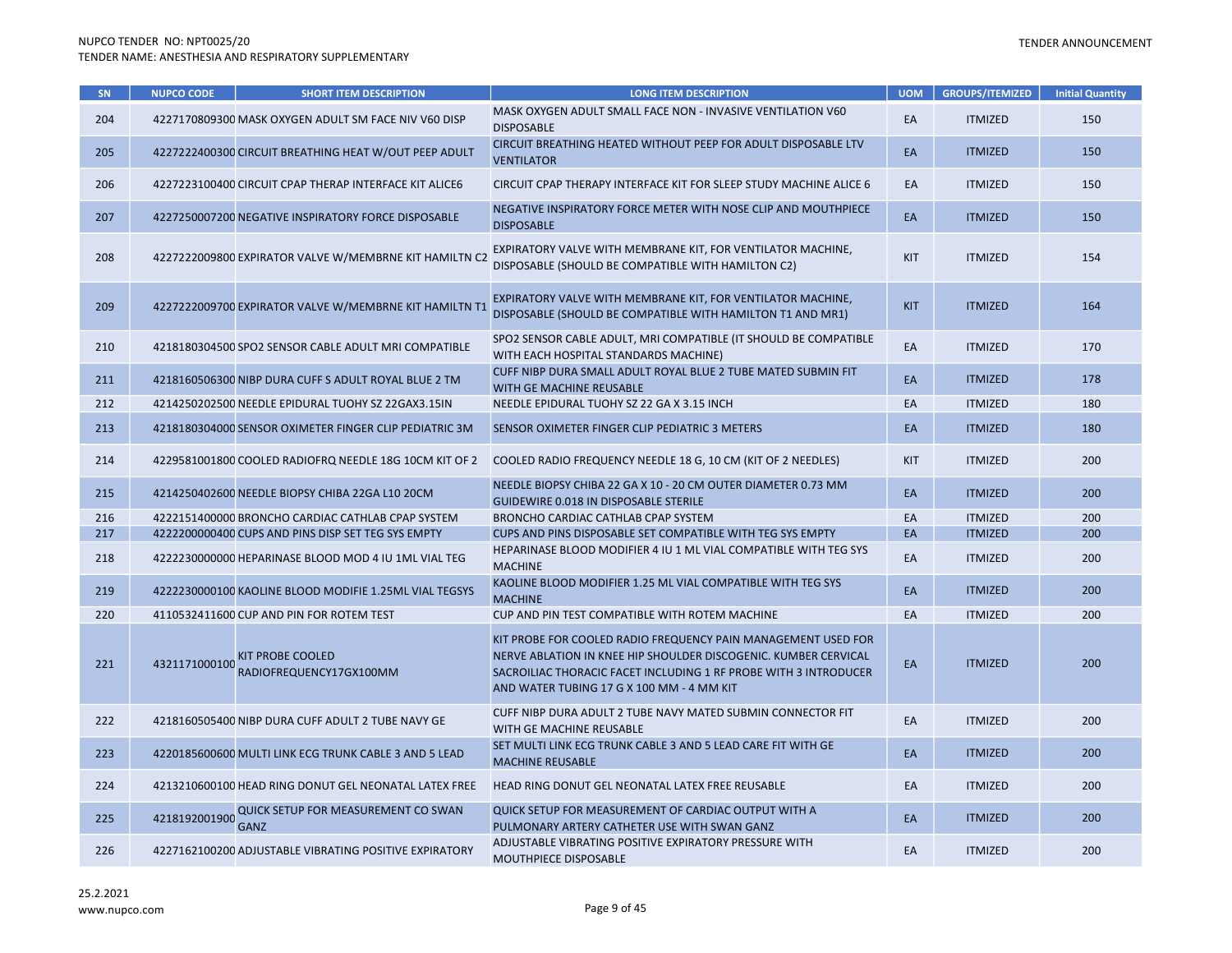| SN  | <b>NUPCO CODE</b> | <b>SHORT ITEM DESCRIPTION</b>                          | <b>LONG ITEM DESCRIPTION</b>                                                                                                                                                                                                                 | <b>UOM</b> | <b>GROUPS/ITEMIZED</b> | <b>Initial Quantity</b> |
|-----|-------------------|--------------------------------------------------------|----------------------------------------------------------------------------------------------------------------------------------------------------------------------------------------------------------------------------------------------|------------|------------------------|-------------------------|
| 227 |                   |                                                        | CANNULA NASAL FOR PRESSURE AND ETCO2 MONITORING, SIZE PEDIATRIC,<br>4227164601800 CANNULA NASAL PRESSR ETCO2 MONITOR PEDIA DISPOSABLE, COMPATIBLE WITH EACH HOSPITAL STANDARD SLEEP STUDY<br><b>MACHINE</b>                                  | EA         | <b>ITMIZED</b>         | 200                     |
| 228 |                   | 4227164603700 MOISTURE TRAP MULTI PT NONIN LIFESENSE   | CAPNOGRAPH MOISTURE TRAP, MULTI PATIENT USE, COMPATIBLE WITH<br>NONIN CAPNOMETER MODEL LIFESENSE                                                                                                                                             | EA         | <b>ITMIZED</b>         | 200                     |
| 229 | 4111250100200     | FLOWMETER DUAL OUTPT 02 REG FLOW 1-<br>15LPM           | FLOW METER, DUAL OUTPUT, OXYGEN MEDICAL GAS, REGULAR FLOW<br>RANGE FROM 1-15 LPM, REMOVABLE NIPPLE, COLOR CODED WITH GREEN<br>OR WHITE, LABELED WITH OXYGEN OR O2, MUST BE COMPATIBLE WITH<br>EACH HOSPITAL STANDARD MEDICAL GAS WALL OUTLET | EA         | <b>ITMIZED</b>         | 200                     |
| 230 |                   | 4227161600500 FILTER DLCO DISP FOR PFT EASY ONE PRO    | FILTER DLCO BARRIETTE OR EQUIVALENT DISPOSABLE FOR PFT MACHINE<br><b>EASY ONE PRO</b>                                                                                                                                                        | EA         | <b>ITMIZED</b>         | 200                     |
| 231 |                   | 4227164803300 SAMPLE LINE FOR CPET MACHINE             | SAMPLE LINE FOR CARDIO-PULMONARY EXERCISE TEST (CPET) MACHINE,<br>COMPATIBLE WITH HOSPITAL STANDARD PFT MACHINE)                                                                                                                             | EA         | <b>ITMIZED</b>         | 200                     |
| 232 |                   | 4227222009500 MACHINE DUST FILTER AIRVO2 HFNC          | MACHINE DUST FILTER, COMPATIBLE WITH AIRVO2 HIGH FLOW NASAL<br>CANNULA (HFNC)                                                                                                                                                                | EA         | <b>ITMIZED</b>         | 200                     |
| 233 |                   | 4217000001100 FLOWMETER OXYGEN                         | <b>FLOWMETER OXYGEN</b>                                                                                                                                                                                                                      | EA         | <b>ITMIZED</b>         | 200                     |
| 234 |                   | 4227151400200 ADAPTER ETCO2 AIRWAY ADULT REUSABLE      | ADAPTER ETCO2 AIRWAY ADULT REUSABLE                                                                                                                                                                                                          | EA         | <b>ITMIZED</b>         | 200                     |
| 235 |                   | 4227162200200 JACKET SQUEEZE OPTION FOR PFT MACHINE XS | JACKET SQUEEZE OPTION FOR PFT MACHINE SIZE XS                                                                                                                                                                                                | EA         | <b>ITMIZED</b>         | 200                     |
| 236 |                   | 4227162200300 JACKET SQUEEZE OPTION FOR PFT MACHIN XXS | JACKET SQUEEZE OPTION FOR PFT MACHINE SIZE XXS                                                                                                                                                                                               | EA         | <b>ITMIZED</b>         | 200                     |
| 237 |                   | 4227164500800 MANOMETER WRIGHTS FOR VITAL CAPACITY     | MANOMETER WRIGHTS FOR VITAL CAPACITY                                                                                                                                                                                                         | EA         | <b>ITMIZED</b>         | 200                     |
| 238 |                   | 4227221700300 WATER TRAP VENTILATOR BELLOWS            | WATER TRAP VENTILATOR BELLOWS 3100 A 3100 B                                                                                                                                                                                                  | EA         | <b>ITMIZED</b>         | 200                     |
| 239 |                   | 4213210600200 HEAD RING DONUT GEL PEDIATRIC LATEX FREE | HEAD RING DONUT GEL PEDIATRIC LATEX FREE REUSABLE                                                                                                                                                                                            | EA         | <b>ITMIZED</b>         | 210                     |
| 240 |                   | 4225161600100 APPLICATOR VIBRAMATIC CVD MACHINE G5     | APPLICATOR VIBRAMATIC CURVED TYPE FOR CHEST PHYSIOTHERAPY<br><b>MACHINE G5</b>                                                                                                                                                               | EA         | <b>ITMIZED</b>         | 213                     |
| 241 |                   | 4227222009200 MACHIN DUST FILTR RESMED VENT ASTRAL 150 | MACHINE DUST FILTER, COMPATIBLE WITH RESMED VENTILATOR MODEL<br><b>ASTRAL 150</b>                                                                                                                                                            | EA         | <b>ITMIZED</b>         | 222                     |
| 242 |                   | 4014200200000 NIBP AIR HOSE MATED ADULT PEAD 3.6M GE   | HOSE NIBP AIR DUAL TUBING MATED ADULT PEAD 3.6 M FIT WITH GE<br>MONITOR SYSTEM LATEX FREE REUSABLE                                                                                                                                           | EA         | <b>ITMIZED</b>         | 228                     |
| 243 |                   | 4227164602300 FILTER FOR LIFESENSE SLEEP STUDY ALICE 6 | FILTER FOR LIFESENSE FOR SLEEP STUDY MACHINE ALICE 6                                                                                                                                                                                         | EA         | <b>ITMIZED</b>         | 231                     |
| 244 |                   | 4227164801900 SENSOR VOLUME INSERT FOR PFT MACHINE     | SENSOR VOLUME INSERT FOR PFT MACHINE SENTRY SUITE                                                                                                                                                                                            | EA         | <b>ITMIZED</b>         | 231                     |
| 245 |                   | 4227222006500 CATHETER EDI ADULT SIZE 16 FR NAVA SERVO | CATHETER EDI ADULT SIZE 16 FR FOR NAVA SERVO VENTILATOR                                                                                                                                                                                      | EA         | <b>ITMIZED</b>         | 232                     |
| 246 |                   | 4227222006400 CASSETTE EXPIRATORY VENTILATOR SERVO N   | CASSETTE EXPIRATORY FOR VENTILATOR SERVO N                                                                                                                                                                                                   | EA         | <b>ITMIZED</b>         | 234                     |
| 247 |                   | 4111193100400 FLOW SENSOR REUSABLE COMPATIBLE WITH GE  | FLOW SENSOR, REUSABLE, COMPATIBLE WITH GE (ANGSTROM) VENTILATOR,<br>MODEL (CARE STATION, PRO)                                                                                                                                                | EA         | <b>ITMIZED</b>         | 235                     |
| 248 | 4111211000000     | PRESSURE TRANSDUCER HOLDER INVAS<br><b>MONITOR</b>     | PRESSURE TRANSDUCER HOLDER FOR INVASIVE MONITORING, CAN BE USED<br>WITH IV STAND (CAN FIT NOT LESS THAN 3 LINE)                                                                                                                              | EA         | <b>ITMIZED</b>         | 240                     |
| 249 |                   | 4227170812200 MASK INTUBATED LARYNGEAL CHILD50KG SZ 3  | SET MASK INTUBATED LARYNGEAL CHILD 50 KG SIZE 3 SHAPE FASTRACH<br>WITH PUSHER LATEX FREE DISPOSABLE                                                                                                                                          | EA         | <b>ITMIZED</b>         | 240                     |
| 250 |                   | 4227190000900 LARYNGEAL MASK AIRWAY FASTRACH BIG SZ 4  | MASK AIRWAY LARYNGEAL FASTRACH NORMAL ADULT WITH PUSHER 50 - 70<br>KG SIZE 4 LATEX FREE DISPOSABLE                                                                                                                                           | EA         | <b>ITMIZED</b>         | 240                     |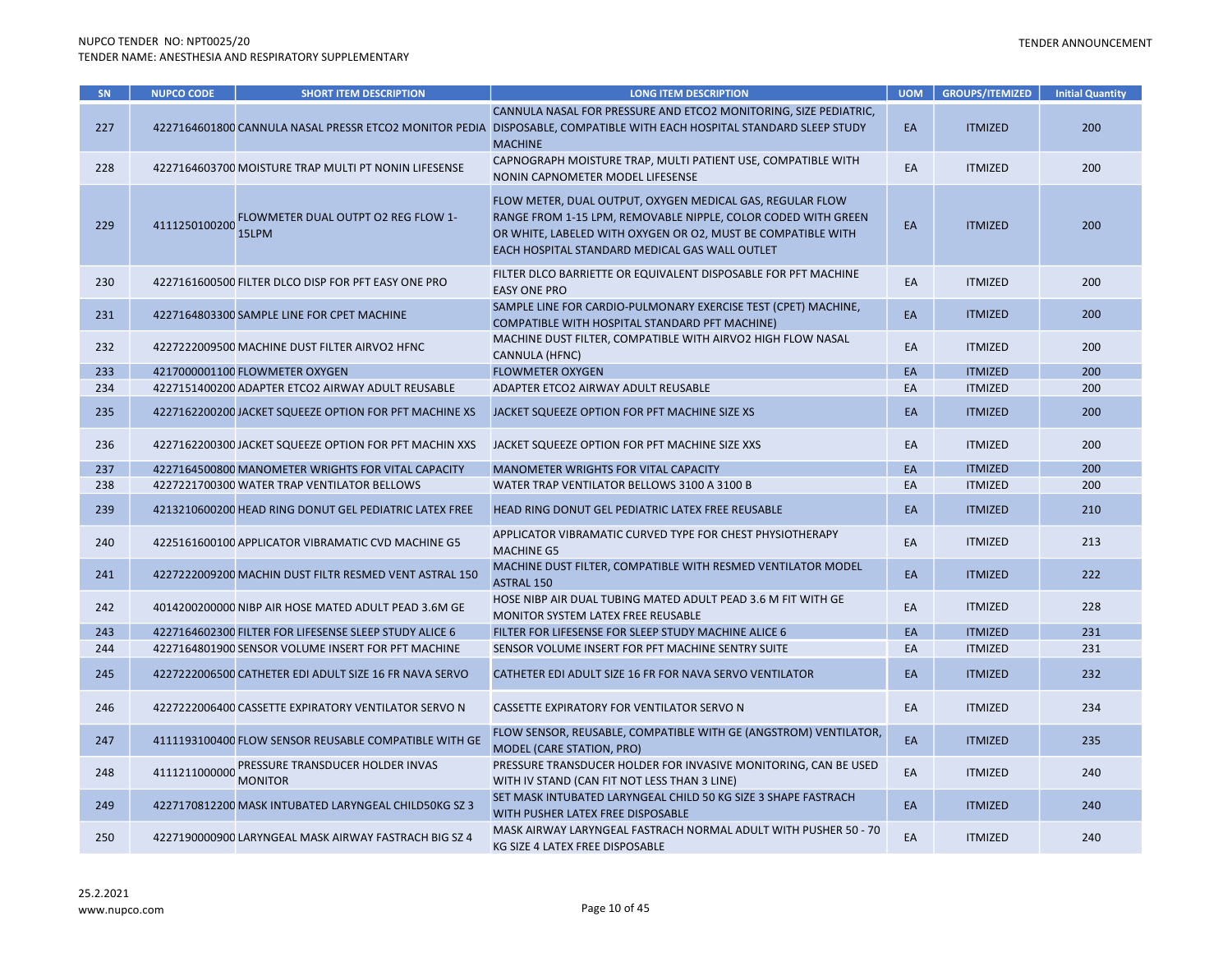| <b>SN</b> | <b>NUPCO CODE</b> | <b>SHORT ITEM DESCRIPTION</b>                          | <b>LONG ITEM DESCRIPTION</b>                                                                                                                                                                                                                 | <b>UOM</b> | <b>GROUPS/ITEMIZED</b> | <b>Initial Quantity</b> |
|-----------|-------------------|--------------------------------------------------------|----------------------------------------------------------------------------------------------------------------------------------------------------------------------------------------------------------------------------------------------|------------|------------------------|-------------------------|
| 251       |                   | 4227190000800 LARYNGEAL MASK AIRWAY FASTRACH BIG SZ 3  | MASK AIRWAY LARYNGEAL FASTRACH BIG CHILD WITH PUSHER 30 - 50 KG<br>SIZE 3 LATEX FREE DISPOSABLE                                                                                                                                              | EA         | <b>ITMIZED</b>         | 240                     |
| 252       |                   | 4227190000500 LARYNGEAL AIRWAY MASK AIR QSP SIZE 3.5   | MASK AIR LARYNGEAL AIRWAY QSP INTUBATING WITH PUSHER SIZE 3.5, 50 -<br>70KG LATEX FREE DISPOSABLE                                                                                                                                            | EA         | <b>ITMIZED</b>         | 240                     |
| 253       |                   | 4227190000600 LARYNGEAL AIRWAY MASK AIR QSP SIZE 4.5   | MASK AIR LARYNGEAL AIRWAY QSP INTUBATING WITH PUSHER SIZE 4.5, 70 -<br><b>100KG LATEX FREE DISPOSABLE</b>                                                                                                                                    | EA         | <b>ITMIZED</b>         | 240                     |
| 254       |                   |                                                        | 4227164802300 TUBE ASSEMBLY FOR LUMEN PFT MACHIN V MAX TUBE ASSEMBLY FOR LUMEN FOR PFT MACHINE V MAX                                                                                                                                         | EA         | <b>ITMIZED</b>         | 244                     |
| 255       |                   | 4227250000100 BIOLOGICAL CONTROL QC LEVEL I KIT TEG SY | BIOLOGICAL CONTROL QC LEVEL - I KIT COMPATIBLE WITH TEG SYS MACHINE                                                                                                                                                                          | EA         | <b>ITMIZED</b>         | 250                     |
| 256       |                   | 4227250000200 BIOLOGICAL CONTROL QC LEVEL II KIT TEG   | BIOLOGICAL CONTROL QC LEVEL - II KIT COMPATIBLE WITH TEG SYS MACHINE                                                                                                                                                                         | EA         | <b>ITMIZED</b>         | 250                     |
| 257       |                   | 4217210501800 ELECTRODES PEDIATRIC QUIK COMBO          | ELECTRODES PEDIATRIC QUIK COMBO FOR LIFE PACK DEFIBRILLATION LATEX<br><b>FREE DISPOSABLE</b>                                                                                                                                                 | EA         | <b>ITMIZED</b>         | 250                     |
| 258       |                   | 4217210501700 ELECTRODES ADULT QUIK COMBO              | ELECTRODES ADULT QUIK COMBO FOR LIFE PACK DEFIBRILLATION LATEX<br><b>FREE DISPOSABLE</b>                                                                                                                                                     | EA         | <b>ITMIZED</b>         | 250                     |
| 259       | 4220185600100     | ECG ADAPTER CABLE 1.5M W/ NEOMED<br><b>MONITOR</b>     | ECG ADAPTER CABLE 1.5 M COMPATIBLE WITH NEOMED MONITOR SYSTEM<br><b>REUSABLE</b>                                                                                                                                                             | EA         | <b>ITMIZED</b>         | 250                     |
| 260       |                   | 4227170702000 SENSOR FLOW VENTILATOR NEONATAL VN 500   | FLOW SENSOR, NEONATAL SIZE, REUSABLE, COMPATIBLE WITH DRAGER<br>VENTILATOR MODEL VN500 AND BABYLOG 8000                                                                                                                                      | EA         | <b>ITMIZED</b>         | 250                     |
| 261       |                   | 4227200900100 DETECTOR CO2 NEONATE .25KG TO LEAST 3KG  | DETECTOR CO2, SIZE NEONATE 0.25 KG TO AT LEAST 3.0 KG STERILE,<br>DISPOSABLE (CO2 DETECTOR NEONATE COLORIMETRIC)                                                                                                                             | EA         | <b>ITMIZED</b>         | 250                     |
| 262       |                   | 4227222301800 CATHETER MULTIACCESS NEONATAL PEDIA 5FR  | CATHETER MULTI-ACCESS NEONATAL PEDIATRIC 5FR WITH 2.5, 3.0, 3.5MM<br><b>CONNECTOR</b>                                                                                                                                                        | EA         | <b>ITMIZED</b>         | 250                     |
| 263       |                   | 4016150000100 DUST FILTER CO2 ABSORBER FOR GE          | DUST FILTER CO2 ABSORBER FOR GE ANESTHESIA MACHINE REUSABLE                                                                                                                                                                                  | EA         | <b>ITMIZED</b>         | 251                     |
| 264       |                   | 4227222009300 MACHINE DUST FILTER PHILIPS VENT TRILOGY | MACHINE DUST FILTER, COMPATIBLE WITH PHILIPS VENTILATOR, MODEL<br><b>TRILOGY 100 AND 200</b>                                                                                                                                                 | EA         | <b>ITMIZED</b>         | 251                     |
| 265       |                   | 4227164801100 CONNECTION BLOCK FOR NEBULIZER FOR PFT   | <b>CONNECTION BLOCK FOR NEBULIZER FOR PFT MACHINE SENTRY SUITE</b>                                                                                                                                                                           | EA         | <b>ITMIZED</b>         | 288                     |
| 266       |                   | 4227190908200 ENDOTRACHEAL CUFF MANOMETER              | ENDOTRACHEAL CUFF, MANOMETER WITH ABILITY TO INFLATE / DEFLATE,<br><b>DISPOSABLE</b>                                                                                                                                                         | EA         | <b>ITMIZED</b>         | 300                     |
| 267       |                   | 4227193700100 BLOCKER SET ARNDT ENDO BRONCH SZ9 78MM   | BLOCKER SET - ARNDT ENDO BRONCHIAL SZ 9.0 LENGTH 78 MM                                                                                                                                                                                       | EA         | <b>ITMIZED</b>         | 300                     |
| 268       |                   | 4227193700200 BLOCKER SET ARNDT ENDO BRONCH SZ5 50MM   | BLOCKER SET ARNDT ENDO BRONCHIAL SZ 5.0 LENGTH 50 MM                                                                                                                                                                                         | EA         | <b>ITMIZED</b>         | 300                     |
| 269       |                   | 4227193700300 BLOCKER SET ARNDT ENDO BRONCH SZ5 65MM   | BLOCKER SET ARNDT ENDO BRONCHIAL SZ 5.0 LENGTH 65 MM                                                                                                                                                                                         | EA         | <b>ITMIZED</b>         | 300                     |
| 270       |                   | 4227193700400 BLOCKER SET COHEN ENDO BRONCH SZ9 65MM   | BLOCKER SET - COHEN ENDO BRONCHIAL WITH DEFLECTION SZ 9.0 LENGTH<br>65 MM                                                                                                                                                                    | EA         | <b>ITMIZED</b>         | 300                     |
| 271       |                   | 4227220905200 VENTILATOR CIRCUIT COLOR CODE ADULT 10IN | VENTILATOR CIRCUIT, COLOR CODED DOUBLE LUMEN, HEATED BOTH SIDES,<br>SIZE ADULT, SINGLE USE, NON-STERILE, WITH 10 INCH EXTENSION TUBE AND<br>HUMIDIFIER CHAMBER, FLEXIBLE, WITHOUT WATER TRAP COMPATIBLE WITH<br>FISHER AND PAYKEL HUMIDIFIER | <b>KIT</b> | <b>ITMIZED</b>         | 300                     |
| 272       |                   | 4218180200000 PULSE OXIMETER EXTENSION CABLE 3M LENGTH | CABLE PULSE OXIMETER EXTENSION 3 M LENGTH COMPATIBLE WITH TECNO<br>MAP MONITOR LATEX FREE REUSABLE                                                                                                                                           | EA         | <b>ITMIZED</b>         | 300                     |
| 273       |                   | 4218180200100 CABLE ADAPTER CONNECTION SPO2 10 FT      | CABLE ADAPTER CONNECTION SPO2 PULSE OXIMETER 10 FT NON STERILE                                                                                                                                                                               | EA         | <b>ITMIZED</b>         | 300                     |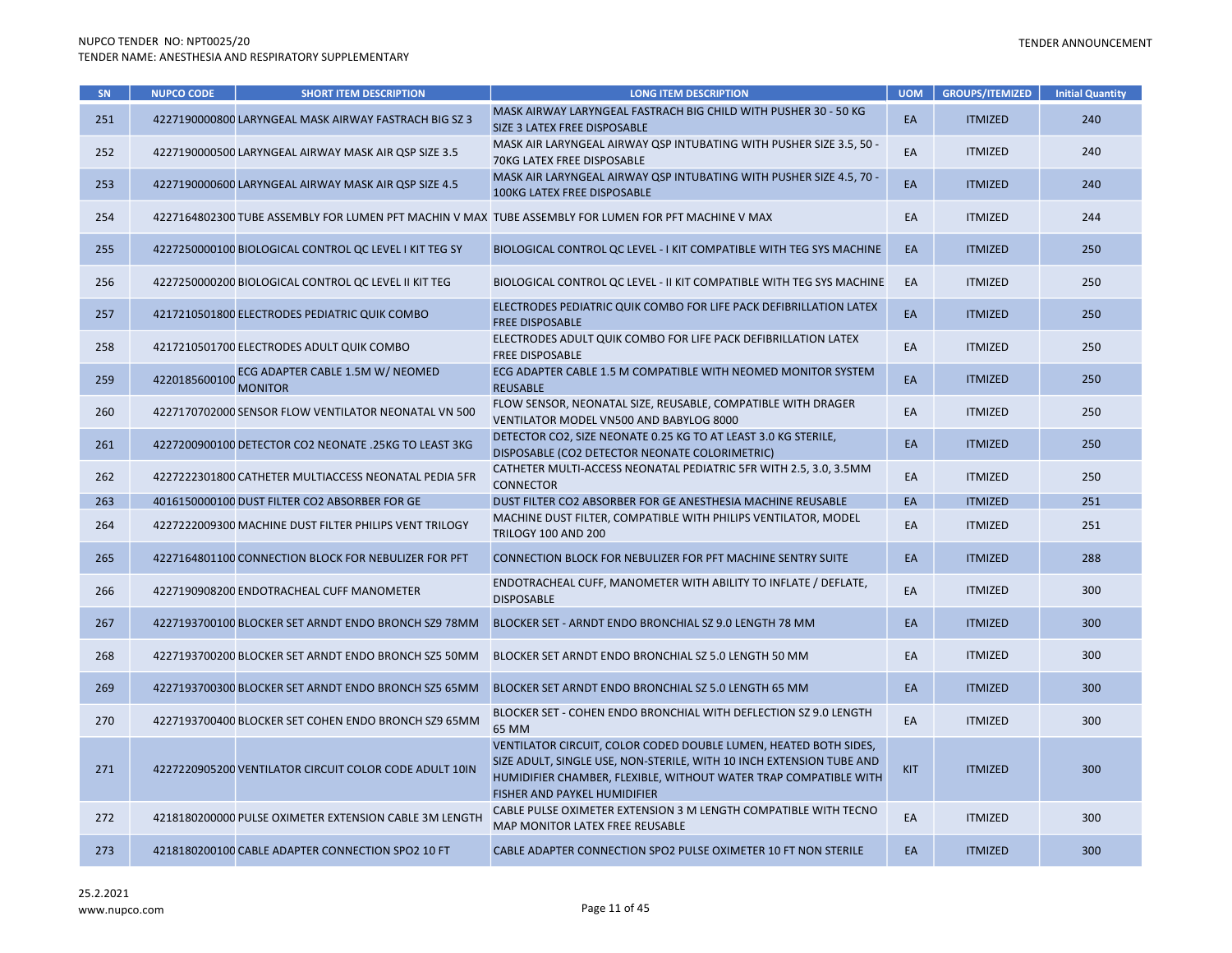| SN. | <b>NUPCO CODE</b> | <b>SHORT ITEM DESCRIPTION</b>                          | <b>LONG ITEM DESCRIPTION</b>                                                                                                                             | <b>UOM</b> | <b>GROUPS/ITEMIZED</b> | <b>Initial Quantity</b> |
|-----|-------------------|--------------------------------------------------------|----------------------------------------------------------------------------------------------------------------------------------------------------------|------------|------------------------|-------------------------|
| 274 |                   | 4227191533800 TOTAL FACE MASK PEDIA DISPOSABLE SZ XS   | TOTAL FACE MASK PEDIATRIC COVER FROM HEAD TO CHIN AND FIT<br>DISPOSABLE SIZE EXTRA SMALL                                                                 | EA         | <b>ITMIZED</b>         | 300                     |
| 275 |                   | 4214180300200 NIBP TRULINK DUAL ADAPTER CABLE 122CM/4F | ADAPTER CABLE NIBP TRULINK DUAL 122 CM/ 4 FEET FIT WITH I FLOW<br>ANESTHESIA MACHINE REUSABLE                                                            | EA         | <b>ITMIZED</b>         | 305                     |
| 276 |                   | 4227164802000 SHUTTER VALVE FOR PFT MACHINE            | SHUTTER VALVE FOR PFT MACHINE                                                                                                                            | EA         | <b>ITMIZED</b>         | 311                     |
| 277 |                   | 4213210600000 HEAD RING DONUT GEL ADULT LATEX FREE     | HEAD RING DONUT GEL ADULT LATEX FREE REUSABLE                                                                                                            | EA         | <b>ITMIZED</b>         | 320                     |
| 278 |                   | 4111192400800 O2 SENSOR OXYTRACE INCU FOR CALEO        | OXYGEN (O2) SENSOR OXYTRACE INCU, FOR CALEO                                                                                                              | EA         | <b>ITMIZED</b>         | 320                     |
| 279 |                   | 4111192400900 O2 SENSOR OXYCELL FOR BABYLEO TN500      | OXYGEN (O2) SENSOR OXYCELL, FOR BABYLEO TN500                                                                                                            | EA         | <b>ITMIZED</b>         | 320                     |
| 280 |                   | 4220170800700 STANDARD TRAINING PADS LAERDAL           | PADS STANDARD TRAINING LAERDAL LATEX FREE DISPOSABLE                                                                                                     | EA         | <b>ITMIZED</b>         | 321                     |
| 281 |                   | 4227222006600 CATHETER EDI NAVA VENTILATOR 6 FR 49 CM  | CATHETER EDI NAVA FOR VENTILATOR SIZE 6 FR 49 CM                                                                                                         | EA         | <b>ITMIZED</b>         | 321                     |
| 282 |                   | 4227164801700 ORING FOR PLASTIC PTUBE FOR PFT MACH     | O - RING FOR PLASTIC PTUBE FOR PFT MACHINE SENTRY SUITE                                                                                                  | EA         | <b>ITMIZED</b>         | 323                     |
| 283 |                   | 4227170801200 BAG SILICONE REBREATHING 0.75 LITER      | <b>BAG SILICONE REBREATHING ANTISTATIC REUSABLE 0.75 LITER CAPACITY</b><br><b>AUTOCLAVABLE</b>                                                           | EA         | <b>ITMIZED</b>         | 344                     |
| 284 |                   | 4231154612100 ADHESIVE RIGID TAPE ZINC OXIDE SZ1.5IN   | ADHESIVE RIGID TAPE (ZINC OXIDE TAPE) MADE FROM BROWN FABRIC SIZE<br>1.5 INCHES                                                                          | EA         | <b>ITMIZED</b>         | 345                     |
| 285 |                   | 4227222008300 MASK NASAL SILICONE/GEL VENTD SMALL REUS | MASK NASAL SILICONE/GEL VENTED SMALL WITH STRAP AND SWIVEL<br>REUSABLE FOR CPAP/BIPAP MACHINE WITH MANUFACTURER INSTRUCTION<br><b>FOR STERILIZATION</b>  | EA         | <b>ITMIZED</b>         | 350                     |
| 286 |                   | 4227222008400 MASK NASAL SILICONE/GEL VENTED MED REUS  | MASK NASAL SILICONE/GEL VENTED MEDIUM WITH STRAP AND SWIVEL<br>REUSABLE FOR CPAP/BIPAP MACHINE WITH MANUFACTURER INSTRUCTION<br><b>FOR STERILIZATION</b> | EA         | <b>ITMIZED</b>         | 350                     |
| 287 |                   | 4227222008600 MASK NASAL SI/GEL VENTED LRG CPAP/BIPAP  | MASK NASAL SILICONE/GEL VENTED LARGE WITH STRAP AND SWIVEL<br>REUSABLE FOR CPAP/BIPAP MACHINE WITH MANUFACTURER INSTRUCTION<br><b>FOR STERILIZATION</b>  | EA         | <b>ITMIZED</b>         | 350                     |
| 288 |                   | 4227222008700 MASK NASAL MEDIUM NON-VENTED REUSABLE    | MASK NASAL MEDIUM NON-VENTED REUSABLE                                                                                                                    | EA         | <b>ITMIZED</b>         | 350                     |
| 289 |                   | 4227222008900 MASK FULL FACE SI VENTED MED CPAP/BIPAP  | MASK FULL FACE SILICONE VENTED MEDIUM WITH STRAP AND SWIVEL<br>REUSABLE FOR CPAP/BIPAP MACHINE WITH MANUFACTURER INSTRUCTION<br><b>FOR STERILIZATION</b> | EA         | <b>ITMIZED</b>         | 350                     |
| 290 |                   | 4227222009000 MASK FULL FACE SI VENTED LRG CPAP/BIPAP  | MASK FULL FACE SILICONE VENTED LARGE WITH STRAP AND SWIVEL<br>REUSABLE FOR CPAP/BIPAP MACHINE WITH MANUFACTURER INSTRUCTION<br><b>FOR STERILIZATION</b>  | EA         | <b>ITMIZED</b>         | 350                     |
| 291 |                   | 4227221801000 PRESSURE LINE Y SENSOR VENTILAT SERVO U  | PRESSURE LINE Y SENSOR FOR VENTILATOR SERVO U                                                                                                            | EA         | <b>ITMIZED</b>         | 350                     |
| 292 |                   | 4227222007300 CO2 Y SENSOR FOR VENTILATOR SERVO U      | CO2 Y SENSOR FOR VENTILATOR SERVO U                                                                                                                      | EA         | <b>ITMIZED</b>         | 350                     |
| 293 |                   | 4227222009100 MASK FULL FACE MED BIPAP/CPAP NONVENTD   | MASK FULL FACE MEDIUM FOR BIPAP/CPAP AIRWAY MANAGEMENT NON-<br><b>VENTED REUSABLE</b>                                                                    | EA         | <b>ITMIZED</b>         | 351                     |
| 294 |                   | 4227223000000 ADAPTER PRESSURE LINE CONN ELBOW SWIVELS | ADAPTER PRESSURE LINE CONNECTION WITH BARBED ELBOW SWIVELS 360<br>DEGREES SIZE 22 MM                                                                     | EA         | <b>ITMIZED</b>         | 353                     |
| 295 |                   | 4227223100500 CONNECTOR TUBING BUBBLECPAP NEON 70 MM   | CONNECTOR TUBING FOR BUBBLE NASAL CPAP NEONATAL SIZE 70 MM                                                                                               | EA         | <b>ITMIZED</b>         | 355                     |
| 296 |                   | 4217180000000 IBP CABLE 2M L TECHNO MAP MONITOR        | IBP CABLE 2 M LENGTH COMPATIBLE WITH TECHNO MAP MONITOR<br><b>REUSABLE</b>                                                                               | EA         | <b>ITMIZED</b>         | 400                     |
| 297 |                   | 4227250011900 BAG FOR VASCULAR ACCESS OF INTRAOSSEOUS  | BAG FOR VASCULAR ACCESS OF INTRAOSSEOUS POWER DRIVER MACHINE<br><b>REUSABLE</b>                                                                          | EA         | <b>ITMIZED</b>         | 400                     |
| 298 |                   | 4218170200800 ADAPTER SNAP LEAD FOR PHILIPS            | ADAPTER SNAP LEAD FOR PHILIPS                                                                                                                            | EA         | <b>ITMIZED</b>         | 400                     |
| 299 |                   | 4218170200900 CABLE 10 LEAD ECG STRESS TEST SCHILLER   | CABLE 10 LEAD ECG FOR STRESS TEST SCHILLER                                                                                                               | EA         | <b>ITMIZED</b>         | 400                     |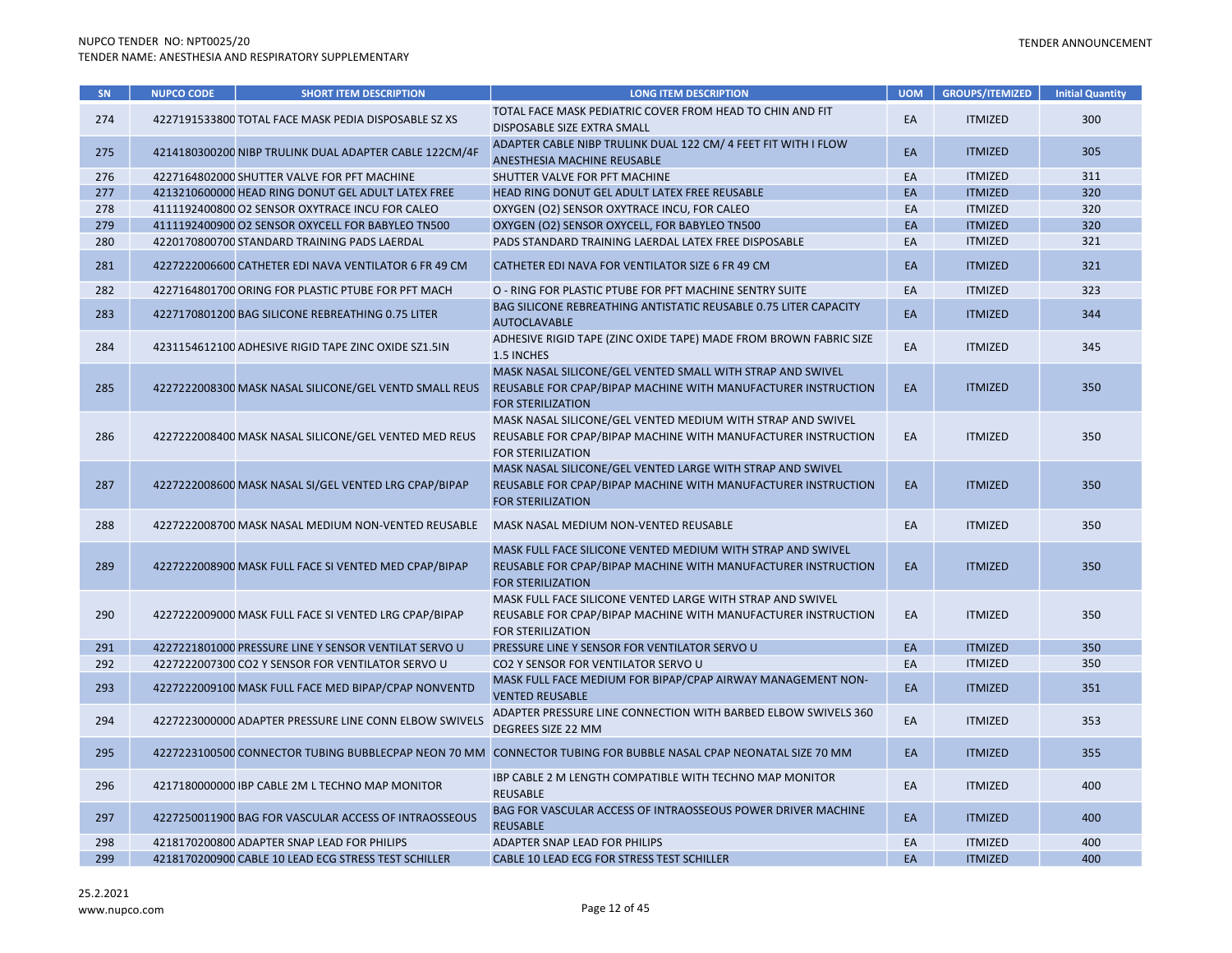| SN <sub>1</sub> | <b>NUPCO CODE</b> | <b>SHORT ITEM DESCRIPTION</b>                          | <b>LONG ITEM DESCRIPTION</b>                                                                                                                                                                 | <b>UOM</b> | <b>GROUPS/ITEMIZED</b> | <b>Initial Quantity</b> |
|-----------------|-------------------|--------------------------------------------------------|----------------------------------------------------------------------------------------------------------------------------------------------------------------------------------------------|------------|------------------------|-------------------------|
| 300             |                   | 4218170201000 CABLE 10 LEADS ECG W/BANANA PLUG 2 M     | CABLE 10 LEADS ECG WITH BANANA PLUG TYPE SIZE 2 M SCHILLER                                                                                                                                   | EA         | <b>ITMIZED</b>         | 400                     |
| 301             |                   | 4218170400000 CLIPS ALLIGATOR FOR ECG FOR IEC PHILIPS  | <b>CLIPS ALLIGATOR FOR ECG FOR IEC PHILIPS</b>                                                                                                                                               | EA         | <b>ITMIZED</b>         | 400                     |
| 302             |                   | 4218170400100 CLIPS ALLIGATOR FOR TAB ELECTRODE ECG    | CLIPS ALLIGATOR FOR TAB ELECTRODE FOR ECG                                                                                                                                                    | EA         | <b>ITMIZED</b>         | 400                     |
| 303             |                   | 4218170802300 ELECTRODE EKG FOR ADULT UNIVERSAL        | ELECTRODE EKG FOR ADULT UNIVERSAL                                                                                                                                                            | EA         | <b>ITMIZED</b>         | 400                     |
| 304             |                   | 4222200000100 CO2 WATERTRAP FOR CICERO AND JULIAN ANES | CO2 WATER TRAP COMPATIBLE WITH CICERO AND JULIAN (DRAEGER<br>MACHINE)                                                                                                                        | EA         | <b>ITMIZED</b>         | 400                     |
| 305             |                   | 4227190341000 SINGLE LUMEN ENDOTRACHEAL TUBE SIZE 9.0  | TUBE SINGLE LUMEN ENDOTRACHEAL SIZE 9.0 ID CUFF ADULT WITH A SMALL<br>SEPARATE LUMEN CONTAINING ALLOW NON LATEX BRONCHIAL BLOCKER<br>CAN EXTEND 8-10 CM BEYOND THE TIP LATEX FREE DISPOSABLE | EA         | <b>ITMIZED</b>         | 420                     |
| 306             |                   | 4227222006700 CATHETER EDI NEONATAL 6 FR NAVA SERVO    | CATHETER EDI NEONATAL SIZE 6 FR FOR NAVA SERVO VENTILATOR                                                                                                                                    | EA         | <b>ITMIZED</b>         | 421                     |
| 307             |                   | 4231154507500 ADHESIVE PLASTER MICROPHONE STRESS TEST  | ADHESIVE PLASTER FOR MICROPHONE FOR STRESS TEST MACHINE SCHILLER                                                                                                                             | EA         | <b>ITMIZED</b>         | 434                     |
| 308             |                   | 4227193700000 BLOCKER SET ARNDT ENDO BRONCH SZ765MM    | BLOCKER SET - ARNDT ENDO BRONCHIAL SZ 7.0 LENGTH 65 MM                                                                                                                                       | EA         | <b>ITMIZED</b>         | 450                     |
| 309             |                   | 4227180000000 ADHESIVE REMOVER ADHESIVE AEROSOL        | ADHESIVE REMOVER ADHESIVE AEROSOL                                                                                                                                                            | EA         | <b>ITMIZED</b>         | 454                     |
| 310             |                   | 4218232600200 COLLODION LIQUID 100ML EEG               | COLLODION LIQUID 100 ML EEG ELECTRODES                                                                                                                                                       | EA         | <b>ITMIZED</b>         | 484                     |
| 311             |                   | 4227160014600 NEEDLE PERIPHERAL NERVE BLOCK 35MMX 25FG | NEEDLE PERIPHERAL NERVE BLOCK 35 MMX 25 FG                                                                                                                                                   | EA         | <b>ITMIZED</b>         | 500                     |
| 312             |                   | 4218160506100 NIBP DURA CUFF LRG ADLT 2TUBE WINE MATED | CUFF NIBP DURA LARGE ADULT 2 TUBE WINE MATED SUBMIN FIT WITH GE<br><b>MACHINE REUSABLE</b>                                                                                                   | EA         | <b>ITMIZED</b>         | 500                     |
| 313             |                   | 4111192700100 FLOTRAC SENSOR SIZE 84INX213CM EDWARDS   | SET FLOTRAC SENSOR SIZE 84 IN X 213 CM FOR INVASIVE CARDIAC OUTPUT<br>FIT WITH EDWARDS TECHNOLOGY LATEX FREE DISPOSABLE                                                                      | EA         | <b>ITMIZED</b>         | 500                     |
| 314             | 4227164601700     | CANNULA NASAL PRESSR ETCO2 MONITOR<br><b>ADULT</b>     | CANNULA NASAL FOR PRESSURE AND ETCO2 MONITORING, SIZE ADULT,<br>DISPOSABLE, COMPATIBLE WITH EACH HOSPITAL STANDARD SLEEP STUDY<br><b>MACHINE</b>                                             | EA         | <b>ITMIZED</b>         | 500                     |
| 315             |                   | 4227170903200 HIGH FLOW NASAL CANNULA CIRCUIT INFANT   | HIGH FLOW NASAL CANNULA CIRCUIT, SIZE INFANT, SINGLE USE,<br>COMPATIBLE WITH FISHER AND PAYKEL MODEL AIRVO2                                                                                  | EA         | <b>ITMIZED</b>         | 500                     |
| 316             |                   | 4227160007100 PERCUSSOR MANUAL 90MM LARGE DISPOSABLE   | PERCUSSOR MANUAL 90 MM DIAMETER LARGE DISPOSABLE                                                                                                                                             | EA         | <b>ITMIZED</b>         | 500                     |
| 317             |                   | 4227160017100 ADAPTER VENTILATOR PRESSURE              | VENTILATOR PRESSURE LINE ADAPTER 22 MM ODX 15 MM ID                                                                                                                                          | EA         | <b>ITMIZED</b>         | 500                     |
| 318             |                   | 4227164602800 POSEY WRAP FOR SLEEP STUDY               | POSEY WRAP FOR SLEEP STUDY                                                                                                                                                                   | EA         | <b>ITMIZED</b>         | 500                     |
| 319             |                   | 4618200101000 POCKET MASK FOR CPR TRAINING LATEX FREE  | POCKET MASK FOR CPR TRAINING LATEX FREE DISPOSABLE                                                                                                                                           | EA         | <b>ITMIZED</b>         | 523                     |
| 320             |                   |                                                        | 4227222601100 TUBING CORRUGATD EVA 31M ROLL FOR AEROSL TUBING CORRUGATED E.V.A. 31M (100 FT) ROLL FOR AEROSOL USE                                                                            | EA         | <b>ITMIZED</b>         | 554                     |
| 321             |                   | 4227230200000 GAS OPERATED DISP RESUSCI MRI-CONDITIONL | GAS OPERATED DISPOSABLE RESUSCITATOR, MRI-CONDITIONAL, VAR OR<br>EQUIVALENT, INCLUDES PEEP, PIP, MANOMETER; FOR ADULT/PED PATIENTS                                                           | EA         | <b>ITMIZED</b>         | 600                     |
| 322             |                   | 4218160600000 TRU CUFF HOSE NEONATAL 275CM/9FEET       | HOSE TRU CUFF NEONATAL 275 CM/ 9 FEET FIT WITH FLOW I ANESTHESIA<br><b>MACHINE REUSABLE</b>                                                                                                  | EA         | <b>ITMIZED</b>         | 600                     |
| 323             |                   | 4218160600100 TRU CUFF SINGLE TUBE ADULT/PEDIATRIC     | TRU CUFF SINGLE TUBE BLOOD PRESSURE ADULT/PEDIATRIC FIT WITH FLOW<br>I ANESTHESIA MACHINE REUSABLE                                                                                           | EA         | <b>ITMIZED</b>         | 620                     |
| 324             |                   | 4218170201100 CABLE FOR INTERFACE MODULE ECG PHILIPS   | CABLE FOR INTERFACE MODULE FOR ECG MACHINE PHILIPS                                                                                                                                           | EA         | <b>ITMIZED</b>         | 650                     |
| 325             |                   | 4218180303000 PULSE OXIMETER FINGER SENSOR ADULT PEDIA | SENSOR PULSE OXIMETER FINGER ADULT PEDIATRIC FIT WITH GE PATIENT<br>MONITOR LATEX FREE REUSABLE NELLCOR TECHNOLOGY                                                                           | EA         | <b>ITMIZED</b>         | 650                     |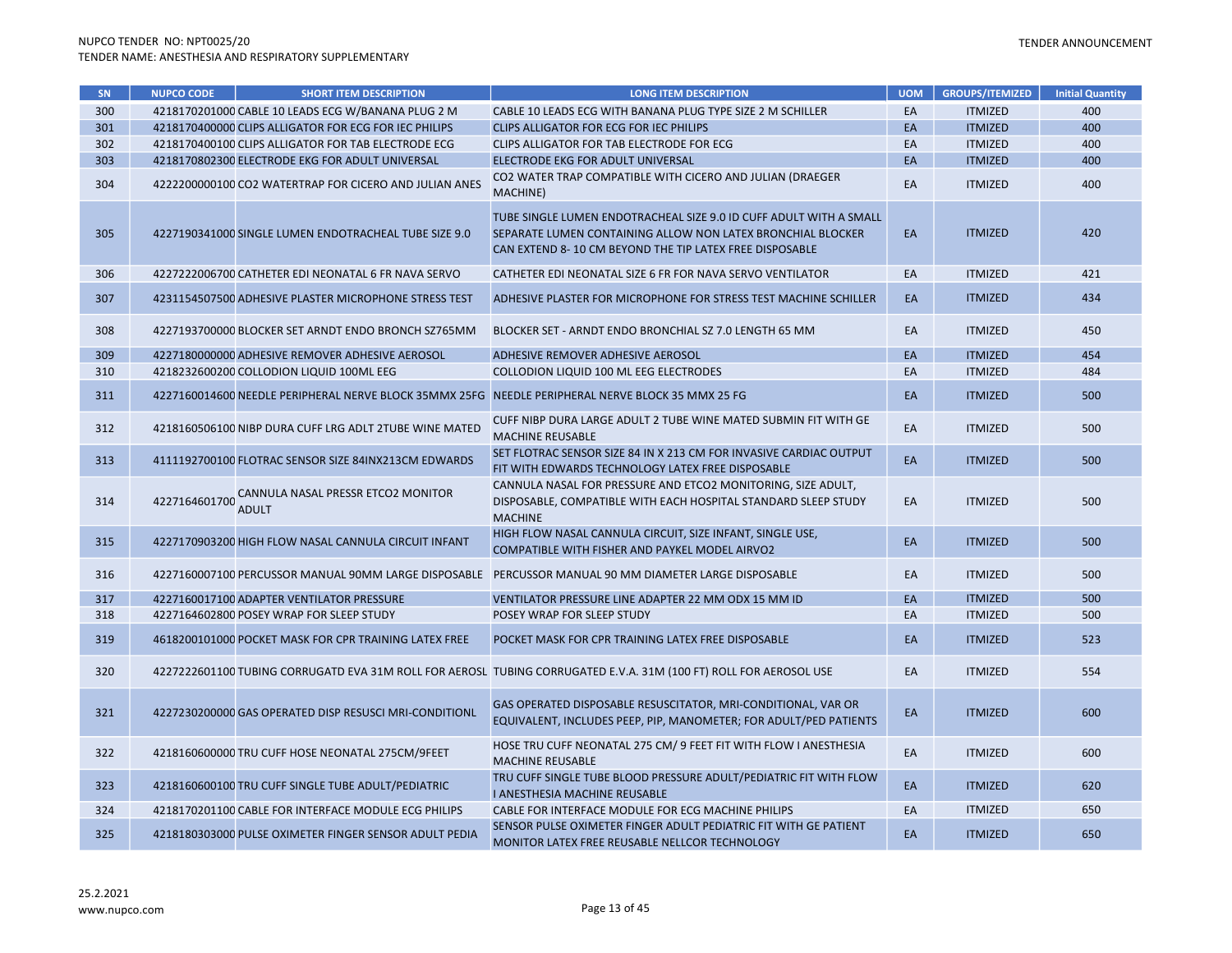| SN  | <b>NUPCO CODE</b> | <b>SHORT ITEM DESCRIPTION</b>                          | <b>LONG ITEM DESCRIPTION</b>                                                                                                                                                                                                 | <b>UOM</b> | <b>GROUPS/ITEMIZED</b> | <b>Initial Quantity</b> |
|-----|-------------------|--------------------------------------------------------|------------------------------------------------------------------------------------------------------------------------------------------------------------------------------------------------------------------------------|------------|------------------------|-------------------------|
| 326 |                   | 4218180303100 PULSE OXIMETER EAR SENSOR FIT WITH GE    | SENSOR PULSE OXIMETER EAR FIT WITH GE PATIENT MONITOR LATEX FREE<br>REUSABLE NELLCOR TECHNOLOGY                                                                                                                              | EA         | <b>ITMIZED</b>         | 650                     |
| 327 |                   | 4218180303200 PULSE OXIMETER PROBE PEDIATRIC           | PROBE PULSE OXIMETER PEDIATRIC LATEX FREE REUSABLE NELLCOR +<br><b>MASIMO TECHNOLOGY</b>                                                                                                                                     | EA         | <b>ITMIZED</b>         | 650                     |
| 328 |                   | 4218180303900 SENSOR SPO2 REUSABLE FINGER LONG ADULT   | SENSOR SPO2 REUSABLE FINGER LONG CABLE FOR ADULT                                                                                                                                                                             | EA         | <b>ITMIZED</b>         | 654                     |
| 329 |                   | 4227170800300 BAG SILICONE REBREATHING 1 LITER         | <b>BAG SILICONE REBREATHING ANTISTATIC REUSABLE ONE LITER CAPACITY</b><br><b>AUTOCLAVABLE</b>                                                                                                                                | EA         | <b>ITMIZED</b>         | 670                     |
| 330 |                   | 4227160014800 NEEDLE PERIPHERAL NERVE BLOCK 55MMX25FG  | NEEDLE PERIPHERAL NERVE BLOCK 55 MMX 25 FG                                                                                                                                                                                   | EA         | <b>ITMIZED</b>         | 700                     |
| 331 |                   | 4227160015100 NEEDLE PERIPH NERVE BLOCK 150MMX 25FG    | NEEDLE PERIPHERAL NERVE BLOCK 150 MMX 25 FG                                                                                                                                                                                  | EA         | <b>ITMIZED</b>         | 700                     |
| 332 |                   | 4232160004500 SPINAL DOUBLE DECKER W/OUT MEDICATION 27 | KIT SPINAL DOUBLE DECKER WITH OUT MEDICATION G 27 X 31/290 MM<br>WITH 5CC PLASTIC SYRINGE LOW RESISTANCE STYLET TROCAR SPROTTE<br>SYRINGE 3 ML NEEDLE 23 AND 19 FENESTRATED DRAPE DISINFECTED AGENT<br>LATEX FREE DISPOSABLE | EA         | <b>ITMIZED</b>         | 741                     |
| 333 |                   | 4227222601200 TRANSTION KIT VENT TO HIFLOW NASAL CANNU | TRANSITION KIT FROM VENTILATOR CIRCUIT TO HIGH FLOW NASAL<br>CANNULA COMPATIBLE WITH STANDARD VENTILATOR CIRCUIT, DIFFERENT<br><b>SIZE INFANT</b>                                                                            | EA         | <b>ITMIZED</b>         | 750                     |
| 334 |                   | 4229490400000 BITE PROOF BITE BLOCK FITS 5-9MM ETT     | BITE PROOF BITE BLOCK LATEX-FREE, WITH ADHESIVE, FITS 5 MM - 9 MM (ID)<br><b>ENDOTRACHEAL TUBE</b>                                                                                                                           | EA         | <b>ITMIZED</b>         | 750                     |
| 335 |                   | 4227191533700 TOTAL FACE MASK PEDIA DISPOSABLE SZ S    | TOTAL FACE MASK PEDIATRIC COVER FROM HEAD TO CHIN AND FIT<br><b>DISPOSABLE SIZE SMALL</b>                                                                                                                                    | EA         | <b>ITMIZED</b>         | 750                     |
| 336 |                   | 4227201800400 BLADE LARYNGO FIBER OPTIC SZ 1 NON LATEX | BLADE LARYNGOSCOPE FIBER OPTIC FOR GUIDED VIDEO INTUBATION<br>PLASTIC NONLATEX SIZE 1 PURPLE SINGLE USE STERILE COMPATIBLE WITH<br>PRODOL MEDITEC AIRTRAQ (PRODOL MEDITEC A 031)                                             | EA         | <b>ITMIZED</b>         | 850                     |
| 337 |                   | 4227201800500 BLADE LARYNGOSCOPE FIBER OPTIC SIZE 2    | BLADE LARYNGOSCOPE FIBER OPTIC FOR GUIDED VIDEO INTUBATION<br>PLASTIC NONLATEX SIZE 2 GREEN SINGLE USE STERILE COMPATIBLE WITH<br>PRODOL MEDITEC AIRTRAQ (PRODOL MEDITEC A021)                                               | EA         | <b>ITMIZED</b>         | 859                     |
| 338 |                   | 4227190345400 TUBE ET PVC NASAL NORTH PROFILE CUFF 2MM | TUBE ENDOTRACHEAL, PVC, NASAL NORTH, PROFILE CUFF, DISPOSABLE,<br>STERILE, SIZE, 2.0 MM (ID)                                                                                                                                 | EA         | <b>ITMIZED</b>         | 1000                    |
| 339 |                   | 4227190345300 TUBE ET PVC NASAL NORTH PROFILE CUFF 2.5 | TUBE ENDOTRACHEAL, PVC, NASAL NORTH, PROFILE CUFF, DISPOSABLE,<br>STERILE, SIZE, 2.5 MM (ID)                                                                                                                                 | EA         | <b>ITMIZED</b>         | 1000                    |
| 340 |                   | 4227190345500 TUBE ET PVC NASAL NORTH UNCUFFED 2MM     | TUBE ENDOTRACHEAL, PVC, NASAL NORTH UNCUFFED, DISPOSABLE, STERILE,<br>SIZE, 2.0 MM (ID)                                                                                                                                      | EA         | <b>ITMIZED</b>         | 1000                    |
| 341 |                   | 4227190345200 TUBE ET PVC NASAL NORTH UNCUFFED 2.5MM   | TUBE ENDOTRACHEAL, PVC, NASAL NORTH, UNCUFFED, DISPOSABLE,<br>STERILE, SIZE, 2.5 MM (ID)                                                                                                                                     | EA         | <b>ITMIZED</b>         | 1000                    |
| 342 |                   | 4227190344800 TUBE ET PVC ORAL RAE MICROCUFF SZ2MM     | TUBE ENDOTRACHEAL, PVC, ORAL RAE MICROCUFF, MURPHY EYE,<br>POLYURETHANE MATERIAL, STERILE, DISPOSABLE, SIZE 2.0 MM (ID)                                                                                                      | EA         | <b>ITMIZED</b>         | 1000                    |
| 343 |                   | 4227190344900 TUBE ET PVC ORAL RAE MICROCUFF SZ2 5MM   | TUBE ENDOTRACHEAL, PVC, ORAL RAE MICROCUFF, MURPHY EYE,<br>POLYURETHANE MATERIAL, STERILE, DISPOSABLE, SIZE 2, 5MM (ID)                                                                                                      | EA         | <b>ITMIZED</b>         | 1000                    |
| 344 |                   | 4227200105400 BLADE VIDEO LARYNGO C-MAC SIZE 0 MILLER  | BLADE OF VIDEO LARYNGOSCOPE COMPATIBLE WITH C-MAC, DISPOSABLE,<br>SIZE O MILLER                                                                                                                                              | EA         | <b>ITMIZED</b>         | 1000                    |
| 345 |                   | 4227200105300 BLADE VIDEO LARYNGOSCOPE C-MAC DISP SZ1  | BLADE OF VIDEO LARYNGOSCOPE COMPATIBLE WITH C-MAC, DISPOSABLE,<br><b>SIZE 1 MILLER</b>                                                                                                                                       | EA         | <b>ITMIZED</b>         | 1000                    |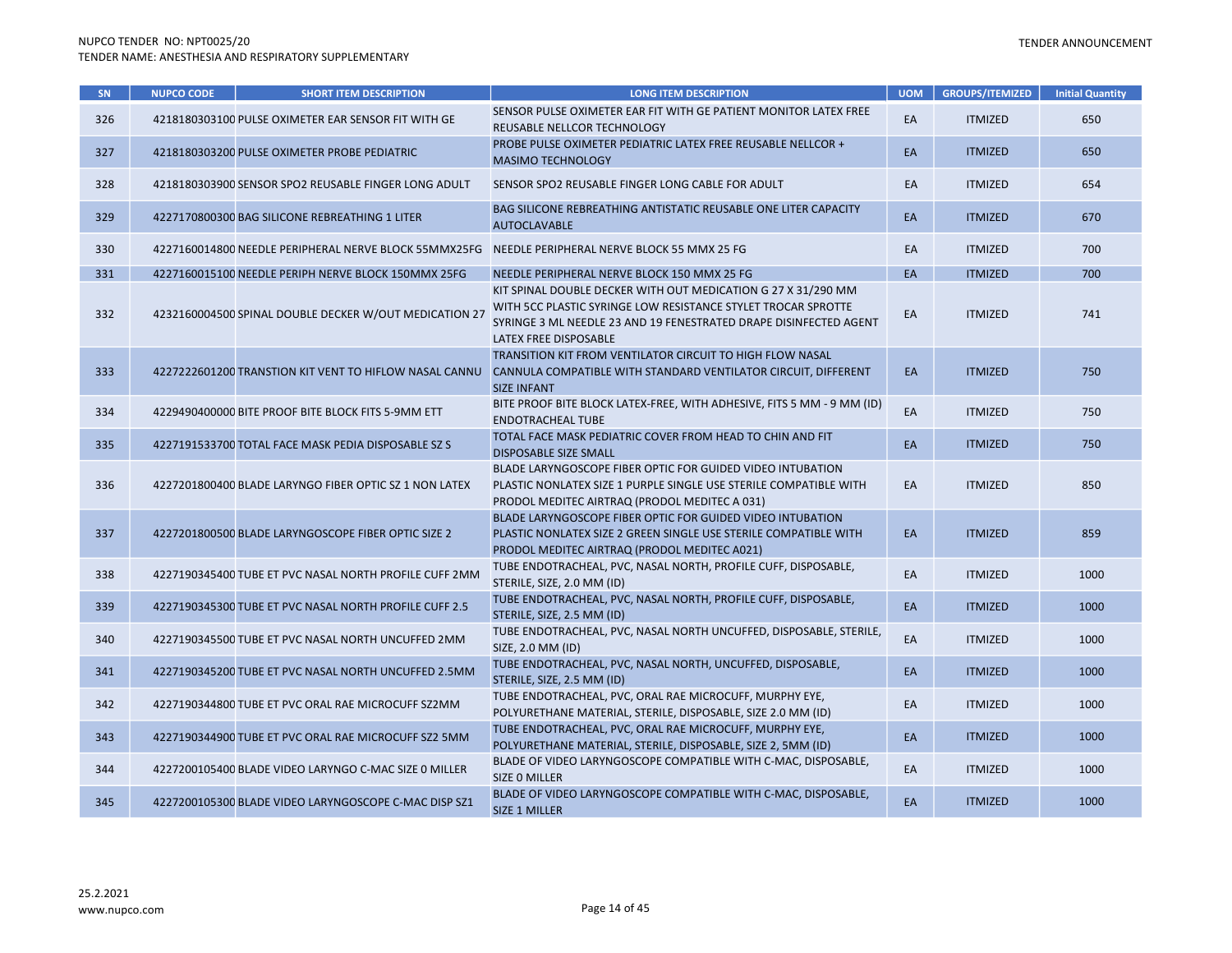| SN  | <b>NUPCO CODE</b> | <b>SHORT ITEM DESCRIPTION</b>                          | <b>LONG ITEM DESCRIPTION</b>                                                                                                                                                                                                                   | <b>UOM</b> | <b>GROUPS/ITEMIZED</b> | <b>Initial Quantity</b> |
|-----|-------------------|--------------------------------------------------------|------------------------------------------------------------------------------------------------------------------------------------------------------------------------------------------------------------------------------------------------|------------|------------------------|-------------------------|
| 346 |                   |                                                        | CONTINUOUS PERIPHERAL NERVE BLOCK CATHETER KIT, WITH STIMULATION,<br>4214253504300 CONTIN NERVE BLOCK CATHETER KIT 18G 50MM 18G, LENGTH 50MM, NERVE BLOCK NEEDLE, CATHETER LENGTH 400MM,<br>CATHETER CONNECTOR, FILTER, LUER-LOCK, SYRINGE 5ML | <b>KIT</b> | <b>ITMIZED</b>         | 1000                    |
| 347 |                   | 4229581001500 RADIOFREQUENCY NEEDLE HEAT CVD 18G 10CM  | RADIO FREQUENCY NEEDLE, HEATING, CURVED, 18 G, 10 CM L 10MM,<br><b>ACTIVE TIP, DISPOSABLE</b>                                                                                                                                                  | EA         | <b>ITMIZED</b>         | 1000                    |
| 348 |                   | 4229581001400 RADIOFREQUENCY NEEDLE HEAT CVD 18G 15CM  | RADIO FREQUENCY NEEDLE, HEATING, CURVED, 18 G, 15 CM L 10MM,<br>ACTIVE TIP, DISPOSABLE                                                                                                                                                         | EA         | <b>ITMIZED</b>         | 1000                    |
| 349 |                   | 4220340004200 CARDIAC CATHLAB CENTRAL VENOUS 9 FR      | CARDIAC CATHLABETERIZATION KIT CENTRAL VENOUS TWO LUMEN 9 FR<br><b>WITH INTEGRAL VALVE</b>                                                                                                                                                     | EA         | <b>ITMIZED</b>         | 1000                    |
| 350 |                   | 4220340004300 CARDIAC CATHLAB CENTRL VENOUS 4.0FR 13CM | CARDIAC CATHLABETERIZATION KIT CENTRAL VENOUS DOUBLE LUMEN 4.0<br>FR 13 CM STERILE                                                                                                                                                             | EA         | <b>ITMIZED</b>         | 1000                    |
| 351 |                   | 4214250900200 DEVICE FIXATION FOR EPIDURAL CARDIAC CAT | DEVICE FIXATION FOR EPIDURAL CARDIAC CATHLABETER TRANSPARENT                                                                                                                                                                                   | EA         | <b>ITMIZED</b>         | 1000                    |
| 352 |                   | 4220185600200 ECG CABLE 3 LEADS 1.5M LENGTH TECHNO MAP | ECG CABLE 3 LEADS 1.5 M LENGTH COMPATIBLE WITH TECHNO MAP<br><b>MONITOR REUSABLE</b>                                                                                                                                                           | EA         | <b>ITMIZED</b>         | 1000                    |
| 353 |                   | 4222151500400 CENTRAL VENOUS CATHETER SINGLE LUMEN 24G | KIT CENTRAL VENOUS CATHETERIZATION SINGLE LUMEN 24 G X 9 CM X. 18<br>WITH SPRING WIRE GUIDE NEEDLE INTRODUCER 21 G SYRINGE 3 ML LUER<br>LOCK DRAPE 40 X 40 SCALP REP SPONGE SWAB GAUZE PAD LATEX FREE<br><b>DISPOSABLE</b>                     | EA         | <b>ITMIZED</b>         | 1000                    |
| 354 |                   | 4218160508300 NIBP TRULINK SINGLE TUBE CUFF CHILD      | CUFF NIBP TRULINK SINGLE TUBE NYLON CHILD 12 - 19 CM FIT WITH FLOW I<br>ANESTHESIA MACHINE REUSABLE                                                                                                                                            | EA         | <b>ITMIZED</b>         | 1000                    |
| 355 |                   | 4214180300000 NIBP NEONATAL MRI COMPATIBILITY 6M GE    | NIBP NEONATAL MRI COMPATIBILITY 6 M FIT WITH GE PATIENT MONITOR<br>LATEX FREE REUSABLE                                                                                                                                                         | EA         | <b>ITMIZED</b>         | 1000                    |
| 356 |                   | 4014200200100 NIBP HOSE 3M LENGTH WITH TECHNO MAP      | NIBP HOSE 3 M LENGTH COMPATIBLE WITH TECHNO MAP PATIENT<br><b>MONITOR LATEX FREE REUSABLE</b>                                                                                                                                                  | EA         | <b>ITMIZED</b>         | 1000                    |
| 357 |                   | 4218160506500 NIBP DURA CUFF THIGHT 2 TUBE BROWN       | NIBP DURA CUFF THIGHT 2 TUBE BROWN MATED SUBMIN FIT WITH GE<br><b>MACHINE REUSABLE</b>                                                                                                                                                         | EA         | <b>ITMIZED</b>         | 1000                    |
| 358 |                   | 4218160505900 NIBP DURA CUFF INFANT 2 TUBE SLIEP LUER  | CUFF NIBP DURA INFANT 2 TUBE SLIP LUER CONNECTOR FIT WITH GE<br><b>MACHINE REUSABLE</b>                                                                                                                                                        | EA         | <b>ITMIZED</b>         | 1000                    |
| 359 |                   | 4218160505500 NIBP DURA CUFF ADULT LONG 2 TUBE MATED   | CUFF NIBP DURA ADULT LONG 2 TUBE MATED SUBMIN FIT WITH GE<br><b>MACHINE REUSABLE</b>                                                                                                                                                           | EA         | <b>ITMIZED</b>         | 1000                    |
| 360 |                   | 4229553300300 NASAL INTRANASAL MUCOSAL ATOMIZ DEVICE   | DEVICE NASAL INTRANASAL MUCOSAL ATOMIZATION WITH 3 ML SYRINGE<br>LATEX FREE DISPOSABLE                                                                                                                                                         | EA         | <b>ITMIZED</b>         | 1000                    |
| 361 |                   | 4220185601100 MULTI PARAMETER CABLE MONITOR NEONATAL   | CABLE MULTI PARAMETER TO MONITOR NEONATAL 3 LEAD FIT WITH<br>DRAEGER MACHINE LATEX FREE REUSABLE                                                                                                                                               | EA         | <b>ITMIZED</b>         | 1000                    |
| 362 |                   | 4220185600800 MULTI LINK LEAD WIRE SET EC 130CM GE     | SET MULTI LINK LEAD WIRE GROUP 3 LEAD SNAP EC 130 CM FIT WITH GE<br>MACHINE LATEX FREE REUSABLE                                                                                                                                                | EA         | <b>ITMIZED</b>         | 1000                    |
| 363 |                   | 4220185601000 MULTI LINK LEAD WIRE SET GRABBER IEC74CM | SET MULTI LINK LEAD WIRE GROUP 3 LEAD GRABBER IEC 74 CM FIT WITH GE<br>MACHINE LATEX FREE REUSABLE                                                                                                                                             | EA         | <b>ITMIZED</b>         | 1000                    |
| 364 |                   | 4220185600900 MULTI LINK LEAD WIRE SET IEC 13CM GE     | SET MULTI LINK LEAD WIRE GROUP 3 LEAD GRABBER IEC 13 CM FIT WITH GE<br>MACHINE LATEX FREE REUSABLE                                                                                                                                             | EA         | <b>ITMIZED</b>         | 1000                    |
| 365 |                   | 4220185600700 MULTI LINK LEADWIRE SET GROUP3 EC74CM    | SET MULTI LINK LEADWIRE GROUP 3 LEAD SNAP EC 74 CM FIT WITH GE<br>MACHINE LATEX FREE REUSABLE                                                                                                                                                  | EA         | <b>ITMIZED</b>         | 1000                    |
| 366 |                   | 4220185600500 MULTI LINK ECG LEAD WIRE SET 3 LEAD      | SET MULTI LINK ECG LEAD WIRE 3 LEAD GRABBERS IEC ADULT FIT WITH GE<br><b>MACHINE REUSABLE</b>                                                                                                                                                  | EA         | <b>ITMIZED</b>         | 1000                    |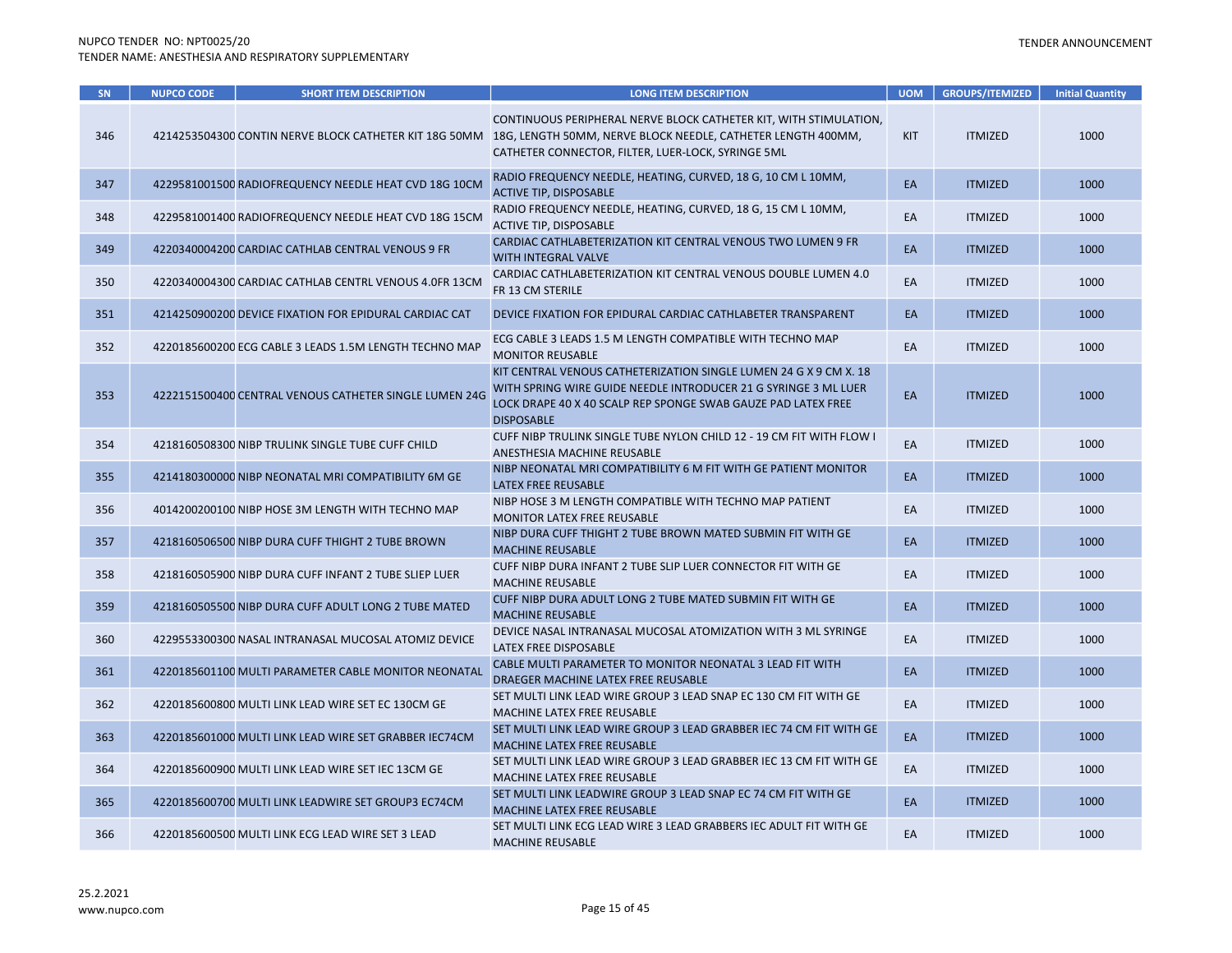| SN  | <b>NUPCO CODE</b> | <b>SHORT ITEM DESCRIPTION</b>                          | <b>LONG ITEM DESCRIPTION</b>                                                                                                                                                  | <b>UOM</b> | <b>GROUPS/ITEMIZED</b> | <b>Initial Quantity</b> |
|-----|-------------------|--------------------------------------------------------|-------------------------------------------------------------------------------------------------------------------------------------------------------------------------------|------------|------------------------|-------------------------|
| 367 |                   | 4220185600400 MULTI ECG TRUNK CABLE NEONATAL 3 LEAD    | SETS MULTI ECG TRUNK CABLE NEONATAL 3 LEAD CARE FIT WITH GE<br><b>MACHINE</b>                                                                                                 | EA         | <b>ITMIZED</b>         | 1000                    |
| 368 |                   | 4220185600300 MRI ECG 3 LEAD SET IEC 6.5M/20FT GE      | SET MRI ECG 3 LEAD IEC 6.5 M/ 20 FT FIT WITH GE MONITOR REUSABLE                                                                                                              | EA         | <b>ITMIZED</b>         | 1000                    |
| 369 |                   | 4232162204100 MINIMALLY INVASIVE SPINAL DECOMPRESSION  | MINIMALLY INVASIVE SPINAL DECOMPRESSION FOR SPINAL STENOSIS WITH<br>COMPLETE AND NECESSARY STERILIZATION CASE                                                                 | EA         | <b>ITMIZED</b>         | 1000                    |
| 370 |                   | 4232162204000 MINIMALLY INVASIVE INTERSPINOUS PROCESS  | MINIMALLY INVASIVE INTERSPINOUS PROCESS DECOMPRESSION FOR WITH<br>COMPLETE AND NECESSARY STERILIZATION CASE                                                                   | EA         | <b>ITMIZED</b>         | 1000                    |
| 371 |                   | 4220340703000 MINI LINK ANGLE CONNECTOR 8.5 15MM       | CONNECTOR MINI LINK ANGLE 8.5 MM - 15 MM CO AXIAL LATEX FREE<br><b>DISPOSABLE</b>                                                                                             | EA         | <b>ITMIZED</b>         | 1000                    |
| 372 |                   | 4230150201200 MANIKIN ADULT LIGHT SKIN FACES REUSABLE  | MANIKIN ADULT LIGHT SKIN FACES REUSABLE                                                                                                                                       | EA         | <b>ITMIZED</b>         | 1000                    |
| 373 |                   | 4219171400200 WRENCH SMALL METAL D/E SIZE O2 CYLINDER  | WRENCH, SIZE SMALL, MADE OF METAL FOR DURABILITY, WITH CHAIN FOR<br>OPENING D/E SIZE OXYGEN CYLINDER                                                                          | EA         | <b>ITMIZED</b>         | 1000                    |
| 374 |                   | 4227190800500 NEONATAL ET TUBE SECURE DEVC FIT 2.5-5MM | NEONATAL ENDO TRACHEAL TUBE SECURING DEVICE, FITS ETT 2.5MM - 5.0<br>MM. DISPOSABLE                                                                                           | EA         | <b>ITMIZED</b>         | 1000                    |
| 375 |                   | 4227164801000 CAP DIAPHRAGM PULMONARY FUNC TEST MACHI  | CAP DIAPHRAGM ASSEMBLY FOR PULMONARY FUNCTION TEST MACHINE V<br><b>MAX</b>                                                                                                    | EA         | <b>ITMIZED</b>         | 1000                    |
| 376 |                   | 4227170503000 TUBING CONNECTOR YSHAPE 1/4-1/2IN X 3MM  | TUBING, CONNECTOR, Y - SHAPED, TAPERED, 1/4 - 1/2 INCH X 3 MM                                                                                                                 | EA         | <b>ITMIZED</b>         | 1012                    |
| 377 |                   | 4227191530400 MASK NASAL ADULT GEL OR FOAM VENTED S    | MASK NASAL ADULT SILICONE/GEL FOAM VENTED SMALL WITH STRAP AND<br>SWIVEL DISPOSABLE FOR CPAP/BIPAP MACHINE                                                                    | EA         | <b>ITMIZED</b>         | 1124                    |
| 378 |                   | 4227221400000 DISP MECHANICAL VENTILATION CIRCUIT      | DISPOSABLE MECHANICAL VENTILATION CIRCUIT TRANSPORT INCUBATOR<br><b>WITH VENTILATOR</b>                                                                                       | EA         | <b>ITMIZED</b>         | 1124                    |
| 379 |                   | 4227221700900 VIAL TRAP WATER COLLECTOR BP 840 VENTILA | VIAL TRAP WATER COLLECTOR FOR BP 840 VENTILATOR REUSABLE                                                                                                                      | EA         | <b>ITMIZED</b>         | 1155                    |
| 380 |                   | 4229581001300 RADIOFREQUENCY NEEDLE HEAT CVD 20G 15CM  | RADIO FREQUENCY NEEDLE, HEATING, CURVED, 20G, 15CM L 10MM, ACTIVE<br>TIP, DISPOSABLE                                                                                          | EA         | <b>ITMIZED</b>         | 1200                    |
| 381 |                   | 4227201800600 BLADE LARYNGOSCOPE FIBER OPTIC SIZE 3    | BLADE LARYNGOSCOPE FIBER OPTIC FOR GUIDED VIDEO INTUBATION<br>PLASTIC NONLATEX SIZE 3 BLUE SINGLE USE STERILE COMPATIBLE WITH<br>PRODOL MEDITEC AIRTRAQ (PRODOL MEDITEC A011) | EA         | <b>ITMIZED</b>         | 1200                    |
| 382 |                   | 4227164803400 ADAPTER FRC BARRIETTE PFT EASY ONE PRO   | ADAPTER FUNCTIONAL RESIDUAL CAPACITY BARRIETTE OR EQUIVALENT,<br>DISPOSABLE, FOR PFT MACHINE EASY ONE PRO                                                                     | EA         | <b>ITMIZED</b>         | 1200                    |
| 383 |                   | 4227222008800 MASK NASAL FOR BUBBLE CPAP SIZE M        | MASK NASAL FOR BUBBLE CPAP SIZE M                                                                                                                                             | EA         | <b>ITMIZED</b>         | 1200                    |
| 384 |                   | 4214252500100 TEST ROTEM THROMBOELASTOMETRY EX TEM S   | TEST ROTATION THROMBOELASTOMETRY EX - TEM S COMPATIBLE WITH<br><b>ROTEM MACHINE</b>                                                                                           | EA         | <b>ITMIZED</b>         | 1200                    |
| 385 |                   | 4214360700000 WEARABLE WIRELESS SENSOR PT POSITION     | WEARABLE WIRELESS SENSOR TO TRACK PATIENT POSITION, ORIENTATION,<br>ACTIVITY CONNECTED THROUGH BLUETOOTH                                                                      | EA         | <b>ITMIZED</b>         | 1201                    |
| 386 |                   | 4111192400600 O2 SENSOR FOR MX 300 AND MX 300-I REUSAB | OXYGEN (O2) SENSOR FOR MX 300 AND MX 300-I, REUSABLE                                                                                                                          | EA         | <b>ITMIZED</b>         | 1211                    |
| 387 |                   | 4227200106600 BLADE LARYNG FIB OPT MAC SZ0 HEINE COMP  | BLADE LARYNGOSCOPE FIBER OPTIC MACINTOSH SZ 0 REUSABLE MUST BE<br><b>COMPATIBLE WITH HEINE HANDLE</b>                                                                         | EA         | <b>ITMIZED</b>         | 1211                    |
| 388 |                   | 4227201814100 HANDLE LARYNGO LARGE REUSBL HEINE COMP   | HANDLE LARYNGOSCOPE FIBER OPTIC SIZE LARGE (REUSABLE), MUST BE<br><b>COMPATIBLE WITH HEINE HANDLE</b>                                                                         | EA         | <b>ITMIZED</b>         | 1211                    |
| 389 |                   | 4227200106700 BLADE LARYNG FIB OPT MAC SZ2 HEINE COMP  | BLADE LARYNGOSCOPE FIBER OPTIC MACINTOSH SZ 2 REUSABLE MUST BE<br><b>COMPATIBLE WITH HEINE HANDLE</b>                                                                         | EA         | <b>ITMIZED</b>         | 1212                    |
| 390 |                   |                                                        | 4227221307300 HEADGEAR NO VENT W/CLIPS ADULT FULL FACE HEADGEAR NON VENTED WITH CLIPS FOR ADULT FULL FACE                                                                     | EA         | <b>ITMIZED</b>         | 1223                    |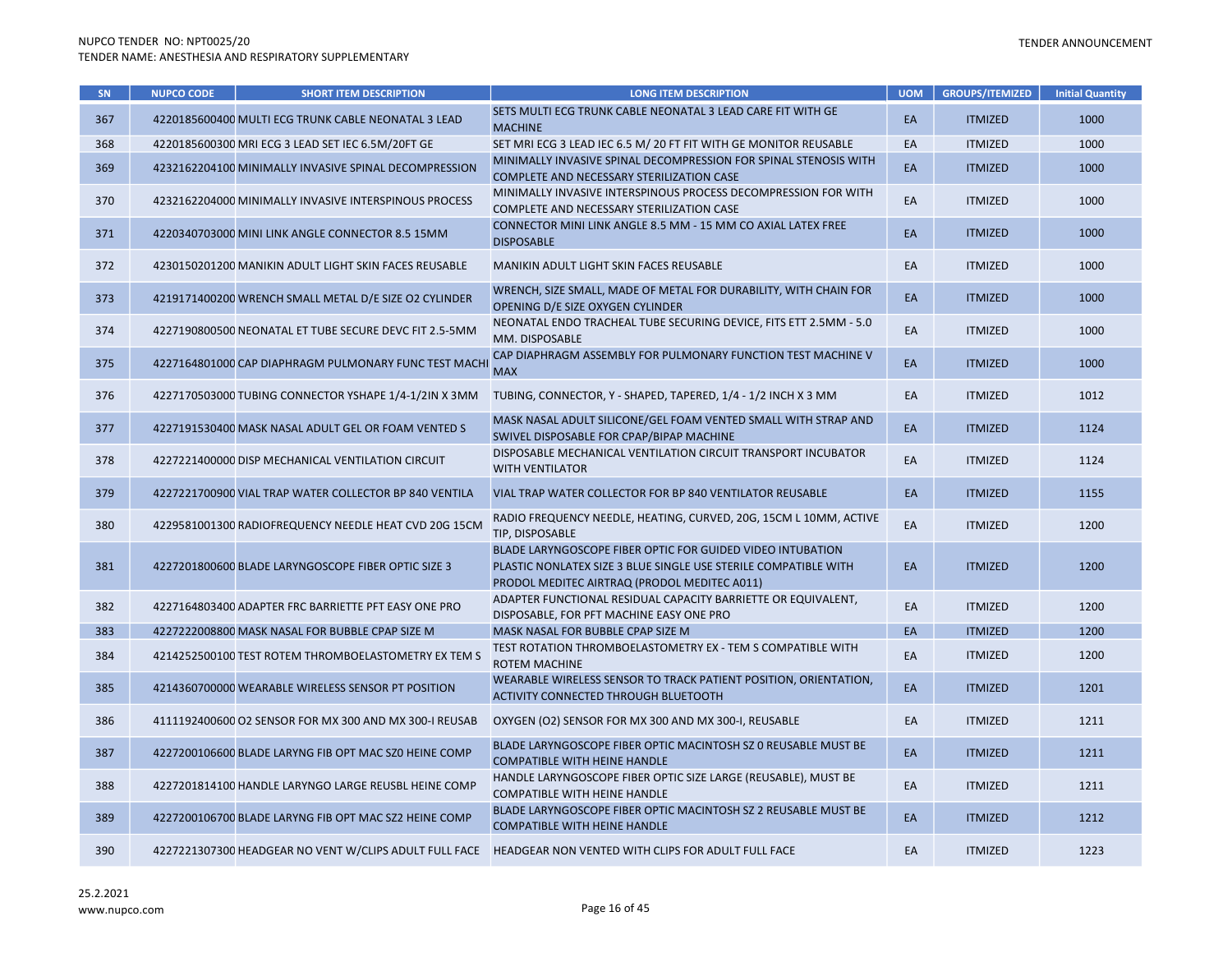| SN  | <b>NUPCO CODE</b> | <b>SHORT ITEM DESCRIPTION</b>                          | <b>LONG ITEM DESCRIPTION</b>                                                                                                                                                                                                                                                              | <b>UOM</b> | <b>GROUPS/ITEMIZED</b> | <b>Initial Quantity</b> |
|-----|-------------------|--------------------------------------------------------|-------------------------------------------------------------------------------------------------------------------------------------------------------------------------------------------------------------------------------------------------------------------------------------------|------------|------------------------|-------------------------|
| 391 |                   | 4227221310500 MASK NASAL CPAP INFANT SIZE XS           | MASK NASAL CPAP INFANT SIZE XS                                                                                                                                                                                                                                                            | EA         | <b>ITMIZED</b>         | 1223                    |
| 392 |                   | 4218160508000 KIT SILVER SOAKER 6.5CM EXPANSION2.5ON Q | KIT SILVER SOAKER 6.5 CM EXPANSION 2.5 ON Q LATEX FREE DISPOSABLE                                                                                                                                                                                                                         | EA         | <b>ITMIZED</b>         | 1225                    |
| 393 |                   | 4227221800800 SILICON EMBEDDED SECURE SUBCLAVIAN LINES | SILICON EMBEDDED ANCHOR COVERED WITH A PAD AND TRANSPARENT<br>LAYER TO SECURE SUBCLAVIAN LINES AND SERVE AS PULL RESISTANT<br>SORBAVIEW SHIED MEDIUM LATEX FREE DISPOSABLE                                                                                                                | EA         | <b>ITMIZED</b>         | 1233                    |
| 394 |                   | 4229514320500 KIT RADIOFREQUENCY DISK II INTRADISCAL   | KIT RADIOFREQUENCY DISK II INTRADISCAL THERAPY LATEX FREE DISPOSABLE                                                                                                                                                                                                                      | EA         | <b>ITMIZED</b>         | 1233                    |
| 395 |                   | 4111192400400 SENSOR OXYGEN ANALYTICAL REF 00927122    | SENSOR OXYGEN ANALYTICAL INDUSTRIES REF 00927122                                                                                                                                                                                                                                          | EA         | <b>ITMIZED</b>         | 1236                    |
| 396 |                   | 4111192400700 O2 SENSOR OXYTRACE VE FOR SAVINA VENT    | OXYGEN (O2) SENSOR OXYTRACE VE, FOR SAVINA VENTILATOR                                                                                                                                                                                                                                     | EA         | <b>ITMIZED</b>         | 1241                    |
| 397 |                   | 4227160600000 CALIBRATION SYRINGE 3.0 L VOLUME         | CALIBRATION SYRINGE, 3.0 L VOLUME, COMPATIBLE WITH HOSPITAL<br><b>STANDARD PFT MACHINE</b>                                                                                                                                                                                                | EA         | <b>ITMIZED</b>         | 1241                    |
| 398 |                   | 4227221700700 WATER TRAP DRYLINE AKMG 2000FIT W/FLOW I | WATER TRAP DRYLINE AKMG 2000 FIT WITH FLOW I ANESTHESIA MACHINE<br><b>DISPOSABLE</b>                                                                                                                                                                                                      | EA         | <b>ITMIZED</b>         | 1242                    |
| 399 |                   | 4227222006900 CATHETER EDI PEDIATRIC 8 FR NAVA SERVO   | CATHETER EDI PEDIATRIC SIZE 8 FR FOR NAVA SERVO VENTILATOR                                                                                                                                                                                                                                | EA         | <b>ITMIZED</b>         | 1242                    |
| 400 |                   | 4227164000200 MOUTHPIECE SILICONE FOR PFT MACH SM 25   | MOUTHPIECE SILICONE FOR PFT MACHINE SIZE SM 25 SENTRY SUITE                                                                                                                                                                                                                               | EA         | <b>ITMIZED</b>         | 1244                    |
| 401 |                   | 4227222601700 ADAPTER DUAL HEAT WIRE HEATD BREATH CIRC | ADAPTER DUAL HEATER WIRE FOR HEATED BREATHING CIRCUITS, FITS ON<br>INSPIRATORY AND EXPIRATORY LIMB, COMPATIBLE WITH HUMIDIFIER<br>FISHER AND PAYKEL MDEL MR850                                                                                                                            | EA         | <b>ITMIZED</b>         | 1244                    |
| 402 |                   | 4227221310600 MASK NASAL CPAP SOFT GEL SIZE L          | MASK NASAL CPAP SOFT GEL SIZE L                                                                                                                                                                                                                                                           | EA         | <b>ITMIZED</b>         | 1244                    |
| 403 |                   | 4227221400200 AIR WAY ACCESS ADAPTER                   | AIR WAY ACCESS ADAPTER TO BE USED WITH VENTILATION MACHINE AND<br>SUCTION MACHINE Y SHAPED FOR ADULT COMPATIBLE WITH ADULT ETT<br><b>TUBE DISPOSABLE STERILE</b>                                                                                                                          | EA         | <b>ITMIZED</b>         | 1244                    |
| 404 |                   | 4229480500400 FILTER INCUBATOR NEONATE                 | FILTER INCUBATOR - NEONATE REQUIRE AIR FILTERS FOR CLEAN AND<br>EFFECTIVE RUNNING THE FILTERS ARE TYPE SPECIFIC TO ENSURE CORRECT<br>FIT AND EFFECTIVENESS MUST BE CHANGED MINIMALLY EVERY 3 MONTHS<br>CLEAN, INDIVIDUALLY PACKAGED DRAEGER INCUBATORS OR EQUIVALENT<br><b>DISPOSABLE</b> | EA         | <b>ITMIZED</b>         | 1244                    |
| 405 |                   | 4227164000300 MOUTHPIECE SILICONE TUBE PFT MACH SZ 28  | MOUTHPIECE SILICONE FOR CHILDREN TUBE FOR PFT MACHINE SIZE 28 MM<br><b>SENTRYSUITE</b>                                                                                                                                                                                                    | EA         | <b>ITMIZED</b>         | 1245                    |
| 406 |                   | 4227164500100 TUBE SPIROMETRY 6M/20FT 165X230 W/20MM   | TUBE SPIROMETRY FOR GAS SAMPLING COMPATIBLE WITH MRI MACHINE 6<br>M/20 FT165 X 230 INCLUDING THE 20 MM LATCH COLOR YELLOW<br>COMPATIBLE WITH GE HEALTHCARE DATEX OHMEDA MRI MACHINE (GE<br>891191 - HEL)                                                                                  | EA         | <b>ITMIZED</b>         | 1245                    |
| 407 |                   | 4227221700600 WATER TRAP BLACK PK/10 PCS TO FIT W/GE   | WATER TRAP BLACK PK/10 PCS TO FIT WITH ANESTHESIA MACHINE<br><b>COMPATIBLE WITH GE DISPOSABLE</b>                                                                                                                                                                                         | EA         | <b>ITMIZED</b>         | 1245                    |
| 408 |                   | 4229514320900 RADIOFREQUENCY ELECTRODE CABLE 50MM      | RADIOFREQUENCY ELECTRODE CABLE 50 MM LATEX FREE DISPOSABLE                                                                                                                                                                                                                                | EA         | <b>ITMIZED</b>         | 1245                    |
| 409 |                   | 4227164601300 CANNULA NASAL W/CAPNO O2 MONITOR ADULT   | CANNULA NASAL WITH CAPNO AND OXYGEN MONITOR, SIZE ADULT,<br>DISPOSABLE, COMPATIBLE WITH EACH HOSPITAL STANDARD SLEEP STUDY<br><b>MACHINE</b>                                                                                                                                              | EA         | <b>ITMIZED</b>         | 1250                    |
| 410 |                   | 4227164601400 CANNULA NASAL W/CAPNO O2 MONITOR PEDIA   | CANNULA NASAL WITH CAPNO AND OXYGEN MONITOR, SIZE PEDIATRIC,<br>DISPOSABLE, COMPATIBLE WITH EACH HOSPITAL STANDARD SLEEP STUDY<br><b>MACHINE</b>                                                                                                                                          | EA         | <b>ITMIZED</b>         | 1251                    |
| 411 |                   | 4219241400000 BAG PLASTIC RESP DEVICES SET UP 12X14IN  | BAG PLASTIC FOR RESPIRATORY DEVICES SET UP, SIZE APPROXIMATELY 12 IN<br>X 14 IN, WITH DRAW STRING, LABELS WITH SET-UP BAG                                                                                                                                                                 | EA         | <b>ITMIZED</b>         | 1251                    |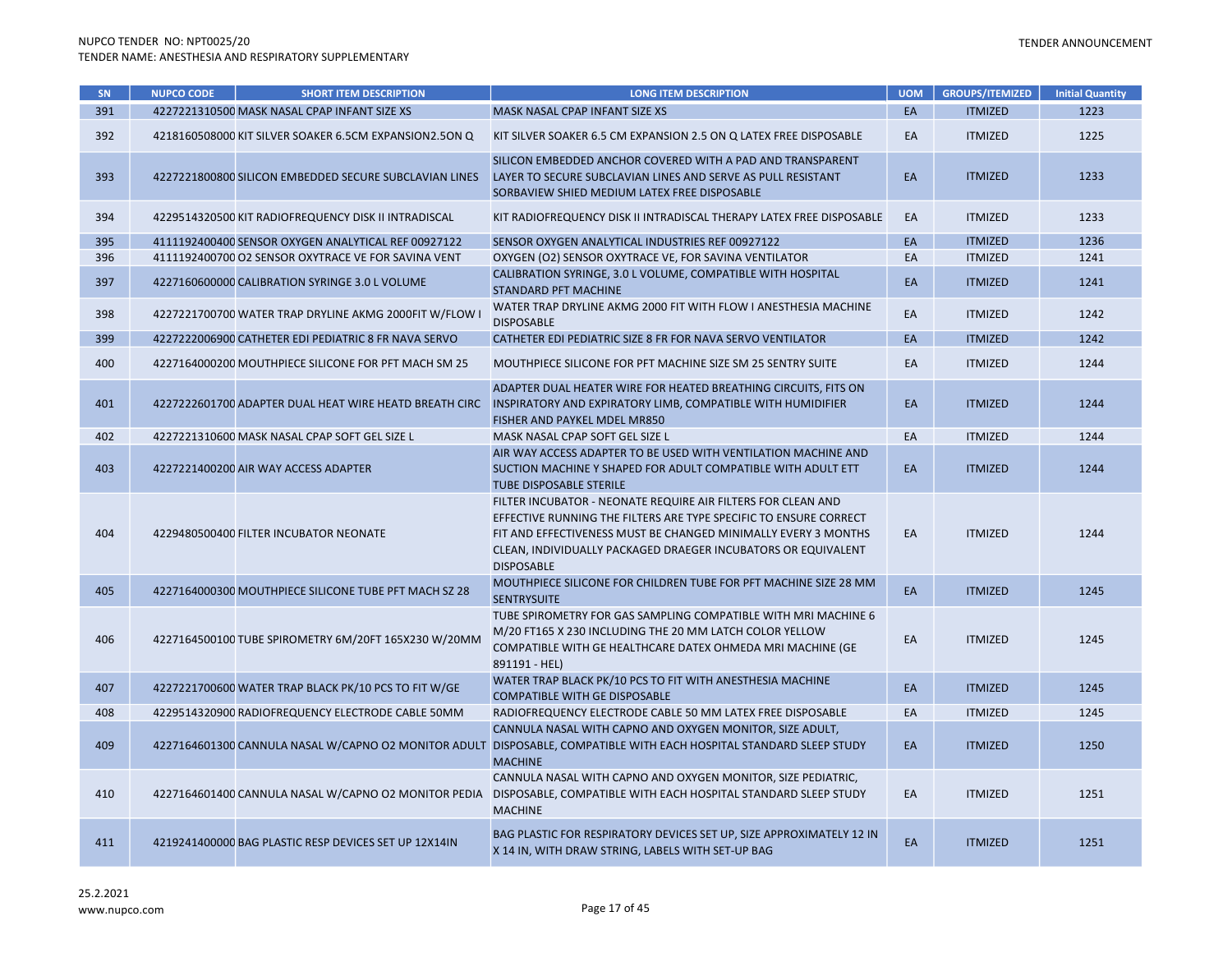| SN  | <b>NUPCO CODE</b> | <b>SHORT ITEM DESCRIPTION</b>                          | <b>LONG ITEM DESCRIPTION</b>                                                                                                                                                                                                                                                                          | <b>UOM</b> | <b>GROUPS/ITEMIZED</b> | <b>Initial Quantity</b> |
|-----|-------------------|--------------------------------------------------------|-------------------------------------------------------------------------------------------------------------------------------------------------------------------------------------------------------------------------------------------------------------------------------------------------------|------------|------------------------|-------------------------|
| 412 |                   | 4111162900100 SPO2 FINGER PROBE ADULT TRULINK FIT W/GE | PROBE SPO2 FINGER ADULT TRULINK FIT WITH GE MONITOR LATEX FREE<br><b>REUSABLE</b>                                                                                                                                                                                                                     | EA         | <b>ITMIZED</b>         | 1251                    |
| 413 |                   |                                                        | 4227162101100 ADAPTER MULTI INTUBATION 15MM DISPOSABLE ADAPTER MULTI FOR INTUBATION 15 MM DISPOSABLE                                                                                                                                                                                                  | EA         | <b>ITMIZED</b>         | 1254                    |
| 414 |                   | 4227222000300 SENSOR OXYGEN BABYLOG 8000 PLUS          | SENSOR OXYGEN CAPSULE VENTILATOR INTENSIVE CARE DRAEGER BABYLOG<br>8000 PLUS                                                                                                                                                                                                                          | EA         | <b>ITMIZED</b>         | 1254                    |
| 415 |                   | 4229581000900 RF NEEDLE HEATING STRT 20G 15CM 5MM      | RADIO FREQUENCY NEEDLE, HEATING, STRAIGHT, 20G, 15CM L 5MM, ACTIVE<br>TIP, DISPOSABLE                                                                                                                                                                                                                 | EA         | <b>ITMIZED</b>         | 1300                    |
| 416 |                   | 4229581001000 RF NEEDLE HEATING STRT 20G 15CM 10MM     | RADIO FREQUENCY NEEDLE, HEATING, STRAIGHT, 20G, 15CM L 10MM,<br>ACTIVE TIP, DISPOSABLE                                                                                                                                                                                                                | EA         | <b>ITMIZED</b>         | 1300                    |
| 417 |                   | 4227221310700 MASK NASAL CPAP SOFT GEL SIZE M          | MASK NASAL CPAP SOFT GEL SIZE M                                                                                                                                                                                                                                                                       | EA         | <b>ITMIZED</b>         | 1344                    |
| 418 |                   | 4227191530500 MASK NASAL ADULT GEL OR FOAM VENTED M    | MASK NASAL ADULT SILICONE/GEL FOAM VENTED MEDIUM WITH STRAP<br>AND SWIVEL DISPOSABLE FOR CPAP/BIPAP MACHINE                                                                                                                                                                                           | EA         | <b>ITMIZED</b>         | 1345                    |
| 419 |                   | 4227221800600 SILICON EMBEDDED TO SECURE ARTERIAL LINE | SILICON EMBEDDED ANCHOR COVERED WITH A PAD AND TRANSPARENT<br>LAYER TO SECURE ARTERIAL LINES AND SERVE AS SLIP RESISTANT<br>SORBAVIEW SHIELD PERIPHERAL LATEX FREE DISPOSABLE                                                                                                                         | EA         | <b>ITMIZED</b>         | 1345                    |
| 420 |                   | 4110410300000 WARMER HEEL INFANT DISPOSABLE            | HEEL WARMER CONFORMS TO INFANT'S HEEL UNIQUE BUTTERFLY DESIGN<br>COMPLETELY COVERS HEEL STICK AREA DUAL ADHESIVE STRAPS KEEPS<br>WARMER IN PLACE APPROXIMATE TEMPERATURE 105 F (41 C) OR 3 - 5<br>MINUTES LATEX - FREE AND NON - TOXIC INGREDIENTS MAKE IT SAFE TO USE.                               | EA         | <b>ITMIZED</b>         | 1400                    |
| 421 |                   | 4227201814000 HANDLE LARYNGO SMALL REUSBL HEINE COMP   | HANDLE LARYNGOSCOPE FIBER OPTIC SIZE SMALL (REUSABLE), MUST BE<br><b>COMPATIBLE WITH HEINE HANDLE</b>                                                                                                                                                                                                 | EA         | <b>ITMIZED</b>         | 1411                    |
| 422 |                   | 4227221310400 MASK NASAL CPAP INFANT SIZE XL           | MASK NASAL CPAP INFANT SIZE XL                                                                                                                                                                                                                                                                        | EA         | <b>ITMIZED</b>         | 1413                    |
| 423 |                   | 4229352101200 SUCTION BOTTLE ANESTHES MACHINE GE DISP  | SUCTION BOTTLE FOR ANESTHESIA MACHINE (TYPE GE) DATEX OHMEDA,<br><b>DISPOSABLE</b>                                                                                                                                                                                                                    | EA         | <b>ITMIZED</b>         | 1421                    |
| 424 |                   | 4222150113600 CANNULA ARTERIAL LINE 20 FR 10 CM        | CANNULA ARTERIAL LINE 20 FR 10 CM                                                                                                                                                                                                                                                                     | EA         | <b>ITMIZED</b>         | 1422                    |
| 425 |                   | 4227221310800 MASK NASAL CPAP SOFT GEL SIZE S          | MASK NASAL CPAP SOFT GEL SIZE S                                                                                                                                                                                                                                                                       | EA         | <b>ITMIZED</b>         | 1422                    |
| 426 |                   | 4229352101100 SUCTION BOTTLE ANESTHES MACHINE GE REUS  | SUCTION BOTTLE FOR ANESTHESIA MACHINE (TYPE GE) DATEX OHMEDA,<br>REUSABLE                                                                                                                                                                                                                             | EA         | <b>ITMIZED</b>         | 1441                    |
| 427 |                   | 4111162900200 WRAP MRI COMPATIBLE ST SENSOR FIT W/ GE  | WRAP MRI COMPATIBLE ST SENSOR FIT WITH GE MONITOR REUSABLE                                                                                                                                                                                                                                            | EA         | <b>ITMIZED</b>         | 1441                    |
| 428 |                   | 4222160301700 CATHETER EXT TUBE NEUTRL PRESSR 8CM.3ML  | CATHETER EXTENSION TUBE WITH NEUTRAL PRESSURE SPLIT SEPTUM<br>NEEDLESS CONNECTOR WITH CLAMP LENGTH 8CM, PRIMING VOLUME<br>0.3ML, CT RATED AND FEATURES A MALE LUER-LOCK HUB AND A FEMALE<br><b>LUER-LOCK HUB</b>                                                                                      | EA         | <b>ITMIZED</b>         | 1442                    |
| 429 |                   | 4227190345600 TUBE ET POLYVINYL PLAIN ORAL/NASAL 2MM   | TUBE ENDOTRACHEAL, POLYVINYL, PLAIN, ORAL / NASAL TYPE, RADIOPAQUE<br>WITH 15MM TERMINATION CONNECTOR, SMOOTH FORMED MURPHY EYE<br>AND TIP, NUMERICAL SCALING EVERY 1 CM STARTING FROM INSERTION<br>SIDE, PROPER CORRELATION BETWEEN ID/OD, DISPOSABLE, STERILE, INNER<br>DIAMETER SI ZE, 2.0 MM (ID) | EA         | <b>ITMIZED</b>         | 1447                    |
| 430 |                   | 4227201810300 FLEXIBLE FIBEROPTIC ENDOSCOPE SZ 2.8LED  | FLEXIBLE FIBEROPTIC ENDOSCOPE VIDEO ENDOSCOPE SIZE 2.8 LED SYSTEM<br>LATEX FREE DISPOSABLE                                                                                                                                                                                                            | EA         | <b>ITMIZED</b>         | 1451                    |
| 431 |                   | 4227221902900 FILTER BACTERIAL FOR VENTILATOR SLE 5000 | FILTER BACTERIAL FOR VENTILATOR SLE 5000                                                                                                                                                                                                                                                              | EA         | <b>ITMIZED</b>         | 1453                    |
| 432 |                   | 4111192400300 SENSOR OXYGEN ANALYTICAL REF 00927121    | SENSOR OXYGEN ANALYTICAL INDUSTRIES REF 00927121                                                                                                                                                                                                                                                      | EA         | <b>ITMIZED</b>         | 1465                    |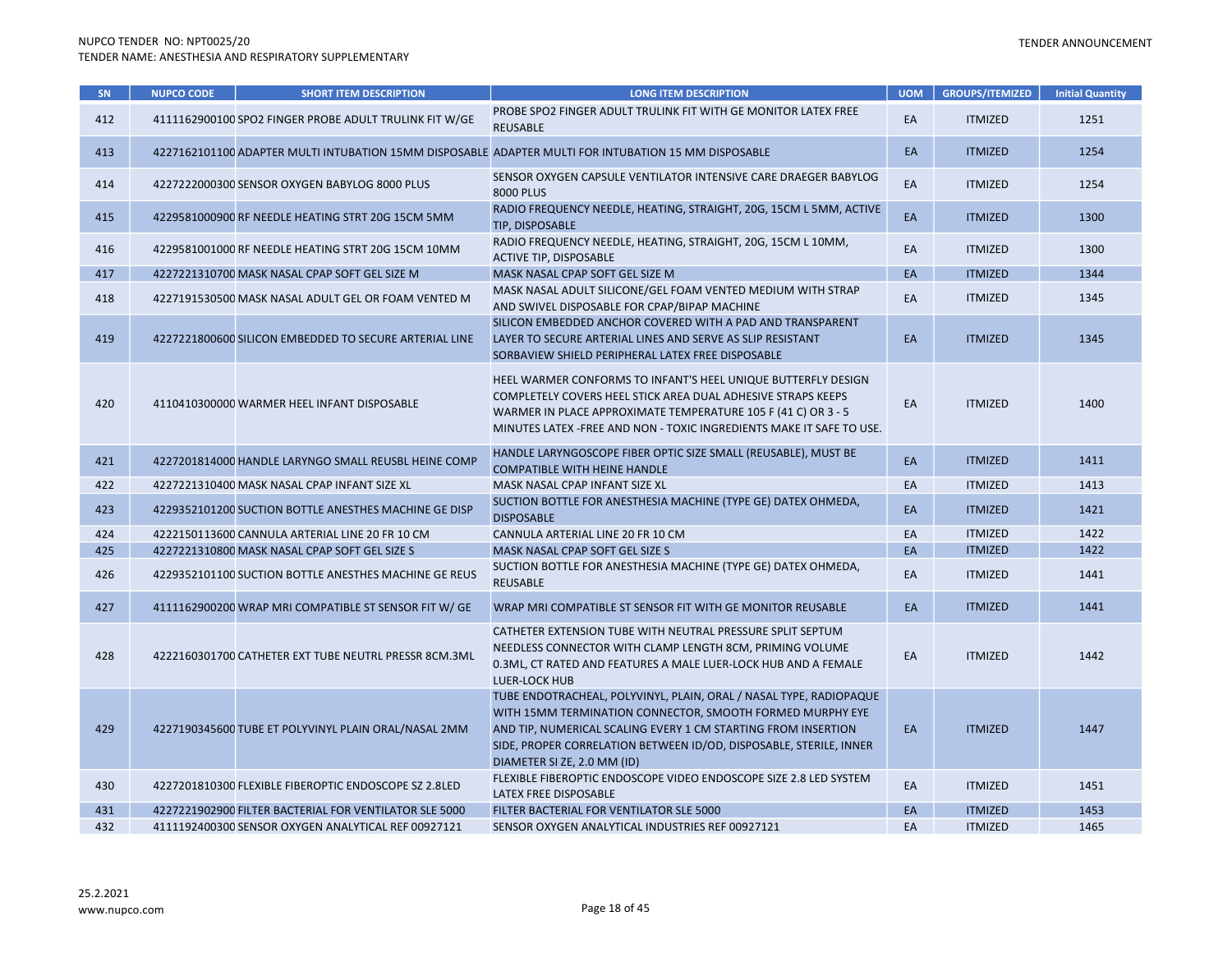| SN  | <b>NUPCO CODE</b> | <b>SHORT ITEM DESCRIPTION</b>                          | <b>LONG ITEM DESCRIPTION</b>                                                                                                           | <b>UOM</b> | <b>GROUPS/ITEMIZED</b> | <b>Initial Quantity</b> |
|-----|-------------------|--------------------------------------------------------|----------------------------------------------------------------------------------------------------------------------------------------|------------|------------------------|-------------------------|
| 433 |                   | 4227200104200 VIDEO LARYNGL BLADE CAM LIGHT MILLER SZ1 | INTUBATION VIDEO LARYNGEAL BLADE, WITH INTEGRATED CAM AND LIGHT,<br>MILLER, SIZE 1, DISPOSABLE, COMPATIBLE WITH EACH HOSPITAL STANDARD | EA         | <b>ITMIZED</b>         | 1475                    |
| 434 |                   | 4227200104300 VIDEO LARYNGL BLADE CAM LIGHT MILLER SZ0 | INTUBATION VIDEO LARYNGEAL BLADE, WITH INTEGRATED CAM AND LIGHT,<br>MILLER, SIZE 0, DISPOSABLE, COMPATIBLE WITH EACH HOSPITAL STANDARD | EA         | <b>ITMIZED</b>         | 1475                    |
| 435 |                   | 4214250204100 NEEDLE SPINAL 21GX3 1/2 INCH STER DISP   | NEEDLE SPINAL 21 G X 3 - 1/2 INCH STERILE DISPOSABLE WITH QUINCKE TIP<br><b>DESIGN</b>                                                 | EA         | <b>ITMIZED</b>         | 1500                    |
| 436 |                   | 4220340003800 CARDIAC CATHLAB CENTRAL VENOUS 4FR 5CM   | CARDIAC CATHLABETERIZATION CENTRAL VENOUS PRESSURE KIT TWO<br>LUMEN 4 FR 5CM STERILE                                                   | EA         | <b>ITMIZED</b>         | 1500                    |
| 437 |                   | 4229530213400 OXYGEN NASAL CANNULA PEDIATRIC LUER LOCK | CANNULA OXYGEN NASAL PEDIATRIC LUER LOCK WITH CO2 SAMPLING LINE<br>LATEX FREE DISPOSABLE                                               | EA         | <b>ITMIZED</b>         | 1500                    |
| 438 |                   | 4214440300300 RED SUCTION CATHETER POLYMER SIZE 10     | RED SUCTION CATHETER POLYMER SIZE 10                                                                                                   | EA         | <b>ITMIZED</b>         | 1500                    |
| 439 |                   | 4227190345800 ET TUBE CUFF PRESSURE LEVEL INDICA 10-20 | TRACHEAL TUBE CUFF PRESSURE LEVEL INDICATOR, DISPOSABLE, WITH<br>INFLATION PORT, PRESSURE RANGE 10-20 CM H2O                           | EA         | <b>ITMIZED</b>         | 1500                    |
| 440 |                   | 4220340003600 CARDIAC CATHLAB CENTRAL VENOUS 5.5FR 5CM | CARDIAC CATHLABETERIZATION CENTRAL VENOUS PRESSURE KIT TRIPLE<br>LUMEN 5.5FR 5 CM STERILE                                              | EA         | <b>ITMIZED</b>         | 1520                    |
| 441 |                   | 4220340004000 CARDIAC CATHLAB CENTRAL VENOUS 4FR 8CM   | CARDIAC CATHLABETERIZATION KIT CENTRAL VENOUS DOUBLE LUMEN 4 FR<br><b>8 CM STERILE</b>                                                 | EA         | <b>ITMIZED</b>         | 1520                    |
| 442 |                   | 4220340004100 CARDIAC CATHLAB CENTRAL VENOUS 5.5FR 8CM | CARDIAC CATHLABETERIZATION KIT CENTRAL VENOUS TRIPLE LUMEN<br>CARDIAC CATHLABETER 5.5 FR 8 CM STERILE                                  | EA         | <b>ITMIZED</b>         | 1520                    |
| 443 |                   | 4227221801100 TUBE DELIVERY LINE NITRIC OXIDE PRINTERN | TUBE DELIVERY LINE FOR NITRIC OXIDE MACHINE PRINTER NOX                                                                                | EA         | <b>ITMIZED</b>         | 1521                    |
| 444 |                   | 4227201810400 FLEXIBLE FIBEROPTIC ENDOSCOPE SZ 3.2LED  | FLEXIBLE FIBEROPTIC ENDOSCOPE VIDEO ENDOSCOPE SIZE 3.2 LED SYSTEM<br>LATEX FREE DISPOSABLE                                             | EA         | <b>ITMIZED</b>         | 1522                    |
| 445 |                   | 4113172100800 TEST ROTEM THROMBOELASTOMETRY HEP TEM S  | TEST ROTATION THROMBOELASTOMETRY HEP - TEM S COMPATIBLE WITH<br><b>ROTEM MACHINE</b>                                                   | EA         | <b>ITMIZED</b>         | 1524                    |
| 446 |                   |                                                        | 4227160014700 NEEDLE PERIPHERAL NERVE BLOCK 80MMX 25FG NEEDLE PERIPHERAL NERVE BLOCK 80 MMX 25 FG                                      | EA         | <b>ITMIZED</b>         | 1700                    |
| 447 |                   |                                                        | 4227160014900 NEEDLE PERIPHERAL NERVE BLOCK 100MMX25FG NEEDLE PERIPHERAL NERVE BLOCK 100 MMX 25 FG                                     | EA         | <b>ITMIZED</b>         | 1700                    |
| 448 |                   |                                                        | 4227160015000 NEEDLE PERIPHERAL NERVE BLOCK 70MMX25FG NEEDLE PERIPHERAL NERVE BLOCK 70 MMX 25 FG                                       | EA         | <b>ITMIZED</b>         | 1700                    |
| 449 |                   | 4227164801200 ELBOW PIECE 45 DEGREE FOR PFT SIZE 30MM  | ELBOW PIECE 45 DEGREE FOR PFT MACHINE SIZE 30 MM SENTRY SUITE                                                                          | EA         | <b>ITMIZED</b>         | 1999                    |
| 450 |                   | 4227223100600 KIT INFANT FLOW FOR NASAL CPAP           | KIT INFANT FLOW FOR NASAL CPAP GENERATOR FOR SIPAP                                                                                     | EA         | <b>GROUP 2</b>         | 2000                    |
| 451 |                   | 4227223100000 BONNET INFANT 17 TO 22CM                 | <b>BONNET INFANT 17 TO 22CM</b>                                                                                                        | EA         | <b>GROUP 2</b>         | 2000                    |
| 452 |                   | 4227223100100 BONNET INFANT 22 TO 25CM                 | BONNET INFANT 22 TO 25CM                                                                                                               | EA         | <b>GROUP 2</b>         | 2000                    |
| 453 |                   | 4227223100200 BONNET INFANT 25 TO 29CM                 | BONNET INFANT 25 TO 29CM                                                                                                               | EA         | <b>GROUP 2</b>         | 2000                    |
| 454 |                   | 4227223100300 BONNET INFANT 29 TO 36CM                 | BONNET INFANT 29 TO 36CM                                                                                                               | EA         | <b>GROUP 2</b>         | 2000                    |
| 455 |                   | 4214250202600 NEEDLE SPINAL 18GX3 1/2 INCH STER DISPO  | NEEDLE SPINAL 18 G X 3 - 1/2 INCH STERILE DISPOSABLE WITH QUINCKE TIP<br><b>DESIGN</b>                                                 | EA         | <b>ITMIZED</b>         | 2000                    |
| 456 |                   | 4214250207100 NEEDLE SPINAL 22G 5IN QUINCKE TIP        | NEEDLE SPINAL 22G X 5 INCH STERILE, DISPOSABLE, WITH QUINCKE TIP<br><b>DESIGN</b>                                                      | EA         | <b>ITMIZED</b>         | 2000                    |
| 457 |                   | 4214250207000 NEEDLE SPINAL 22G 7IN QUINCKE TIP        | NEEDLE SPINAL 22G X 7 INCH STERILE, DISPOSABLE, WITH QUINCKE TIP<br><b>DESIGN</b>                                                      | EA         | <b>ITMIZED</b>         | 2000                    |
| 458 |                   | 4214250202700 NEEDLE SPINAL 19G X 3 1/2 INCH STER      | NEEDLE SPINAL 19 G X 3 - 1/2 INCH STERILE DISPOSABLE WITH QUINCKE TIP<br><b>DESIGN</b>                                                 | EA         | <b>ITMIZED</b>         | 2000                    |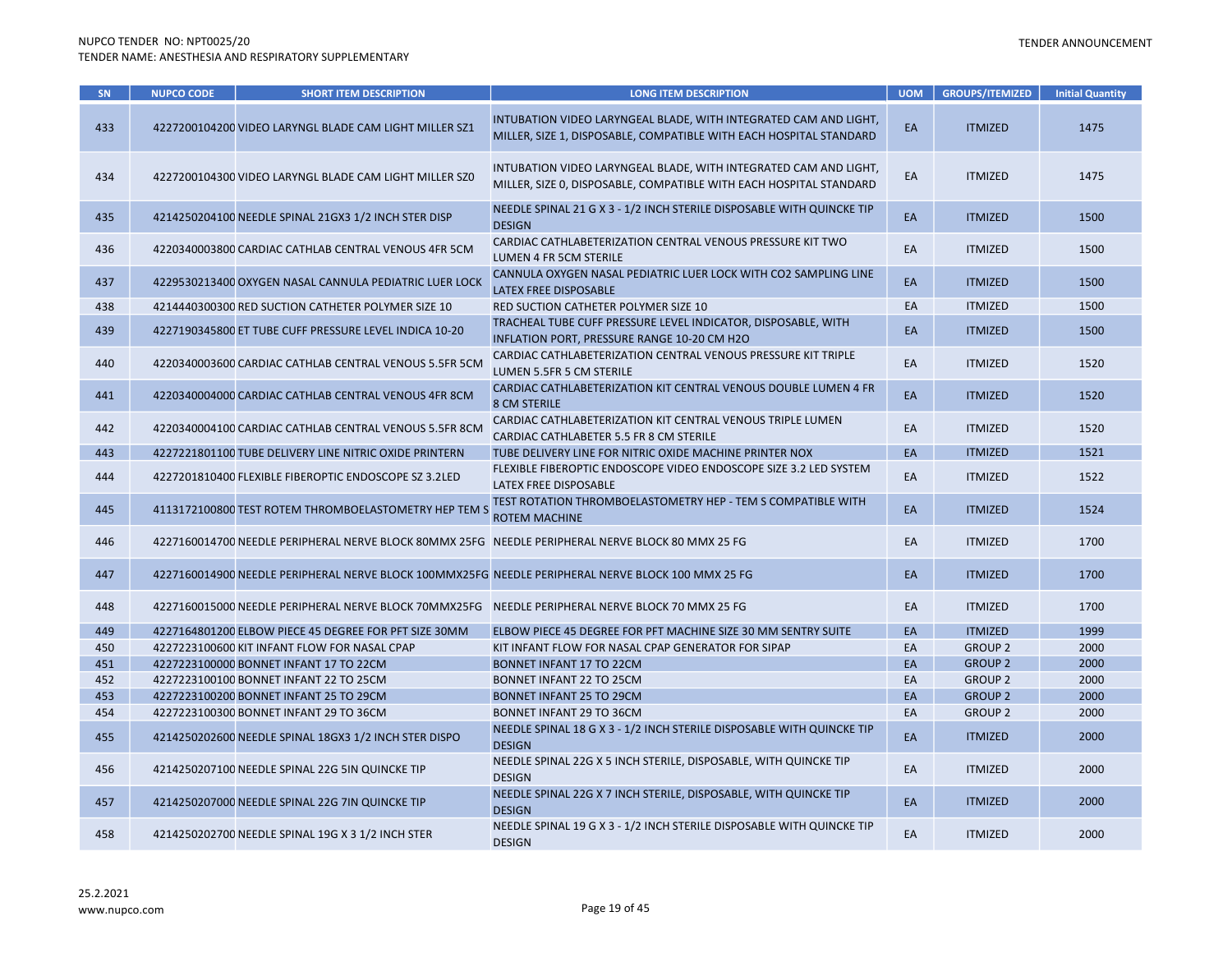| SN  | <b>NUPCO CODE</b> | <b>SHORT ITEM DESCRIPTION</b>                          | <b>LONG ITEM DESCRIPTION</b>                                                                                                                                             | <b>UOM</b> | <b>GROUPS/ITEMIZED</b> | <b>Initial Quantity</b> |
|-----|-------------------|--------------------------------------------------------|--------------------------------------------------------------------------------------------------------------------------------------------------------------------------|------------|------------------------|-------------------------|
| 459 |                   | 4214250202800 NEEDLE SPINAL 20G X 3 1/2 INCH STER      | NEEDLE SPINAL 20 G X 3 - 1/2 INCH STERILE DISPOSABLE WITH QUINCKE TIP<br><b>DESIGN</b>                                                                                   | EA         | <b>ITMIZED</b>         | 2000                    |
| 460 |                   | 4214250202900 NEEDLE SPINAL 20GX6 STERILE DISP WITH T  | NEEDLE SPINAL 20 G X 6 INCH STERILE DISPOSABLE WITH QUINCKE TIP<br><b>DESIGN</b>                                                                                         | EA         | <b>ITMIZED</b>         | 2000                    |
| 461 |                   | 4214250203000 NEEDLE SPINAL 22G X 1 1/2 INCH STER DISP | NEEDLE SPINAL 22 G X 1 - 1/2 INCH STERILE DISPOSABLE WITH QUINCKE TIP<br><b>DESIGN</b>                                                                                   | EA         | <b>ITMIZED</b>         | 2000                    |
| 462 |                   | 4214250203400 NEEDLE SPINAL 24GX3 1/2 STERILE DISP W   | NEEDLE SPINAL 24 G X 3 - 1/2 INCH STERILE DISPOSABLE WITH SPROTTE TIP<br><b>DESIGN WITH INTRODUCER</b>                                                                   | EA         | <b>ITMIZED</b>         | 2000                    |
| 463 |                   | 4214250200600 SPINAL NEEDLE W/INTRODUCER G25X1.5IN     | NEEDLE SPINAL PENCIL POINT WITH INTRODUCER DISPOSABLE STERILE SIZE<br>G25 X 1.5 THE SPINAL NEEDLE MUST BE LONGER THAN THE INTRODUCER                                     | EA         | <b>ITMIZED</b>         | 2000                    |
| 464 |                   | 4227200107200 BLADE VIDEO LARYNGOSCOPE UE SCOPE SZO    | BLADE FOR VIDEO LARYNGOSCOPE COMPATIBLE WITH UE SCOPE,<br>DISPOSABLE, SIZE 0                                                                                             | EA         | <b>ITMIZED</b>         | 2000                    |
| 465 | 4229580902500     | CONVENTNAL RADIOPAQ STRT PROBE 22G<br>100MM            | CONVENTIONAL RADIOPAQUE STRAIGHT PROBE, 22G, 100MM                                                                                                                       | EA         | <b>ITMIZED</b>         | 2000                    |
| 466 | 4229580902600     | CONVEN RADIOPAQ STR 22G 100MM 5MM<br><b>ACTIVE</b>     | CONVENTIONAL RADIOPAQUE STRAIGHT CANNULA 22G, 100MM LENGTH<br><b>5MM ACTIVE TIP</b>                                                                                      | EA         | <b>ITMIZED</b>         | 2000                    |
| 467 |                   | 4229581000600 RADIOFREQUENCY NEEDLE HEAT STRT 22G 5CM  | RADIO FREQUENCY NEEDLE, HEATING, STRAIGHT, 22G, 5CM L 5MM, ACTIVE<br>TIP, DISPOSABLE                                                                                     | EA         | <b>ITMIZED</b>         | 2000                    |
| 468 |                   | 4229581000700 RF NEEDLE STRT 22G 10CM 5MM ACTIVE TIP   | RADIO FREQUENCY NEEDLE, HEATING, STRAIGHT, 22G, 10CM L 5MM, ACTIVE<br>TIP, DISPOSABLE                                                                                    | EA         | <b>ITMIZED</b>         | 2000                    |
| 469 |                   | 4229581000800 RADIOFREQUENCY NEEDLE HEAT STRT 22G 10CM | RADIO FREQUENCY NEEDLE, HEATING, STRAIGHT, 22G, 10CM L 10MM,<br><b>ACTIVE TIP, DISPOSABLE</b>                                                                            | EA         | <b>ITMIZED</b>         | 2000                    |
| 470 |                   | 4229581001100 RADIOFREQUENCY NEEDLE HEAT CVD 22G 5.4CM | RADIO FREQUENCY NEEDLE, HEATING, CURVED, 22G, 5.4CM L 10MM, ACTIVE<br>TIP, DISPOSABLE                                                                                    | EA         | <b>ITMIZED</b>         | 2000                    |
| 471 |                   | 4229581001200 RADIOFREQUENCY NEEDLE HEAT CVD 22G 10CM  | RADIO FREQUENCY NEEDLE, HEATING, CURVED, 22G, 10CM L 10MM, ACTIVE<br>TIP, DISPOSABLE                                                                                     | EA         | <b>ITMIZED</b>         | 2000                    |
| 472 |                   | 4222201200200 INFUSION PUMP RESERVR CASSETT DISP 100ML | INFUSION PUMP - RESERVOIR CASSETTE DISPOSABLE 100ML                                                                                                                      | EA         | <b>ITMIZED</b>         | 2000                    |
| 473 |                   | 4222201200400 YELLOW 250ML MCR FLOW STOP FREE FLOW     | INFUSION PUMP CADD OR EQUIVALENT, YELLOW CASSETTE, DISPOSABLE<br>250ML, MEDICATION CASSETTERESERVOIR (MCR) WITH FLOW STOP FREE<br><b>FLOW PROTECTION</b>                 | EA         | <b>ITMIZED</b>         | 2000                    |
| 474 |                   | 4222170300000 CARTRIDGE ENFLOW WARMER                  | CARTRIDGE ENFLOW WARMER USED FOR BLOOD AND WARM FLUID<br><b>TRANSFUSION</b>                                                                                              | EA         | <b>ITMIZED</b>         | 2000                    |
| 475 |                   | 4220161000000 CIRCUIT PX FOR MRI ADULT DISPO 6.0M/240  | CIRCUIT PATIENT FOR MRI ADULT DISPO 6.0 M/ 240 INCLUDING GAS<br>SAMPLING ELBOW COMPATIBLE WITH DRAEGER ZEUS/ZEUS IE OR GE<br>HEALTHCARE AISYS CS 2(GE HEALTHCARE 052522) | EA         | <b>ITMIZED</b>         | 2000                    |
| 476 | 4222151212100     | CENTRAL VENOUS CATHETER 2 LUMEN<br>3FRX13CM            | KIT CENTRAL VENOUS CATHETERIZATION 2 LUMEN 3 FR X 13 CM LATEX FREE<br><b>DISPOSABLE</b>                                                                                  | EA         | <b>ITMIZED</b>         | 2000                    |
| 477 |                   | 4222150000100 KIT CATHETER RAPID INFUSION 8FR 3 INCH   | KIT CATHETER RAPID INFUSION 8 FR 3 INCH 8.9 CM SHEATH DILATOR<br>TWNEEDEL 0.89 MM GUIDEWIRE 33.5 CM SYRINGE 5 ML FOR MASSIVE<br>BLEEDING, LATEX FREE DISPOSABLE          | EA         | <b>ITMIZED</b>         | 2000                    |
| 478 |                   | 4222150000200 KIT CATHETER RAPID INFUSION 7FR 2 INCH   | KIT CATHETER RAPID INFUSION 7 FR 2 INCH 5.08 CM SHEATH DILATOR<br>TWNEEDEL 0.89 MM GUIDEWIRE 33.5 CM SYRINGE 5 ML FOR MASSIVE<br>BLEEDING, LATEX FREE DISPOSABLE         | EA         | <b>ITMIZED</b>         | 2000                    |
| 479 |                   | 4220344409200 SET CATHETER INTRODUCER SHEATH 9FR 11CM  | SET CATHETER INTRODUCER SHEATH 9 FR 11 CM FOR SWANN GANZ LATEX<br><b>FREE DISPOSABLE</b>                                                                                 | EA         | <b>ITMIZED</b>         | 2000                    |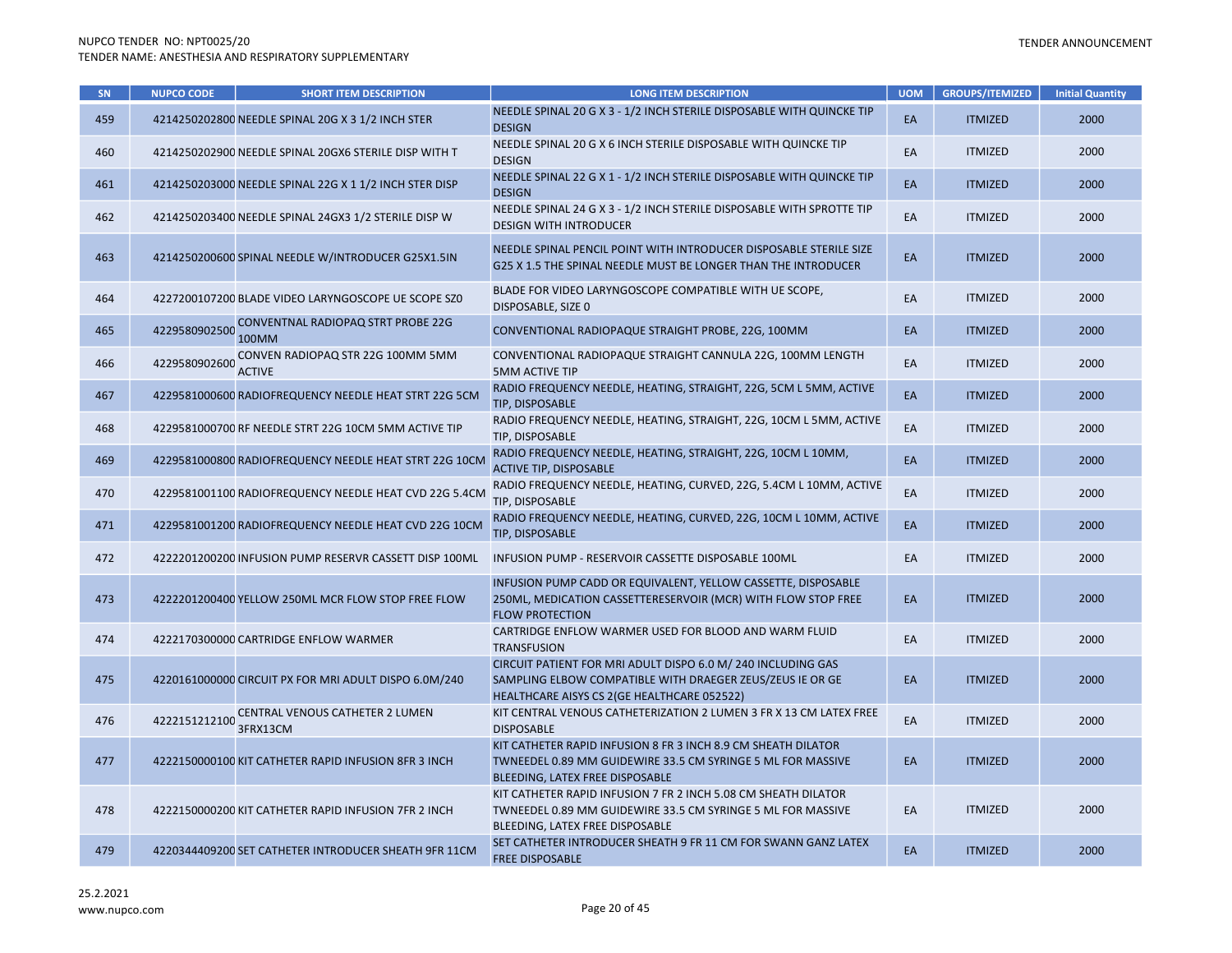| SN  | <b>NUPCO CODE</b> | <b>SHORT ITEM DESCRIPTION</b>                          | <b>LONG ITEM DESCRIPTION</b>                                                                                                                                 | <b>UOM</b> | <b>GROUPS/ITEMIZED</b> | <b>Initial Quantity</b> |
|-----|-------------------|--------------------------------------------------------|--------------------------------------------------------------------------------------------------------------------------------------------------------------|------------|------------------------|-------------------------|
| 480 |                   | 4220344408600 SET CATHETER INTRODUCER SHEATH 8FR 11CM  | SET CATHETER INTRODUCER SHEATH 8 FR 11 CM FOR SWANN GANZ LATEX<br><b>FREE DISPOSABLE</b>                                                                     | EA         | <b>ITMIZED</b>         | 2000                    |
| 481 |                   | 4220344409100 SET CATHETER INTRODUCER SHEATH 6FR 11CM  | SET CATHETER INTRODUCER SHEATH 6 FR 11 CM FOR SWANN GANZ LATEX<br><b>FREE DISPOSABLE</b>                                                                     | <b>EA</b>  | <b>ITMIZED</b>         | 2000                    |
| 482 |                   | 4220344408800 SET CATHETER INTRODUCER SHEATH 5FR 7.5CM | SET CATHETER INTRODUCER SHEATH 5 FR 7.5 CM FOR SWANN GANZ LATEX<br><b>FREE DISPOSABLE</b>                                                                    | EA         | <b>ITMIZED</b>         | 2000                    |
| 483 |                   | 4220344408900 SET CATHETER INTRODUCER SHEATH 5FR 11CM  | SET CATHETER INTRODUCER SHEATH 5 FR 11 CM FOR SWANN GANZ LATEX<br><b>FREE DISPOSABLE</b>                                                                     | EA         | <b>ITMIZED</b>         | 2000                    |
| 484 |                   | 4220344409300 SET CATHETER INTRODUCER SHEATH 10FR 11CM | SET CATHETER INTRODUCER SHEATH 10 FR 11 CM FOR SWANN GANZ LATEX<br><b>FREE DISPOSABLE</b>                                                                    | EA         | <b>ITMIZED</b>         | 2000                    |
| 485 |                   | 4227222800400 CATHETER AIRWAY E.T.T EXCHANGER 5.0 ID   | CATHETER AIRWAY E.T.T EXCHANGER 5.0 ID STANDARD 15 MM OXYGEN<br>CONNECTOR LUER LOCK LATEX FREE DISPOSABLE                                                    | EA         | <b>ITMIZED</b>         | 2000                    |
| 486 |                   | 4227222800300 CATHETER AIRWAY E.T.T EXCHANGER 4.0 ID   | CATHETER AIRWAY E.T.T EXCHANGER 4.0 ID STANDARD 15 MM OXYGEN<br>CONNECTOR LUER LOCK LATEX FREE DISPOSABLE                                                    | EA         | <b>ITMIZED</b>         | 2000                    |
| 487 |                   | 4227222800200 CATHETER AIRWAY E.T.T EXCHANGER 3.0 ID   | CATHETER AIRWAY E.T.T EXCHANGER 3.0 ID STANDARD 15 MM OXYGEN<br>CONNECTOR LUER LOCK LATEX FREE DISPOSABLE                                                    | EA         | <b>ITMIZED</b>         | 2000                    |
| 488 |                   | 4227222800100 CATHETER AIRWAY E.T.T EXCHANGER 18FRX5.0 | CATHETER AIRWAY E.T.T EXCHANGER 18 FR X 5.0 ID STANDARD 15 MM<br>OXYGEN CONNECTOR LUER LOCK. LATEX FREE DISPOSABLE                                           | EA         | <b>ITMIZED</b>         | 2000                    |
| 489 |                   | 4227222800000 CATHETER AIRWAY E.T.T EXCHANGER 18FRX4.0 | CATHETER AIRWAY E.T.T EXCHANGER 18 FR X 4.0 ID STANDARD 15 MM<br>OXYGEN CONNECTOR LUER LOCK LATEX FREE DISPOSABLE                                            | EA         | <b>ITMIZED</b>         | 2000                    |
| 490 |                   | 4218160507600 NIBP CUFF XS X SMALL INFANT 8 13CM       | CUFF NIBP XS X SMALL INFANT 8 - 13 CM FIT FOR DRAGGER PATIENT<br><b>MONITOR LATEX FREE DISPOSABLE</b>                                                        | EA         | <b>ITMIZED</b>         | 2000                    |
| 491 |                   | 4218160507500 NIBP CUFF XS X SMALL FIT FOR DRAGGER     | CUFF NIBP XS X SMALL FIT FOR DRAGGER PATIENT MONITOR LATEX FREE<br><b>DISPOSABLE</b>                                                                         | EA         | <b>ITMIZED</b>         | 2000                    |
| 492 |                   | 4227163200500 KIT FOR NITRIC OXIDE THERAPY NOXBOX      | KIT FOR NITRIC OXIDE THERAPY NOXBOX                                                                                                                          | EA         | <b>ITMIZED</b>         | 2000                    |
| 493 |                   | 4220344409000 SET CATHETER INTRODUCER SHEATH 6FR 7.5CM | SET CATHETER INTRODUCER SHEATH 6 FR 7.5 CM FOR SWANN GANZ LATEX<br><b>FREE DISPOSABLE</b>                                                                    | EA         | <b>ITMIZED</b>         | 2060                    |
| 494 | 4229581001600     | COOLED RADIOPAQUE STRT CANNULA 22G<br>100MM            | COOLED/CONVENTIONAL RADIOPAQUE STRAIGHT SHARP CANNULAE 22GA,<br>100MM LENGTH, 5MM ACTIVE TIP                                                                 | EA         | <b>ITMIZED</b>         | 2080                    |
| 495 |                   | 4219242600200 BAG FLAT SEALABLE SIZE 7 X 12 STERILE    | BAG FLAT SEALABLE SIZE 7 X 12 STERILE                                                                                                                        | EA         | <b>ITMIZED</b>         | 2100                    |
| 496 |                   | 4227230300600 LARYNGEAL MASK MRI COMPATIBLE SIZE 2.5   | LARYNGEAL MASK, MRI COMPATIBLE, SIZE 2.5, DISPOSABLE, STERILE                                                                                                | EA         | <b>ITMIZED</b>         | 2111                    |
| 497 |                   | 4218160507800 KIT SILVER SOAKER 12.5CM EXPANSION 5 ONQ | KIT SILVER SOAKER 12.5 CM EXPANSION 5 ON Q LATEX FREE DISPOSABLE                                                                                             | EA         | <b>ITMIZED</b>         | 2111                    |
| 498 |                   | 4218160507900 KIT SILVER SOAKER 19.1CM EXPANSION ON Q  | KIT SILVER SOAKER 19.1 CM EXPANSION ON Q LATEX FREE DISPOSABLE                                                                                               | EA         | <b>ITMIZED</b>         | 2112                    |
| 499 | 4227170702400     | <b>CONNECTOR CABLE FLOW SENSOR BABYLOG</b><br>8000     | <b>CONNECTOR CABLE FOR FLOW SENSOR VENTILATOR BABYLOG 8000</b>                                                                                               | EA         | <b>ITMIZED</b>         | 2114                    |
| 500 |                   | 4220344408500 SET CATHETER INTRODUCER SHEATH 7FR 11CM  | SET CATHETER INTRODUCER SHEATH 7 FR 11 CM FOR SWANN GANZ LATEX<br>FREE DISPOSABLE                                                                            | EA         | <b>ITMIZED</b>         | 2120                    |
| 501 |                   | 4227200104800 VIDEO LARYNG BLADE CAM LIGHT 60DEG SZ2.5 | INTUBATION VIDEO LARYNGEAL BLADE, WITH INTEGRATED CAM AND LIGHT,<br>60 DEGREE ANGLED, SIZE 2.5, DISPOSABLE, COMPATIBLE WITH EACH<br><b>HOSPITAL STANDARD</b> | EA         | <b>ITMIZED</b>         | 2144                    |
| 502 |                   |                                                        | 4227230500200 CONNECTOR MANOMETER PEDIA SI RESUSCITATR CONNECTOR MANOMETER FOR PEDIATRIC SILICONE RESUSCITATOR                                               | EA         | <b>ITMIZED</b>         | 2145                    |
| 503 |                   | 4227221302500 MASK CPAP LARGE INFANT NASAL             | MASK CPAP LARGE INFANT NASAL                                                                                                                                 | EA         | <b>GROUP 2</b>         | 2152                    |
| 504 |                   | 4227221302600 MASK CPAP MEDIUM INFANT NASAL            | MASK CPAP MEDIUM INFANT NASAL                                                                                                                                | EA         | <b>GROUP 2</b>         | 2152                    |
| 505 |                   | 4227221302700 MASK CPAP SMALL INFANT NASAL             | <b>MASK CPAP SMALL INFANT NASAL</b>                                                                                                                          | EA         | <b>GROUP 2</b>         | 2152                    |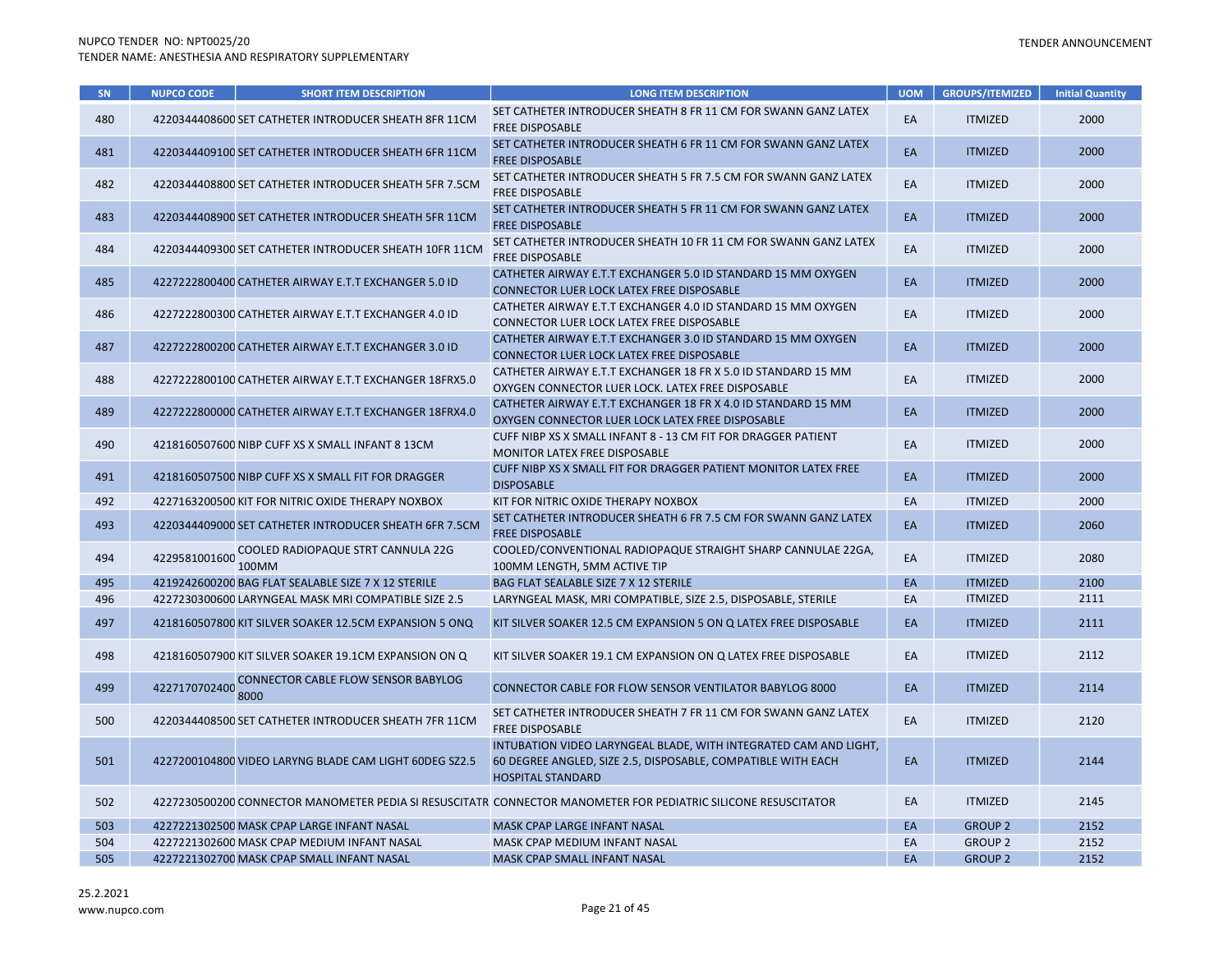| <b>SN</b> | <b>NUPCO CODE</b> | <b>SHORT ITEM DESCRIPTION</b>                          | <b>LONG ITEM DESCRIPTION</b>                                                                                                                                                                                                                                                                       | <b>UOM</b> | <b>GROUPS/ITEMIZED</b> | <b>Initial Quantity</b> |
|-----------|-------------------|--------------------------------------------------------|----------------------------------------------------------------------------------------------------------------------------------------------------------------------------------------------------------------------------------------------------------------------------------------------------|------------|------------------------|-------------------------|
| 506       |                   | 4227221306500 CANNULA CPAP NASAL PRONG INFANT SIZE 0   | CANNULA CPAP NASAL PRONG INFANT SIZE 0                                                                                                                                                                                                                                                             | EA         | <b>GROUP 2</b>         | 2152                    |
| 507       |                   | 4227221306600 CANNULA CPAP NASAL PRONG INFANT SIZE 1   | CANNULA CPAP NASAL PRONG INFANT SIZE 1                                                                                                                                                                                                                                                             | EA         | <b>GROUP 2</b>         | 2152                    |
| 508       |                   | 4227221306700 CANNULA CPAP NASAL PRONG INFANT SIZE 2   | CANNULA CPAP NASAL PRONG INFANT SIZE 2                                                                                                                                                                                                                                                             | EA         | <b>GROUP 2</b>         | 2152                    |
| 509       |                   | 4227221306800 CANNULA CPAP NASAL PRONG INFANT SIZE 3   | CANNULA CPAP NASAL PRONG INFANT SIZE 3                                                                                                                                                                                                                                                             | EA         | <b>GROUP 2</b>         | 2152                    |
| 510       |                   | 4227221306900 CANNULA CPAP NASAL PRONG INFANT SIZE 4   | CANNULA CPAP NASAL PRONG INFANT SIZE 4                                                                                                                                                                                                                                                             | EA         | <b>GROUP 2</b>         | 2152                    |
| 511       |                   | 4227221307000 CANNULA CPAP NASAL PRONG INFANT SIZE 5   | CANNULA CPAP NASAL PRONG INFANT SIZE 5                                                                                                                                                                                                                                                             | EA         | <b>GROUP 2</b>         | 2152                    |
| 512       |                   | 4227221309800 HEADGEAR CPAP INFANT FLOW LP SIZE XL     | HEADGEAR CPAP INFANT FLOW LP SIZE XL                                                                                                                                                                                                                                                               | EA         | <b>GROUP 2</b>         | 2152                    |
| 513       |                   | 4227221309900 HEADGEAR CPAP INFANT FLOW LP SIZE XS     | HEADGEAR CPAP INFANT FLOW LP SIZE XS                                                                                                                                                                                                                                                               | EA         | <b>GROUP 2</b>         | 2152                    |
| 514       |                   | 4227163200100 TRAP WATER IN MONITOR LINE NITRIC OXIDE  | TRAP FOR WATER IN MONITORING LINE FOR NITRIC OXIDE MACHINE<br>PRINTER NOX                                                                                                                                                                                                                          | EA         | <b>ITMIZED</b>         | 2154                    |
| 515       |                   | 4227230300700 LARYNGEAL MASK MRI COMPATIBLE SIZE 2     | LARYNGEAL MASK, MRI COMPATIBLE, SIZE 2, DISPOSABLE, STERILE                                                                                                                                                                                                                                        | EA         | <b>ITMIZED</b>         | 2154                    |
| 516       |                   | 4113172100500 PIPETTE TIP FOR ROTEM TEST               | PIPETTE TIP COMPATIBLE WITH MACHINE TEST ROTEM                                                                                                                                                                                                                                                     | EA         | <b>ITMIZED</b>         | 2154                    |
| 517       |                   | 4227191533300 TOTAL FACE MASK ADULT DISPOSABLE SZ XS   | TOTAL FACE MASK ADULT COVER FROM HEAD TO CHIN AND FIT DISPOSABLE<br><b>SIZE EXTRA SMALL</b>                                                                                                                                                                                                        | EA         | <b>ITMIZED</b>         | 2155                    |
| 518       |                   | 4222220200800 DEVICE VIAL ACCESS MULTIDOSE NEEDLE FREE | DEVICE FOR VIAL ACCESS, MULTI-DOSE, NEEDLE FREE                                                                                                                                                                                                                                                    | EA         | <b>ITMIZED</b>         | 2211                    |
| 519       |                   | 4227221310300 MASK NASAL CPAP CAP STRAP SIZE PEDIATRIC | MASK NASAL CPAP CAP STRAP SIZE PEDIATRIC                                                                                                                                                                                                                                                           | EA         | <b>ITMIZED</b>         | 2211                    |
| 520       |                   | 4217180101900 MASK LARYNGEAL SIZE 5.0                  | MASK LARYNGEAL SIZE 5.0 AIRWAY LATEX FREE DISPOSABLE STERILE                                                                                                                                                                                                                                       | EA         | <b>ITMIZED</b>         | 2235                    |
| 521       |                   | 4220344408700 SET CATHETER INTRODUCER SHEATH8.5FR 11CM | SET CATHETER INTRODUCER SHEATH 8.5 FR 11 CM FOR SWANN GANZ LATEX<br><b>FREE DISPOSABLE</b>                                                                                                                                                                                                         | EA         | <b>ITMIZED</b>         | 2240                    |
| 522       |                   | 4227150400700 STETHOSCOPE ESOPHAGEAL TEMP SENSOR 9FR   | STETHOSCOPE ESOPHAGEAL TEMPERATURE SENSOR FOR 400 SERIES<br>THERMISTOR 9FR LATEX FREE DISPOSABLE                                                                                                                                                                                                   | EA         | <b>ITMIZED</b>         | 2251                    |
| 523       |                   | 4218160507400 NIBP CUFF XL THIGH 50CM FIT FOR DRAGGER  | CUFF NIBP XL THIGH 50 CM FIT FOR DRAGGER PATIENT MONITOR LATEX<br><b>FREE DISPOSABLE</b>                                                                                                                                                                                                           | EA         | <b>ITMIZED</b>         | 2300                    |
| 524       | 4227221308200     | MASK NASAL COMFORT GEL DELUXE HEADGEAR                 | MASK NASAL COMFORT GEL WITH DELUXE HEADGEAR SIZE M                                                                                                                                                                                                                                                 | EA         | <b>ITMIZED</b>         | 2312                    |
| 525       |                   | 4227221300600 CPAP/BIPAP TUBING SET                    | CPAP/BIPAP TUBING SET (NON INVASIVE VENTLATION SET) COMPATIBLE<br>WITH RESPIRONEX MACHINE SINGLE USE ORONASAL MASK WITH<br>DETACHABLE HEAD STRAP HEADGEAR TO RELEASE PRESSURE ON NASAL<br>BRIDGE SINGLE USE BACTERIAL AND VIRAL EXPIRATORY FILTER BREATHING<br><b>CIRCUIT WITH EXHALATION PORT</b> | EA         | <b>ITMIZED</b>         | 2342                    |
| 526       |                   | 4217180101700 MASK LARYNGEAL SIZE 3.0                  | MASK LARYNGEAL SIZE 3.0 AIRWAY LATEX FREE DISPOSABLE STERILE                                                                                                                                                                                                                                       | EA         | <b>ITMIZED</b>         | 2343                    |
| 527       |                   | 4227190335200 TUBE ENDOTRACHEAL RAE SZ 3.5MM PVC       | TUBE ENDOTRACHEAL PVC ORAL RAE MICROCUFF MURPHY EYE<br>POLYURETHANE MATERIAL STERILE SIZE 3.5 MM (ID)                                                                                                                                                                                              | EA         | <b>ITMIZED</b>         | 2344                    |
| 528       |                   | 4227170802600 RESUSCITATION MASK SIZE 1 DISPOSABLE     | RESUSCITATION MASK SIZE 1 TERM: ANATOMICALLY DESIGNED SOFT -<br>CUSHIONED PLIABLE MASK WITH AN ULTRA THIN WALL AND AIR - FILLED<br>INFLATABLE WITH VALVE DISPOSABLE CLEAR WEIGHT AND GT 2.5 KG                                                                                                     | EA         | <b>ITMIZED</b>         | 2345                    |
| 529       |                   | 4227170503600 CONNECTOR CORRUGATED TUBE WITH 24 IN     | <b>CONNECTOR CORRUGATED TUBE WITH 24 INCH LENGTH</b>                                                                                                                                                                                                                                               | EA         | <b>ITMIZED</b>         | 2349                    |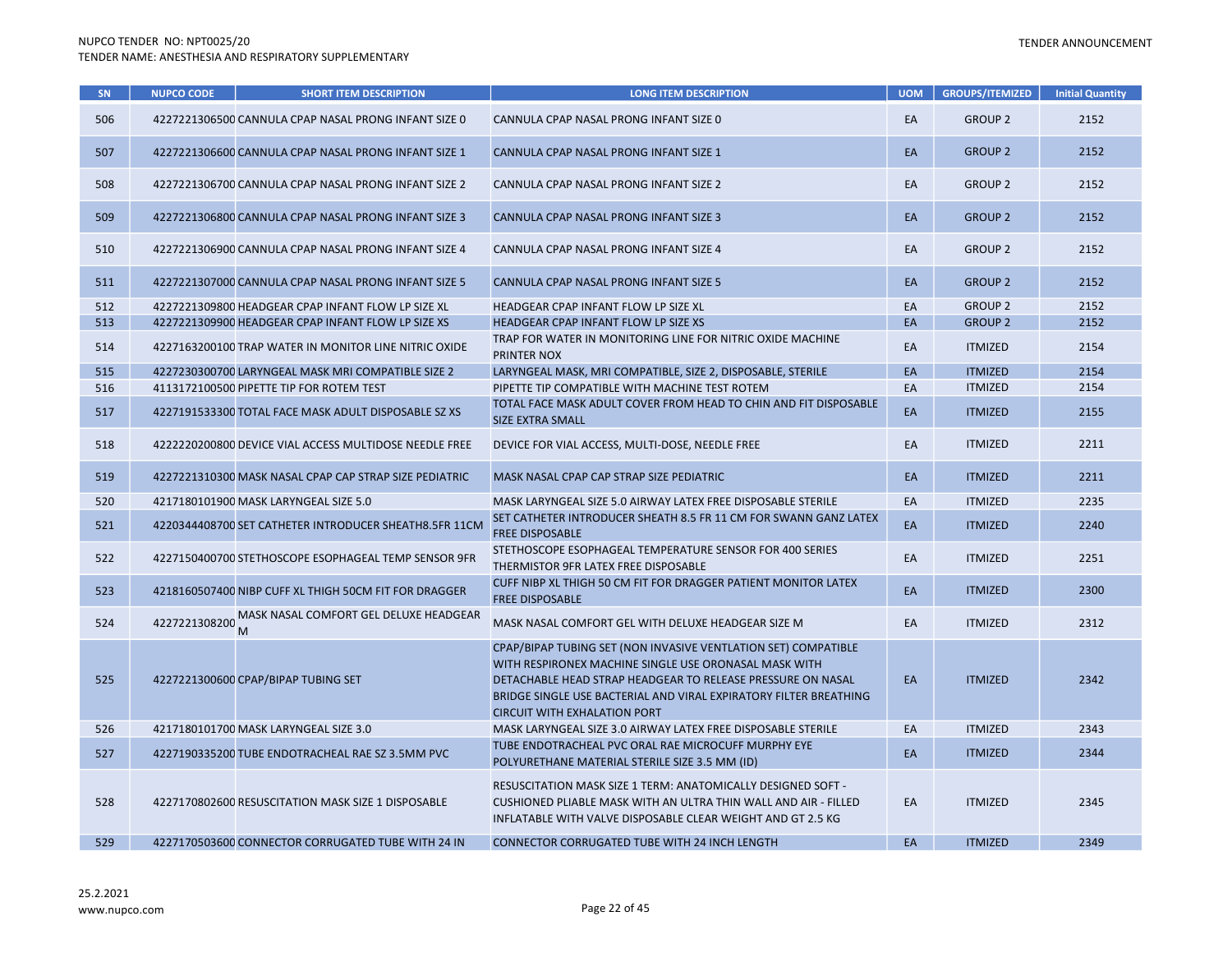| SN  | <b>NUPCO CODE</b> | <b>SHORT ITEM DESCRIPTION</b>                          | <b>LONG ITEM DESCRIPTION</b>                                                                                                                                                                                                                                                                          | <b>UOM</b> | <b>GROUPS/ITEMIZED</b> | <b>Initial Quantity</b> |
|-----|-------------------|--------------------------------------------------------|-------------------------------------------------------------------------------------------------------------------------------------------------------------------------------------------------------------------------------------------------------------------------------------------------------|------------|------------------------|-------------------------|
| 530 |                   | 4222180301400 DRESSING SECURE A.R.T. LINE W/TRANSP ME  | DRESSING SECURE A. R.T. LINE WITH TRANSPARENT MEMBRANE X X<br>EVALUATION BY ANESTHESIA ONLY X                                                                                                                                                                                                         | EA         | <b>ITMIZED</b>         | 2400                    |
| 531 |                   | 4231210501800 NEOPUFF RESUSCITATION MASKS MED OR L     | NEOPUFF RESUSCITATION MASKS - NEONATE SIZE - MEDIUM OR LARGE SAFE<br>EFFICIENT METHOD BAGGING SICK AND SMALL BABIES MUST HAVE BAG<br>ADDED TO NEOPUFF RESUSCITATOR TO WORK                                                                                                                            | EA         | <b>ITMIZED</b>         | 2400                    |
| 532 |                   | 4227221309500 STRIPS MANIFLOW TO HOLD NASAL PRONGS     | STRIPS MANIFLOW TO HOLD NASAL PRONGS FOR NONINVASIVE                                                                                                                                                                                                                                                  | EA         | <b>ITMIZED</b>         | 2412                    |
| 533 |                   | 4227221309400 STRAP HEAD FOR BREATHING MASK SIZE M     | STRAP HEAD FOR BREATHING MASK SIZE M                                                                                                                                                                                                                                                                  | EA         | <b>ITMIZED</b>         | 2421                    |
| 534 |                   |                                                        | 4227221308100 MASK NASAL COMFORT GEL DELUXE HEADGEAR L MASK NASAL COMFORT GEL WITH DELUXE HEADGEAR SIZE L                                                                                                                                                                                             | EA         | <b>ITMIZED</b>         | 2431                    |
| 535 |                   | 4222160600000 UNIV SPIKE ON/OFF CLAMP DISTAL LUERLOCK  | UNIVERSAL SPIKE, ON/OFF CLAMP, DISTAL LUER LOCK CONNECTOR                                                                                                                                                                                                                                             | EA         | <b>ITMIZED</b>         | 2444                    |
| 536 |                   | 4227221903100 FILTER FOR BIPAP MACHINE V60             | FILTER FOR BIPAP MACHINE V60                                                                                                                                                                                                                                                                          | EA         | <b>ITMIZED</b>         | 2444                    |
| 537 |                   | 4227191532800 MASK FULL FACE PEDIA GEL OR FOAM VENT XS | MASK FULL FACE PEDIATRIC SILICONE GEL OR FOAM VENTED EXTRA SMALL<br>WITH STRAP AND SWIVEL DISPOSABLE FOR CPAP/BIPAP MACHINE                                                                                                                                                                           | EA         | <b>ITMIZED</b>         | 2452                    |
| 538 |                   | 4227190335700 TUBE ENDOTRACHEAL ADULT RAE SZ 6.0MM     | TUBE ENDOTRACHEAL ADULT PVC ORAL RAE MICROCUFF MURPHY EYE<br>POLYURETHANE MATERIAL STERILE SIZE 6.0 MM (ID)                                                                                                                                                                                           | EA         | <b>ITMIZED</b>         | 2453                    |
| 539 |                   | 4227221308300 MASK NASAL WISP USED CPAP MACHINE PEDIA  | MASK NASAL WISP USED FOR CPAP MACHINE PEDIATRIC                                                                                                                                                                                                                                                       | EA         | <b>ITMIZED</b>         | 2464                    |
| 540 |                   | 4227221302300 HEAD GEAR CPAP MEDIUM INFANT             | HEAD GEAR CPAP MEDIUM INFANT                                                                                                                                                                                                                                                                          | EA         | <b>GROUP 2</b>         | 2500                    |
| 541 |                   | 4227221302400 HEAD GEAR CPAP SMALL INFANT              | HEAD GEAR CPAP SMALL INFANT                                                                                                                                                                                                                                                                           | EA         | <b>GROUP 2</b>         | 2500                    |
| 542 |                   | 4227200107100 BLADE VIDEO LARYNGOSCOPE UE SCOPE SZ1    | BLADE FOR VIDEO LARYNGOSCOPE COMPATIBLE WITH UE SCOPE,<br>DISPOSABLE, SIZE 1                                                                                                                                                                                                                          | EA         | <b>ITMIZED</b>         | 2500                    |
| 543 |                   | 4214170508400 FACE PILLOW PRONE POSITIONING POLYURETHN | FACE PILLOW FOR PRONE POSITIONING WHITE FOAM WITH MIRROR, FACE<br>CUSHION USES SOFT POLYURETHANE FOAM TO PROTECT THE PATIENT'S<br>FACE DURING PRONE SURGERY, DISPOSABLE                                                                                                                               | EA         | <b>ITMIZED</b>         | 2500                    |
| 544 |                   | 4222201200100 INFUSION PUMP RESERVR CASSETTE DISP 50ML | INFUSION PUMP - RESERVOIR CASSETTE DISPOSABLE 50ML                                                                                                                                                                                                                                                    | EA         | <b>ITMIZED</b>         | 2500                    |
| 545 |                   | 4214250402900 NEEDLE BIOPSY CHIBA 20GAX15 20CM         | NEEDLE BIOPSY CHIBA 20 GA NEEDLE LENGTH 15 - 20 CM OUTER DIAMETER<br>0.73 MM ECHOGENIC TIP ACCEPTS 0.018 IN DISPOSABLE STERILE                                                                                                                                                                        | EA         | <b>ITMIZED</b>         | 2500                    |
| 546 |                   | 4227251800000 CANISTER MULTI ABSORBER FOR ADU MACHINE  | CANISTER MULTI ABSORBER DISPOSABLE, COMPATIBLE WITH ADU MACHINE                                                                                                                                                                                                                                       | EA         | <b>ITMIZED</b>         | 2500                    |
| 547 |                   | 4227200401300 PRESHAPED STYLET PEDIA 60DEG FOR ET TUBE | PRE SHAPED STYLET, PEDIATRIC, DISPOSABLE, 60 DEGREE ANGLE FOR ET<br>TUBE EASY INSERTION COMPATIBLE WITH EACH HOSPITAL INTUBATION<br><b>EQUIPMENT</b>                                                                                                                                                  | EA         | <b>ITMIZED</b>         | 2500                    |
| 548 |                   | 4111365500000 RF GENERATOR UNIV THERMAL AND PULSED     | RF GENERATOR UNIVERSAL THAT DELIVERS BOTH THERMAL AND PULSED RF<br>OUTPUT AND HAS SIMPLIFIED CONTROLS AND PRESETS FOR BOTH<br>NEUROSURGICAL AND PAIN MANAGEMENT RF INCLUDES GENERATOR<br>POWER CORD OUTPUT TEST PLUG FOOTSWITCH STORAGE AND CARRYING<br>CASE TEST PAD KNOBS KNOB ADAPTER COMPLETE SET | EA         | <b>ITMIZED</b>         | 2500                    |
| 549 |                   | 4227190345700 ET TUBE CUFF PRESSURE LEVEL INDICA 20-29 | TRACHEAL TUBE CUFF PRESSURE LEVEL INDICATOR, DISPOSABLE, WITH<br>INFLATION PORT, PRESSURE RANGE 20-29 CM H2O                                                                                                                                                                                          | EA         | <b>ITMIZED</b>         | 2500                    |
| 550 |                   | 4227200401200 STYLET ADLT VIDEO INTUBATN BLADE PRESHAP | STYLET ADULT FOR VIDEO INTUBATION BLADE, PRE-SHAPED, DISPOSABLE<br>COMPATIBLE WHIT EACH HOSPITAL STANDARD MACHINE                                                                                                                                                                                     | EA         | <b>ITMIZED</b>         | 2500                    |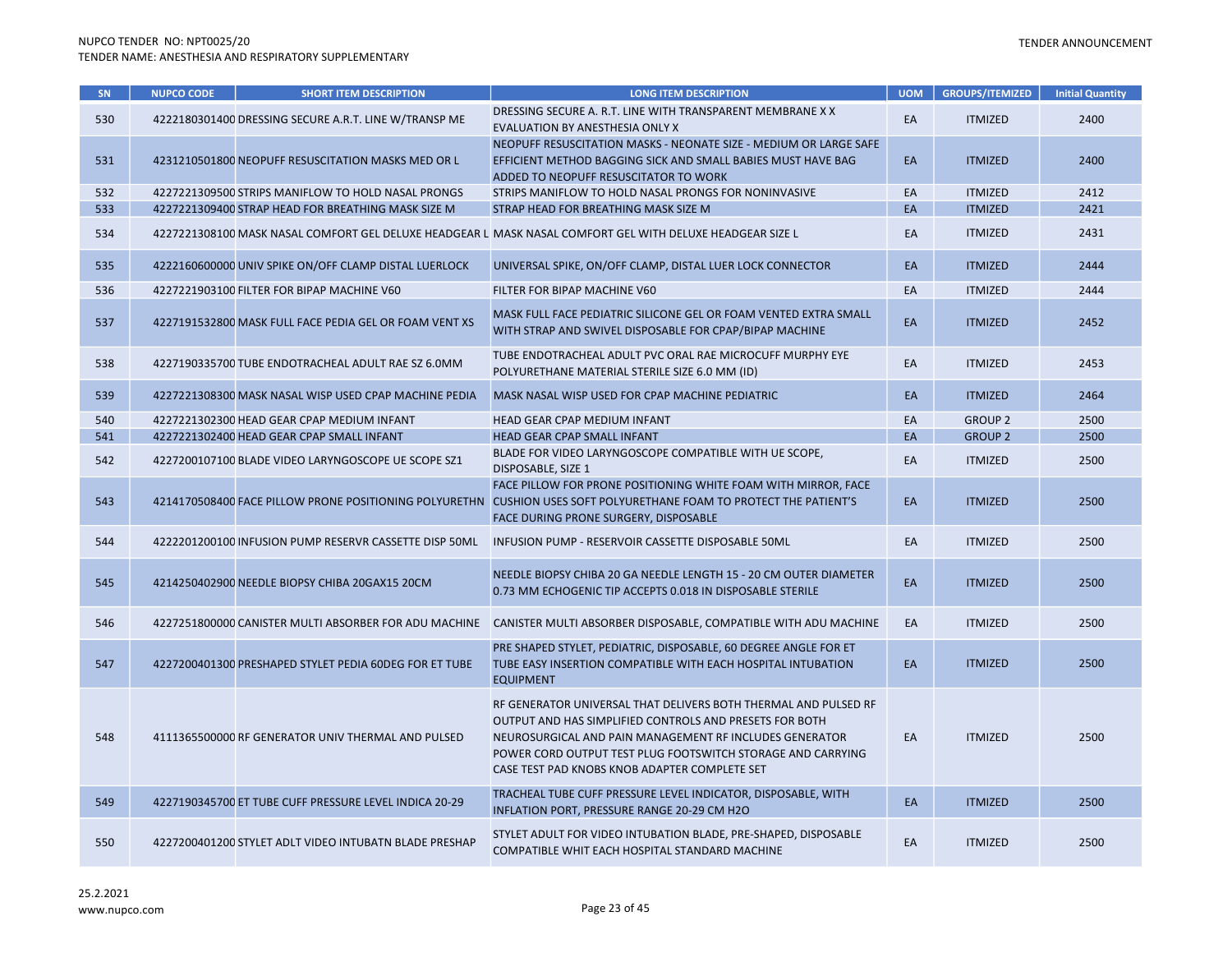| SN  | <b>NUPCO CODE</b> | <b>SHORT ITEM DESCRIPTION</b>                          | <b>LONG ITEM DESCRIPTION</b>                                                                                                                                                                                                                     | <b>UOM</b> | <b>GROUPS/ITEMIZED</b> | <b>Initial Quantity</b> |
|-----|-------------------|--------------------------------------------------------|--------------------------------------------------------------------------------------------------------------------------------------------------------------------------------------------------------------------------------------------------|------------|------------------------|-------------------------|
| 551 | 4229580902800     | CONVENTNAL RADIOPAQ CVD PROBE 20G<br>145MM             | CONVENTIONAL RADIOPAQUE CURVED PROBE 20G, 145MM                                                                                                                                                                                                  | EA         | <b>ITMIZED</b>         | 2511                    |
| 552 |                   | 4218232601400 SENSOR TO MONITOR BRAIN EEG AND FEMG     | SENSOR USED TO MONITOR THE STATE OF THE BRAIN BY ACQUIRING DATA<br>FROM THE ELECTROENCEPHALOGRAM (EEG) AND THE FRONTAL<br>ELECTROMYOGRAPH (FEMG)                                                                                                 | EA         | <b>ITMIZED</b>         | 2511                    |
| 553 |                   | 4214253504400 CONTIN NERVE BLOCK CATHETR KIT 18G 100MM | CONTINUOUS PERIPHERAL NERVE BLOCK CATHETER KIT, WITH STIMULATION,<br>18G, LENGTH 100MM, NERVE BLOCK NEEDLE, CATHETER LENGTH 400MM,<br>CATHETER CONNECTOR, FILTER, LUER-LOCK, SYRINGE 5ML                                                         | <b>KIT</b> | <b>ITMIZED</b>         | 2512                    |
| 554 |                   | 4227221302200 HEAD GEAR CPAP LARGE INFANT              | HEAD GEAR CPAP LARGE INFANT                                                                                                                                                                                                                      | EA         | <b>GROUP 2</b>         | 2532                    |
| 555 | 4321171000200     | KIT PROBE COOLED RADIOFREQUENCY<br>17GX75MM            | PROBE FOR COOLED RADIO FREQUENCY PAIN MANAGEMENT KIT USED FOR<br>NERVE ABLATION IN KNEE HIP SHOULDER DISCOGENIC. KUMBER CERVICAL<br>SACROILIAC THORACIC FACET INCLUDING 1 RF PROBE WITH 3 INTRODUCER<br>AND WATER TUBING 17 G X 75 MM - 4 MM KIT | EA         | <b>ITMIZED</b>         | 2541                    |
| 556 | 4229580902400     | TRANSDISCAL COOLD RADIOFREQ 17G 15CM<br>6MM            | TRANSDISCAL COOLED RADIOFREQUENCY OR EQUIVALENT 17G 15CM 6MM<br>ACTIVE TIP (2 PROBE AND 2 NEEDLES WITH 2 WATER CIRCULATION KIT)                                                                                                                  | KIT        | <b>ITMIZED</b>         | 2544                    |
| 557 |                   | 4227191529600 FLEXIBLE TUBE CONNECTOR STRAIGHT 15 CM   | FLEXIBLE TUBE CONNECTOR STRAIGHT 15 CM FLEXIBLE 22 ID MM 15 OD MM                                                                                                                                                                                | EA         | <b>ITMIZED</b>         | 2554                    |
| 558 |                   | 4113172100700 TEST ROTEM THROMBOELASTOMETRY FIB TEM S  | TEST ROTATION THROMBOELASTOMETRY FIB - TEM S COMPATIBLE WITH<br><b>ROTEM MACHINE</b>                                                                                                                                                             | EA         | <b>ITMIZED</b>         | 2554                    |
| 559 |                   | 4227230300500 LARYNGEAL MASK MRI COMPATIBLE SIZE 3     | LARYNGEAL MASK, MRI COMPATIBLE, SIZE 3, DISPOSABLE, STERILE                                                                                                                                                                                      | EA         | <b>ITMIZED</b>         | 2585                    |
| 560 |                   | 4227164500300 BONNET STRIP CPAP 13CM DISPOSABLE        | BONNET STRIP CPAP 13 CM DISPOSABLE                                                                                                                                                                                                               | EA         | <b>GROUP 2</b>         | 2600                    |
| 561 |                   | 4214250207200 EPIDURAL TUOHY NEEDLE G18 LENGTH-5INCH   | EPIDURAL TUOHY NEEDLE, G 18, LENGTH 5 INCH                                                                                                                                                                                                       | EA         | <b>ITMIZED</b>         | 2600                    |
| 562 |                   | 4227221701000 WATER TRAP MINI D-FEND PRO OR EQUIV      | WATER TRAP MINI D-FEND PRO OR EQUIVALENT, FOR ANESTHESIA MACHINE<br><b>GE</b>                                                                                                                                                                    | EA         | <b>ITMIZED</b>         | 2600                    |
| 563 |                   | 4227164500400 BONNET STRIP CPAP 15CM DISPOSABLE        | BONNET STRIP CPAP 15 CM DISPOSABLE                                                                                                                                                                                                               | EA         | <b>GROUP 2</b>         | 2620                    |
| 564 |                   | 4227164500500 BONNET STRIP CPAP 18CM DISPOSABLE        | BONNET STRIP CPAP 18 CM DISPOSABLE                                                                                                                                                                                                               | EA         | <b>GROUP 2</b>         | 2642                    |
| 565 |                   | 4227221301900 BONNET CPAP LARGE INFANT                 | <b>BONNET CPAP LARGE INFANT</b>                                                                                                                                                                                                                  | EA         | <b>GROUP 2</b>         | 2650                    |
| 566 |                   | 4113172100900 TEST ROTEM THROMBOELASTOMETRY IN TEM S   | TEST ROTATION THROMBOELASTOMETRY IN - TEM S COMPATIBLE WITH<br><b>ROTEM MACHINE</b>                                                                                                                                                              | EA         | <b>ITMIZED</b>         | 2664                    |
| 567 |                   | 4229514321100 SIMPLICITY III SI JOINT THERAPY RADIO    | SIMPLICITY III FOR SI JOINT THERAPY FOR RADIOFREQUENCY LATEX FREE<br><b>DISPOSABLE</b>                                                                                                                                                           | EA         | <b>ITMIZED</b>         | 2694                    |
| 568 |                   | 4227190344700 TUBE ET PVC ORAL/NASAL MICROCUFF SZ 2MM  | TUBE ENDOTRACHEAL, PVC, ORAL/NASAL MICROCUFF, POLYURETHANE<br>MATERIAL MURPHY EYE, STERILE, DISPOSABLE, SIZE 2.0MM (ID)                                                                                                                          | EA         | <b>ITMIZED</b>         | 3000                    |
| 569 |                   | 4227190344600 TUBE ET PVC ORAL/NASAL MICROCUFF 2.5MM   | TUBE ENDOTRACHEAL, PVC, ORAL/NASAL MICROCUFF, POLYURETHANE<br>MATERIAL MURPHY EYE, STERILE, DISPOSABLE, SIZE 2.5MM (ID)                                                                                                                          | EA         | <b>ITMIZED</b>         | 3000                    |
| 570 |                   | 4214250203800 NEEDLE SPINAL LUER LOCK 20GX1 1/2INCH    | NEEDLE SPINAL LUER - LOCK 20 G X 1 - 1/2 INCH STERILE                                                                                                                                                                                            | EA         | <b>ITMIZED</b>         | 3000                    |
| 571 |                   | 4214250204000 NEEDLE SPINAL PENCIL POINT 25GX50MM      | NEEDLE SPINAL PENCIL POINT 25 G X 50 MM STERILE DISPOSABLE                                                                                                                                                                                       | EA         | <b>ITMIZED</b>         | 3000                    |
| 572 |                   | 4214250200700 SPINAL NEEDLE W/INTRODUCER G25X2.5IN     | NEEDLE SPINAL PENCIL POINT WITH INTRODUCER DISPOSABLE STERILE SIZE<br>G25 X 2.5 THE SPINAL NEEDLE MUST BE LONGER THAN THE INTRODUCER                                                                                                             | EA         | <b>ITMIZED</b>         | 3000                    |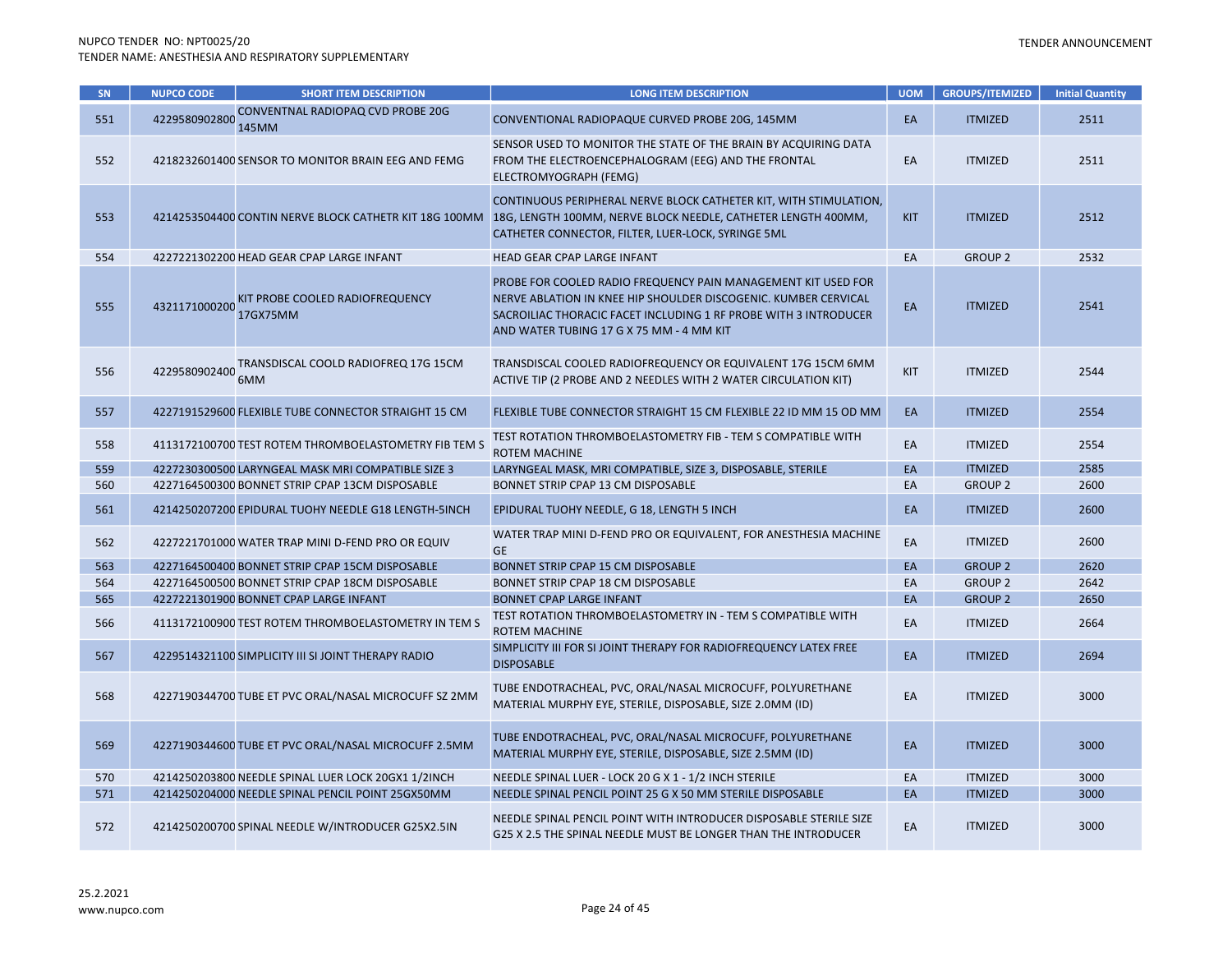| SN  | <b>NUPCO CODE</b> | <b>SHORT ITEM DESCRIPTION</b>                          | <b>LONG ITEM DESCRIPTION</b>                                                                                                                                                                                                              | <b>UOM</b> | <b>GROUPS/ITEMIZED</b> | <b>Initial Quantity</b> |
|-----|-------------------|--------------------------------------------------------|-------------------------------------------------------------------------------------------------------------------------------------------------------------------------------------------------------------------------------------------|------------|------------------------|-------------------------|
| 573 |                   | 4227200107000 BLADE VIDEO LARYNGOSCOPE UE SCOPE SZ2    | BLADE FOR VIDEO LARYNGOSCOPE COMPATIBLE WITH UE SCOPE,<br><b>DISPOSABLE, SIZE 2</b>                                                                                                                                                       | EA         | <b>ITMIZED</b>         | 3000                    |
| 574 |                   | 4227200105200 BLADE VIDEO LARYNGOSCOPE C-MAC DISP SZ3  | BLADE OF VIDEO LARYNGOSCOPE COMPATIBLE WITH C-MAC, DISPOSABLE,<br><b>SIZE 3 MACINTOSH</b>                                                                                                                                                 | EA         | <b>ITMIZED</b>         | 3000                    |
| 575 |                   | 4227200105100 BLADE VIDEO LARYNGOSCOPE C-MAC DISP SZ4  | BLADE OF VIDEO LARYNGOSCOPE COMPATIBLE WITH C-MAC, DISPOSABLE,<br><b>SIZE 4 MACINTOSH</b>                                                                                                                                                 | EA         | <b>ITMIZED</b>         | 3000                    |
| 576 |                   | 4227200105500 BLADE VIDEO LARYNGO C-MAC DISPO SIZE D   | BLADE OF VIDEO LARYNGOSCOPE COMPATIBLE WITH C-MAC, DISPO, SIZE D<br><b>BLADE</b>                                                                                                                                                          | EA         | <b>ITMIZED</b>         | 3000                    |
| 577 |                   | 4227170900700 CARDIAC CATH 12FR L2X12GA 1X16GA 16CM    | CARDIAC CATHLABETER 12 FR MULTI LUMEN LARGE BORE 2 X 12 GA 1 X 16<br><b>GA 16CM LENGTH</b>                                                                                                                                                | EA         | <b>ITMIZED</b>         | 3000                    |
| 578 |                   | 4220340000600 CARDIAC CATHLAB CLOSED IV 22GX25MM W     | CARDIAC CATHLABETER CLOSED IV 22 GX 25 MM WITH PRE ATTACHED EXT.<br>TUBE YSHAPE WITH SPLIT SEPTUM TRANSPARENT NEEDLELESS DEVICE                                                                                                           | EA         | <b>ITMIZED</b>         | 3000                    |
| 579 |                   | 4220340000700 CARDIAC CATHLAB CLOSED IV SIZE 24GX14MM  | CARDIAC CATHLABETER CLOSED IV SIZE 24 GX 14 MM WITH PRE ATTACHED<br>EXT.TUBE Y SHAPE WITH SPLIT SEPTUM TRANSPARENT NEEDLELESS DEVICE                                                                                                      | EA         | <b>ITMIZED</b>         | 3000                    |
| 580 |                   | 4220340000800 CARDIAC CATHLAB IV W/OUT PORT W 22GAX1   | CARDIAC CATHLABETER IV W/OUT PORT WITH WINGS 22 GA X 1 INCH (0.9 X<br>25 MM) STERILE DISPOSABLE                                                                                                                                           | EA         | <b>ITMIZED</b>         | 3000                    |
| 581 |                   | 4220340004400 CARDIAC CATHLAB CENTRAL VENOUS 7FR 30CM  | CARDIAC CATHLABETERIZATION KIT CENTRAL VENOUS TRIPLE - LUMEN 7 FR<br>STER 30 CM                                                                                                                                                           | EA         | <b>ITMIZED</b>         | 3000                    |
| 582 |                   | 4227190340200 ENDOTRACHEAL TUBE SINGLE LUMEN SZ 4.9MM  | TUBE ENDOTRACHEAL SINGLE LUMEN SIZE 4.9 MM CUFFED WITH A SMALL<br>SEPARATE LUMEN CONTAINING A HOLLOW BRONCHIAL BLOCKER CAN<br>EXTEND 8 - 10 CM BEYOND THE TIP RADIOPAQUE STERILE LATEX FREE<br><b>DISPOSABLE</b>                          | EA         | <b>ITMIZED</b>         | 3000                    |
| 583 |                   | 4227190340100 ENDOTRACHEAL TUBE RAE NASAL SIZE 2 MICRO | TUBE ENDOTRACHEAL RAE NASAL SIZE 2 MICRO CUFFED LATEX FREE STERILE<br><b>DISPOSABLE</b>                                                                                                                                                   | EA         | <b>ITMIZED</b>         | 3000                    |
| 584 |                   | 4227160020200 END TIDAL C02 ADULT/PEDIATRIC BITE BLOCK | END TIDAL CO2 NON INTUBATED PATIENT FILTER LINE WITH O 2 SUPPLY<br>TUBE INTERFACES FOR MICROSTREAM ENABLED ADULT/PEDIATRIC BITE<br>BLOCK SAMPLING LINE O 2 LONG ADULT ORAL/NASAL COMPATIBLE WITH<br>PHILIPS MONITOR LATEX FREE DISPOSABLE | EA         | <b>ITMIZED</b>         | 3000                    |
| 585 |                   | 4227160020000 END TIDAL C02 PHILIPS                    | END TIDAL C02 NON INTUBATED PATIENT FILTER LINE WITH O 2 SUPPLY<br>TUBE INTERFACES FOR MICROSTREAM COMPATIBLE WITH PHILIPS MONITOR<br>LATEX FREE DISPOSABLE                                                                               | EA         | <b>ITMIZED</b>         | 3000                    |
| 586 |                   | 4227160020100 END TIDAL C02 ADULT ORAL/NASAL PHILIPS   | END TIDAL CO2 NON INTUBATED PATIENT FILTER LINE WITH O 2 SUPPLY<br>TUBE INTERFACES FOR MICROSTREAM ADULT ORAL/NASAL COMPATIBLE<br>WITH PHILIPS MONITOR LATEX FREE DISPOSABLE                                                              | EA         | <b>ITMIZED</b>         | 3000                    |
| 587 |                   | 4227190001000 AIRWAY FOR MANIKIN NON REBREATHING       | AIRWAY FOR MANIKIN NON - REBREATHING REUSABLE                                                                                                                                                                                             | EA         | <b>ITMIZED</b>         | 3000                    |
| 588 |                   | 4222150113300 KIT CATHETER ARTERIAL 16G 5FR X 8CM      | KIT CATHETER ARTERIAL 16 G 5 FR X 8 CM WITH INTRODUCER NEEDLE 16 G<br>STRAIGHT GUIDEWIRE 1.1 MM X 46 CM LATEX FREE DISPOSABLE                                                                                                             | EA         | <b>ITMIZED</b>         | 3000                    |
| 589 |                   | 4214180300300 TEMPER PROBE TRULINK DUAL ADAPTER CABLE  | TEMPERATURE PROBE TRULINK DUAL ADAPTER CABLE FIT WITH FLOW I<br>ANESTHESIA MACHINE REUSABLE                                                                                                                                               | EA         | <b>ITMIZED</b>         | 3010                    |
| 590 |                   | 4227151400400 ADAPTER ETCO2 AIRWAY FOR VENTILATOR NEON | ADAPTER ETCO2 AIRWAY FOR CAPNOSTAT VENTILATOR NEONATAL SERVO<br><b>VENTILATOR</b>                                                                                                                                                         | EA         | <b>ITMIZED</b>         | 3111                    |
| 591 |                   | 4227191500200 TRACHEOSTOMY CONNECTOR DISPOSABLE        | TRACHEOSTOMY CONNECTOR DISPOSABLE STERILE CUSTOMIZE SIZE FOR<br><b>EACH HOSPITAL</b>                                                                                                                                                      | EA         | <b>ITMIZED</b>         | 3113                    |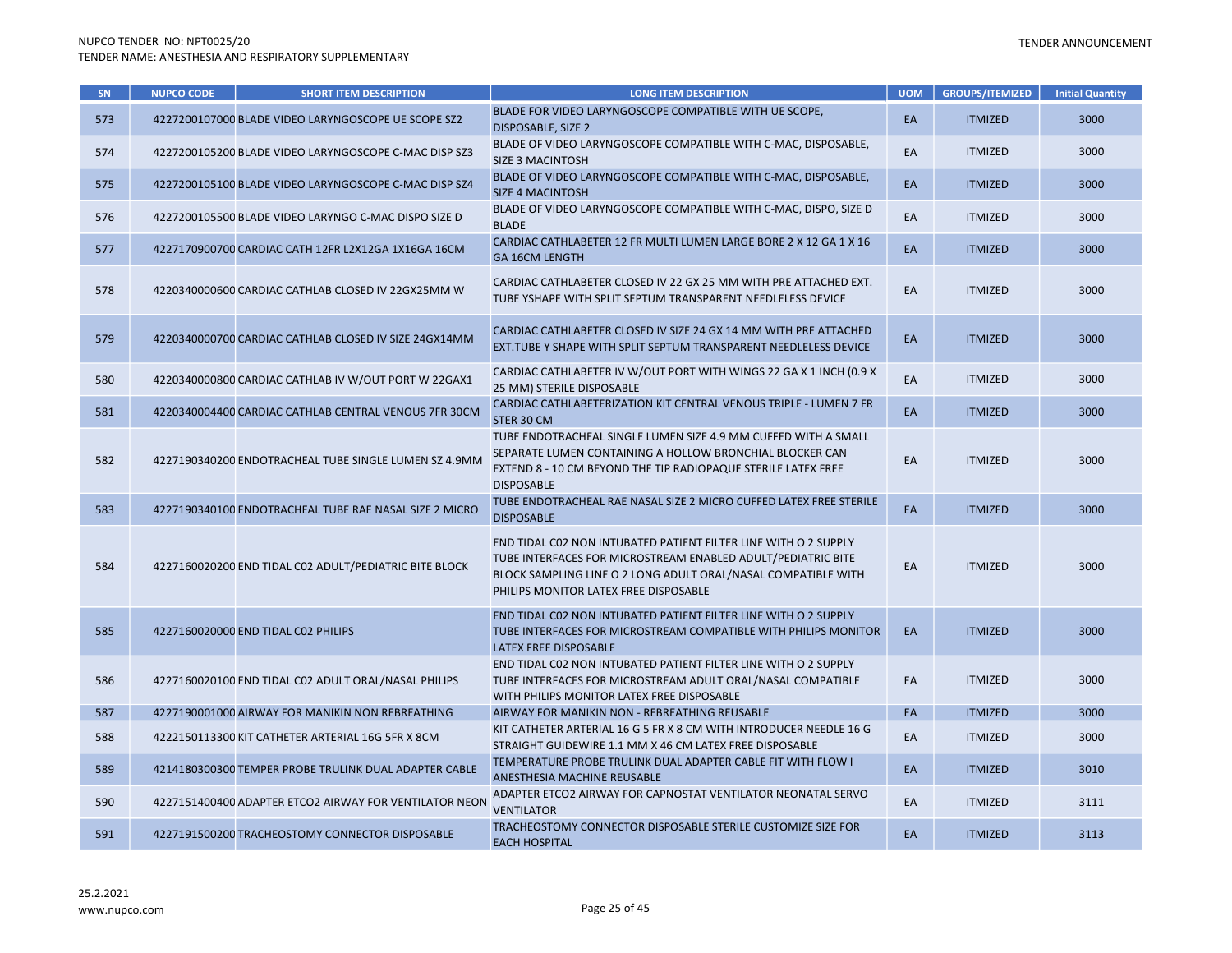| SN  | <b>NUPCO CODE</b> | <b>SHORT ITEM DESCRIPTION</b>                          | <b>LONG ITEM DESCRIPTION</b>                                                                                                                                                                                                                                                                                                                       | <b>UOM</b> | <b>GROUPS/ITEMIZED</b> | <b>Initial Quantity</b> |
|-----|-------------------|--------------------------------------------------------|----------------------------------------------------------------------------------------------------------------------------------------------------------------------------------------------------------------------------------------------------------------------------------------------------------------------------------------------------|------------|------------------------|-------------------------|
| 592 |                   | 4227191522200 TRACHEOSTOMY PERCUTANEOUS KIT SZ 6.0MM   | TRACHEOSTOMY PERCUTANEOUS KIT WITH DILATOR STERILE SIZE 6.0 MM<br>(ID)                                                                                                                                                                                                                                                                             | EA         | <b>ITMIZED</b>         | 3124                    |
| 593 |                   | 4227222601600 BAG SILICONE REBREATHING ANTISTATIC 1.5L | BAG SILICONE REBREATHING, ANTISTATIC, REUSABLE, 1.5 LITER CAPACITY,<br><b>AUTOCLAVABLE</b>                                                                                                                                                                                                                                                         | EA         | <b>ITMIZED</b>         | 3200                    |
| 594 |                   | 4227222400800 CIRCUIT DELIVER SYS CHAMBER INFANT RT225 | CIRCUIT DELIVERY SYSTEM WITH HUMIDIFIER CHAMBER INFANT RT225 OR<br><b>EQUIVALENT</b>                                                                                                                                                                                                                                                               | EA         | <b>ITMIZED</b>         | 3210                    |
| 595 |                   | 4227222500400 CIRCUIT INFANT RT132 4 LITER FOR FISHER  | CIRCUIT INFANT RT132 OR EQUIVALENT 4 LITER PER MIN FOR FISHER                                                                                                                                                                                                                                                                                      | EA         | <b>ITMIZED</b>         | 3210                    |
| 596 |                   | 4227222902200 INFANT BREATHNG CIRCUIT FOR RESUSCITAIRE | INFANT BREATHING CIRCUIT FOR RESUSCITAIRE, DISPOSABLE WITH<br>PRESSURE MEASURE LINE 1 M, NOT MADE WITH NATURAL RUBBER LATEX,<br>TWO OPTIONS FOR MASK AND ENDOTRACHEAL TUBE CONNECTION,<br>INCLUDES A CAP TO ALLOW FOR SETTING OF PRESSURES, FOR SINGLE USE                                                                                         | EA         | <b>ITMIZED</b>         | 3211                    |
| 597 |                   | 4227190345000 TUBE ET PVC ORAL/NASAL PROF CUFF 2.5MM   | TUBE ENDOTRACHEAL, PVC, ORAL / NASAL TYPE, PROFILE CUFF HIGH<br>VOLUME/LOW PRESSURE, RADIOPAQUE WITH 15MM TERMINATION<br>CONNECTOR, NUMERI CAL SCALING EVERY 1 CM STARTING FROM INSERTION<br>SIDE, PROPER CORRELATION BETWEEN ID/OD, SMOOTH FORMED MURPHY<br>EYE AND TIP, SMOOTH TAPE RED MEMBRANE CUFF, DISPOSABLE, STERILE,<br>SIZE, 2.5 MM (ID) | EA         | <b>ITMIZED</b>         | 3225                    |
| 598 |                   | 4227222401600 CIRCUIT FOR PORTABLE VENTILAT EXHA PEAD  | CIRCUIT FOR PORTABLE VENTILATOR WITH EXHALATION VALVE AND<br>PRESSURE LINE FOR PEAD NEWPORT VENTILATOR                                                                                                                                                                                                                                             | EA         | <b>ITMIZED</b>         | 3235                    |
| 599 |                   | 4227230600000 RESUSCITATION MOUTH TO MOUTH PROTECTION  | KIT RESUSCITATION MOUTH TO MOUTH PROTECTION LATEX FREE<br><b>DISPOSABLE</b>                                                                                                                                                                                                                                                                        | EA         | <b>ITMIZED</b>         | 3235                    |
| 600 |                   | 4227250200600 CO2 ABSORBER SODA LIME REUSABLE          | CO2 ABSORBER SODA LIME REUSABLE                                                                                                                                                                                                                                                                                                                    | EA         | <b>ITMIZED</b>         | 3242                    |
| 601 |                   | 4229552200200 KIT SPINAL CORD STIMULATION PATIENT      | KIT SPINAL CORD STIMULATION PATIENT PROGRAMMER LATEX FREE<br><b>DISPOSABLE</b>                                                                                                                                                                                                                                                                     | EA         | <b>ITMIZED</b>         | 3243                    |
| 602 |                   | 4214250206600 SINGLE SHOT EPIDURAL KIT STERLIZED       | KIT SINGLE SHOT EPIDURAL STERILIZED INCLUDES EPIDURAL TOUHY NEEDLE<br>20 G 3.5 IN MEDICATION CUP NEEDLES 18 AND 23 G TWO 5 ML SYRINGES<br>FENESTRATED DRAPE 8 GAUZE 4 X 4 STERILIZATION LATEX FREE                                                                                                                                                 | EA         | <b>ITMIZED</b>         | 3250                    |
| 603 |                   | 4222150200000 ADAPTER FOR ARTERIAL LINE W/ FLOW SWITCH | ADAPTER FOR ARTERIAL LINE WITH FLOW SWITCH                                                                                                                                                                                                                                                                                                         | EA         | <b>ITMIZED</b>         | 3250                    |
| 604 |                   | 4227180000600 BOTTLE WATER IRRIGA AEROSL THERAPY 500ML | BOTTLE OF WATER IRRIGATION, FOR AEROSOL THERAPY, APPROXIMATELY<br>500 ML VOLUME, STERILE                                                                                                                                                                                                                                                           | <b>BT</b>  | <b>ITMIZED</b>         | 3251                    |
| 605 |                   | 4227200104700 VIDEO LARYNGL BLADE CAM LIGHT 60DEG SZ3  | INTUBATION VIDEO LARYNGEAL BLADE, WITH INTEGRATED CAM AND LIGHT,<br>60 DEGREE ANGLED, SIZE 3, DISPOSABLE, COMPATIBLE WITH EACH HOSPITAL<br><b>STANDARD</b>                                                                                                                                                                                         | EA         | <b>ITMIZED</b>         | 3252                    |
| 606 |                   | 4227230300400 LARYNGEAL MASK MRI COMPATIBLE SIZE 4     | LARYNGEAL MASK, MRI COMPATIBLE, SIZE 4, DISPOSABLE, STERILE                                                                                                                                                                                                                                                                                        | EA         | <b>ITMIZED</b>         | 3255                    |
| 607 |                   | 4227250002200 TUBING PLASTICIZED MALE/MALE LUERS 152 C | TUBING PLASTICIZED MALE/MALE LUERS 152 CM TOMT 0 2 MICRON FILTER<br><b>INTEGRAL</b>                                                                                                                                                                                                                                                                | EA         | <b>ITMIZED</b>         | 3255                    |
| 608 |                   | 4227250008800 TUB GASTRIC ASPIRATION ADULT 16 FR SZ 10 | TUBE GASTRIC ASPIRATION ADULT 16 FR ANTI REFLUX STERILE SIZE 10                                                                                                                                                                                                                                                                                    | EA         | <b>ITMIZED</b>         | 3255                    |
| 609 |                   | 4213160400400 TEST ROTEM THROMBOELASTOMETRY AP TEM S   | TEST ROTATION THROMBOELASTOMETRY AP - TEM S COMPATIBLE WITH<br><b>ROTEM MACHINE</b>                                                                                                                                                                                                                                                                | EA         | <b>ITMIZED</b>         | 3256                    |
| 610 |                   | 4227180601900 NEBULIZER KIT INLINE W/T PIECE NEON      | NEBULIZER KIT INLINE WITH T PIECE AND OXYGEN TUBE FOR NEONATAL<br><b>VENTILATOR CIRCUIT</b>                                                                                                                                                                                                                                                        | EA         | <b>ITMIZED</b>         | 3313                    |
| 611 |                   | 4227200104900 VIDEO LARYNGL BLADE CAM LIGHT 60DEG SZ2  | INTUBATION VIDEO LARYNGEAL BLADE, WITH INTEGRATED CAM AND LIGHT,<br>60 DEGREE ANGLED, SIZE 2, DISPOSABLE, COMPATIBLE WITH EACH HOSPITAL<br><b>STANDARD</b>                                                                                                                                                                                         | EA         | <b>ITMIZED</b>         | 3325                    |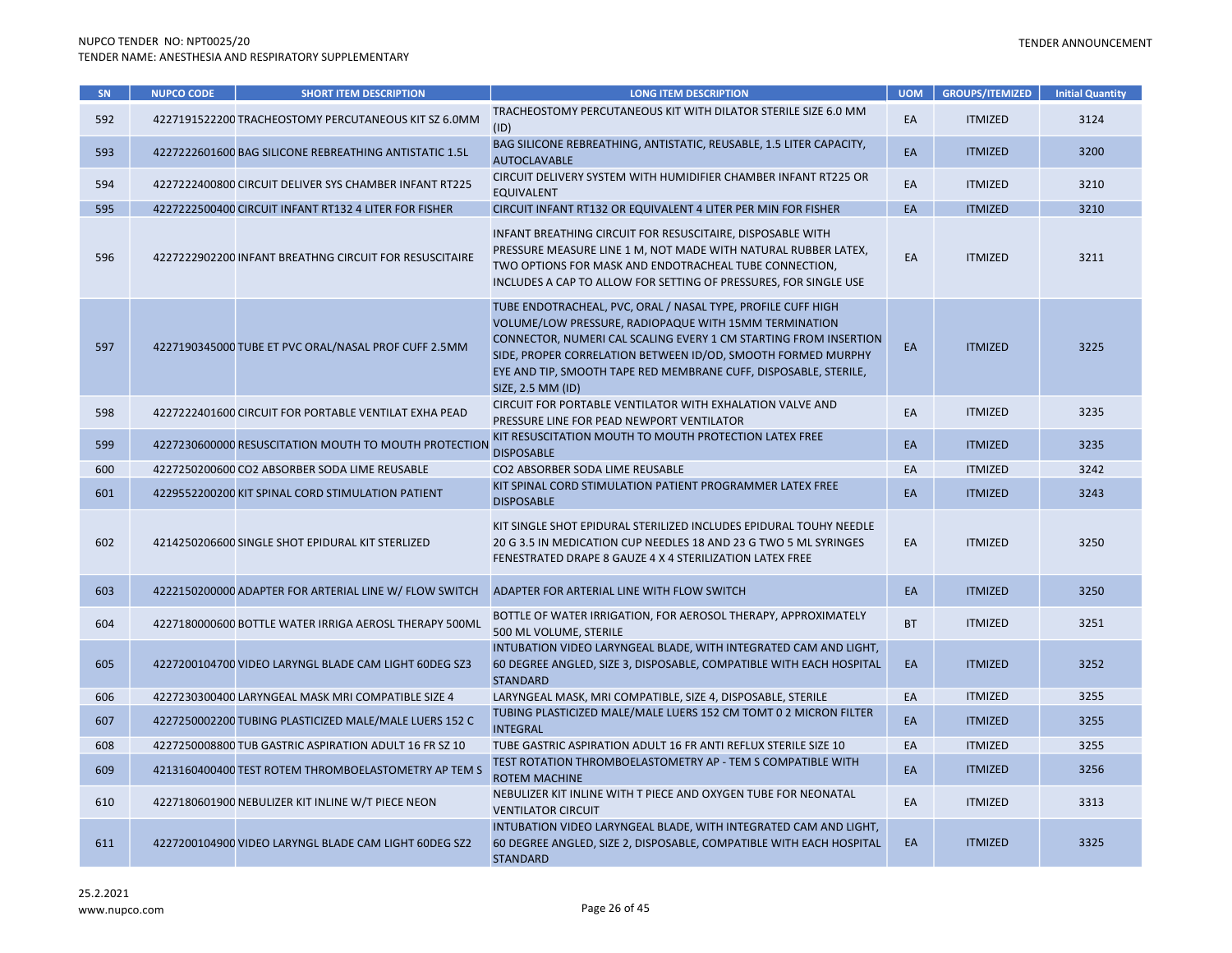| SN <sub>1</sub> | <b>NUPCO CODE</b> | <b>SHORT ITEM DESCRIPTION</b>                          | <b>LONG ITEM DESCRIPTION</b>                                                                                                                                                                                                 | <b>UOM</b> | <b>GROUPS/ITEMIZED</b> | <b>Initial Quantity</b> |
|-----------------|-------------------|--------------------------------------------------------|------------------------------------------------------------------------------------------------------------------------------------------------------------------------------------------------------------------------------|------------|------------------------|-------------------------|
| 612             |                   | 4227180501600 BOTTLE OF WATER AEROSOL THERAP1500 ML    | BOTTLE OF WATER FOR AEROSOL THERAPY WITH ADAPTER SIZE 1500 ML<br><b>STERILE</b>                                                                                                                                              | EA         | <b>ITMIZED</b>         | 3332                    |
| 613             |                   | 4227190335800 TUBE ENDOTRACHEAL ADULT RAE SZ 6.5MM     | TUBE ENDOTRACHEAL ADULT PVC ORAL RAE MICROCUFF MURPHY EYE<br>POLYURETHANE MATERIAL STERILE SIZE 6.5 MM (ID)                                                                                                                  | EA         | <b>ITMIZED</b>         | 3341                    |
| 614             |                   | 4227170802500 RESUSCITATION MASK SIZE 0 PRETERM        | RESUSCITATION MASK SIZE 0 PRETERM ANATOMICALLY DESIGNED SOFT -<br>CUSHIONED PLIABLE MASK WITH AN ULTRA THIN WALL AND AIR - FILLED<br>INFLATABLE WITH VALVE DISPOSABLE CLEAR WEIGHING BETWEEN 1 - 2.5 KG                      | EA         | <b>ITMIZED</b>         | 3444                    |
| 615             |                   | 4229514320800 RADIOFREQUENCY ELECTRODE CABLE 150MM     | CABLE RADIOFREQUENCY ELECTRODE 150 MM LATEX FREE DISPOSABLE                                                                                                                                                                  | EA         | <b>ITMIZED</b>         | 3452                    |
| 616             |                   | 4227164500900 NEW GE PATIENT SPIROMETRY ACCESSORY KIT  | NEW GE PATIENT SPIROMETRY ACCESSORY KIT OR EQUIVALENT,<br><b>DISPOSABLES</b>                                                                                                                                                 | KIT        | <b>ITMIZED</b>         | 3500                    |
| 617             |                   | 4218180304600 SPO2 MRI SENSOR DISP FOR PHILIPS MONITOR | SPO2 MRI SENSOR, DISPOSABLE, FOR PHILIPS MONITOR                                                                                                                                                                             | EA         | <b>ITMIZED</b>         | 3500                    |
| 618             |                   | 4214253504500 CONTIN NERVE BLOCK CATHETR KIT 19G 60MM  | CONTINUOUS PERIPHERAL NERVE BLOCK CATHETER KIT, STIMULATING<br>NEEDLE, 19G, LENGTH 60MM, NERVE BLOCK NEEDLE, CATHETER LENGTH<br>400MM, CATHETER CONNECTOR, FILTER, LUER-LOCK, SYRINGE 5ML                                    | KIT        | <b>ITMIZED</b>         | 3500                    |
| 619             |                   | 4220340003900 CARDIAC CATHLAB CENTRAL VENOUS 7FR 20CM  | CARDIAC CATHLABETERIZATION KIT CENTRAL VENOUS DOUBLE LUMEN 7 FR<br><b>20 CM STERILE</b>                                                                                                                                      | EA         | <b>ITMIZED</b>         | 3500                    |
| 620             |                   | 4227222901900 BREATHING CIRCUIT MRI NEONATAL HAMILTON  | BREATHING CIRCUIT FOR MRI VENTILATOR SET NEONATAL DISPOSABLE FOR<br><b>HAMILTON</b>                                                                                                                                          | EA         | <b>ITMIZED</b>         | 3500                    |
| 621             |                   | 4227170802400 RESUSCITATION MASK SIZE 00 EXTRM PRETERM | RESUSCITATION MASK SIZE 00 EXTREME PRETERM: ANATOMICALLY<br>DESIGNED SOFT- CUSHIONED PLIABLE MASK WITH AN ULTRA THIN WALL<br>AND AIR - FILLED INFLATABLE WITH VALVE DISPOSABLE CLEAR WEIGHT AND<br>LT 1 KG                   | EA         | <b>ITMIZED</b>         | 3500                    |
| 622             |                   | 4214250206700 SINGLE SHOT PAIN PROCEDURE KIT           | KIT SINGLE SHOT PAIN PROCEDURE INCLUDES SPINAL NEEDLE 22 G 3.5 IN<br>MEDICATION CUP NEEDLES 18 AND 23 G TWO 5 ML SYRINGES FENESTRATED<br>DRAPE 8 GAUZE 4 X 4 STERILIZATION LATEX FREE                                        | EA         | <b>ITMIZED</b>         | 3521                    |
| 623             |                   | 4227222400700 CIRCUIT BREATHING W/PEEP LTV VENT ADULT  | CIRCUIT BREATHING WITH PEEP FOR LTV VENTILATOR ADULT DISPOSABLE                                                                                                                                                              | EA         | <b>ITMIZED</b>         | 3521                    |
| 624             |                   | 4214250204200 SPINAL ANES POINT NEEDLE 25 27GX3 1/2    | SPINAL ANESTHESIA KIT PENCIL POINT NEEDLE 25 - 27 G X 3 - 1/2 STERILE                                                                                                                                                        | EA         | <b>ITMIZED</b>         | 3522                    |
| 625             |                   | 4229553501300 TUBE LARYNGEAL MONTANDO IVORY SIZE 8.0   | TUBE LARYNGEAL MONTANDO IVORY SIZE 8.0 RADIOPAQUE STERILE LATEX<br><b>FREE DISPOSABLE</b>                                                                                                                                    | EA         | <b>ITMIZED</b>         | 3523                    |
| 626             |                   | 4229514320700 RADIOFREQUENCY ELECTRODE CABLE 100MM     | CABLE RADIOFREQUENCY ELECTRODE 100 MM LATEX FREE DISPOSABLE                                                                                                                                                                  | EA         | <b>ITMIZED</b>         | 3541                    |
| 627             |                   | 4232160004300 SPINAL DOUBLE DECKER W/OUT MEDICATION 22 | KIT SPINAL DOUBLE DECKER WITH OUT MEDICATION G 22 X 31/290 MM<br>WITH 5CC PLASTIC SYRINGE LOW RESISTANCE STYLET TROCAR SPROTTE<br>SYRINGE 3 ML NEEDLE 23 AND 19 FENESTRATED DRAPE DISINFECTED AGENT<br>LATEX FREE DISPOSABLE | EA         | <b>ITMIZED</b>         | 3542                    |
| 628             |                   | 4232160004400 SPINAL DOUBLE DECKER W/OUT MEDICATION 25 | KIT SPINAL DOUBLE DECKER WITH OUT MEDICATION G 25 X 31/290 MM<br>WITH 5CC PLASTIC SYRINGE LOW RESISTANCE STYLET TROCAR SPROTTE<br>SYRINGE 3 ML NEEDLE 23 AND 19 FENESTRATED DRAPE DISINFECTED AGENT<br>LATEX FREE DISPOSABLE | EA         | <b>ITMIZED</b>         | 3542                    |
| 629             |                   | 4227222401200 CIRCUIT FOR PORTABLE VENTILAT EXHA ADULT | CIRCUIT FOR PORTABLE VENTILATOR WITH EXHALATION VALVE AND<br>PRESSURE LINE FOR ADULT NEWPORT VENTILATOR                                                                                                                      | EA         | <b>ITMIZED</b>         | 3552                    |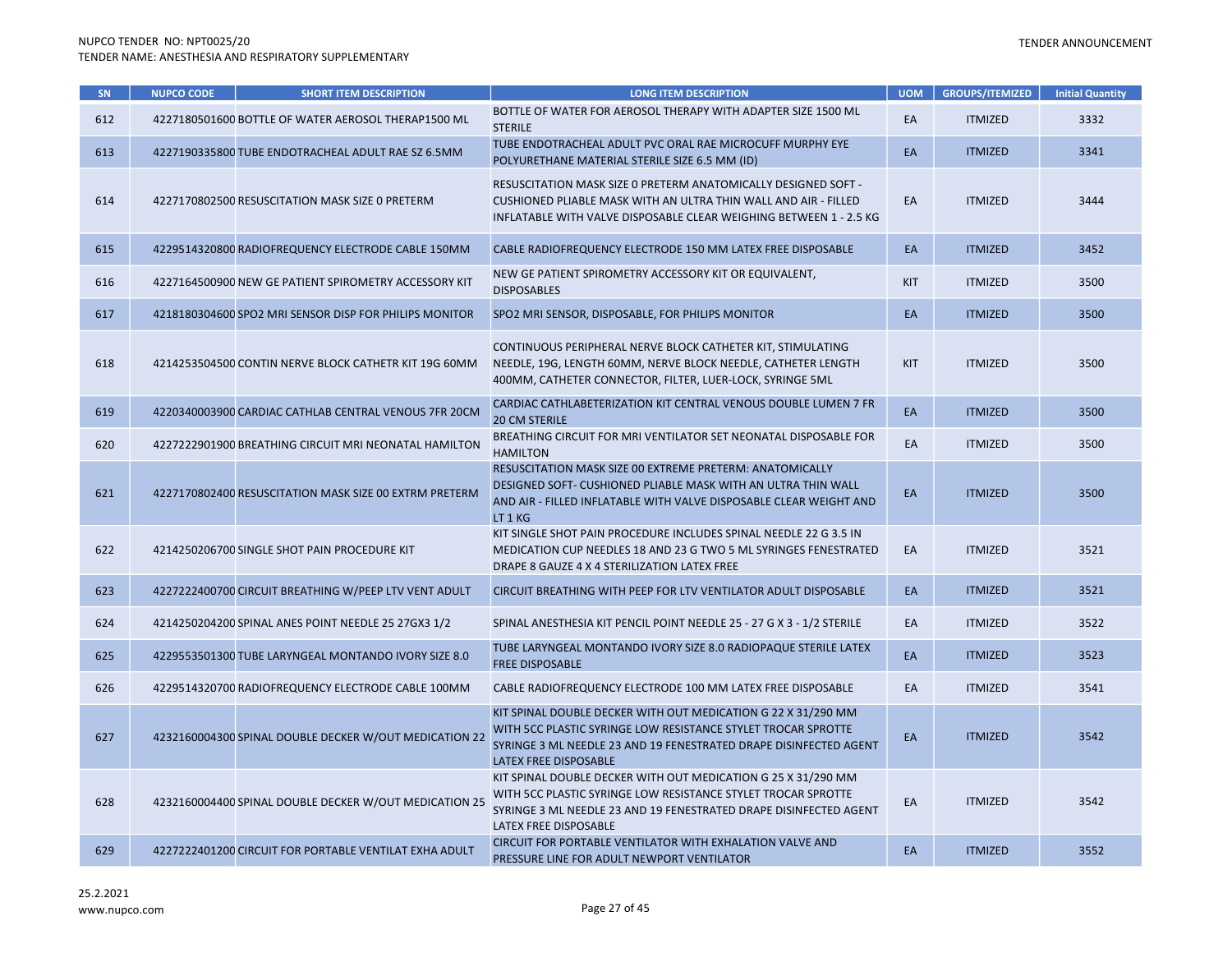| SN  | <b>NUPCO CODE</b> | <b>SHORT ITEM DESCRIPTION</b>                          | <b>LONG ITEM DESCRIPTION</b>                                                                                                                                                                                                                                                                             | <b>UOM</b> | <b>GROUPS/ITEMIZED</b> | <b>Initial Quantity</b> |
|-----|-------------------|--------------------------------------------------------|----------------------------------------------------------------------------------------------------------------------------------------------------------------------------------------------------------------------------------------------------------------------------------------------------------|------------|------------------------|-------------------------|
| 630 |                   | 4227222401700 CIRCUIT VENTILATOR DUAL HEATED NEONAT    | CIRCUIT VENTILATOR DUAL HEATED WIRE FOR NEONATAL DISPOSABLE                                                                                                                                                                                                                                              | EA         | <b>ITMIZED</b>         | 3552                    |
| 631 |                   | 4227222400600 CIRCUIT BREATH PATIENT BODY FLEX ADULT   | CIRCUIT BREATHING PATIENT BODY FLEXIBLE FOR ADULT                                                                                                                                                                                                                                                        | EA         | <b>ITMIZED</b>         | 3553                    |
| 632 |                   | 4217180101600 MASK LARYNGEAL SIZE 2.5                  | MASK LARYNGEAL SIZE 2.5 AIRWAY LATEX FREE DISPOSABLE STERILE                                                                                                                                                                                                                                             | EA         | <b>ITMIZED</b>         | 3566                    |
| 633 |                   | 4214253500600 NEEDLE SPINAL 25X120MM                   | NEEDLE, SPINAL, 25 X 120 MM, GAUGE, PENCIL POINT, STERILE                                                                                                                                                                                                                                                | EA         | <b>ITMIZED</b>         | 3600                    |
| 634 |                   | 4227200104500 VIDEO LARYNGL BLADE CAM LIGHT 90DEG SZ3  | INTUBATION VIDEO LARYNGEAL BLADE, WITH INTEGRATED CAM AND LIGHT,<br>90 DEGREE ANGLED, SIZE 3, DISPOSABLE, COMPATIBLE WITH EACH HOSPITAL<br><b>STANDARD</b>                                                                                                                                               | EA         | <b>ITMIZED</b>         | 3620                    |
| 635 |                   | 4222161605000 SYRINGE LIGHT SENSITIVE 50ML LATEX FREE  | SYRINGE LIGHT SENSITIVE 50 ML LATEX FREE DISPOSABLE                                                                                                                                                                                                                                                      | EA         | <b>ITMIZED</b>         | 3642                    |
| 636 |                   | 4227222902000 BREATHING CIRCUIT MRI ADULT 3M DISPOSABL | BREATHING CIRCUIT FOR MRI VENTILATOR ADULT SIZE 3M DISPOSABLE                                                                                                                                                                                                                                            | EA         | <b>ITMIZED</b>         | 3655                    |
| 637 |                   | 4214251000700 FILTER ANTI BACTERIAL SUCTION CONTROLLER | FILTER ANTI - BACTERIAL FOR SUCTION CONTROLLER DISPOSABLE                                                                                                                                                                                                                                                | EA         | <b>ITMIZED</b>         | 4000                    |
| 638 |                   | 4220340000900 CARDIAC CATHLAB IV WINGED SZ 16G         | CARDIAC CATHLABETER IV WINGED WITH SHIELDED/SAFETY NEEDLE<br>MECHANISM SIZE 16 G (1.7 X 30 MM)                                                                                                                                                                                                           | EA         | <b>ITMIZED</b>         | 4000                    |
| 639 |                   | 4220340001400 CARDIAC CATHLAB IV SIZE 14 GX1.75 IN     | CARDIAC CATHLABETER IV WITH SHIELDED/SAFETY NEEDLE MECHANISM SIZE<br>14 GX1.75 IN. (2.1 X 45 MM)                                                                                                                                                                                                         | EA         | <b>ITMIZED</b>         | 4000                    |
| 640 |                   | 4218160507300 NIBP CUFF M++ ADULT EXTRA LONG DRAGGER   | NIBP CUFF M++ ADULT EXTRA LONG FIT FOR DRAGGER PATIENT MONITOR<br>LATEX FREE DISPOSABLE                                                                                                                                                                                                                  | EA         | <b>ITMIZED</b>         | 4000                    |
| 641 |                   | 4218160507200 NIBP CUFF M+ ADULT LONG 23 33CM DRAGGER  | NIBP CUFF M+ ADULT LONG 23 - 33 CM FIT FOR DRAGGER PATIENT<br>MONITOR LATEX FREE DISPOSABLE                                                                                                                                                                                                              | EA         | <b>ITMIZED</b>         | 4000                    |
| 642 |                   | 4227201811100 LARYNGOSCOPE BLADE SHEATH SIZE 4 L       | BLADE LARYNGOSCOPE SHEATH SIZE 4 L LATEX FREE DISPOSABLE                                                                                                                                                                                                                                                 | EA         | <b>ITMIZED</b>         | 4000                    |
| 643 |                   | 4214440500300 SUCTION VALVE FLEXIBLE ENDOSCOPES STORZ  | SUCTION VALVE FOR FLEXIBLE ENDOSCOPES, COMPATIBLE WITH STORZ                                                                                                                                                                                                                                             | EA         | <b>ITMIZED</b>         | 4000                    |
| 644 |                   | 4227200104600 VIDEO LARYNGL BLADE CAM LIGHT 60DEG SZ4  | INTUBATION VIDEO LARYNGEAL BLADE, WITH INTEGRATED CAM AND LIGHT,<br>60 DEGREE ANGLED, SIZE 4, DISPOSABLE, COMPATIBLE WITH EACH HOSPITAL<br><b>STANDARD</b>                                                                                                                                               | EA         | <b>ITMIZED</b>         | 4000                    |
| 645 |                   | 4227221310900 NCPAP NEOMASK OR EQUIV MEDIUM NEONATE    | NCPAP NEOMASK OR EQUIVALENT (MEDIUM) - NEONATE WEIGHING<br>BETWEEN 1 TO 2KG MADE OF SILICON, CLEAR, EXTRA SOFT CANNULA,<br>DISPOSABLE, INDIVIDUAL PACKAGING COMPATIBLE WITH ALL THE TYPE OF<br>CPAP AND SIPAP GENERATOR AND CIRCUIT IN MOH (CPAP GENERATOR,<br>SIPAP GENERATOR BUBBLE CPAP GENERATOR)    | <b>SET</b> | <b>GROUP 1</b>         | 4122                    |
| 646 |                   | 4227221311000 NCPAP NEOMASK OR EQUIV LARGE NEONATE     | NCPAP NEOMASK OR EQUIVALENT (LARGE) - NEONATE WEIGHING BETWEEN<br>2-4KG MADE OF SILICON, CLEAR, EXTRA SOFT CANNULA, DISPOSABLE,<br>INDIVIDUAL PACKAGING COMPATIBLE WITH ALL THE TYPE OF CPAP AND<br>SIPAP GENERATOR AND CIRCUIT IN MOH (CPAP GENERATOR, SIPAP<br><b>GENERATOR BUBBLE CPAP GENERATOR)</b> | <b>SET</b> | <b>GROUP 1</b>         | 4122                    |
| 647 |                   | 4227222008500 SIPAP GENERATOR SNGL LIMB HEATD WIRE CIR | SIPAP GENERATOR INCLUDING SINGLE LIMB, HEATED WIRE CIRCUIT,<br>INHALATION AND EXHALATION PORT WITH PROXIMAL LINE,<br>HUMIDIFICATION CHAMBER COMPATIBLE WITH SIPAP MACHINES IN MOH<br><b>HOSPITAL (NICU)</b>                                                                                              | <b>SET</b> | <b>GROUP 1</b>         | 4122                    |
| 648 | 4227223100800     | NCPAP PRONG/CANNULA SMALL NEONATE<br><b>DISPO</b>      | NCPAP PRONG/ CANNULA (SMALL) - NEONATE WEIGHING < 1 KG MADE OF<br>SILICON, CLEAR, EXTRA SOFT CANNULA, DISPOSABLE, INDIVIDUAL<br>PACKAGING COMPATIBLE WITH ALL THE TYPE OF CPAP AND SIPAP<br>GENERATOR AND CIRCUIT IN MOH (CPAP GENERATOR, SIPAP GENERATOR<br><b>BUBBLE CPAP GENERATOR)</b>               | <b>SET</b> | <b>GROUP 1</b>         | 4122                    |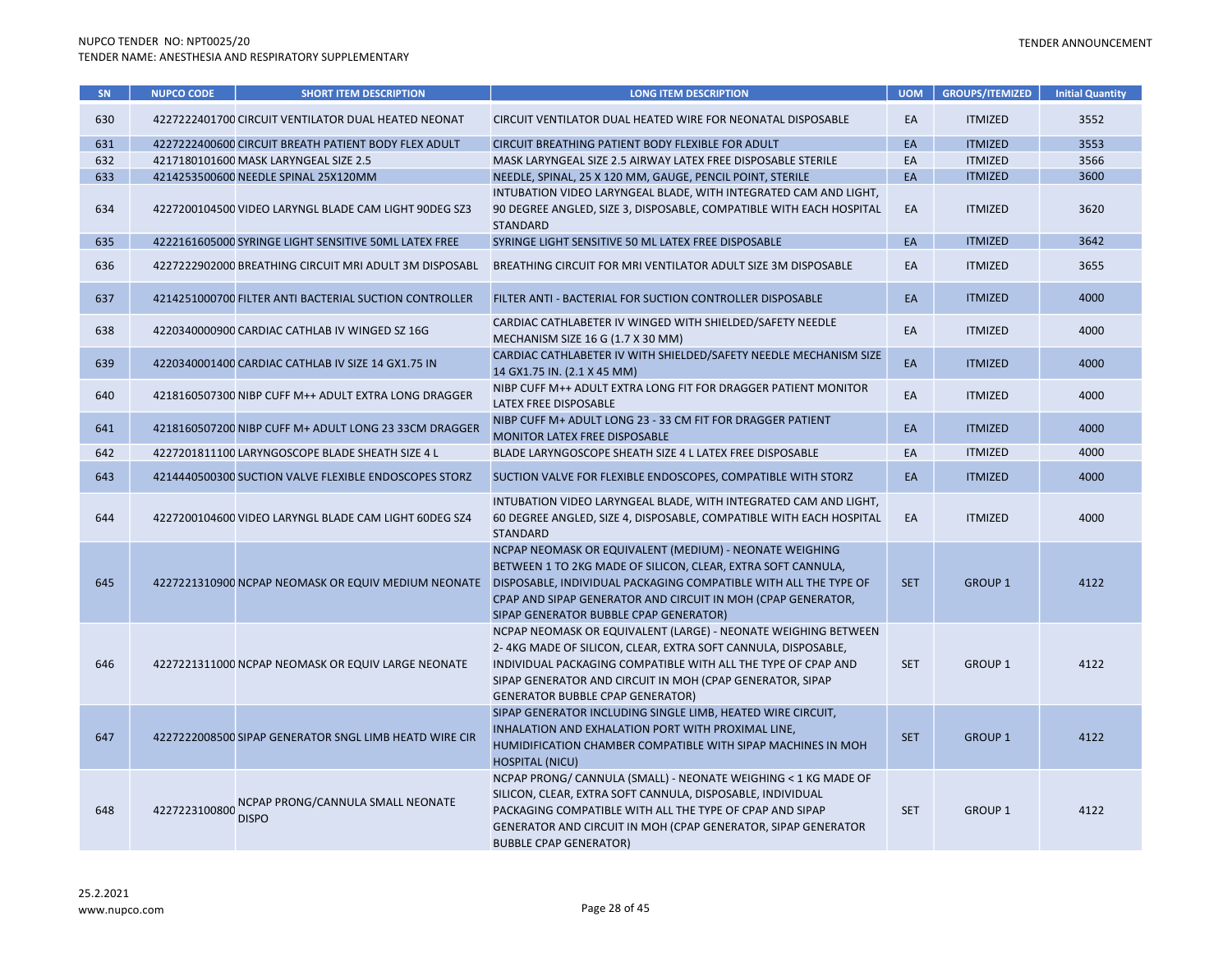| <b>SN</b> | <b>NUPCO CODE</b> | <b>SHORT ITEM DESCRIPTION</b>                         | <b>LONG ITEM DESCRIPTION</b>                                                                                                                                                                                                                                                                                                                                       | <b>UOM</b> | <b>GROUPS/ITEMIZED</b> | <b>Initial Quantity</b> |
|-----------|-------------------|-------------------------------------------------------|--------------------------------------------------------------------------------------------------------------------------------------------------------------------------------------------------------------------------------------------------------------------------------------------------------------------------------------------------------------------|------------|------------------------|-------------------------|
| 649       | 4227223100900     | NCPAP PRONG/CANNULA MEDIUM NEONATE<br><b>DISPO</b>    | NCPAP PRONG/CANNULA (MEDIUM) NEONATE WEIGHING BETWEEN 1 TO<br>2KG MADE OF SILICON, CLEAR, EXTRA SOFT CANNULA, DISPOSABLE,<br>INDIVIDUAL PACKAGING COMPATIBLE WITH ALL THE TYPE OF CPAP AND<br>SIPAP GENERATOR AND CIRCUIT IN MOH (CPAP GENERATOR, SIPAP<br><b>GENERATOR BUBBLE CPAP GENERATOR)</b>                                                                 | <b>SET</b> | <b>GROUP 1</b>         | 4122                    |
| 650       |                   |                                                       | NCPAP PRONG/ CANNULA (LARGE) NEONATE WEIGHING 2 TO 4 KG MADE OF<br>SILICON, CLEAR, EXTRA SOFT CANNULA, DISPOSABLE, PACKAGING<br>4227223101000 NCPAP PRONG/CANNULA LARGE NEONATE DISPO COMPATIBLE WITH ALL THE TYPE OF CPAP AND SIPAP GENERATOR AND<br>CIRCUIT IN MOH (CPAP GENERATOR, SIPAP GENERATOR BUBBLE CPAP<br>GENERATOR))                                   | <b>SET</b> | <b>GROUP 1</b>         | 4122                    |
| 651       |                   | 4227223101100 NCPAP NEOMASK OR EQUIV SMALL NEONATE    | NCPAP NEOMASK OR EQUIVALENT (SMALL) - NEONATE WEIGHING BETWEEN<br>LESS THAN KG MADE OF SILICON, CLEAR, EXTRA SOFT CANNULA,<br>DISPOSABLE, INDIVIDUAL PACKAGING COMPATIBLE WITH ALL THE TYPE OF<br>CPAP AND SIPAP GENERATOR AND CIRCUIT IN MOH (CPAP GENERATOR,<br>SIPAP GENERATOR BUBBLE CPAP GENERATOR)                                                           | <b>SET</b> | <b>GROUP 1</b>         | 4122                    |
| 652       |                   |                                                       | NCPAP BONNET MICROFIBER CAP SINGLE USE (SMALL) HIGH-QUALITY<br>FABRIC, SOFT, SHOULD BE SLIGHTLY STRETCHY, INDIVIDUAL PACKAGING,<br>4227223101200 NCPAP BONNET MCROFIBER CAP SMALL LESS1KG WEIGHING BABIES LESS THAN 1 KG COMPATIBLE WITH ALL THE TYPE OF<br>CPAP AND SIPAP GENERATOR AND CIRCUIT IN MOH (CPAP GENERATOR,<br>SIPAP GENERATOR BUBBLE CPAP GENERATOR) | <b>SET</b> | <b>GROUP 1</b>         | 4122                    |
| 653       |                   | 4227223101300 NCPAP BONNET MICROFIBER CAP LARGE 2-4KG | NCPAP BONNET MICROFIBER CAP SINGLE USE (LARGE) HIGH-QUALITY<br>FABRIC, SOFT, SHOULD BE SLIGHTLY STRETCHY, INDIVIDUAL PACKAGING,<br>WEIGHING BABIES BETWEEN 2 TO 4 KG COMPATIBLE WITH ALL THE TYPE OF<br>CPAP AND SIPAP GENERATOR AND CIRCUIT IN MOH (CPAP GENERATOR,<br>SIPAP GENERATOR BUBBLE CPAP GENERATOR)                                                     | <b>SET</b> | <b>GROUP 1</b>         | 4122                    |
| 654       |                   | 4227223101500 NCPAP BONNET MICROFIBER CAP MEDIUM      | NCPAP BONNET MICROFIBER CAP SINGLE USE (MEDIUM) HIGH-QUALITY<br>FABRIC, SOFT, SHOULD BE SLIGHTLY STRETCHY, INDIVIDUAL PACKAGING,<br>WEIGHING BABIES 1-2 KG KG COMPATIBLE WITH ALL THE TYPE OF CPAP AND<br>SIPAP GENERATOR AND CIRCUIT IN MOH (CPAP GENERATOR, SIPAP<br><b>GENERATOR BUBBLE CPAP GENERATOR)</b>                                                     | EA         | <b>GROUP 1</b>         | 4122                    |
| 655       |                   | 4214250200100 SPINAL NEEDLE W/INTRODUCER G22X3.5IN    | NEEDLE SPINAL PENCIL POINT WITH INTRODUCER/QUINCKE ON DEMAND<br>DISPOSABLE STERILE. SIZE G22 X 3.5 THE SPINAL NEEDLE MUST BE LONGER<br>THAN THE INTRODUCER                                                                                                                                                                                                         | EA         | <b>ITMIZED</b>         | 4200                    |
| 656       |                   | 4214250203300 NEEDLE SPINAL 23G X 3 1/2 INCH STER     | NEEDLE SPINAL 23 G X 3 - 1/2 INCH STERILE DISPOSABLE WITH QUINCKE TIP<br><b>DESIGN</b>                                                                                                                                                                                                                                                                             | EA         | <b>ITMIZED</b>         | 4200                    |
| 657       |                   | 4222200000700 BLOCK PUMP ON QC 400ML X 10 ML/HRS ON Q | BLOCK PUMP ON QC 400 ML X 10 ML/HRS ON Q LATEX FREE DISPOSABLE                                                                                                                                                                                                                                                                                                     | EA         | <b>ITMIZED</b>         | 4200                    |
| 658       |                   | 4014160000000 VALVE ONE WAY FOR POCKET MASK LAERDAL   | VALVE ONE WAY FOR POCKET MASK LAERDAL LATEX FREE DISPOSABLE                                                                                                                                                                                                                                                                                                        | EA         | <b>ITMIZED</b>         | 4200                    |
| 659       |                   | 4214253400700 INTRAOSSEOUS NEEDLE STEEL PEDIATRIC 15G | SET INTRAOSSEOUS NEEDLE STAINLESS STEEL PEDIATRIC 3 - 39 KG 15 GX<br>1.8MM ABOVE LONG 15 GX 45 MM DRIVER SYSTEM LATEX FREE DISPOSABLE                                                                                                                                                                                                                              | EA         | <b>ITMIZED</b>         | 4200                    |
| 660       |                   | 4214253400800 INTRAOSSEOUS NEEDLE STERILE SIZE 25 MM  | INTRAOSSEOUS NEEDLE, STERILE, SIZE 25 MM                                                                                                                                                                                                                                                                                                                           | EA         | <b>ITMIZED</b>         | 4200                    |
| 661       |                   | 4214253401000 INTRAOSSEOUS NEEDLE STERILE SIZE 45 MM. | INTRAOSSEOUS NEEDLE, STERILE SIZE 45 MM                                                                                                                                                                                                                                                                                                                            | EA         | <b>ITMIZED</b>         | 4200                    |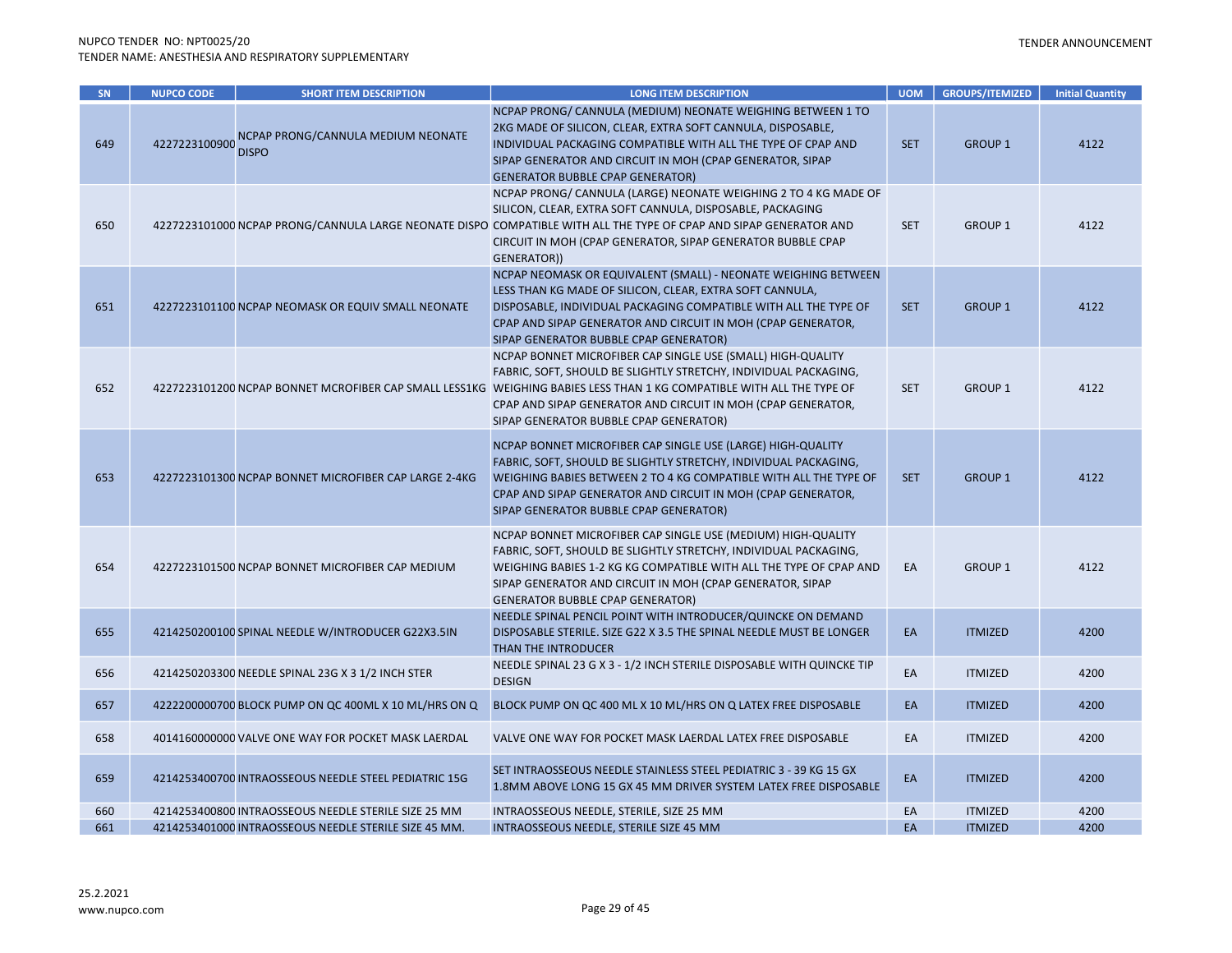| SN  | <b>NUPCO CODE</b> | <b>SHORT ITEM DESCRIPTION</b>                          | <b>LONG ITEM DESCRIPTION</b>                                                                                                                                                | <b>UOM</b> | <b>GROUPS/ITEMIZED</b> | <b>Initial Quantity</b> |
|-----|-------------------|--------------------------------------------------------|-----------------------------------------------------------------------------------------------------------------------------------------------------------------------------|------------|------------------------|-------------------------|
| 662 |                   | 4111162900000 SPO2 EXTENSION CABLE SHIELDED2.0M DRAEGE | CABLE SPO2 EXTENSION SHIELDED 2.0 M COMPATIBLE WITH NELLCOR<br>TECHNOLOGY FOR DRAEGER ANESTHESIA MACHINE LATEX FREE REUSABLE                                                | EA         | <b>ITMIZED</b>         | 4200                    |
| 663 |                   | 4227190335100 TUBE ENDOTRACHEAL RAE SZ 3.0MM PVC       | TUBE ENDOTRACHEAL PVC ORAL RAE MICROCUFF MURPHY EYE<br>POLYURETHANE MATERIAL STERILE SIZE 3.0 MM (ID)                                                                       | EA         | <b>ITMIZED</b>         | 4211                    |
| 664 |                   |                                                        | 4229514320600 RADIOFREQUENCY GROUNDING PAD LATEX FREE GROUNDING PAD RADIOFREQUENCY LATEX FREE DISPOSABLE                                                                    | EA         | <b>ITMIZED</b>         | 4212                    |
| 665 |                   | 4227180202400 NEBULIZER AEROSOL FOR AERONEB            | NEBULIZER AEROSOL FOR AERONEB                                                                                                                                               | EA         | <b>ITMIZED</b>         | 4221                    |
| 666 |                   | 4227190501400 SWIVEL CONNECTOR 360 DEG FULL ROTATION   | SWIVEL CONNECTOR FULL ROTATION THROUGH 360 DEGREE WITH SUCTION<br>PORT 15 MM MALE AND FEMALE FITTINGS STERILE. REUSABLE                                                     | EA         | <b>ITMIZED</b>         | 4224                    |
| 667 |                   | 4227201810700 FLEXIBLE FIBEROPTIC ENDOSCOPE SZ 5.8LED  | FLEXIBLE FIBEROPTIC ENDOSCOPE VIDEO ENDOSCOPE SIZE 5.8 LED SYSTEM<br>LATEX FREE DISPOSABLE                                                                                  | EA         | <b>ITMIZED</b>         | 4251                    |
| 668 |                   | 4227201810500 FLEXIBLE FIBEROPTIC ENDOSCOPE SZ 4.1LED  | FLEXIBLE FIBEROPTIC ENDOSCOPE VIDEO ENDOSCOPE SIZE 4.1 LED SYSTEM<br>LATEX FREE DISPOSABLE                                                                                  | EA         | <b>ITMIZED</b>         | 4251                    |
| 669 |                   | 4227201810600 FLEXIBLE FIBEROPTIC ENDOSCOPE SZ 5.2LED  | FLEXIBLE FIBEROPTIC ENDOSCOPE VIDEO ENDOSCOPE SIZE 5.2 LED SYSTEM<br>LATEX FREE DISPOSABLE                                                                                  | EA         | <b>ITMIZED</b>         | 4254                    |
| 670 |                   | 4227170903500 CANNULA O2 NASAL NEONATE 7IN DISPOSABLE  | CANNULA OXYGEN NASAL FOR NEONATE 7 INCH DISPOSABLE                                                                                                                          | EA         | <b>ITMIZED</b>         | 4255                    |
| 671 |                   | 4218160507100 NIBP CUFF M ADULT 23 33CM FIT DRAGGER    | NIBP CUFF M ADULT 23 - 33 CM/ 33 CM FIT FOR DRAGGER PATIENT<br>MONITOR LATEX FREE DISPOSABLE                                                                                | EA         | <b>ITMIZED</b>         | 4300                    |
| 672 |                   | 4218160507000 NIBP CUFF L+LARGE ADULT 55CM FIT DRAGGER | NIBP CUFF L+ LARGE ADULT 55 CM FIT FOR DRAGGER PATIENT MONITOR<br>LATEX FREE DISPOSABLE                                                                                     | EA         | <b>ITMIZED</b>         | 4300                    |
| 673 |                   | 4229610027000 CONNECTOR SYRINGE LUER FIT/T BAR NEEDLE  | <b>CONNECTOR SYRINGE WITH LUER FITTING AND T - BAR NEEDLE DISPOSABLE</b><br><b>STERILE</b>                                                                                  | EA         | <b>ITMIZED</b>         | 4324                    |
| 674 |                   | 4220340002200 CARDIAC CATHLAB SHEATH INTRODUCER 8.5FR  | CARDIAC CATHLABETER SHEATH INTRODUCER PERCUTANEOUS SET 8.5 FR<br><b>STERILE</b>                                                                                             | EA         | <b>ITMIZED</b>         | 4358                    |
| 675 |                   | 4222162000400 ARTERIAL LINE QUICK FLUSH 20G W/GUIDWIRE | ARTERIAL LINE QUICK FLUSH 20GA NEEDLE WITH GUIDE WIRE                                                                                                                       | EA         | <b>ITMIZED</b>         | 4400                    |
| 676 |                   | 4227221310200 STRAP HEAD FOR BREATHING MASK SIZE L     | STRAP HEAD FOR BREATHING MASK SIZE L                                                                                                                                        | EA         | <b>ITMIZED</b>         | 4421                    |
| 677 |                   |                                                        | 4227170504000 CONNECTOR FEMALE LUER LOCK INTEGRAL PLUG CONNECTOR FEMALE LUER LOCK WITH INTEGRAL PLUG                                                                        | EA         | <b>ITMIZED</b>         | 4424                    |
| 678 |                   | 4227190335600 TUBE ENDOTRACHEAL RAE SZ 5.5MM           | TUBE ENDOTRACHEAL PVC ORAL RAE MICROCUFF MURPHY EYE<br>POLYURETHANE MATERIAL STERILE SIZE 5.5 MM (ID)                                                                       | EA         | <b>ITMIZED</b>         | 4442                    |
| 679 |                   | 4218160506900 NIBP CUFF L LARGE ADULT 40CM FIT DRAGGER | NIBP CUFF L LARGE ADULT 40 CM FIT FOR DRAGGER PATIENT MONITOR<br>LATEX FREE DISPOSABLE                                                                                      | EA         | <b>ITMIZED</b>         | 4500                    |
| 680 |                   | 4227190340800 LASER TRACHEAL TUBE SIZE 6.5 STEEL       | TUBE LASER TRACHEAL SIZE 6.5 STAINLESS STEEL DUAL CUFF LASER<br>RESISTANCE NON FLAMMABLE FLEXIBLE STAINLESS STEEL AIRTIGHT STEEL<br>SPIROL RADIOPAQUE LATEX FREE DISPOSABLE | EA         | <b>ITMIZED</b>         | 4500                    |
| 681 |                   | 4227190340600 LASER ENDOTRACHEAL TUBE SIZE 8.0 ID      | TUBE LASER ENDOTRACHEAL SIZE 8.0 ID FLEXIBLE STAINLESS STEEL DUAL<br>CUFF LASER RESISTANCE NN FLAMMABLE AIRTIGHT STEEL SPIROL<br>RADIOPAQUE LATEX FREE DISPOSABLE           | EA         | <b>ITMIZED</b>         | 4500                    |
| 682 |                   | 4227190340500 LASER ENDOTRACHEAL TUBE SIZE 7.0 ID      | TUBE LASER ENDOTRACHEAL SIZE 7.0 ID FLEXIBLE STAINLESS STEEL DUAL<br>CUFF LASER RESISTANCE NN FLAMMABLE AIRTIGHT STEEL SPIROL<br>RADIOPAQUE LATEX FREE DISPOSABLE           | EA         | <b>ITMIZED</b>         | 4500                    |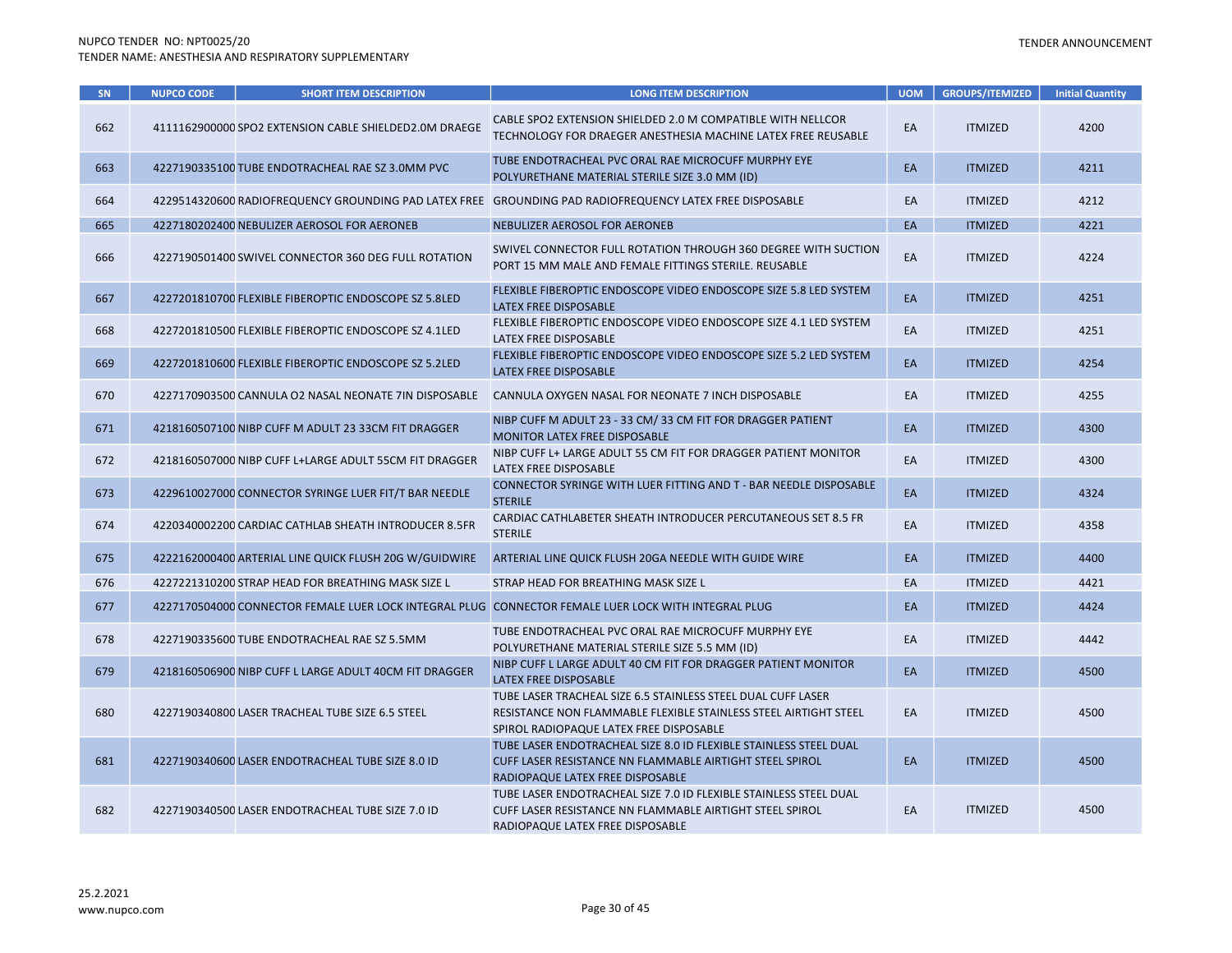| SN  | <b>NUPCO CODE</b> | <b>SHORT ITEM DESCRIPTION</b>                          | <b>LONG ITEM DESCRIPTION</b>                                                                                                                                                                                                                                                                                                                       | <b>UOM</b> | <b>GROUPS/ITEMIZED</b> | <b>Initial Quantity</b> |
|-----|-------------------|--------------------------------------------------------|----------------------------------------------------------------------------------------------------------------------------------------------------------------------------------------------------------------------------------------------------------------------------------------------------------------------------------------------------|------------|------------------------|-------------------------|
| 683 |                   | 4227190340700 LASER ENDOTRACHEAL TUBE SIZE 4.5 ID      | TUBE LASER ENDOTRACHEAL SIZE 4.5 ID FLEXIBLE STAINLESS STEEL DUAL<br>CUFF LASER RESISTANCE NN FLAMMABLE AIRTIGHT STEEL SPIROL<br>RADIOPAQUE LATEX FREE DISPOSABLE                                                                                                                                                                                  | EA         | <b>ITMIZED</b>         | 4500                    |
| 684 |                   | 4227190340400 LASER ENDOTRACHEAL TUBE SIZE 4.0 ID      | TUBE LASER ENDOTRACHEAL SIZE 4.0 ID FLEXIBLE STAINLESS STEEL DUAL<br>CUFF LASER RESISTANCE NN FLAMMABLE AIRTIGHT STEEL SPIROL<br>RADIOPAQUE LATEX FREE DISPOSABLE                                                                                                                                                                                  | EA         | <b>ITMIZED</b>         | 4500                    |
| 685 |                   | 4227201810800 DEVICE LARYNGO TRACHEAL MUCOSAL ATOMIZ   | DEVICE LARYNGO TRACHEAL MUCOSAL ATOMIZATION WITH 3 ML SYRINGE<br>FOR PEDIATRIC LATEX FREE DISPOSABLE                                                                                                                                                                                                                                               | EA         | <b>ITMIZED</b>         | 4500                    |
| 686 |                   | 4227171509900 TUBING OXYGEN 50 FEET CONNE/5CHANNELED   | TUBING OXYGEN 50 FEET LENGTH WITH CONNECTOR AND 5 CHANNELED<br><b>INNER LUMEN</b>                                                                                                                                                                                                                                                                  | EA         | <b>ITMIZED</b>         | 4500                    |
| 687 |                   | 4227221305900 ADAPTER NASAL CPAP NIV MINIFLOW SERVO    | ADAPTER NASAL CPAP NON INVASIVE MINIFLOW FOR SERVO VENTILATOR                                                                                                                                                                                                                                                                                      | EA         | <b>ITMIZED</b>         | 4500                    |
| 688 |                   | 4227250011800 BAG REBREATHING GAS DUAL PURPOSE 2.0 L   | BAG ANESTHESIA REBREATHING GAS DUAL PURPOSE ANTISTATIC RUBBER 2.0<br>LITER USE WITH MANUAL VENTILATION OF ANESTHESIA MACHINE REUSABLE                                                                                                                                                                                                              | EA         | <b>ITMIZED</b>         | 4520                    |
| 689 |                   | 4227190345100 TUBE ET PVC ORAL/NASAL PROF CUFF 2MM     | TUBE ENDOTRACHEAL, PVC, ORAL / NASAL TYPE, PROFILE CUFF HIGH<br>VOLUME/LOW PRESSURE, RADIOPAQUE WITH 15MM TERMINATION<br>CONNECTOR, NUMERI CAL SCALING EVERY 1 CM STARTING FROM INSERTION<br>SIDE, PROPER CORRELATION BETWEEN ID/OD, SMOOTH FORMED MURPHY<br>EYE AND TIP, SMOOTH TAPE RED MEMBRANE CUFF, DISPOSABLE, STERILE,<br>SIZE, 2.0 MM (ID) | EA         | <b>ITMIZED</b>         | 4521                    |
| 690 |                   | 4227220905300 HI FREQ VENTILTR CIRCUIT FILTERD PED/NEO | HIGH FREQUENCY VENTILATOR CIRCUIT, COMPLETED AND FILTERED SET, FOR<br>PEDIATRIC AND NEONATAL, DISPOSABLE (SHOULD BE COMPATIBLE WITH<br>EACH HOSPITAL STANDARD MACHINE                                                                                                                                                                              | <b>SET</b> | <b>ITMIZED</b>         | 4521                    |
| 691 |                   | 4227223101400 PAD GEL CPAP FULL FACE MASK SMALL REGULR | PAD GEL FACIAL, MADE OF SILICON ELASTOMER, TRANSPARENT, FOR CPAP<br>FULL FACE MASK, SIZE SMALL AND REGULAR, NON-STERILE, DISPOSABLE                                                                                                                                                                                                                | EA         | <b>ITMIZED</b>         | 4521                    |
| 692 |                   | 4227180201600 NEBULIZER PNEUMATIC DISPOSABLE ULTRA     | PNEUMATIC NEBULIZER, DISPOSABLE, COMPATIBLE FOR ULTRA: USED FOR<br>AEROSOLIZED DRUG DELIVERY. QUICK AND EASY TO SET-UP WITH NO ADDED<br>FLOW, TOTALLY SILENT OPERATION                                                                                                                                                                             | EA         | <b>ITMIZED</b>         | 4522                    |
| 693 |                   | 4227190344400 TUBE ET RAE PREFORM PVC UNCUFF ORAL 2MM  | TUBE ENDOTRACHEAL, RAE- PREFORMED, PVC, UNCUFFED, ORAL TYPE,<br>RADIOPAQUE WITH 15MM TERMINATION CONNECTOR, SMOOTH FORMED<br>MURPHY EYE AND TIP, NUMERICAL SCALING EVERY 1 CM STARTING FROM<br>INSERTION SIDE, PROPER CORRELATION BETWEEN ID/OD, DISPOSABLE,<br>STERILE, SIZE, 2.0 MM (ID)                                                         | EA         | <b>ITMIZED</b>         | 4522                    |
| 694 |                   | 4227222601400 INTERFACE ADAPTER FOR NEONATAL HFO       | INTERFACE ADAPTER FOR NEONATAL HFO. CONNECTION BETWEEN HFO<br>PORT AND INSPIRATORY PORT. HYTREL, 30 CM LONG, WITH 15 MM CUFF ON<br>HFO PORT AND 22 MM CUFF ON INSPIRATORY PORT WITH T-PIECE,<br>REUSABLE, SOAKABLE IN DISINFECTING SOLUTION, AUTOCLAVABLE                                                                                          | EA         | <b>ITMIZED</b>         | 4522                    |
| 695 |                   | 4227170811700 MASK ANESTHESIA RANDELL BAKER SIZE 0     | MASK ANESTHESIA RANDELL BAKER SIZE O SILICON LATEX FREE DISPOSABLE                                                                                                                                                                                                                                                                                 | EA         | <b>ITMIZED</b>         | 4564                    |
| 696 |                   | 4227190344500 TUBE ET RAE PREFORM PVC CUFFED ORAL 2MM  | TUBE ENDOTRACHEAL, RAE- PREFORMED, PVC, CUFFED, ORAL TYPE,<br>RADIOPAQUE WITH 15MM TERMINATION CONNECTOR, SMOOTH FORMED<br>MURPHY EYE AND T IP, NUMERICAL SCALING EVERY 1 CM STARTING FROM<br>INSERTION SIDE, PROPER CORRELATION BETWEEN ID/OD, DISPOSABLE,<br>STERILE, SIZE, 2.0MM (ID)                                                           | EA         | <b>ITMIZED</b>         | 4584                    |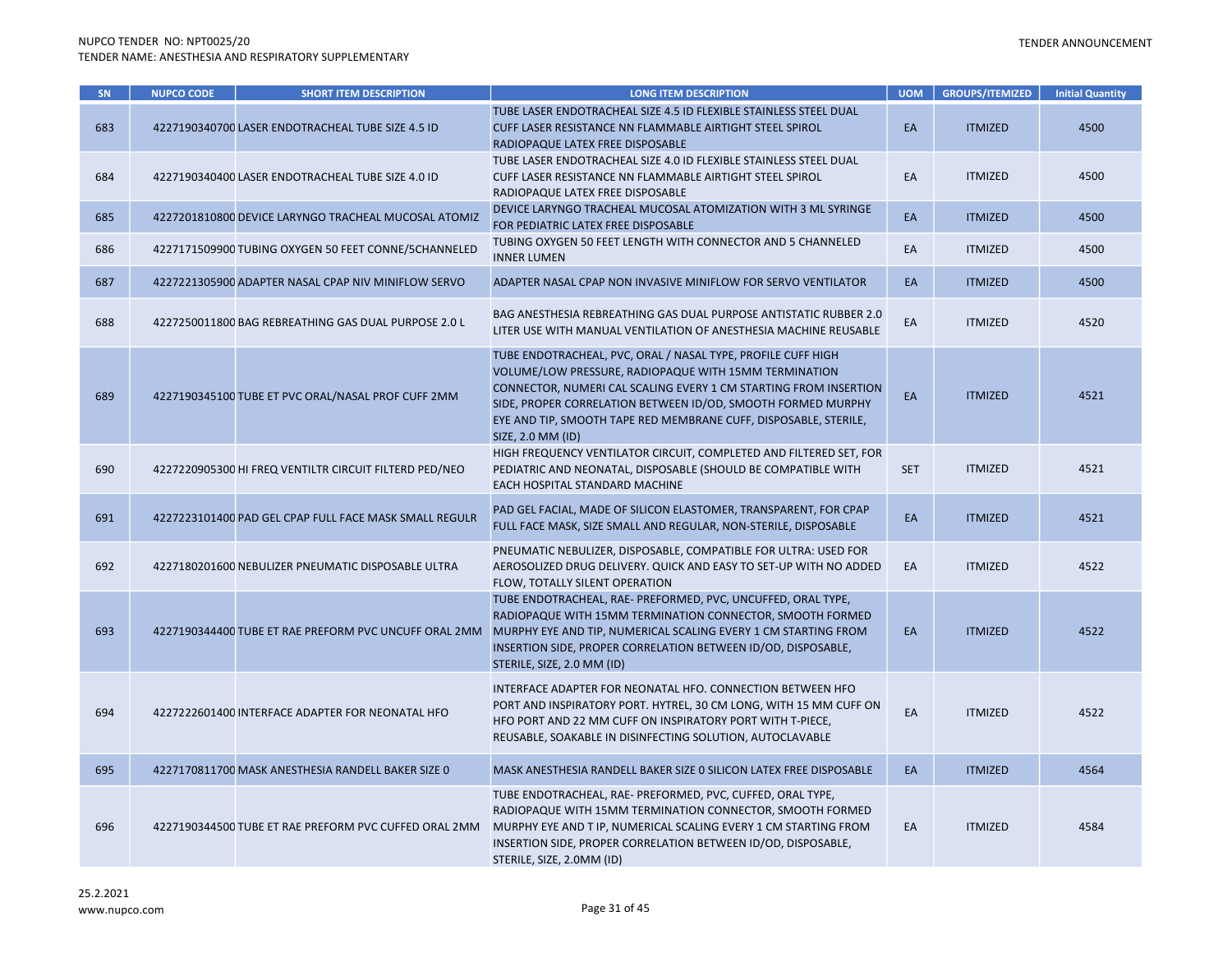| SN  | <b>NUPCO CODE</b> | <b>SHORT ITEM DESCRIPTION</b>                          | <b>LONG ITEM DESCRIPTION</b>                                                                                                                                                            | <b>UOM</b> | <b>GROUPS/ITEMIZED</b> | <b>Initial Quantity</b> |
|-----|-------------------|--------------------------------------------------------|-----------------------------------------------------------------------------------------------------------------------------------------------------------------------------------------|------------|------------------------|-------------------------|
| 697 |                   | 4227230300300 LARYNGEAL MASK MRI COMPATIBLE SIZE 5     | LARYNGEAL MASK, MRI COMPATIBLE, SIZE 5, DISPOSABLE, STERILE                                                                                                                             | EA         | <b>ITMIZED</b>         | 4585                    |
| 698 |                   | 4227200105000 VIDEO LARYNGL BLADE CAM LIGHT 60DEG SZ1  | INTUBATION VIDEO LARYNGEAL BLADE, WITH INTEGRATED CAM AND LIGHT,<br>60 DEGREE ANGLED, SIZE 1, DISPOSABLE, COMPATIBLE WITH EACH HOSPITAL<br><b>STANDARD</b>                              | EA         | <b>ITMIZED</b>         | 4700                    |
| 699 |                   | 4227190309100 TUBE ENDOTRACHEAL PLAIN ORONASAL 2.5MM   | TUBE ENDOTRACHEAL PLAIN ORAL/NASAL 2.5 MM ID. W/MURPHY EYE W/ 15<br>MM CONNECTOR W/VOCAL CORD MARKING SILICONE                                                                          | EA         | <b>ITMIZED</b>         | 4880                    |
| 700 |                   | 4220340003700 CARDIAC CATHLAB CENTRAL VENOUS 7FR 16CM  | CARDIAC CATHLABETERIZATION CENTRAL VENOUS PRESSURE KIT TRIPLE<br>LUMEN 7 FR 16 CM STERILE                                                                                               | EA         | <b>ITMIZED</b>         | 4900                    |
| 701 |                   | 4214250201800 SPINAL NEEDLE QUINCKE W/INTRO G22X2.5IN  | NEEDLE SPINAL QUINCKE WITH INTRODUCER DISPOSABLE STERILE. SIZE G22<br>X2.5 THE SPINAL NEEDLE MUST BE LONGER THAN THE INTRODUCER                                                         | EA         | <b>ITMIZED</b>         | 5000                    |
| 702 |                   | 4214250203600 NEEDLE SPINAL 27G X 3 1/2INCH STER DISP  | NEEDLE SPINAL 27 G X 3 - 1/2 INCH STERILE DISPOSABLE WITH SPROTTE TIP<br><b>DESIGN WITH INTRODUCER</b>                                                                                  | EA         | <b>ITMIZED</b>         | 5000                    |
| 703 |                   | 4214250203700 NEEDLE SPINAL 27G X 4 3/4 INCH STER DISP | NEEDLE SPINAL 27 G X 43/4 INCH STERILE DISPOSABLE WITH PENCIL POINT<br>TIP DESIGN WITH INTRODUCER                                                                                       | EA         | <b>ITMIZED</b>         | 5000                    |
| 704 |                   | 4227221903800 SUCTION FILTER DRAGER ANESTHESIA MACHINE | SUCTION FILTER FOR DRAGER ANESTHESIA MACHINE                                                                                                                                            | EA         | <b>ITMIZED</b>         | 5000                    |
| 705 |                   | 4222201200300 INFUSN PUMP IV EXT SET 68IN MM CHECK VAL | INFUSION PUMP - IV EXTENSION SET 68 INCHES M\M CHECK VALVE                                                                                                                              | EA         | <b>ITMIZED</b>         | 5000                    |
| 706 |                   | 4220340000500 CARDIAC CATHLAB CLOSED IV 20GX25MM W     | CARDIAC CATHLABETER CLOSED IV 20 GX 25 MM WITH PRE ATTACHED EXT.<br>TUBE YSHAPE SEPTUM TRANSPARENT NEEDLELESS DEVICE                                                                    | EA         | <b>ITMIZED</b>         | 5000                    |
| 707 |                   | 4220340001000 CARDIAC CATHLAB IV WING W/SHIELD SZ18G   | CARDIAC CATHLABETER IV WINGED WITH SHIELDED/SAFETY NEEDLE<br>MECHANISM SIZE 18 G (1.3 X 30 MM) COLOR GREEN                                                                              | EA         | <b>ITMIZED</b>         | 5000                    |
| 708 |                   | 4220340001100 CARDIAC CATHLAB IV WING SZ 20GX1.16      | CARDIAC CATHLABETER IV WINGED WITH SHIELDED/SAFETY NEEDLE<br>MECHANISM SIZE 20 GX 1.16 IN. (1.1 X 30 MM) COLOR PINK                                                                     | EA         | <b>ITMIZED</b>         | 5000                    |
| 709 |                   | 4220340001200 CARDIAC CATHLAB IV WINGED SZ 22GX1.00 IN | CARDIAC CATHLABETER IV WINGED WITH SHIELDED/SAFETY NEEDLE<br>MECHANISM SIZE 22 GX 1.00 IN. (0.9 X 25 MM) COLOR BLUE                                                                     | EA         | <b>ITMIZED</b>         | 5000                    |
| 710 | 4229474100300     | CANNULA CAUDAL BLOCK CRAWFORD 23G X<br>25MM            | CANNULA FOR CAUDAL BLOCK CRAWFORD SIZE 23 G X 25 MM LATEX FREE<br><b>DISPOSABLE</b>                                                                                                     | EA         | <b>ITMIZED</b>         | 5000                    |
| 711 | 4229474100200     | CANNULA CAUDAL BLOCK CRAWFORD<br>22GX40MM              | CANNULA FOR CAUDAL BLOCK CRAWFORD SIZE 22 G X 40 MM LATEX FREE<br><b>DISPOSABLE</b>                                                                                                     | EA         | <b>ITMIZED</b>         | 5000                    |
| 712 |                   | 4229521402900 BATTERY 9V ALKALINE                      | <b>BATTERY 9 V ALKALINE</b>                                                                                                                                                             | EA         | <b>ITMIZED</b>         | 5000                    |
| 713 |                   | 4229521402800 BATTERY 1.5V SIZE C ALKALINE             | BATTERY 1.5 V SIZE C ALKALINE                                                                                                                                                           | EA         | <b>ITMIZED</b>         | 5000                    |
| 714 |                   | 4229521402700 BATTERY 1.5V SIZE AAA ALKALINE           | BATTERY 1.5 V SIZE AAA ALKALINE                                                                                                                                                         | EA         | <b>ITMIZED</b>         | 5000                    |
| 715 |                   | 4229521402600 BATTERY 1.5V SIZE AA ALKALINE            | BATTERY 1.5 V SIZE AA ALKALINE                                                                                                                                                          | EA         | <b>ITMIZED</b>         | 5000                    |
| 716 |                   | 4220340339700 SET PCA SPIKE YELLOW TUBING RYTHMIC      | SET PCA SPIKE YELLOW TUBING COMPATIBLE WITH RHYTHMIC EVOLUTION<br>LATEX FREE DISPOSABLE                                                                                                 | EA         | <b>ITMIZED</b>         | 5000                    |
| 717 |                   | 4227151400300 ADAPTER ETCO2 AIRWAY FOR VENTILAT ADULT  | ADAPTER ETCO2 AIRWAY FOR CAPNOSTAT VENTILATOR ADULT SERVO<br><b>VENTILATOR</b>                                                                                                          | EA         | <b>ITMIZED</b>         | 5000                    |
| 718 |                   | 4227190800600 ET TUBE SECURE DEVICE 5-10MM NON ADHESIV | ENDOTRACHEAL TUBE SECURING DEVICE FOR SIZED 5.0 MM ID - 10.0 MM ID,<br>NON-ADHESIVE TO PATIENT SKIN, TUBES, WITH ADJUSTABLE TUBE POSITION,<br>DISPOSABLE, HORIZONTAL TUBE MOVEMENT CLIP | EA         | <b>ITMIZED</b>         | 5000                    |
| 719 |                   | 4227151000200 BAG HYPER INFLATION W/DUAL SWIVEL        | BAG HYPER INFLATION WITH DUAL SWIVEL ELBOW AND MANOMETER SIZE<br>500 ML                                                                                                                 | EA         | <b>ITMIZED</b>         | 5000                    |
| 720 |                   | 4227221902800 FILTER BACTERIAL DUO GUARD VENTILA SERVO | FILTER BACTERIAL DUO GUARD DISPOSABLE FOR VENTILATOR SERVO                                                                                                                              | EA         | <b>ITMIZED</b>         | 5000                    |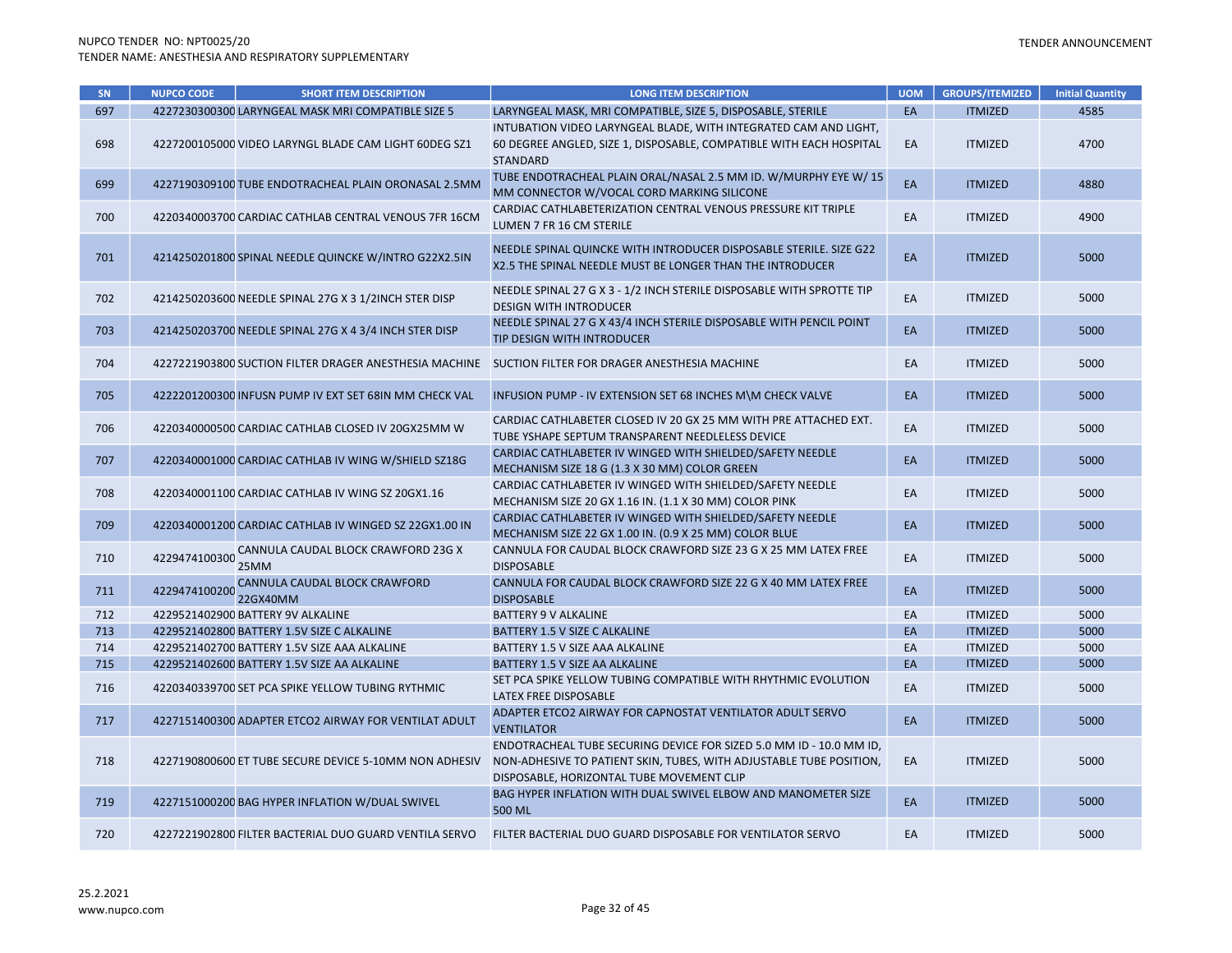| SN  | <b>NUPCO CODE</b> | <b>SHORT ITEM DESCRIPTION</b>                          | <b>LONG ITEM DESCRIPTION</b>                                                                                                                                | <b>UOM</b> | <b>GROUPS/ITEMIZED</b> | <b>Initial Quantity</b> |
|-----|-------------------|--------------------------------------------------------|-------------------------------------------------------------------------------------------------------------------------------------------------------------|------------|------------------------|-------------------------|
| 721 |                   | 4227190333500 TUBE ET POLAR PRFORM PVC IVORY NASAL 8.5 | TUBE ENDOTRACHEAL, POLAR PREFORMED, PVC, IVORY, NASAL NORTH<br>PROFILE SOFT SEAL CUFF, DISPOSABLE, STERILE, SIZE 8.5 MM (ID)                                | EA         | <b>ITMIZED</b>         | 5020                    |
| 722 |                   | 4217180102000 MASK LARYNGEAL SIZE 1                    | MASK, LARYNGEAL, SIZE 1, AIRWAY, LATEX FREE, DISPOSABLE, STERILE                                                                                            | EA         | <b>ITMIZED</b>         | 5030                    |
| 723 |                   | 4217180101400 MASK LARYNGEAL SIZE 1.5                  | MASK, LARYNGEAL, SIZE 1.5, AIRWAY, LATEX FREE, DISPOSABLE, STERILE                                                                                          | EA         | <b>ITMIZED</b>         | 5040                    |
| 724 |                   | 4227190332900 TUBE ET POLAR PREFRM PVC IVORY NASAL 5.5 | TUBE ENDOTRACHEAL, POLAR PREFORMED, PVC, IVORY, NASAL NORTH<br>PROFILE SOFT SEAL CUFF, DISPOSABLE, STERILE, SIZE 5.5 MM (ID)                                | EA         | <b>ITMIZED</b>         | 5100                    |
| 725 |                   | 4227190333000 TUBE ET POLAR PREFORM PVC IVORY NASAL 6  | TUBE ENDOTRACHEAL, POLAR PREFORMED, PVC, IVORY, NASAL NORTH<br>PROFILE SOFT SEAL CUFF, DISPOSABLE, STERILE, SIZE 6.0 MM (ID)                                | EA         | <b>ITMIZED</b>         | 5120                    |
| 726 |                   | 4220340001300 CARDIAC CATHLAB IV WINGED SZ 24GX0.75IN  | CARDIAC CATHLABETER IV WINGED WITH SHIELDED/SAFETY NEEDLE<br>MECHANISM SIZE 24 GX 0.75 IN. (0.7 X 19 MM) COLOR YELLOW                                       | EA         | <b>ITMIZED</b>         | 5200                    |
| 727 |                   | 4214250203500 NEEDLE SPINAL 27GX3 1/2 STER DISPO       | NEEDLE SPINAL 27 G X 3 - 1/2 INCH STERILE DISPOSABLE WITH PENCIL POINT<br>TIP DESIGN WITH INTRODUCER                                                        | EA         | <b>ITMIZED</b>         | 5240                    |
| 728 |                   | 4227221903000 FILTER DUST FOR BIPAP MACHINE            | FILTER DUST FOR BIPAP MACHINE                                                                                                                               | EA         | <b>ITMIZED</b>         | 5311                    |
| 729 |                   | 4227222401100 CIRCUIT HIGH FREQ VENTILAT SLE 6000 NEON | CIRCUIT FOR HIGH FREQUENCY VENTILATOR SLE 6000 NEONATAL                                                                                                     | EA         | <b>ITMIZED</b>         | 5321                    |
| 730 |                   | 4227222401300 CIRCUIT VENTILATOR NEONAT HEATWIRE SERVO | CIRCUIT VENTILATOR NEONATAL HEATED WIRE FOR SERVO VENTILATOR                                                                                                | EA         | <b>ITMIZED</b>         | 5321                    |
| 731 |                   | 4227230900000 RESERVOIR OXYGEN RESUSCITATOR 0.6 LITER  | RESERVOIR OXYGEN RESUSCITATOR 0.6 LITER                                                                                                                     | EA         | <b>ITMIZED</b>         | 5322                    |
| 732 |                   | CIRCUIT W/CO2 MEASUREMENT HOSE<br><b>WEINMANN</b>      | CIRCUIT WITH CO2 MEASUREMENT HOSE SYSTEM FOR WEINMAN<br>TRANSPORT VENTILATOR REUSABLE                                                                       | EA         | <b>ITMIZED</b>         | 5332                    |
| 733 |                   | 4227250002100 SET HIGH FLOW ANESTHESIOLOGY DISPO       | SET HIGH FLOW ANESTHESIOLOGY DISPO                                                                                                                          | EA         | <b>ITMIZED</b>         | 5333                    |
| 734 |                   | 4227190335300 TUBE ENDOTRACHEAL RAE SZ 4.0MM PVC       | TUBE ENDOTRACHEAL PVC ORAL RAE MICROCUFF MURPHY EYE<br>POLYURETHANE MATERIAL STERILE SIZE 4.0 MM (ID)                                                       | EA         | <b>ITMIZED</b>         | 5339                    |
| 735 |                   | 4220170501700 COVER ULTRASOUND PROBE 180MMX1200MM      | COVER ULTRASOUND PROBE 180 MMX 1200 MM WITH TAPES, WITH GEL 20<br><b>ML STERILE SINGLE USE</b>                                                              | EA         | <b>ITMIZED</b>         | 5400                    |
| 736 |                   | 4227190334500 TUBE ENDOTRACHEAL ADULT NASAL SZ 6.0MM   | TUBE ENDOTRACHEAL ADULT PVC ORAL/NASAL MICROCUFF POLYURETHANE<br>MATERIAL MURPHY EYE STERILE SIZE 6.0 MM (ID)                                               | EA         | <b>ITMIZED</b>         | 5411                    |
| 737 |                   | 4227190334600 TUBE ENDOTRACHEAL ADULT NASAL SZ 6.5MM   | TUBE ENDOTRACHEAL ADULT PVC ORAL/NASAL MICROCUFF POLYURETHANE<br>MATERIAL MURPHY EYE STERILE SIZE 6.5 MM (ID)                                               | EA         | <b>ITMIZED</b>         | 5412                    |
| 738 |                   | 4227190334400 TUBE ENDOTRACHEAL NASAL SZ 5.5MM         | TUBE ENDOTRACHEAL PVC ORAL/NASAL MICROCUFF POLYURETHANE<br>MATERIAL MURPHY EYE STERILE SIZE 5.5 MM (ID)                                                     | EA         | <b>ITMIZED</b>         | 5441                    |
| 739 |                   | 4227170802800 MASK ETCO2 SENTRI FOR ADULT              | MASK ETCO2 SENTRI FOR ADULT                                                                                                                                 | EA         | <b>ITMIZED</b>         | 5443                    |
| 740 |                   | 4227222401000 CIRCUIT HIGH FREQ VENTILAT SLE 5000 NEON | CIRCUIT FOR HIGH FREQUENCY VENTILATOR SLE 5000 NEONATAL                                                                                                     | EA         | <b>ITMIZED</b>         | 5536                    |
| 741 |                   | 4227220905400 HI FREQ VENTILATOR CIRCUIT FILTERD ADULT | HIGH FREQUENCY VENTILATOR CIRCUIT, COMPLETED AND FILTERED SET, FOR<br>ADULT, DISPOSABLE (SHOULD BE COMPATIBLE WITH EACH HOSPITAL<br><b>STANDARD MACHINE</b> | <b>SET</b> | <b>ITMIZED</b>         | 5541                    |
| 742 | 4220340002400     | CARDIAC CATHLAB STIMULONG NANO<br>18GX100MM            | CARDIAC CATHLABETER STIMULONG NANOLINE TUOHY TIP 18 GX 100 MM                                                                                               | EA         | <b>ITMIZED</b>         | 5600                    |
| 743 | 4220340002500     | CARDIAC CATHLAB STIMULONG NANO<br>18GX50MM             | CARDIAC CATHLABETER STIMULONG NANOLINE TUOHY TIP 18 GX 50 MM                                                                                                | EA         | <b>ITMIZED</b>         | 5600                    |
| 744 |                   | 4227190335500 TUBE ENDOTRACHEAL RAE SZ 5.0MM           | TUBE ENDOTRACHEAL PVC ORAL RAE MICROCUFF MURPHY EYE<br>POLYURETHANE MATERIAL STERILE SIZE 5.0 MM (ID)                                                       | EA         | <b>ITMIZED</b>         | 5833                    |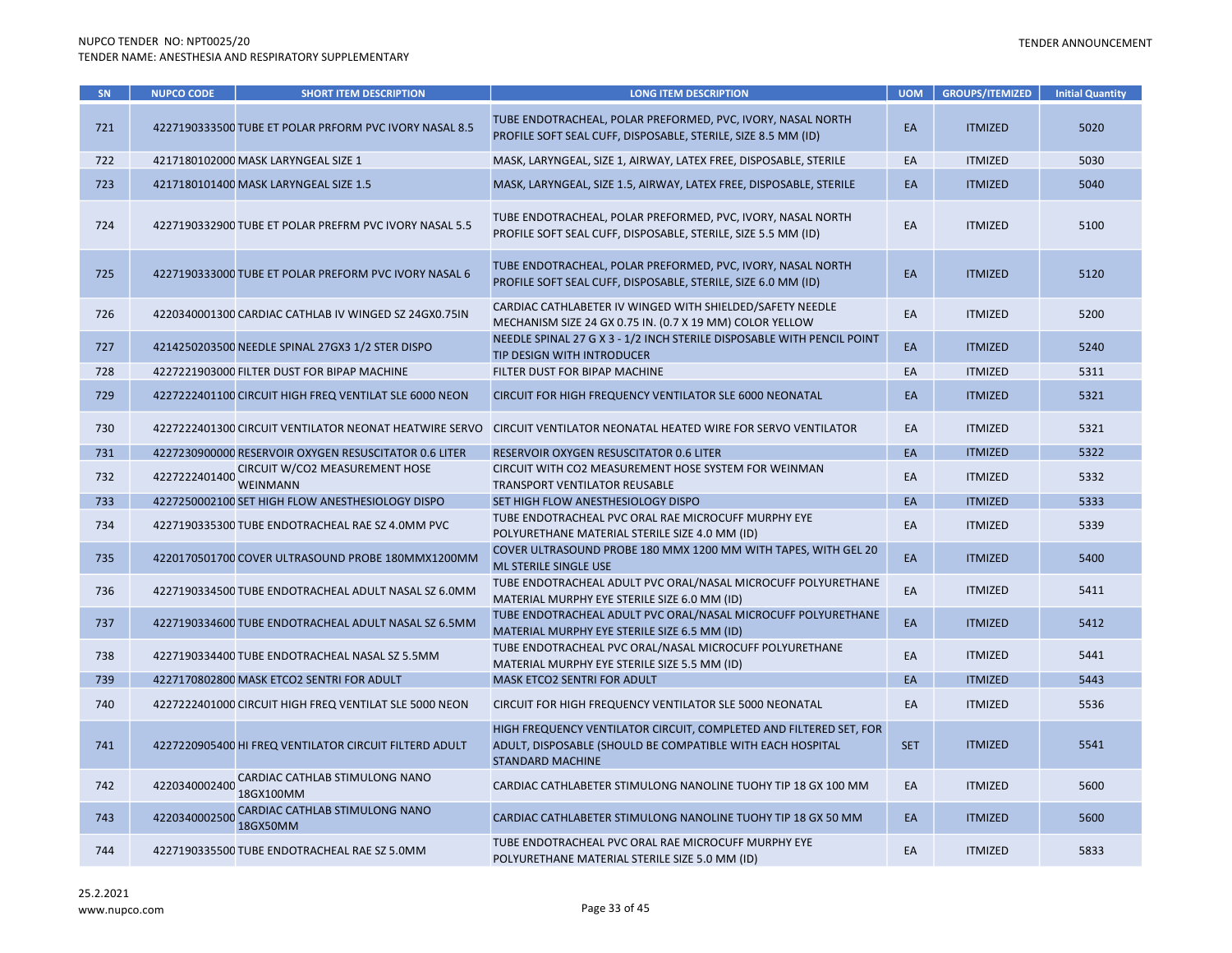| SN  | <b>NUPCO CODE</b> | <b>SHORT ITEM DESCRIPTION</b>                          | <b>LONG ITEM DESCRIPTION</b>                                                                                                                                                                                                      | <b>UOM</b> | <b>GROUPS/ITEMIZED</b> | <b>Initial Quantity</b> |
|-----|-------------------|--------------------------------------------------------|-----------------------------------------------------------------------------------------------------------------------------------------------------------------------------------------------------------------------------------|------------|------------------------|-------------------------|
| 745 |                   | 4214250203100 NEEDLE SPINAL 22GX3 1/2 INCH STER DISPO  | NEEDLE SPINAL 22 G X 3 % INCH STERILE DISPOSABLE WITH QUINCKE TIP<br><b>DESIGN</b>                                                                                                                                                | EA         | <b>ITMIZED</b>         | 6000                    |
| 746 |                   | 4227200106900 BLADE VIDEO LARYNGOSCOPE UE SCOPE SZ3    | BLADE FOR VIDEO LARYNGOSCOPE COMPATIBLE WITH UE SCOPE,<br>DISPOSABLE, SIZE 3                                                                                                                                                      | EA         | <b>ITMIZED</b>         | 6000                    |
| 747 |                   | 4227200106800 BLADE VIDEO LARYNGOSCOPE UE SCOPE SZ4    | BLADE FOR VIDEO LARYNGOSCOPE COMPATIBLE WITH UE SCOPE,<br><b>DISPOSABLE, SIZE 4</b>                                                                                                                                               | EA         | <b>ITMIZED</b>         | 6000                    |
| 748 | 4229580902700     | CONVENTNAL RADIOPAQ CVD PROBE 22G<br>100MM             | CONVENTIONAL RADIOPAQUE CURVED PROBE 22G, 100MM                                                                                                                                                                                   | EA         | <b>ITMIZED</b>         | 6000                    |
| 749 | 4229580902900     | CONVENTNL RADIOPAQ CVD CANNULA 22G<br><b>100MM</b>     | CONVENTIONAL RADIOPAQUE CURVED CANNULA 22G, 100MM LENGTH<br>10MM ACTIVE TIP                                                                                                                                                       | EA         | <b>ITMIZED</b>         | 6000                    |
| 750 |                   | 4222161605600 EXT SET PRIMING VOLUME 1.1ML TUBE L 30   | EXTENSION SET, PRIMING VOLUME 1.1 ML, TUBE L 30 (SHOULD BE<br><b>COMPATIBLE CADD)</b>                                                                                                                                             | <b>SET</b> | <b>ITMIZED</b>         | 6000                    |
| 751 |                   | 4222161605400 EXTENSN SET PRIMING VOL 1.1ML TUBE 174CM | EXTENSION SET, PRIMING VOLUME 1.1 ML, TUBE, 174CM (SHOULD BE<br><b>COMPATIBLE CADD)</b>                                                                                                                                           | <b>SET</b> | <b>ITMIZED</b>         | 6000                    |
| 752 |                   | 4222161605500 EXTENSION SET PRIMING VOLUME 1.1ML 229CM | EXTENSION SET, PRIMING VOLUME 1.1 ML, TUBE LENGTH, 229 CM (SHOULD<br>BE COMPATIBLE CADD)                                                                                                                                          | <b>SET</b> | <b>ITMIZED</b>         | 6000                    |
| 753 |                   | 4227170802900 MASK FACE ANESTHETIC INFANT SZ 2 15MM    | MASK FACE ANESTHETIC SCENTED INFLATABLE INFANT SZ 2, 15 MM CLEAR<br><b>DISPOSABLE</b>                                                                                                                                             | EA         | <b>ITMIZED</b>         | 6000                    |
| 754 |                   | 4227170803300 MASK FACE ANESTHETIC NEONATAL SZ 1 15MM  | MASK FACE ANESTHETIC SCENTED INFLATABLE NEONATAL SZ 1, 15 MM<br><b>CLEAR DISPOSABLE</b>                                                                                                                                           | EA         | <b>ITMIZED</b>         | 6000                    |
| 755 |                   | 4227170803400 MASK FACE ANESTHETIC PREEMIE SZ 0 15MM   | MASK FACE ANESTHETIC SCENTED INFLATABLE PREEMIE SZ 0, 15 MM CLEAR<br><b>DISPOSABLE</b>                                                                                                                                            | EA         | <b>ITMIZED</b>         | 6000                    |
| 756 | 4227222601300     | MDI CHAMBER MECH VENT CIRCUIT 22MM<br><b>ADULT</b>     | MDI CHAMBER FOR MECHANICAL VENTILATOR CIRCUIT SIZE 22 MM, SIZE<br>ADULT, DISPOSABLE, NON-STERILE, WITH FLOW DIRECTION INDICATOR                                                                                                   | EA         | <b>ITMIZED</b>         | 6000                    |
| 757 |                   | 4113160300000 KIT BLOOD COLLECTION PLATELET NA CITRATE | KIT AUTOLOGOUS BLOOD COLLECTION PLATELETS RICH PLASMA IN CLOSED<br>SYSTEM WITH TUBE VACUUMED TUBE CONTAINS SODIUM CITRATE AS<br>ANTICOAGULANT FOR BLOOD SELECTIVE SEPARATOR GEL GIVE 6 ML PRP<br><b>CUPS</b>                      | EA         | <b>ITMIZED</b>         | 6000                    |
| 758 |                   | 4113160300100 KIT BLOOD COLLECTION PLATELET HYALURONIC | KIT AUTOLOGOUS BLOOD COLLECTION PLATELETS RICH PLASMA IN CLOSED<br>SYSTEM WITH HYALURONIC ACID TUBE VACUUMED EACH TUBE CONTAINS<br>SODIUM CITRATE AS ANTICOAGULANT FOR BLOOD SELECTIVE SEPARATOR<br><b>GEL GIVE 6 ML PRP CUPS</b> | EA         | <b>ITMIZED</b>         | 6000                    |
| 759 |                   | 4214250203900 NEEDLE SPINAL PENCIL POINT 25G X 3 1/2   | NEEDLE SPINAL PENCIL POINT 25 G X 31/2 INCH WITH INTRODUCER STERILE                                                                                                                                                               | EA         | <b>ITMIZED</b>         | 6200                    |
| 760 |                   | 4227200104400 VIDEO LARYNGL BLADE CAM LIGHT 90DEG SZ4  | INTUBATION VIDEO LARYNGEAL BLADE, WITH INTEGRATED CAM AND LIGHT,<br>90 DEGREE ANGLED, SIZE 4, DISPOSABLE, COMPATIBLE WITH EACH HOSPITAL<br><b>STANDARD</b>                                                                        | EA         | <b>ITMIZED</b>         | 6200                    |
| 761 |                   | 4227180602500 MEDICATION NEBULIZER FOR EVITA 2 DURA    | MEDICATION NEBULIZER FOR EVITA 2 DURA, EVITA 4, EVITA XL, SAVINA                                                                                                                                                                  | EA         | <b>ITMIZED</b>         | 6210                    |
| 762 |                   | 4227170903300 HI FLOW NASAL CANNULA CIRC BLENDR INFANT | HIGH FLOW NASAL CANNULA CIRCUIT, FOR BLENDER HIGH FLOW SET UP,<br>SIZE INFANT, SINGLE USE, NON-STERILE, COMPATIBLE WITH FISHER AND<br>PAYKEL HUMIDIFIER                                                                           | EA         | <b>ITMIZED</b>         | 6220                    |
| 763 | 4222150310800     | LEADER CATHETER SUBCLAVN 18G 10CM<br><b>1LUMEN</b>     | LEADER CATHETER INTRAVASCULAR SUBCLAVIAN 18G X 10 CM SINGLE<br><b>LUMEN</b>                                                                                                                                                       | EA         | <b>ITMIZED</b>         | 6251                    |
| 764 |                   | 4227180602300 NEB KIT FOR METHACHOLINE TEST W/O2 TUBNG | NEBULIZER KIT SIDESTREAM OR EQUIVALENT FOR METHACHOLINE TEST,<br>WITH OXYGEN TUBING, SINGLE USE                                                                                                                                   | EA         | <b>ITMIZED</b>         | 6251                    |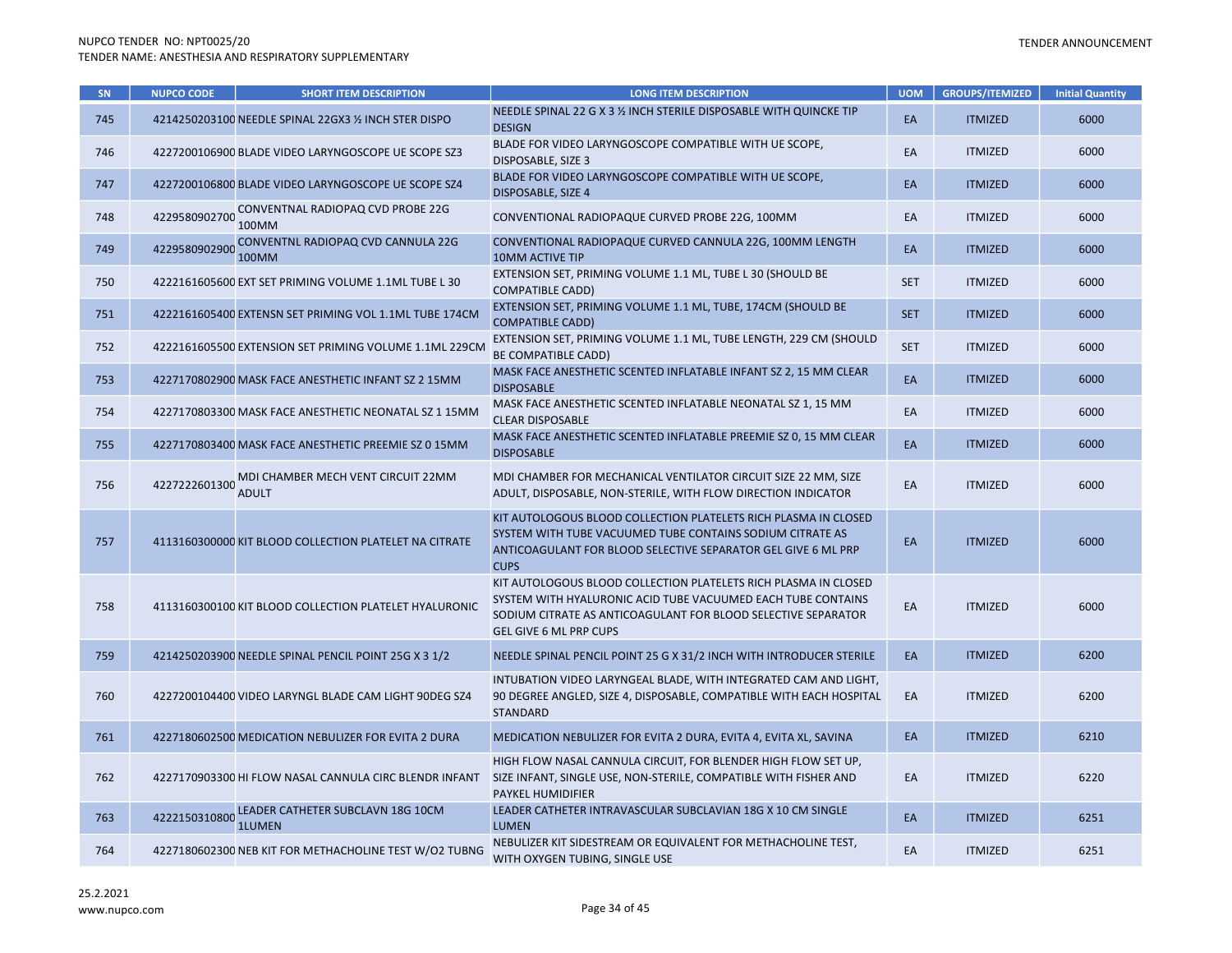| <b>SN</b> | <b>NUPCO CODE</b> | <b>SHORT ITEM DESCRIPTION</b>                          | <b>LONG ITEM DESCRIPTION</b>                                                                                                                                                                                                                                                                                                                                                                         | <b>UOM</b> | <b>GROUPS/ITEMIZED</b> | <b>Initial Quantity</b> |
|-----------|-------------------|--------------------------------------------------------|------------------------------------------------------------------------------------------------------------------------------------------------------------------------------------------------------------------------------------------------------------------------------------------------------------------------------------------------------------------------------------------------------|------------|------------------------|-------------------------|
| 765       |                   | 4227190333100 TUBE ET POLAR PRFORM PVC IVORY NASAL 6.5 | TUBE ENDOTRACHEAL, POLAR PREFORMED, PVC, IVORY, NASAL NORTH<br>PROFILE SOFT SEAL CUFF, DISPOSABLE, STERILE, SIZE 6.5 MM (ID)                                                                                                                                                                                                                                                                         | EA         | <b>ITMIZED</b>         | 6300                    |
| 766       |                   | 4227170803200 MASK FACE ANESTHETIC CHILD SZ 3 22MM     | MASK FACE ANESTHETIC SCENTED INFLATABLE CHILD SZ 3, 22 MM CLEAR<br><b>DISPOSABLE</b>                                                                                                                                                                                                                                                                                                                 | EA         | <b>ITMIZED</b>         | 6300                    |
| 767       |                   | 4214253504000 SPINAL ANESTHESIA KIT 27G PENCIL POINT   | SPINAL ANESTHESIA KIT, 27 G PENCIL POINT INCLUDED: 1 ML SYRINGE LUER<br>SLIP, 5 ML SYRINGE LUER SLIP, INJECTION CANNULA 25 G X 16 MM,<br>INJECTION CANNULA 21 G X 38 MM, FILTER CANNULA 18 G X 50 MM,<br>PLASTIC CLAMP, 4 GAUZE BALLS SMALL (NOT LESS THAN 20 X 20 CM), 4<br>GAUZE SWAB 8-PLY, FENESTRATED DRAPE NOT LESS THAN 60 X 60 CM WITH<br>ADHESIVE STRIP 60 CM, HOLE 10 CM, OUTER 60 X 70 CM | <b>KIT</b> | <b>ITMIZED</b>         | 6300                    |
| 768       |                   | 4227180601800 CUP MEDICATION FOR NEBULIZER DURING VENT | CUP MEDICATION FOR NEBULIZER DURING VENTILATION DISPOSABLE                                                                                                                                                                                                                                                                                                                                           | EA         | <b>ITMIZED</b>         | 6302                    |
| 769       |                   | 4214253504100 SPINAL ANESTHESIA KIT 26G PENCIL POINT   | SPINAL ANESTHESIA KIT, 26 G PENCIL POINT INCLUDED: 1 ML SYRINGE LUER<br>SLIP, 5 ML SYRINGE LUER SLIP, INJECTION CANNULA 25 G X 16 MM,<br>INJECTION CANNULA 21 G X 38 MM, FILTER CANNULA 18 G X 50 MM,<br>PLASTIC CLAMP, 4 GAUZE BALLS SMALL (NOT LESS THAN 20 X 20 CM), 4<br>GAUZE SWAB 8-PLY, FENESTRATED DRAPE NOT LESS THAN 60 X 60 CM WITH<br>ADHESIVE STRIP 60 CM, HOLE 10 CM, OUTER 60 X 70 CM | <b>KIT</b> | <b>ITMIZED</b>         | 6311                    |
| 770       |                   | 4214253504200 SPINAL ANESTHESIA KIT 25G PENCIL POINT   | SPINAL ANESTHESIA KIT, 25 G PENCIL POINT INCLUDED: 1 ML SYRINGE LUER<br>SLIP, 5 ML SYRINGE LUER SLIP, INJECTION CANNULA 25 G X 16 MM,<br>INJECTION CANNULA 21 G X 38 MM, FILTER CANNULA 18 G X 50 MM,<br>PLASTIC CLAMP, 4 GAUZE BALLS SMALL (NOT LESS THAN 20 X 20 CM), 4<br>GAUZE SWAB 8-PLY, FENESTRATED DRAPE NOT LESS, 60 X 60 CM WITH<br>ADHESIVE STRIP 60 CM, HOLE 10 CM, OUTER 60 X 70 CM     | KIT        | <b>ITMIZED</b>         | 6411                    |
| 771       |                   | 4111193100600 FLOW SENSOR DISPO GE VENTILATR CARESCAPE | FLOW SENSOR, DISPOSABLE, COMPATIBLE WITH GE VENTILATOR, CARESCAPE<br>R860 AND ENGSTROM MODELS                                                                                                                                                                                                                                                                                                        | EA         | <b>ITMIZED</b>         | 6441                    |
| 772       |                   | 4227170903400 HIGH FLOW NASAL CANNULA CIRCUIT ADULT    | HIGH FLOW NASAL CANNULA CIRCUIT, FOR BLENDER HIGH FLOW SET UP,<br>SIZE ADULT, SINGLE USE, NON-STERILE, COMPATIBLE WITH FISHER AND<br>PAYKEL HUMIDIFIER                                                                                                                                                                                                                                               | EA         | <b>ITMIZED</b>         | 6441                    |
| 773       |                   | 4120200000000 REAGENT RAPID TEG ACT                    | REAGENT RAPID COMPATIBLE WITH TEG ACT MACHINE                                                                                                                                                                                                                                                                                                                                                        | EA         | <b>ITMIZED</b>         | 6482                    |
| 774       |                   | 4227190333900 TUBE ENDOTRACHEAL NASAL SZ 3.0MM         | TUBE ENDOTRACHEAL PVC ORAL/NASAL MICROCUFF POLYURETHANE<br>MATERIAL MURPHY EYE STERILE SIZE 3.0 MM (ID)                                                                                                                                                                                                                                                                                              | EA         | <b>ITMIZED</b>         | 6500                    |
| 775       |                   | 4220340003300 CARDIAC CATHLAB TRANSTRACHEAL JET SZ13G  | CARDIAC CATHLABETER TRANSTRACHEAL JET VENTILATION SIZE 13 G                                                                                                                                                                                                                                                                                                                                          | EA         | <b>ITMIZED</b>         | 6510                    |
| 776       |                   | 4227190334100 TUBE ENDOTRACHEAL NASAL SZ 4.0MM         | TUBE ENDOTRACHEAL PVC ORAL/NASAL MICROCUFF POLYURETHANE<br>MATERIAL MURPHY EYE STERILE SIZE 4.0 MM (ID)                                                                                                                                                                                                                                                                                              | EA         | <b>ITMIZED</b>         | 6512                    |
| 777       |                   | 4111193100700 FLOW SENSOR W/ HOUSING NEONATAL STRT     | FLOW SENSOR WITH HOUSING, NEONATAL SIZE, STRAIGHT DESIGN,<br>DISPOSABLE, COMPATIBLE WITH ACUTRONIC MODEL FABIAN                                                                                                                                                                                                                                                                                      | <b>SET</b> | <b>ITMIZED</b>         | 6514                    |
| 778       |                   | 4227222901700 BREATH CIRCUIT SET ADLT INSP SIDE HEATED | BREATHING CIRCUIT SET HEATED, ADULT, DISPOSABLE, DOUBLE LUMEN<br>WITH FLOW SENSOR AND EXPIRATORY VALVE, INSPIRATORY SIDE HEATED,<br>ACCORDING TO HOSPITAL REQUEST (SHOULD BE COMPATIBLE WITH EACH<br>HOSPITAL STANDARD MACHINE)                                                                                                                                                                      | <b>SET</b> | <b>ITMIZED</b>         | 6520                    |
| 779       |                   | 4227190334000 TUBE ENDOTRACHEAL NASAL SZ 3.5MM         | TUBE ENDOTRACHEAL PVC ORAL/NASAL MICROCUFF POLYURETHANE<br>MATERIAL MURPHY EYE STERILE SIZE 3.5 MM (ID)                                                                                                                                                                                                                                                                                              | EA         | <b>ITMIZED</b>         | 6521                    |
| 780       |                   | 4111193100500 FLOW SENSOR NEWPORT VENTILATOR HT70 PLUS | FLOW SENSOR, DISPOSABLE, COMPATIBLE WITH NEWPORT VENTILATOR,<br>HT70 PLUS MODELS                                                                                                                                                                                                                                                                                                                     | EA         | <b>ITMIZED</b>         | 6521                    |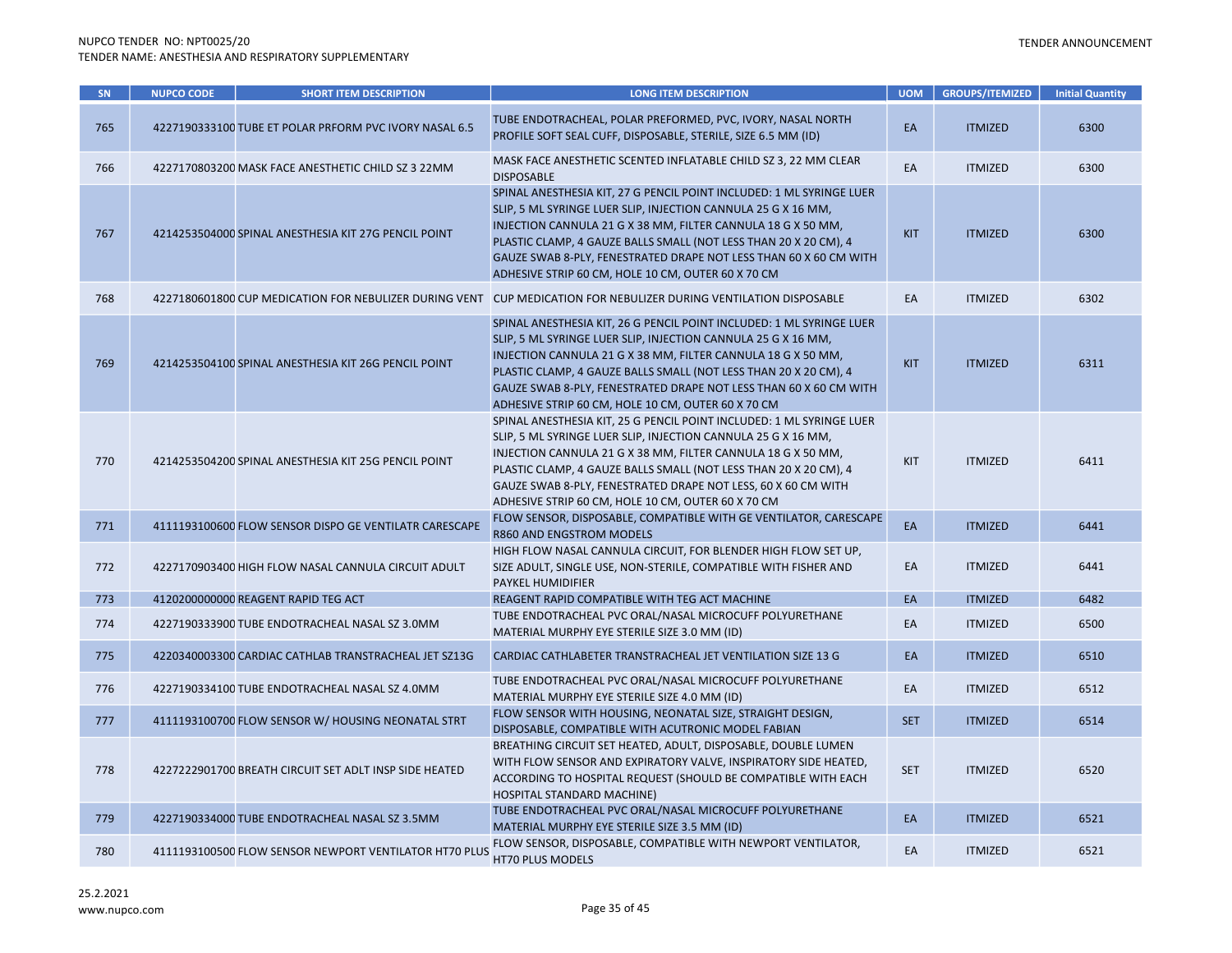| SN  | <b>NUPCO CODE</b> | <b>SHORT ITEM DESCRIPTION</b>                          | <b>LONG ITEM DESCRIPTION</b>                                                                                                                                                                                                                                                                                                   | <b>UOM</b> | <b>GROUPS/ITEMIZED</b> | <b>Initial Quantity</b> |
|-----|-------------------|--------------------------------------------------------|--------------------------------------------------------------------------------------------------------------------------------------------------------------------------------------------------------------------------------------------------------------------------------------------------------------------------------|------------|------------------------|-------------------------|
| 781 |                   | 4227221903900 EXPIRATORY FILTER 99,9999% BACT/VIR EFFI | EXPIRATORY FILTER WITH 99,9999% BACTERIA/VIRAL EFFICIENCY, N100<br>EQUIVALENT, HEPA - FILTER WITH HEPA - CLASS H13, INTEGRATED WATER<br>TRAP FOR REMAINING CONDENSATE, PRINCIPLE HEAT INSULATION,<br>DISPOSABLE AND UP TO 7 DAYS OF USE                                                                                        | EA         | <b>ITMIZED</b>         | 6521                    |
| 782 |                   | 4227222901800 BREATH CIRCUIT SET ADLT BOTH SIDE HEATED | BREATHING CIRCUIT SET HEATED, ADULT, DISPOSABLE, DOUBLE LUMEN<br>WITH FLOW SENSOR AND EXPIRATORY VALVE, BOTH SIDE HEATED,<br>ACCORDING TO HOSPITAL REQUEST (SHOULD BE COMPATIBLE WITH EACH<br>HOSPITAL STANDARD MACHINE)                                                                                                       | <b>SET</b> | <b>ITMIZED</b>         | 6541                    |
| 783 |                   | 4220340003400 CARDIAC CATHLAB TRANSTRACHEAL JET SZ14G  | CARDIAC CATHLABETER TRANSTRACHEAL JET VENTILATION SIZE 14 G                                                                                                                                                                                                                                                                    | EA         | <b>ITMIZED</b>         | 6541                    |
| 784 |                   | 4220340003500 CARDIAC CATHLAB TRANSTRACHEAL JET SZ16G  | CARDIAC CATHLABETER TRANSTRACHEAL JET VENTILATION SIZE 16 G                                                                                                                                                                                                                                                                    | EA         | <b>ITMIZED</b>         | 6544                    |
| 785 |                   | 4218192300000 WIRELESS SENSOR ADULT NEONATAL RD SET    | WIRELESS SENSOR, ADULT NEONATAL, TO MEASURE (SPO2, PR, PVI, PI, RR),<br>HIGH ACCURACY, RD SET, ABLE TO USE IN HOME CARE AND HOSPITALS,<br>COMPATIBLE WITH MASIMO TECHNOLOGY                                                                                                                                                    | EA         | <b>ITMIZED</b>         | 6584                    |
| 786 |                   | 4227160011100 CATHETER CENTRAL VENOUS TRIPLE 3FR 5CM   | CATHETER CENTRAL VENOUS COMPLETE KIT RADIOPAQUE CONTAINS: -<br>TRIPLE LUMEN PUR CATHETER. GUIDEWIRE (UNKINKABLE) - NON LUER LOCK<br>SYRINGE 5 ML- INTRODUCER NEEDLE SHORT BEVEL. INTRODUCER CANNULA.<br>DILATOR. SECONDARY FIXATION DEVICE. SLIDING CLAMPS. SCALP BLADE.<br>SIZE 3 FR LENGTH 5 CM PEEL PACK DISPOSABLE STERILE | EA         | <b>ITMIZED</b>         | 6780                    |
| 787 |                   | 4222151400300 CATHETER PULMONARY ARTERY 5FR L110CM     | CATHETER PULMONARY ARTERY 5 FR L 110 CM DISTAL HOLE ACCEPT 0.035<br>WIRE BALLOON TIPPED FLOATING TRIPLE LUMEN THERMO DILUTION<br>CARDIAC OUTPUT THERMISTER SWAN GANZ WITH INTRODUCER SHEATH SET<br><b>DISPOSABLE STERILE</b>                                                                                                   | EA         | <b>ITMIZED</b>         | 6854                    |
| 788 |                   | 4218192300100 WEARABLE WIRELESS SENSOR MEAS TEMP RESPI | WEARABLE WIRELESS SENSOR TO MEASURE BODY TEMPERATURE AND<br>RESPIRATORY RATE, CONNECTED THROUGH BLUETOOTH, ABLE TO USE IN<br>HOME CARE AND HOSPITALS                                                                                                                                                                           | EA         | <b>ITMIZED</b>         | 6858                    |
| 789 |                   | 4214253500000 ANESTHESIA TRAY PREFILLED MULTI PURPOSE  | ANESTHESIA TRAY PREFILLED MULTI PURPOSE STERILE DISPOSABLE                                                                                                                                                                                                                                                                     | EA         | <b>ITMIZED</b>         | 7000                    |
| 790 |                   | 4222230700900 SET BLOOD WARMING NEONATE FLUID ASP PORT | SET BLOOD WARMING, NEONATE, WITH FLUID ASPIRATION PORT, SINGLE<br>USE, STERILE                                                                                                                                                                                                                                                 | EA         | <b>ITMIZED</b>         | 7000                    |
| 791 |                   | 4217180102400 AIRWAY LARYNGEAL MASK LATEX FREE SZ 2    | AIRWAY, LARYNGEAL MASK, LATEX FREE, DISPOSABLE STERILE SIZE 2                                                                                                                                                                                                                                                                  | EA         | <b>ITMIZED</b>         | 7040                    |
| 792 |                   | 4227220905100 VENTILATOR CRCUIT COLOR CODE INFANT 10IN | VENTILATOR CIRCUIT, COLOR CODED DOUBLE LUMEN, HEATED BOTH SIDES,<br>SIZE INFANT, SINGLE USE, NON-STERILE, WITH 10 INCH EXTENSION TUBE<br>AND HUMIDIFIER CHAMBER, FLEXIBLE, WITHOUT WATER TRAP COMPATIBLE<br>WITH FISHER AND PAYKEL HUMIDIFIER                                                                                  | KIT        | <b>ITMIZED</b>         | 7521                    |
| 793 |                   | 4227150400500 STETHOSCOPE ESOPHAGEAL TEMP SENSOR 24FR  | STETHOSCOPE ESOPHAGEAL TEMPERATURE SENSOR FOR 400 SERIES<br>THERMISTOR 24 FR LATEX FREE DISPOSABLE                                                                                                                                                                                                                             | EA         | <b>ITMIZED</b>         | 7800                    |
| 794 |                   | 4227191539500 HELMET HOOD VENTED XL CPAP/BIPAP         | HELMET HOOD VENTED XLARGE, WITH UNDER ARM CUSHIONED STRAP, EAR<br>PLUG CPAP/BIPAP MACHINE, DISPOSABLE                                                                                                                                                                                                                          | EA         | <b>ITMIZED</b>         | 8000                    |
| 795 | 4227222301700     | HELMET HOOD VENTED SMALL CPAP/BIPAP<br><b>MACH</b>     | HELMET HOOD VENTED SMALL, WITH UNDER ARM CUSHIONED STRAP, EAR<br>PLUG FOR CPAP/BIPAP MACHINE, DISPOSABLE                                                                                                                                                                                                                       | EA         | <b>ITMIZED</b>         | 8000                    |
| 796 |                   | 4227191539600 HELMET HOOD VENTED MEDIUM CPAP/BIPAP     | HELMET HOOD VENTED MEDIUM, WITH UNDER ARM CUSHIONED STRAP,<br>EAR PLUG FOR CPAP/BIPAP MACHINE, DISPOSABLE                                                                                                                                                                                                                      | EA         | <b>ITMIZED</b>         | 8000                    |
| 797 |                   | 4227191539700 HELMET HOOD VENTED LARGE CPAP/BIPAP      | HELMET HOOD VENTED LARGE, WITH UNDER ARM CUSHIONED STRAP, EAR<br>PLUG FOR CPAP/BIPAP MACHINE, DISPOSABLE                                                                                                                                                                                                                       | EA         | <b>ITMIZED</b>         | 8000                    |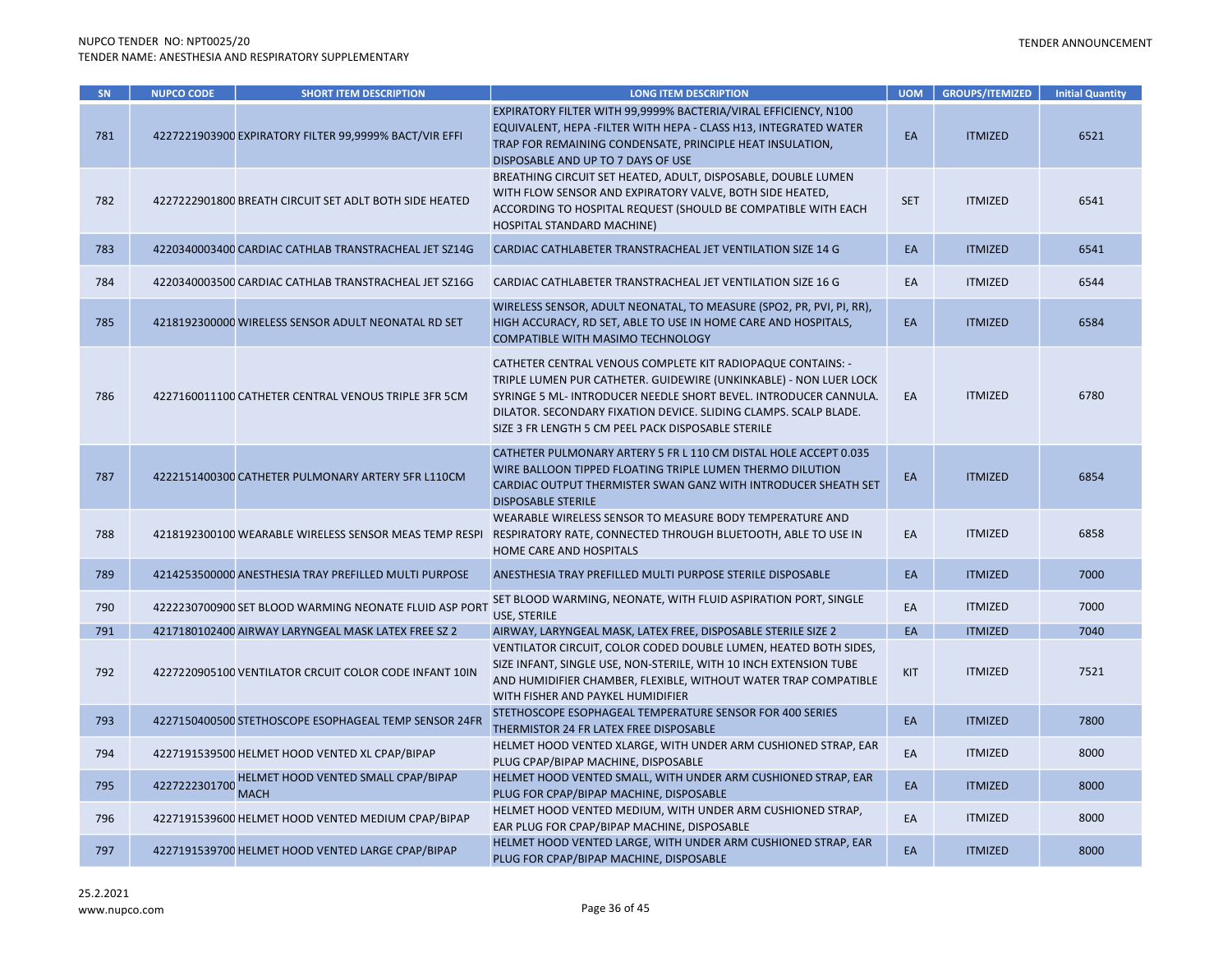| SN  | <b>NUPCO CODE</b> | <b>SHORT ITEM DESCRIPTION</b>                          | <b>LONG ITEM DESCRIPTION</b>                                                                                                                                                                                                                         | <b>UOM</b> | <b>GROUPS/ITEMIZED</b> | <b>Initial Quantity</b> |
|-----|-------------------|--------------------------------------------------------|------------------------------------------------------------------------------------------------------------------------------------------------------------------------------------------------------------------------------------------------------|------------|------------------------|-------------------------|
| 798 |                   | 4220170501600 U/S PLASTC ADHE PROBE COVER GEL 10X122CM | ULTRASOUND PLASTIC STERILE ADHESION GENERAL PURPOSE PROBE COVER<br>WITH GEL, SIZE 10 X 122 CM                                                                                                                                                        | EA         | <b>ITMIZED</b>         | 8000                    |
| 799 |                   | 4227222901600 BREATH CIRC SET NEONTAL INSPI SIDE HEATD | BREATHING CIRCUIT SET, NEONATAL, DOUBLE LIMB, INSPIRATORY SIDE<br>HEATED, DISPOSABLE, WITH FLOW SENSOR AND EXPIRATORY VALVE<br>(SHOULD BE COMPATIBLE WITH EACH HOSPITAL STANDARD MACHINE)                                                            | <b>SET</b> | <b>ITMIZED</b>         | 8000                    |
| 800 |                   | 4227160017600 CIRCUIT BREATHNG VENT 1LIMB HEATED ADULT | CIRCUIT BREATHING FOR VENTILATOR, SINGLE LIMB HEATED SIZE ADULT,<br>22MM X 72 INCH SET WITH EXHALATION VALVE AND PRESSURE LINE,<br>DISPOSABLE, (SHOULD BE COMPATIBLE WITH EACH HOSPITAL STANDARD<br>MACHINE)                                         | EA         | <b>ITMIZED</b>         | 8120                    |
| 801 |                   | 4227221801400 NON INTUB GUARDN SAMPL LINE BITEBLOC SET | NON INTUBATED GUARDIAN SAMPLING LINES, OXYGEN ORAL/NASAL<br>SAMPLING AND BITE BLOCK SET (SAMPLING LINE SHOULD BE FIT WITH<br><b>MOUTHPIECE</b>                                                                                                       | <b>SET</b> | <b>ITMIZED</b>         | 8200                    |
| 802 |                   | 4227190334300 TUBE ENDOTRACHEAL NASAL SZ 5.0MM         | TUBE ENDOTRACHEAL PVC ORAL/NASAL MICROCUFF POLYURETHANE<br>MATERIAL MURPHY EYE STERILE SIZE 5.0 MM (ID)                                                                                                                                              | EA         | <b>ITMIZED</b>         | 8241                    |
| 803 |                   | 4111193100900 FLOW SENSOR FOR HAMILTON VENTI UNIV 3M   | FLOW SENSOR FOR HAMILTON VENTILATOR, UNIVERSAL SIZE, 3.0 M LENGTH,<br><b>DISPOSABLE</b>                                                                                                                                                              | EA         | <b>ITMIZED</b>         | 8300                    |
| 804 |                   | 4016150000000 DUST FILTER CO2 ABSORBER FOR ANESTHESIA  | DUST FILTER CO2 ABSORBER FOR ANESTHESIA DELIVERY SYSTEM<br>COMPATIBLE WITH MAQUET FLOW I ANESTHESIA MACHINE REUSABLE                                                                                                                                 | EA         | <b>ITMIZED</b>         | 8444                    |
| 805 |                   | 4227220905600 CIRCUIT TRANSPORT VENTILAT ADULT TRILOGY | CIRCUIT FOR TRANSPORT VENTILATOR ADULT FOR TRILOGY VENTILATOR                                                                                                                                                                                        | EA         | <b>ITMIZED</b>         | 8475                    |
| 806 |                   | 4227170812300 SET LARYNGEAL MASK INTUBATED CHILD SIZ4  | SET MASK LARYNGEAL INTUBATED LARYNGEAL MASK CHILD 50 KG SIZE<br>4SHAPE FASTRACH WITH PUSHER LATEX FREE DISPOSABLE                                                                                                                                    | EA         | <b>ITMIZED</b>         | 8500                    |
| 807 |                   | 4227170812400 LARYNGEAL MASK INTUBATED BIG ADULT SIZ5  | SET LARYNGEAL MASK INTUBATED LARYNGEAL MASK BIG ADULT SIZE 5<br>FASTRACH SHAPE WITH PUSHER LATEX FREE DISPOSABLE                                                                                                                                     | EA         | <b>ITMIZED</b>         | 8500                    |
| 808 |                   | 4217180101800 MASK LARYNGEAL SIZE 4.0                  | MASK, LARYNGEAL, SIZE 4.0, AIRWAY, LATEX FREE, DISPOSABLE, STERILE                                                                                                                                                                                   | EA         | <b>ITMIZED</b>         | 8500                    |
| 809 |                   | 4222151203300 CANNULA FOR RADIO FREQUENCY SZ 15 CM     | CANNULA FOR RADIO FREQUENCY SZ 15 CM                                                                                                                                                                                                                 | EA         | <b>ITMIZED</b>         | 8500                    |
| 810 |                   | 4222151203400 CANNULA FOR RADIO FREQUENCY SZ 5 CM      | CANNULA FOR RADIO FREQUENCY SZ 5 CM                                                                                                                                                                                                                  | EA         | <b>ITMIZED</b>         | 8500                    |
| 811 |                   | 4227190000300 LARYNGEAL AIRWAY MASK AIR QSP SIZE 2     | MASK AIR LARYNGEAL AIRWAY QSP INTUBATING WITH PUSHER SIZE 2, 17 -<br><b>30KG LATEX FREE DISPOSABLE</b>                                                                                                                                               | EA         | <b>ITMIZED</b>         | 8515                    |
| 812 |                   | 4227180602400 MEDICATION NEBULIZER W/QUICK CONNECTOR   | MEDICATION NEBULIZER FOR BABYLOG FAMILY WITH QUICK CONNECTOR                                                                                                                                                                                         | EA         | <b>ITMIZED</b>         | 8554                    |
| 813 |                   | 4229530213300 OXYGEN NASAL CANNULA ADULT LUER LOCK     | CANNULA OXYGEN NASAL ADULT LUER LOCK WITH CO2 SAMPLING LINE<br>LATEX FREE DISPOSABLE                                                                                                                                                                 | EA         | <b>ITMIZED</b>         | 8700                    |
| 814 |                   |                                                        | CIRCUIT FOR HOME BIPAP/CPAP MACHINE, SINGLE USE, FLEXIBLE, 22 MM<br>4227220905700 CIRCUIT HOME BIPAP/CPAP MACHIN 22MM 1.8M DIAMETER CONNECTION ON BOTH SIDES, COMPATIBLE WITH APPROVED<br>BIPAP MASK, NO EXHALATION PORT, APPROXIMATELY 1.8 M LENGTH | EA         | <b>ITMIZED</b>         | 8744                    |
| 815 |                   | 4220340001700 CARDIAC CATHLAB PERIPHERAL IV 14GAX45MM  | CARDIAC CATHLABETER PERIPHERAL IV PRO SAFETY W/INJECTION VALVE<br>WITH WINGS 14 GA X 45 MM CARDIAC CATHLABETER VIALON MATERIAL<br><b>ORANGE COLOR</b>                                                                                                | EA         | <b>ITMIZED</b>         | 9000                    |
| 816 |                   | 4220340001800 CARDIAC CATHLAB PERIPHERAL IV 16GAX45MM  | CARDIAC CATHLABETER PERIPHERAL IV PRO SAFETY W/INJECTION VALVE<br>WITH WINGS 16 GA X 45 MM CARDIAC CATHLABETER VIALON MATERIAL<br><b>GRAY COLOR</b>                                                                                                  | EA         | <b>ITMIZED</b>         | 9000                    |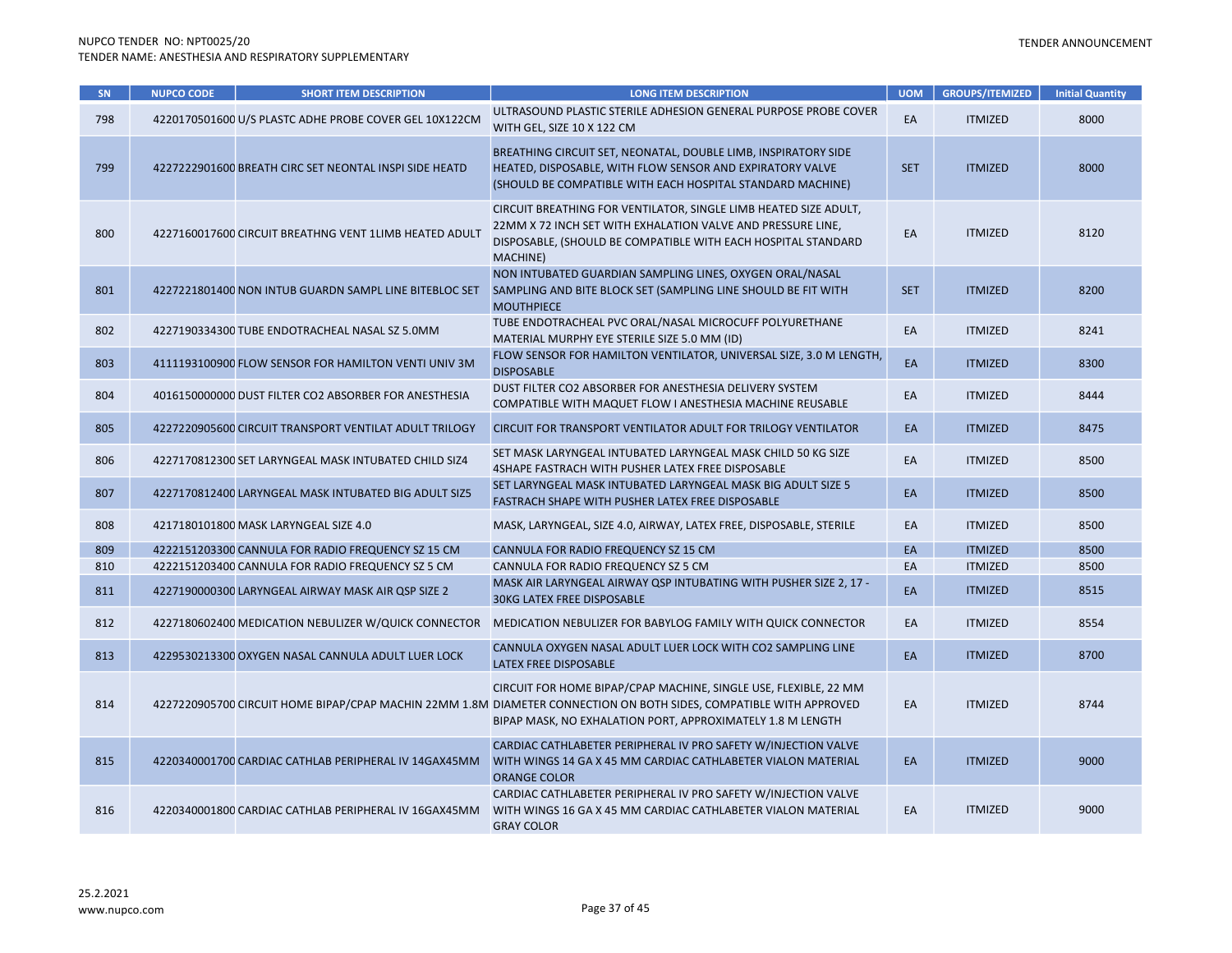| SN  | <b>NUPCO CODE</b> | <b>SHORT ITEM DESCRIPTION</b>                             | <b>LONG ITEM DESCRIPTION</b>                                                                                                                                                                                                                                                                                                                                                                | <b>UOM</b> | <b>GROUPS/ITEMIZED</b> | <b>Initial Quantity</b> |
|-----|-------------------|-----------------------------------------------------------|---------------------------------------------------------------------------------------------------------------------------------------------------------------------------------------------------------------------------------------------------------------------------------------------------------------------------------------------------------------------------------------------|------------|------------------------|-------------------------|
| 817 |                   | 4227190333400 TUBE ET POLAR PREFORM PVC IVORY NASAL 8     | TUBE ENDOTRACHEAL, POLAR PREFORMED, PVC, IVORY, NASAL NORTH<br>PROFILE SOFT SEAL CUFF, DISPOSABLE, STERILE, SIZE 8.0 MM (ID)                                                                                                                                                                                                                                                                | EA         | <b>ITMIZED</b>         | 9120                    |
| 818 |                   | 4227170803500 MASK FACE ANES SMALL ADULT SZ 4 22MM        | MASK FACE ANESTHETIC SCENTED INFLATABLE SMALL ADULT SZ 4, 22 MM<br><b>CLEAR DISPOSABLE</b>                                                                                                                                                                                                                                                                                                  | EA         | <b>ITMIZED</b>         | 9400                    |
| 819 |                   | 4227190335400 TUBE ENDOTRACHEAL RAE SZ 4.5MM              | TUBE ENDOTRACHEAL PVC ORAL RAE MICROCUFF MURPHY EYE<br>POLYURETHANE MATERIAL STERILE SIZE 4.5 MM (ID)                                                                                                                                                                                                                                                                                       | EA         | <b>ITMIZED</b>         | 9583                    |
| 820 |                   | 4220340002100 CARDIAC CATHLAB PERIPHERAL 22GAX25MM        | CARDIAC CATHLABETER PERIPHERAL IV PRO SAFETY W/INJECTION VALVE<br>WITH WINGS 22 GA X 25 MM CARDIAC CATHLABETER VIALON MATERIAL<br><b>BLUE COLOR</b>                                                                                                                                                                                                                                         | EA         | <b>ITMIZED</b>         | 9800                    |
| 821 | 4227222901400     | <b>VENTILATOR UNEXTEND UNHEAT NEONAT</b><br><b>DOUBLE</b> | BREATHING CIRCUIT, UNEXTENDABLE, UNHEATED, SIZE NEONATAL, DOUBLE<br>LUMEN, WITH CO2 SAMPLING LINE, WITH 0.5 L, REBREATHING BAG, LENGTH<br>1.8, WITH HOSE FOR BAG, LIGHT WEIGHT, DISPOSABLE (EACH HOSPITAL<br>SHOULD BE COMPATIBLE WITH ANESTHESIA MACHINE, VENT MACHINE)                                                                                                                    | <b>SET</b> | <b>ITMIZED</b>         | 10000                   |
| 822 |                   | 4213170118000 DRAPE THEATER ADHESIVE STERILE 75X75CM      | DRAPE THEATER ADHESIVE STERILE 75X75CM                                                                                                                                                                                                                                                                                                                                                      | EA         | <b>ITMIZED</b>         | 10000                   |
| 823 |                   |                                                           | 4214150405200 APPLICATOR .5%CHG 70%IPA PREP 6ML ORANGE APPLICATOR 0.5% CHG AND 70% IPA PREP 6 ML ORANGE                                                                                                                                                                                                                                                                                     | EA         | <b>ITMIZED</b>         | 10000                   |
| 824 |                   | 4214150405300 APPLICATR .5% CHG 70%IPA PREP 26ML ORNGE    | APPLICATOR 0.5% CHG AND 70% IPA PREP 26 ML ORANGE                                                                                                                                                                                                                                                                                                                                           | EA         | <b>ITMIZED</b>         | 10000                   |
| 825 |                   |                                                           | 4214150405100 APPLICATOR 1%CHG 70%IPA PREP 10ML ORANGE APPLICATOR 1% CHG AND 70% IPA PREP 10 ML ORANGE                                                                                                                                                                                                                                                                                      | EA         | <b>ITMIZED</b>         | 10000                   |
| 826 |                   | 4227220904600 BREATHING CIRCUIT BACTERIA FILTER 22 15     | CIRCUIT BREATHING BACTERIA FILTER FOR ANESTHESIA MACHINE FILTER 22 -<br><b>15 LATEX FREE DISPOSABLE</b>                                                                                                                                                                                                                                                                                     | EA         | <b>ITMIZED</b>         | 10000                   |
| 827 |                   | 4227190334200 TUBE ENDOTRACHEAL NASAL SZ 4.5MM            | TUBE ENDOTRACHEAL PVC ORAL/NASAL MICROCUFF POLYURETHANE<br>MATERIAL MURPHY EYE STERILE SIZE 4.5 MM (ID)                                                                                                                                                                                                                                                                                     | EA         | <b>ITMIZED</b>         | 10000                   |
| 828 |                   | 4214260100300 TRANSPARENT LIGHT PROTECTION SYRING 50ML    | TRANSPARENT LIGHT PROTECTION SYRINGE SIZE 50 ML COMPATIBLE WITH<br>IV EXTENSION TUBE WITH LIGHT PROTECTION                                                                                                                                                                                                                                                                                  | EA         | <b>ITMIZED</b>         | 10000                   |
| 829 |                   | 4227170503700 CONNECTOR FOR OXYGEN TUBING 5 TO 10 MM      | CONNECTOR FOR OXYGEN TUBING 5 TO 10 MM                                                                                                                                                                                                                                                                                                                                                      | EA         | <b>ITMIZED</b>         | 10000                   |
| 830 |                   | 4227170503800 CONNECTOR TUBING OXYGEN 5 MM TO 7 MM        | CONNECTOR TUBING OXYGEN 5 MM TO 7 MM                                                                                                                                                                                                                                                                                                                                                        | EA         | <b>ITMIZED</b>         | 10000                   |
| 831 |                   | 4227171000800 TUBING NASAL UNIVERSAL 70MM                 | TUBING NASAL UNIVERSAL 70 MM                                                                                                                                                                                                                                                                                                                                                                | EA         | <b>ITMIZED</b>         | 10000                   |
| 832 |                   | 4218191800300 VOLUME VIEW KIT 5FR 84IN                    | VOLUME VIEW KIT CONTAINS A SPECIAL FEMORAL ARTERIAL LINE WITH A<br>SPECIAL THERMISTOR AT THE TIP, SINGLE PRESSURE TRANSDUCER AND<br>SPECIAL SENSOR 5 FR, 84 INCH LENGTH, MEASURES THROUGH<br>TRANSPULMONARY THERMODILUTION TO MEASURE EVLW, GEF, GEDI, PVPI<br>AND ON PULSE CONTOUR ANALYSIS TO MEASURE CO, CI, SV, SVV, SVI, MAP,<br>SVR, SVRI, ABP. COMPATIBLE WITH EDWARDS EV1000 DEVICE | KIT        | <b>ITMIZED</b>         | 10002                   |
| 833 |                   | 4227170900500 CANNULA NASAL L100 200CM                    | NASAL OXYGEN CANNULA GREEN TRANSPARENT 100-200 CM LONG WITH<br>TWO NOSTRILS, SIZE: ADULT, DISPOSABLE                                                                                                                                                                                                                                                                                        | EA         | <b>ITMIZED</b>         | 10200                   |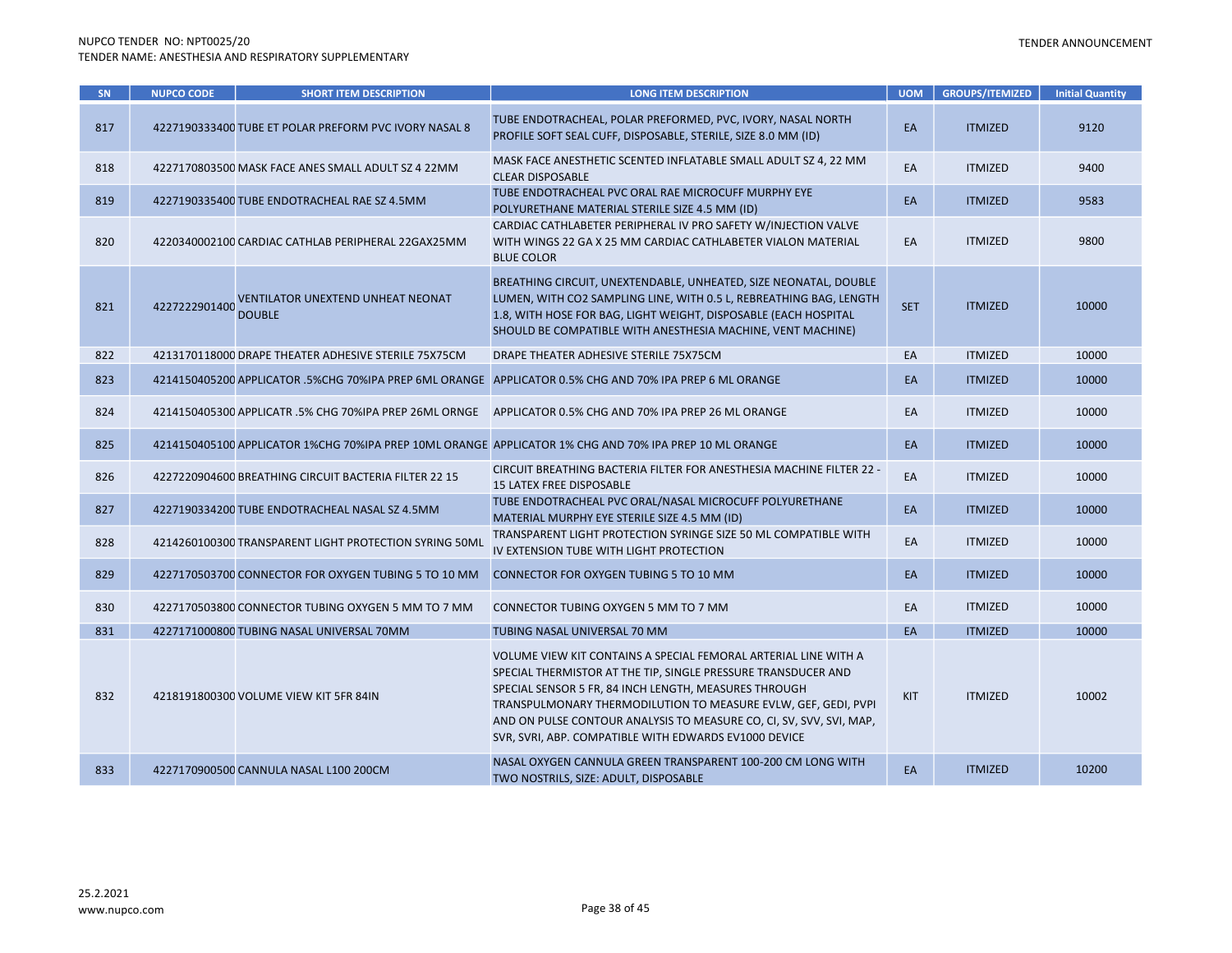| SN  | <b>NUPCO CODE</b> | <b>SHORT ITEM DESCRIPTION</b>                          | <b>LONG ITEM DESCRIPTION</b>                                                                                                                                                                                                                                                                                                                                                                                                                                                                                                                                                                                         | <b>UOM</b> | <b>GROUPS/ITEMIZED</b> | <b>Initial Quantity</b> |
|-----|-------------------|--------------------------------------------------------|----------------------------------------------------------------------------------------------------------------------------------------------------------------------------------------------------------------------------------------------------------------------------------------------------------------------------------------------------------------------------------------------------------------------------------------------------------------------------------------------------------------------------------------------------------------------------------------------------------------------|------------|------------------------|-------------------------|
| 834 |                   | 4222150603300 2LUMEN UMBILICAL POLYURETHANE CATHETER   | UMBILICAL POLYURETHANE CATHETER, DOUBLE LUMEN, TOTALLY<br>RADIOPAQUE WITH EXPERT TECHNOLOGY, CONTAINING THE AGION<br>ANTIMICROBIAL AGENT MADE OF SILVER IONS INTEGRATED WITHIN THE<br>WALL OF THE CATHETER, SOFT FIXATION WINGS, COLOR CODED HUBS,<br>NUMERICAL GRADUATIONS EVERY CENTIMETER FROM 4 TO 25 CM FROM<br>THE DISTAL TIP. DISTAL OPENING AND A LATERAL (PROXIMAL) EYE AT<br>APPROXIMATELY 1 CM FROM THE DISTAL TIP. EXTENSION TUBES: DISTAL (8)<br>CM LONG), PROXIMAL (10 CM LONG) WITH CLAMPS. SIZES 4 FR, 40 CM<br>LENGTH, FLOW RATE 8.1 ML/MN X 2, PRIMING VOLUME 0.4 ML X 2, DEHP<br>FREE, LATEX FREE | <b>KIT</b> | <b>ITMIZED</b>         | 10200                   |
| 835 |                   | 4227190333300 TUBE ET POLAR PRFORM PVC IVORY NASAL 7.5 | TUBE ENDOTRACHEAL, POLAR PREFORMED, PVC, IVORY, NASAL NORTH<br>PROFILE SOFT SEAL CUFF, DISPOSABLE, STERILE, SIZE 7.5 MM (ID)                                                                                                                                                                                                                                                                                                                                                                                                                                                                                         | EA         | <b>ITMIZED</b>         | 10300                   |
| 836 |                   | 4227190333200 TUBE ET POLAR PREFORM PVC IVORY NASAL 7  | TUBE ENDOTRACHEAL, POLAR PREFORMED, PVC, IVORY, NASAL NORTH<br>PROFILE SOFT SEAL CUFF, DISPOSABLE, STERILE, SIZE 7.0 MM (ID)                                                                                                                                                                                                                                                                                                                                                                                                                                                                                         | EA         | <b>ITMIZED</b>         | 10400                   |
| 837 |                   | 4227230500100 RESUSCITATOR T-PIECE                     | <b>RESUSCITATOR T-PIECE</b>                                                                                                                                                                                                                                                                                                                                                                                                                                                                                                                                                                                          | EA         | <b>ITMIZED</b>         | 11012                   |
| 838 |                   | 4227221800700 SILICON EMBEDDED TO SECURE JUGULAR LINES | SILICON EMBEDDED ANCHOR COVERED WITH A PAD AND TRANSPARENT<br>LAYER TO SECURE JUGULAR LINES AND SERVE AS SLIP RESISTANT SORBAVIEW<br>SHIELD CONTOUR LATEX FREE DISPOSABLE                                                                                                                                                                                                                                                                                                                                                                                                                                            | EA         | <b>ITMIZED</b>         | 11114                   |
| 839 |                   | 4227220905800 MECH VENTILATN CIRCUIT AIRSHIELD/DRAGER  | MECHANICAL VENTILATION CIRCUIT COMPATIBLE WITH AIRSHIELD/DRAGER<br>(GLOBETROTTER) TRANSPORT VENTILATOR WITH TRANSPORT INCUBATOR,<br>HAS DECLARATION OF COMPATIBILITY CERTIFICATE WITH DRAGER TI, DEHP<br><b>FREE</b>                                                                                                                                                                                                                                                                                                                                                                                                 | EA         | <b>ITMIZED</b>         | 11474                   |
| 840 |                   | 4227190000200 LARYNGEAL AIRWAY MASK AIR QSP SIZE 1.5   | MASK AIR LARYNGEAL AIRWAY QSP INTUBATING WITH PUSHER SIZE 1.57 -<br>17KG LATEX FREE DISPOSABLE                                                                                                                                                                                                                                                                                                                                                                                                                                                                                                                       | EA         | <b>ITMIZED</b>         | 12000                   |
| 841 |                   | 4227190000100 LARYNGEAL AIRWAY MASK AIR QSP SIZE 1     | MASK AIR LARYNGEAL AIRWAY QSP INTUBATING WITH PUSHER, SIZE 1, 4 - 7<br>KG, LATEX FREE, DISPOSABLE                                                                                                                                                                                                                                                                                                                                                                                                                                                                                                                    | EA         | <b>ITMIZED</b>         | 12000                   |
| 842 |                   | 4227190000000 LARYNGEAL AIRWAY MASK AIR QSP 0.5 4KG    | MASK AIR LARYNGEAL AIRWAY QSP INTUBATING WITH PUSHER SIZE 0.5 - 4<br>KG LATEX FREE DISPOSABLE                                                                                                                                                                                                                                                                                                                                                                                                                                                                                                                        | EA         | <b>ITMIZED</b>         | 12000                   |
| 843 |                   | 4227160017200 ADAPTER ELBOW FOR VENTILATOR             | VENTILATOR ELBOW WITH METERED DOSE INLET DISPOSABLE, SIZE 15MM<br>OD X 15MM ID                                                                                                                                                                                                                                                                                                                                                                                                                                                                                                                                       | EA         | <b>ITMIZED</b>         | 12000                   |
| 844 |                   | 4227170901200 PRONG NASAL NEONATAL 7FT                 | CANNULA PREMATURE NASAL CANNULA/ PRONG WITH CURVED PRONGS<br>AND TUBE: OXYGEN NASAL CANNULA 7 FT KINK RESISTANT O2 TUBING AND<br>THREADED NUT OVER - THE - EAR STYLE HEADSET LENGTH 2.1 M THREE -<br>CHANNEL SAFETYTUBING SOFT LIGHTWEIGHT CLEAR MATERIAL PHTHALATE<br>FREE SHOULD BE FITWITH BAB IES WHO ARE WEIGHING LESS THAN 2 KG<br><b>DISPOSABLE</b>                                                                                                                                                                                                                                                           | EA         | <b>ITMIZED</b>         | 12000                   |
| 845 |                   | 4227250000500 SENSOR ADULT SPIROMETRY                  | SENSOR ADULT SPIROMETRY FOR DATEX OHMEDA GE MACHINE OR<br>EQUIVALENT MACHINE DISPOSABLE                                                                                                                                                                                                                                                                                                                                                                                                                                                                                                                              | EA         | <b>ITMIZED</b>         | 12000                   |
| 846 |                   | 4214360502900 RESTRAINING STRAP DISPOSABLE             | RESTRAINING STRAP, DISPOSABLE, 10 PCS. TO HOLD BABY DURING<br><b>VENTILATION IN TRANSPORT INCUBATOR</b>                                                                                                                                                                                                                                                                                                                                                                                                                                                                                                              | EA         | <b>ITMIZED</b>         | 12000                   |
| 847 |                   | 4214161100500 PATIENT SETUP BAG TRANSPARENT 12X12IN    | PATIENT SETUP BAG, TRANSPARENT, PRINTED LABEL SPACE, SIZE<br>APPROXIMATELY 12 X 12 INCHES, WITH DRAW STRING                                                                                                                                                                                                                                                                                                                                                                                                                                                                                                          | EA         | <b>ITMIZED</b>         | 12011                   |
| 848 |                   | 4227250000800 SENSOR FLOW FOR ANES MACHINE GE AISYS    | SENSOR FLOW FOR ANESTHESIA MACHINE GE AISYS AND AISYS CS2 SINGLE<br>USE 22MM SHORT LEAD                                                                                                                                                                                                                                                                                                                                                                                                                                                                                                                              | EA         | <b>ITMIZED</b>         | 12110                   |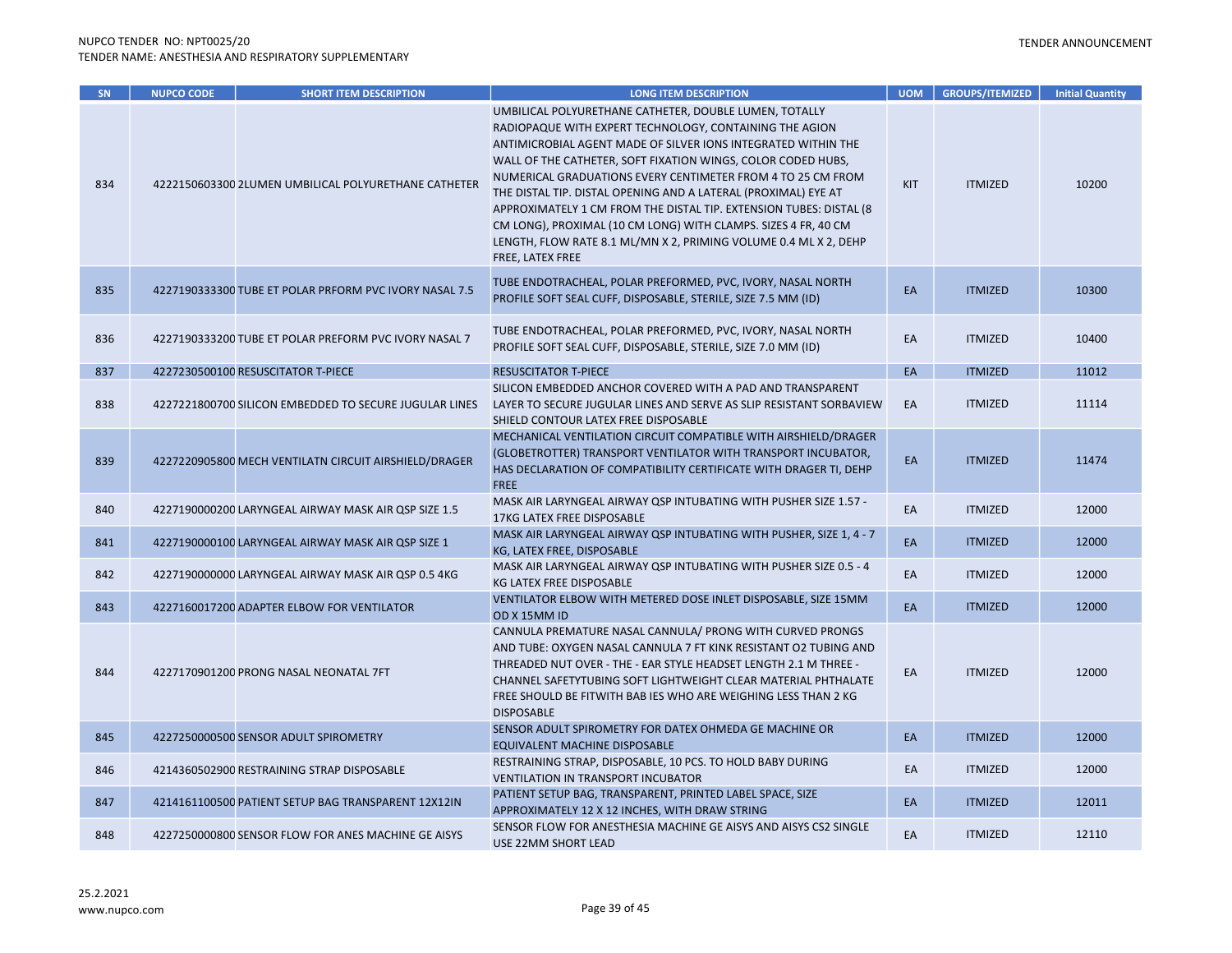| SN  | <b>NUPCO CODE</b> | <b>SHORT ITEM DESCRIPTION</b>                          | <b>LONG ITEM DESCRIPTION</b>                                                                                                                                                                                                                                                                                                                            | <b>UOM</b> | <b>GROUPS/ITEMIZED</b> | <b>Initial Quantity</b> |
|-----|-------------------|--------------------------------------------------------|---------------------------------------------------------------------------------------------------------------------------------------------------------------------------------------------------------------------------------------------------------------------------------------------------------------------------------------------------------|------------|------------------------|-------------------------|
| 849 |                   | 4220340001900 CARDIAC CATHLAB PERIPHERAL IV 18GAX32MM  | CARDIAC CATHLABETER PERIPHERAL IV PRO SAFETY W/INJECTION VALVE<br>WITH WINGS 18 GA X 32 MM CARDIAC CATHLABETER VIALON MATERIAL<br><b>GREEN COLOR</b>                                                                                                                                                                                                    | EA         | <b>ITMIZED</b>         | 12200                   |
| 850 | 4220340002000     | CARDIAC CATHLABETER PERIPHERAL<br>20GAX32MM            | CARDIAC CATHLABETER PERIPHERAL IV PRO SAFETY W/INJECTION VALVE<br>WITH WINGS 20 GA X 32 MM CARDIAC CATHLABETER VIALON MATERIAL<br><b>PINK COLOR</b>                                                                                                                                                                                                     | EA         | <b>ITMIZED</b>         | 12200                   |
| 851 |                   | 4214440300100 RED SUCTION CATHETER POLYMER SIZE 14     | RED SUCTION CATHETER POLYMER SIZE 14                                                                                                                                                                                                                                                                                                                    | EA         | <b>ITMIZED</b>         | 12201                   |
| 852 |                   | 4222151200600 CANNULA IV TEFLON W/ WING G24 SHORT      | CANNULA INTRAVENOUS TEFLON SHEATH WITH WINGS INTRODUCER AND<br>LUER FITTING FOR EASY CONTINUOUS TRANSFUSION WITHOUT INJECTION<br>PORT DISPOSABLE STERILE SIZE: G 24 SHORT                                                                                                                                                                               | EA         | <b>ITMIZED</b>         | 12214                   |
| 853 |                   | 4214440500100 ADAPTER FOR SUCTION TUBE                 | <b>ADAPTER FOR SUCTION TUBE</b>                                                                                                                                                                                                                                                                                                                         | EA         | <b>ITMIZED</b>         | 12410                   |
| 854 |                   | 4227250001700 SENSOR PEDIATRIC SPIROMETRY              | SENSOR PEDIATRIC SPIROMETRY FOR DATEX OHMEDA MACHINE OR ANY<br>EQUIVALENT MACHINE DISPOSABLE                                                                                                                                                                                                                                                            | EA         | <b>ITMIZED</b>         | 12412                   |
| 855 |                   | 4227221903200 FILTER FOR GAS USE INSUFFLATION MONITOR  | FILTER FOR GAS USE WITH INSUFFLATION MONITOR DISPOSABLE                                                                                                                                                                                                                                                                                                 | EA         | <b>ITMIZED</b>         | 12422                   |
| 856 |                   | 4227221801200 TUBE DELIVERY LINES NITRIC OXIDE AERONOX | TUBE DELIVERY LINES FOR ANALYZER NITRIC OXIDE FOR AERONOX MACHINE                                                                                                                                                                                                                                                                                       | EA         | <b>ITMIZED</b>         | 12442                   |
| 857 |                   | 4214440300000 SUCTION CATHETER 18FR FINGER TIP CONTROL | SUCTION CATHETER 18 FR WITH FINGER TIP CONTROL, LATEX FREE, STERILE,<br><b>DISPOSABLE</b>                                                                                                                                                                                                                                                               | EA         | <b>ITMIZED</b>         | 12500                   |
| 858 |                   | 4222200000800 BLOCK PUMP ON QC 400ML X X5ML/HRS ON Q   | BLOCK PUMP ON QC 400 ML X 5 ML/HRS ON Q LATEX FREE DISPOSABLE                                                                                                                                                                                                                                                                                           | EA         | <b>ITMIZED</b>         | 12511                   |
| 859 |                   | 4227220902100 CIRCUIT VENTILATOR CARINA PORTABLE       | CIRCUIT VENTILATOR BREATHING HOSE EXPIRATION VALVE AND<br>MEASUREMENT LINE OR LEAKAGE VALVE FOR CARINA PORTABLE PVC AND<br>LATEX FREE DISPOSABLE                                                                                                                                                                                                        | EA         | <b>ITMIZED</b>         | 12511                   |
| 860 |                   | 4218191800400 MINIMAL INV MONITORNG SENSOR TUBING 84IN | MINIMAL INVASIVE MONITORING SENSOR WITH TUBING SET 84 INCH<br>LENGTH TO BE CONNECTED TO EXISTING ARTERIAL LINE TO MEASURE THE<br>CARDIAC OUTPUT WITH AUTO CALIBRATION, PULSE CONTOUR ANALYSIS,<br>STERILE AND SINGLE USE TO MEASURE CO, CI, SV, SVV, SVI, MAP, SVR, SVRI,<br>ABP. FLOTRAC SENSOR OR EQUIVALENT COMPATIBLE WITH EDWARDS<br>EV1000 DEVICE | EA         | <b>ITMIZED</b>         | 12511                   |
| 861 |                   | 4015150000000 SET PCA PUMP FIT WITH B BRAUN            | PCA PUMP FIT WITH B - BRAUN LATEX FREE DISPOSABLE SET                                                                                                                                                                                                                                                                                                   | EA         | <b>ITMIZED</b>         | 12512                   |
| 862 | 4218221400200     | TEMPRATUR PROBE NEONATE DRAGER<br><b>INCUBATOR</b>     | TEMPERATURE PROBE-NEONATE DRAGER INCUBATOR TO MAINTAIN NTE IN<br>THE DRAGER INCUBATOR, AND CONTROL BABIES TEMPERATURE, THE<br>DRAGER INCUBATOR TEMPERATURE PROBE MUST BE USED, OR THE BED<br>WILL FAIL TO DO ITS JOB, HAS DECLARATION OF COMPATIBILITY CERTIFICATE<br>WITH DRAGER DEVICES, DEHP FREE                                                    | EA         | <b>ITMIZED</b>         | 12541                   |
| 863 |                   | 4227222901200 BREATH CIRCUIT SET PED INSP SIDE HEATED  | BREATHING CIRCUIT SET HEATED, PEDIATRIC, DISPOSABLE, DOUBLE LUMEN<br>WITH FLOW SENSOR AND EXPIRATORY VALVE, INSPIRATORY SIDE HEATED,<br>ACCORDING TO HOSPITAL REQUEST (SHOULD BE COMPATIBLE WITH EACH<br>HOSPITAL STANDARD MACHINE)                                                                                                                     | <b>SET</b> | <b>ITMIZED</b>         | 12541                   |
| 864 |                   | 4222150603400 DUAL LUMEN 3.5 FR UMBILICAL CATHETER     | UMBILICAL CATHETER, DUAL LUMEN, 3.5 FR, COMPLETELY ENCAPSULATED X-<br>RAY OPAQUE LINES SMOOTH, ROUNDED ATRAUMATIC TIP NUMERICAL<br>DEPTH POLYURETHANE CONSTRUCTION IS STRONG, DURABLE MATERIAL<br>RESISTS LEAKS AND BREAKS LATEX AND DEHP FREE REDUCES RISK TO<br><b>PATIENTS</b>                                                                       | KIT        | <b>ITMIZED</b>         | 12544                   |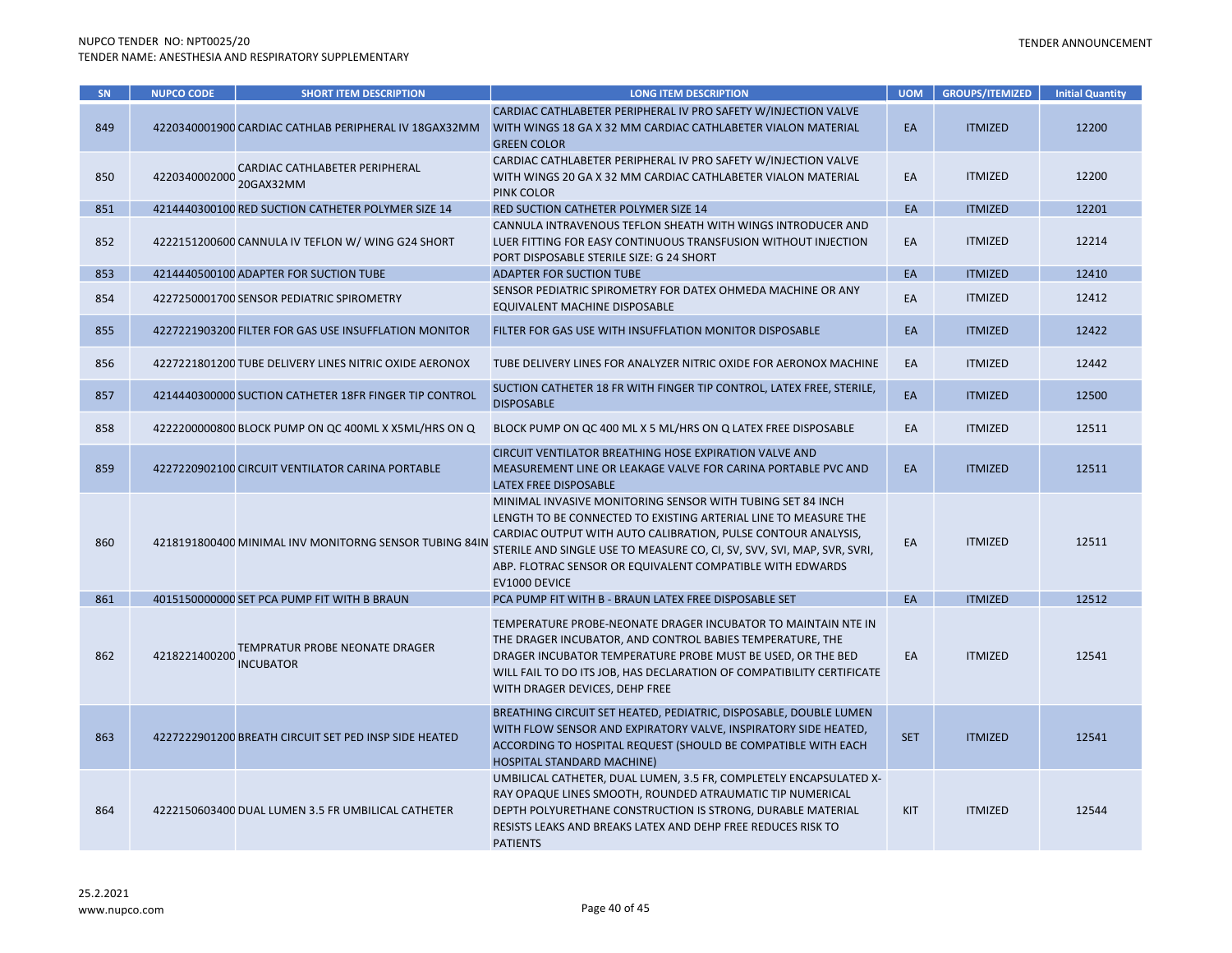| SN  | <b>NUPCO CODE</b> | <b>SHORT ITEM DESCRIPTION</b>                          | <b>LONG ITEM DESCRIPTION</b>                                                                                                                                                                                                                                                                                                                                                                                                                                                                                                                                                                                                                                                                     | <b>UOM</b> | <b>GROUPS/ITEMIZED</b> | <b>Initial Quantity</b> |
|-----|-------------------|--------------------------------------------------------|--------------------------------------------------------------------------------------------------------------------------------------------------------------------------------------------------------------------------------------------------------------------------------------------------------------------------------------------------------------------------------------------------------------------------------------------------------------------------------------------------------------------------------------------------------------------------------------------------------------------------------------------------------------------------------------------------|------------|------------------------|-------------------------|
| 865 |                   | 4227171510200 NITRIC OXIDE MACHINE CONNECTOR PACK      | NITRIC OXIDE MACHINE CONNECTOR PACK, CLEAN, NON-STERILE, SINGLE<br>PATIENT USE ONLY                                                                                                                                                                                                                                                                                                                                                                                                                                                                                                                                                                                                              | EA         | <b>ITMIZED</b>         | 12552                   |
| 866 |                   | 4227222901500 BREATH CIRCUIT SET NEONATAL HEAT DISPO   | BREATHING CIRCUIT SET, NEONATAL, HEATED, DISPOSABLE, DOUBLE LUMEN,<br>WITH FLOW SENSOR AND EXPIRATORY VALVE (SHOULD BE COMPATIBLE<br>WITH EACH HOSPITAL STANDARD MACHINE), BOTH SIDE HEATED<br>ACCORDING TO HOSPITAL REQUEST                                                                                                                                                                                                                                                                                                                                                                                                                                                                     | <b>SET</b> | <b>ITMIZED</b>         | 12555                   |
| 867 |                   | 4227221800900 PRESSURE LINE Y SENSOR VENTILAT SERVO N  | PRESSURE LINE Y SENSOR FOR VENTILATOR SERVO N                                                                                                                                                                                                                                                                                                                                                                                                                                                                                                                                                                                                                                                    | EA         | <b>ITMIZED</b>         | 13244                   |
| 868 |                   | 4227150400600 STETHOSCOPE ESOPHAGEAL TEMP SENSOR12FR   | STETHOSCOPE ESOPHAGEAL TEMPERATURE SENSOR FOR 400 SERIES<br>THERMISTOR 12 FR LATEX FREE DISPOSABLE                                                                                                                                                                                                                                                                                                                                                                                                                                                                                                                                                                                               | EA         | <b>ITMIZED</b>         | 13355                   |
| 869 |                   | 4227180000700 BOTTLE WATER AEROSOL THERAPY ADAPTER 1L  | BOTTLE OF WATER FOR AEROSOL THERAPY WITH ADAPTER, STERILE, SIZE<br>APPROXIMATELY 1000 ML                                                                                                                                                                                                                                                                                                                                                                                                                                                                                                                                                                                                         | <b>BT</b>  | <b>ITMIZED</b>         | 14135                   |
| 870 |                   | 4110413700200 BLOOD GAS SAMPL KIT HEPARINIZD 26GX2.5CM | BLOOD GAS SAMPLING KIT WITH NEEDLE, MICRO CAPILLARY TUBING,<br>HEPARINIZED, SINGLE USE, STERILE, WITH NEEDLE 26 GA X 2.5 CM LENGTH                                                                                                                                                                                                                                                                                                                                                                                                                                                                                                                                                               | EA         | <b>ITMIZED</b>         | 14400                   |
| 871 |                   | 4214250206500 STERILIZED EPIDURAL TUOHY NEEDLE17G 12CM | STERILIZED EPIDURAL TUOHY NEEDLE STERILIZED 17 G 12 CM LATEX FREE<br><b>DISPOSABLE</b>                                                                                                                                                                                                                                                                                                                                                                                                                                                                                                                                                                                                           | EA         | <b>ITMIZED</b>         | 14441                   |
| 872 |                   | 4218180301300 SENSOR OXIMETER PRETERM NEONATE          | SENSOR PULSE OXIMETER PRETERM NEONATE LESS THAN 1 KG PROBE<br>VELCRO TAPE NON - ADHESIVE HIGH ACCURACY RD SET NEOPT - 500<br><b>DISPOSABLE</b>                                                                                                                                                                                                                                                                                                                                                                                                                                                                                                                                                   | EA         | <b>ITMIZED</b>         | 14451                   |
| 873 |                   | 4227221801300 TUBE SAMPLING LINE NITRIC OXIDE AERONOX  | TUBE SAMPLING LINE FOR NITRIC OXIDE ANALYZER FOR AERONOX MACHINE                                                                                                                                                                                                                                                                                                                                                                                                                                                                                                                                                                                                                                 | EA         | <b>ITMIZED</b>         | 14521                   |
| 874 |                   | 4222161202800 DISINFECTING CAP FOR NEEDLESS CONNECTORS | DISINFECTING CAP FOR NEEDLESS CONNECTORS                                                                                                                                                                                                                                                                                                                                                                                                                                                                                                                                                                                                                                                         | EA         | <b>ITMIZED</b>         | 14552                   |
| 875 |                   | 4222150603500 3 LUMEN POLYURETHN UMBILICAL CATHETER    | TRIPLE LUMEN TRANSPARENT POLYURETHANE THERMOSENSITIVE<br>UMBILICAL CATHETER WITH HIGHER TENSILE STRENGTH AND THIN WALL<br>TECHNOLOGY, RADIOPAQUE WITH XRO AND ATRAUMATIC BLUNT DISTAL<br>TIP, COLOR-CODED HUBS FOR EASY IDENTIFICATION AND SAFETY,<br>NUMERICAL GRADUATIONS EVERY CENTIMETER FROM 5 TO 20 CM WITH 3<br>DISTAL OPENINGS, SOFT FIXATION WINGS, WITH CLAMP. CATHETER SIZE 4.5<br>FR LENGTH 20 CM, DISTAL LUMEN IS 20G WITH 0.20 ML PRIMING VOLUME<br>AND FLOW RATE 7.4ML/MIN, MEDIAL LUMEN IS 23G WITH 0.17 ML PRIMING<br>VOLUME AND FLOW RATE 2ML/MIN, PROXIMAL LUMEN IS 23G WITH 0.17<br>ML PRIMING VOLUME AND FLOW RATE 2.1ML/MIN, LATEX FREE, DEHP FREE,<br><b>PYROGEN FREE</b> | kit        | <b>ITMIZED</b>         | 14862                   |
| 876 |                   | 4227200107300 BLADE VIDEO LARYNGOS MCGRATH DISPO SZ X3 | BLADE FOR VIDEO LARYNGOSCOPE COMPATIBLE WITH MCGRATH SCOPE,<br>DISPOSABLE, SIZE X3                                                                                                                                                                                                                                                                                                                                                                                                                                                                                                                                                                                                               | EA         | <b>ITMIZED</b>         | 15000                   |
| 877 |                   | 4218151500000 IV TRAY SINGL USE SIMPLE STERILE PLASTIC | IV TRAY, SINGLE USE SIMPLE STERILE PLASTIC TRAY TO MAINTAIN STERILITY<br>OF SYRINGES                                                                                                                                                                                                                                                                                                                                                                                                                                                                                                                                                                                                             | EA         | <b>ITMIZED</b>         | 15000                   |
| 878 | 4222160301600     | <b>2LUMEN OCTOPUS BIONECTR 2CLAMP</b><br>10CM.3ML      | DOUBLE LUMEN OCTOPUS WITH BIONECTOR AND TWO CLAMPS, WITH<br>POLYURETHANE CATHETER EXTENSION TUBE, 10 CM LENGTH, 0.3 ML<br>PRIMING VOLUME                                                                                                                                                                                                                                                                                                                                                                                                                                                                                                                                                         | EA         | <b>ITMIZED</b>         | 15453                   |
| 879 |                   | 4214250201200 SPINAL NEEDLE W/INTRODUCER G27X6         | NEEDLE SPINAL PENCIL POINT WITH INTRODUCER DISPOSABLE STERILE SIZE<br>G27 X 6 THE SPINAL NEEDLE MUST BE LONGER THAN THE INTRODUCER                                                                                                                                                                                                                                                                                                                                                                                                                                                                                                                                                               | EA         | <b>ITMIZED</b>         | 15541                   |
| 880 |                   | 4218172303800 RECORDING PAPER THERMO SENSITIVE Z       | RECORDING PAPER THERMO SENSITIVE Z FOLDED PAPER FOR STRESS TEST                                                                                                                                                                                                                                                                                                                                                                                                                                                                                                                                                                                                                                  | EA         | <b>ITMIZED</b>         | 15541                   |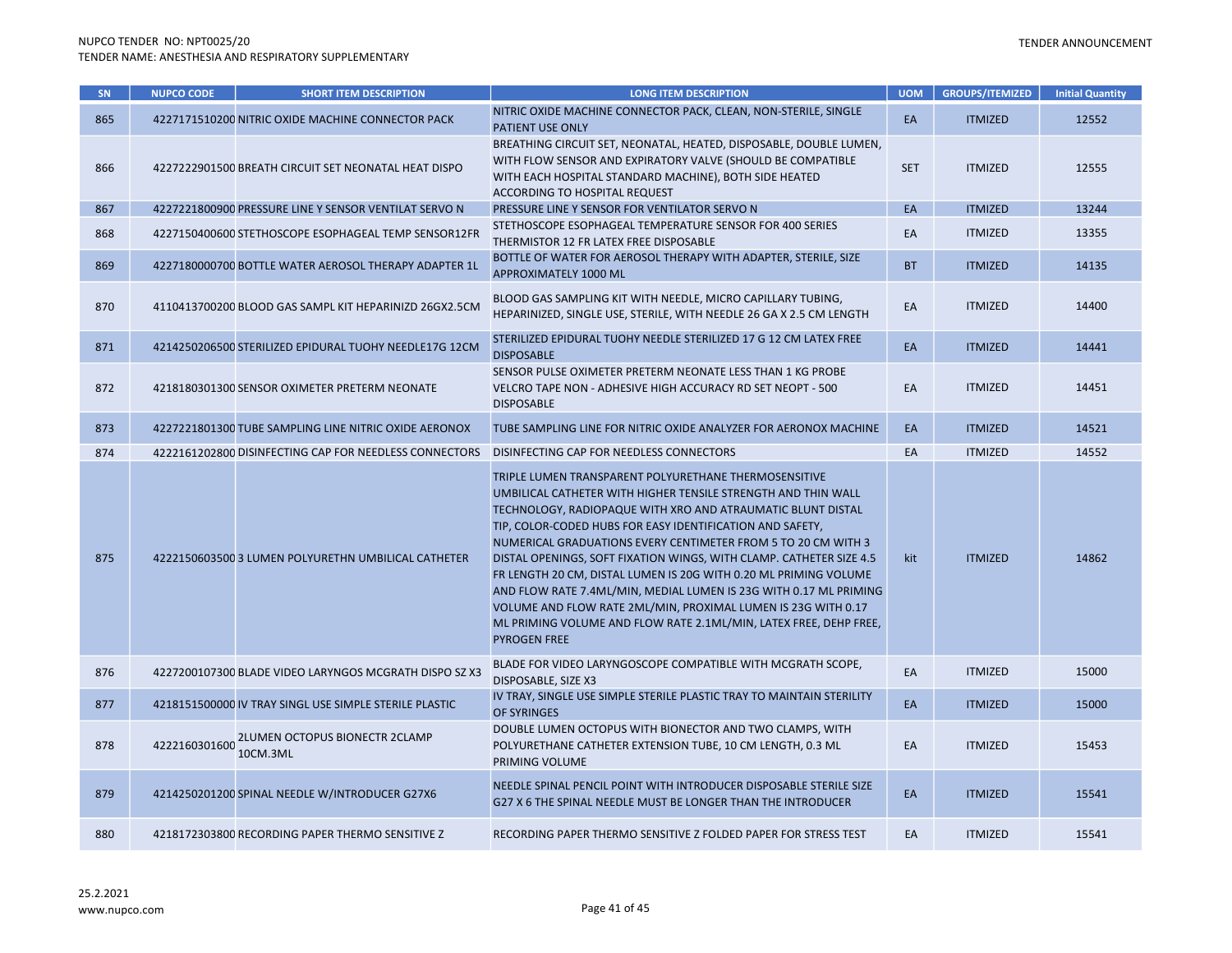| SN  | <b>NUPCO CODE</b> | <b>SHORT ITEM DESCRIPTION</b>                          | <b>LONG ITEM DESCRIPTION</b>                                                                                                                                                                                                 | <b>UOM</b> | <b>GROUPS/ITEMIZED</b> | <b>Initial Quantity</b> |
|-----|-------------------|--------------------------------------------------------|------------------------------------------------------------------------------------------------------------------------------------------------------------------------------------------------------------------------------|------------|------------------------|-------------------------|
| 881 |                   | 4227222901300 BREATH CIRCUIT SET PED BOTH SIDE HEATED  | BREATHING CIRCUIT SET HEATED, PEDIATRIC, DISPOSABLE, DOUBLE LUMEN<br>WITH FLOW SENSOR AND EXPIRATORY VALVE, BOTH SIDE HEATED,<br>ACCORDING TO HOSPITAL REQUEST (SHOULD BE COMPATIBLE WITH EACH<br>HOSPITAL STANDARD MACHINE) | <b>SET</b> | <b>ITMIZED</b>         | 15548                   |
| 882 |                   | 4227180000500 BOTTLE WATER IRRIGA AEROSL THERAPY 750ML | BOTTLE OF WATER IRRIGATION, FOR AEROSOL THERAPY, APPROXIMATELY<br>750 ML VOLUME, STERILE                                                                                                                                     | <b>BT</b>  | <b>ITMIZED</b>         | 15854                   |
| 883 |                   | 4227170803100 MASK FACE ANESTHETIC ADULT SZ 5 22MM     | MASK FACE ANESTHETIC SCENTED INFLATABLE ADULT SZ 5, 22 MM CLEAR<br><b>DISPOSABLE</b>                                                                                                                                         | EA         | <b>ITMIZED</b>         | 16000                   |
| 884 |                   | 4227220905500 VENTILATOR CIRCUIT 2LUMEN UNHEATED 2.7M  | VENTILATOR CIRCUIT, DOUBLE LUMEN, UNHEATED WITH CAP, SAMPLING<br>PORT AND PRESSURE LINE, ADULT, DISPOSABLE, APPROXIMATELY 2.7 M<br>LENGTH, MRI COMPATIBLE                                                                    | <b>SET</b> | <b>ITMIZED</b>         | 16000                   |
| 885 |                   | 4227150400400 STETHOSCOPE ESOPHAGEAL TEMP SENSOR 18FR  | STETHOSCOPE ESOPHAGEAL TEMPERATURE SENSOR 18 FR FOR 400 SERIES<br>THERMISTOR LATEX FREE DISPOSABLE                                                                                                                           | EA         | <b>ITMIZED</b>         | 18000                   |
| 886 |                   | 4018310900000 ADAPTER STRT TW/FEMALE LUER CONNECTOR    | ADAPTER STRAIGHT T WITH FEMALE LUER LOCK CONNECTOR DISPOSABLE                                                                                                                                                                | EA         | <b>ITMIZED</b>         | 20000                   |
| 887 |                   | 4218180301400 SENSOR OXIMETER NEONATAL RD SET NEO      | SENSOR PULSE OXIMETER NEONATAL PROBE ADHESIVE TAPE HIGH<br>ACCURACY RDSET NEO DISPOSABLE                                                                                                                                     | EA         | <b>ITMIZED</b>         | 20000                   |
| 888 |                   | 4222161200000 STOPCOCK 3 WAYS TRANSP.LUER LOCK 30 CM   | STOPCOCK 3 - WAYS TRANSPARENT LUER LOCK WITH 30 CM EXTENSION<br>TUBE KINK RESISTANCE DISPOSABLE STERILE                                                                                                                      | EA         | <b>ITMIZED</b>         | 21540                   |
| 889 |                   | 4227180602100 NEBULIZER KIT FILTERED 6ML 6IN RESERVOIR | NEBULIZER KIT, FILTERED SMALL VOLUME, 6 ML, WITH WYE AND 2 ONE-WAY<br>VALVE, CORRUGATED-TUBING, OXYGEN TUBING, MOUTHPIECE, 6 INCH<br>RESERVOIR, DISPOSABLE                                                                   | <b>KIT</b> | <b>ITMIZED</b>         | 21545                   |
| 890 |                   | 4227180602200 NEBULIZER KIT W/O2 TUBE MEDICATION CUP   | NEBULIZER KIT WITH OXYGEN TUBE, MEDICATION CUP, DETACHABLE<br>MOUTHPIECE, FOR MESH NEBULIZER, DISPOSABLE                                                                                                                     | <b>KIT</b> | <b>ITMIZED</b>         | 21553                   |
| 891 |                   | 4218172300600 PAPER EKG RECORDING                      | PAPER EKG PATIENT RECORDING                                                                                                                                                                                                  | EA         | <b>ITMIZED</b>         | 21555                   |
| 892 |                   | 4227170803000 MASK FACE ANES ADULT LARGE SZ 6 22MM     | MASK FACE ANESTHETIC SCENTED INFLATABLE ADULT LARGE SZ 6, 22 MM<br><b>CLEAR DISPOSABLE</b>                                                                                                                                   | EA         | <b>ITMIZED</b>         | 22000                   |
| 893 |                   | 4219190601200 SPACE BLANKET ADULT ALUMINUM FOIL 54X87  | SPACE BLANKET ADULT ALUMINUM FOIL 54 X 87 LATEX FREE DISPOSABLE                                                                                                                                                              | EA         | <b>ITMIZED</b>         | 22144                   |
| 894 |                   | 4227180602000 NEBULIZER KIT LARGE VOL 25ML             | NEBULIZER KIT, LARGE VOLUME MINIMUM 25 ML, HANDHELD WITH OXYGEN<br>TUBING, DISPOSABLE, NON-STERILE, INDIVIDUALLY PACKED                                                                                                      | KIT        | <b>ITMIZED</b>         | 22551                   |
| 895 |                   | 4227180501900 MASK AEROSOL O2 MULTI CONCENTRATN PEDIA  | MASK AEROSOL OXYGEN MULTI CONCENTRATION WITH COLORED DILUTER<br>AND TUBING PEDIATRIC DISPOSABLE                                                                                                                              | <b>SET</b> | <b>ITMIZED</b>         | 24000                   |
| 896 |                   | 4227160004300 CONNECTOR MINI LINK 8.5MM ID 15MM ID     | CONNECTOR MINI - LINK 8.5 MM (ID) - 15 MM (ID) CO - AXIAL ANGLE                                                                                                                                                              | EA         | <b>ITMIZED</b>         | 24000                   |
| 897 |                   | 4227170500400 METER DOSE INHALER CONNECTOR 15M/15F     | CONNECTOR MDI METER DOSE INHALER CONNECTOR 15 M/ 15 F<br><b>DISPOSABLE STERILE</b>                                                                                                                                           | EA         | <b>ITMIZED</b>         | 24000                   |
| 898 |                   | 4227170500500 METER DOSE INHAILER CONNECTOR 22M/22F    | CONNECTOR MDI METER DOSE INHAILER CONNECTOR 22 M/22 F<br><b>DISPOSABLE STERILE</b>                                                                                                                                           | EA         | <b>ITMIZED</b>         | 24000                   |
| 899 |                   | 4227180502000 MASK AEROSOL O2 MULTI CONCENTRATN ADULT  | MASK AEROSOL OXYGEN MULTI CONCENTRATION WITH COLORED DILUTER<br>AND TUBING ADULT DISPOSABLE                                                                                                                                  | <b>SET</b> | <b>ITMIZED</b>         | 24255                   |
| 900 |                   | 4229542800100 TUBE YANKAUER SUC. MINI SET PEDIA/ADULT  | TUBE YANKAUER SUCTION MINI SET FINE TIP PEDIATRIC/ADULT DISPOSABLE<br><b>STERILE</b>                                                                                                                                         | EA         | <b>ITMIZED</b>         | 24852                   |
| 901 |                   | 4217180102300 AIRWAY OROPHARYNGEAL PLASTIC SZ 6 L12CM  | AIRWAY OROPHARYNGEAL PLASTIC SIZE 6 LENGTH 12 CM PURPLE STERILE<br>LATEX FREE DISPOSABLE                                                                                                                                     | EA         | <b>ITMIZED</b>         | 25000                   |
| 902 |                   | 4111197000200 SKIN TEMPERATURE SENSOR 400 SERIES       | TEMPERATURE SENSOR SKIN 400 SERIES LATEX FREE DISPOSABLE                                                                                                                                                                     | EA         | <b>ITMIZED</b>         | 25541                   |
| 903 |                   | 4227160020700 SODA LIME CRYSTALS 1.2 KG COLOR CHANGE   | SODA LIME CRYSTALS ABSORBS CARBON DIOXIDE AND WATER VAPOUR 1.2<br><b>KG COLOR CHANGE</b>                                                                                                                                     | EA         | <b>ITMIZED</b>         | 27000                   |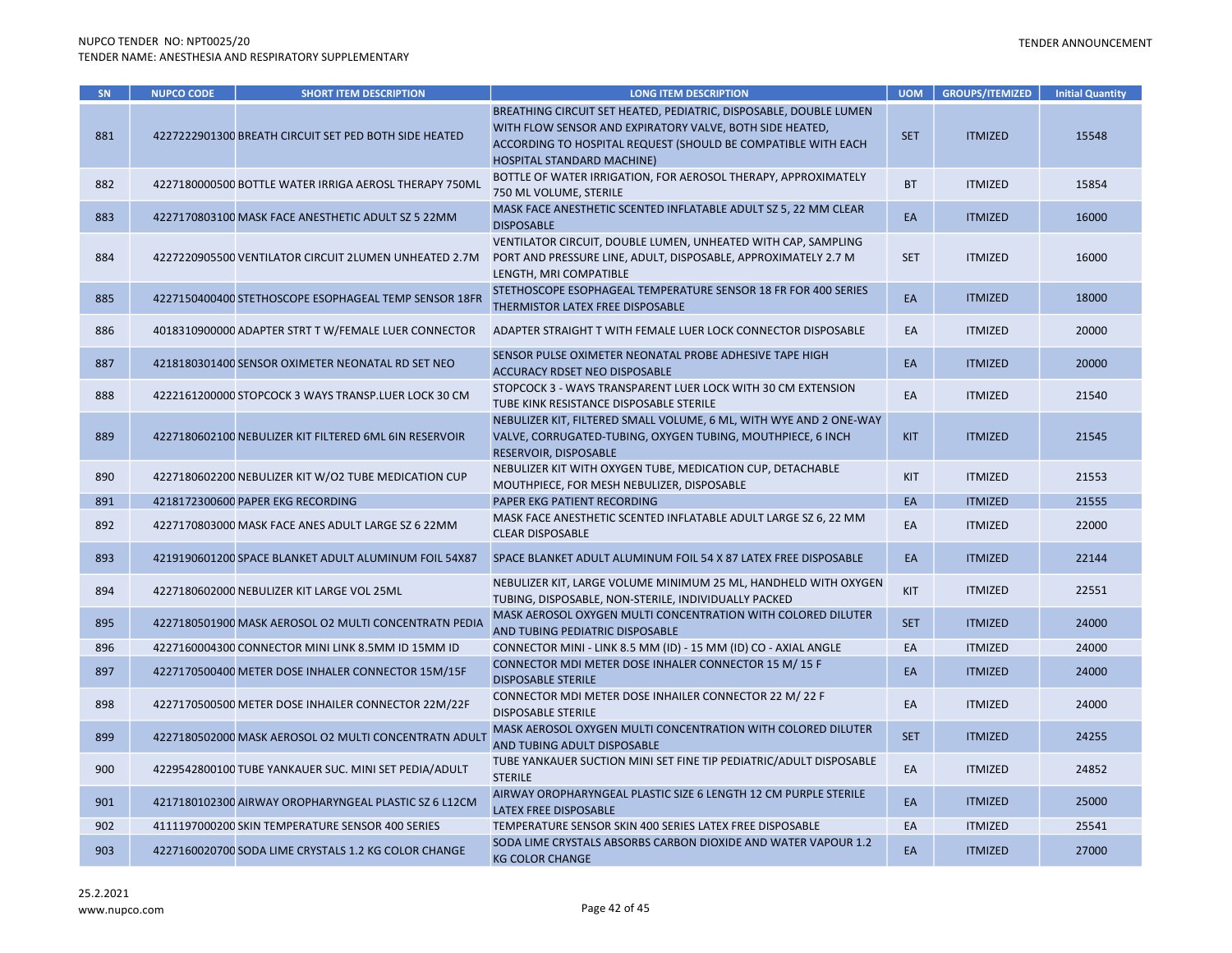| SN  | <b>NUPCO CODE</b> | <b>SHORT ITEM DESCRIPTION</b>                                    | <b>LONG ITEM DESCRIPTION</b>                                                                                                                                                                                                                                       | <b>UOM</b> | <b>GROUPS/ITEMIZED</b> | <b>Initial Quantity</b> |
|-----|-------------------|------------------------------------------------------------------|--------------------------------------------------------------------------------------------------------------------------------------------------------------------------------------------------------------------------------------------------------------------|------------|------------------------|-------------------------|
| 904 |                   | 4110411500200 FILTER SEALED HYDROPHOBIC/BACT 0.22MM              | FILTER SEALED HYDROPHOBIC/BACTERIAL FOR SUCTION SYSTEM 0.22 MM<br><b>DISPOSABLE</b>                                                                                                                                                                                | EA         | <b>ITMIZED</b>         | 32221                   |
| 905 | 4219190601300     | SPACE BLANKET BABY HOOD ALUMINUM<br>25X50MM                      | SPACE BLANKET BABY WITH HOOD ALUMINUM 25 X 50 MM LATEX FREE<br><b>DISPOSABLE</b>                                                                                                                                                                                   | EA         | <b>ITMIZED</b>         | 32261                   |
| 906 |                   | 4227221200100 PEEP VALVE DIVERTER                                | PEEP VALVE DIVERTER                                                                                                                                                                                                                                                | EA         | <b>ITMIZED</b>         | 32444                   |
| 907 |                   | 4227170503900 EXTENSION SET W/Y CONNECTOR DOUBLE<br><b>LUMEN</b> | EXTENSION SET WITH Y CONNECTOR DOUBLE LUMEN PORT                                                                                                                                                                                                                   | EA         | <b>ITMIZED</b>         | 32453                   |
| 908 |                   | 4227251800400 FILTER HEPA HEAT MOISTURE EXCHANGE BACTE           | FILTER HEPA HEAT MOISTURE EXCHANGE BACTERIAL/VIRAL HYDROPHOBIC<br>W/CO2 PORT STERILE                                                                                                                                                                               | EA         | <b>ITMIZED</b>         | 35000                   |
| 909 |                   | 4222151212000 SET IV EXTENSION 50CM                              | SET IV EXTENSION 50 CM                                                                                                                                                                                                                                             | EA         | <b>ITMIZED</b>         | 35000                   |
| 910 |                   | 4214250200200 SPINAL NEEDLE W/INTRODUCER G24X2.5IN               | NEEDLE SPINAL PENCIL POINT WITH INTRODUCER DISPOSABLE STERILE SIZE<br>G24 X 2.5 THE SPINAL NEEDLE MUST BE LONGER THAN THE INTRODUCER                                                                                                                               | EA         | <b>ITMIZED</b>         | 35000                   |
| 911 |                   | 4110410400000 TOURNIQUET DISPOSABLE PACK                         | TOURNIQUET, SIMPLE OPERATION, EASY TO USE, COMFORTABLE, ECO -<br>FRIENDLY LATEX - FREE MATERIAL, USED TO INTRAVENOUS INFUSION AND<br>ADOPTION OF BLOOD SPECIMEN, READY TO USE PACKAGE, EASY DRAWING,<br>DISPOSABLE, NON - STERILE                                  | EA         | <b>ITMIZED</b>         | 35111                   |
| 912 |                   | 4222151200200 CANNULA INTRAVENOUS TEFLON W/WING G24              | CANNULA INTRAVENOUS TEFLON WITH WINGS INTRODUCER AND LUER<br>FITTING FOR EASY CONTINUOUS TRANSFUSION WITHOUT INJECTION PORT<br>DISPOSABLE STERILE SIZE G 24                                                                                                        | EA         | <b>ITMIZED</b>         | 35112                   |
| 913 |                   | 4214250200300 SPINAL NEEDLE W/INTRODUCER G24X3.5IN               | NEEDLE SPINAL PENCIL POINT WITH INTRODUCER DISPOSABLE STERILE SIZE<br>G24 X 3.5 THE SPINAL NEEDLE MUST BE LONGER THAN THE INTRODUCER                                                                                                                               | EA         | <b>ITMIZED</b>         | 35510                   |
| 914 |                   | 4214253500700 NEEDLE SPINAL 25X150MM                             | NEEDLE SPINAL 25 X 150 MM GAUGE PENCIL POINT STERILE                                                                                                                                                                                                               | EA         | <b>ITMIZED</b>         | 36541                   |
| 915 |                   | 4227160007300 SODA LIME CRYSTALS 4.5KG AND 1.2 KG                | SODA LIME CRYSTALS 4.5 KG AND 1.2 KG FROM WHITE TO PINK                                                                                                                                                                                                            | EA         | <b>ITMIZED</b>         | 36755                   |
| 916 | 4222160408600     | THREE CONNECTORS ROW THREE WAY<br><b>STOPCOCK</b>                | THREE CONNECTORS ROW THREE WAY STOPCOCK, STERILE                                                                                                                                                                                                                   | EA         | <b>ITMIZED</b>         | 37200                   |
| 917 |                   | 4214160300200 DISH MEDICAL 500ML KIDNEY SHAPE                    | DISH KIDNEY SHAPE PULP 500 ML DISPOSABLE                                                                                                                                                                                                                           | EA         | <b>ITMIZED</b>         | 39000                   |
| 918 |                   | 4218180304700 SENSOR SPO2 PROBE ADHESIVE NEO LESS 3KG            | SENSOR, PULSE OXIMETER, NEONATAL, LESS THAN 3KG, PROBE ADHESIVE<br>TAPE, HIGH ACCURACY, PERFUSION NUMBER, PULSE RATE, RD SET NEO,<br>DISPOSABLE, REPLACEMENT TAPES, COMPATIBLE WITH CCHD SCREENING<br><b>DEVICES</b>                                               | EA         | <b>ITMIZED</b>         | 40000                   |
| 919 |                   | 4222151211900 SET IV EXTENSION 100 CM                            | SET IV EXTENSION 100 CM                                                                                                                                                                                                                                            | EA         | <b>ITMIZED</b>         | 40000                   |
| 920 |                   | 4110421300300 DISTILLED WATER BAG IRRIGATION 1000ML              | DISTILLED WATER BAG WITH HANGING PORT, FOR IRRIGATION, SIZE 1000<br>ML, COMPATIBLE WITH HUMIDIFIER CHAMBER DRAINING TUBE                                                                                                                                           | EA         | <b>ITMIZED</b>         | 40000                   |
| 921 |                   | 4227250012000 ANESTHESIA TRAY MEDICATN PULP/POLYPROPY            | ANESTHESIA TRAY FOR MEDICATION MADE OF EITHER PAPER PULP OR<br>POLYPROPYLENE, DEPTH NOT LESS 3 CM, DISPOSABLE                                                                                                                                                      | EA         | <b>ITMIZED</b>         | 40000                   |
| 922 |                   | 4227161600400 FILTER BACTERIAL/VIRAL DISPOSABLE JAEGER           | FILTER, BACTERIAL/VIRAL, DISPOSABLE, COMPATIBLE WITH JAEGER,<br>MASTERSCREEN PULMONARY FUNCTION TEST MACHINE                                                                                                                                                       | EA         | <b>ITMIZED</b>         | 41000                   |
| 923 |                   | 4214250200900 SPINAL NEEDLE W/INTRODUCER G24X6                   | NEEDLE SPINAL PENCIL POINT WITH INTRODUCER DISPOSABLE STERILE SIZE<br>G24 X 6 THE SPINAL NEEDLE MUST BE LONGER THAN THE INTRODUCER                                                                                                                                 | EA         | <b>ITMIZED</b>         | 41252                   |
| 924 |                   | 4218180304900 SENSOR SPO2 PROBE ADHESIVE NEWBORN DISPO           | PULSE OXIMETER SENSOR PROBE ADHESIVE TAPE FOR USE WITH NEONATES<br>WITH HIGH ACCURACY IN CRITICAL AND CHALLENGING CASES. CAN BE USED<br>FOR CCHD SCREENING TEST. REPLACEMENT TAPES CAN BE USED.<br>COMPATIBLE WITH MASIMO SET TECHNOLOGY. DISPOSABLE. SIZE NEWBORN | EA         | <b>ITMIZED</b>         | 42000                   |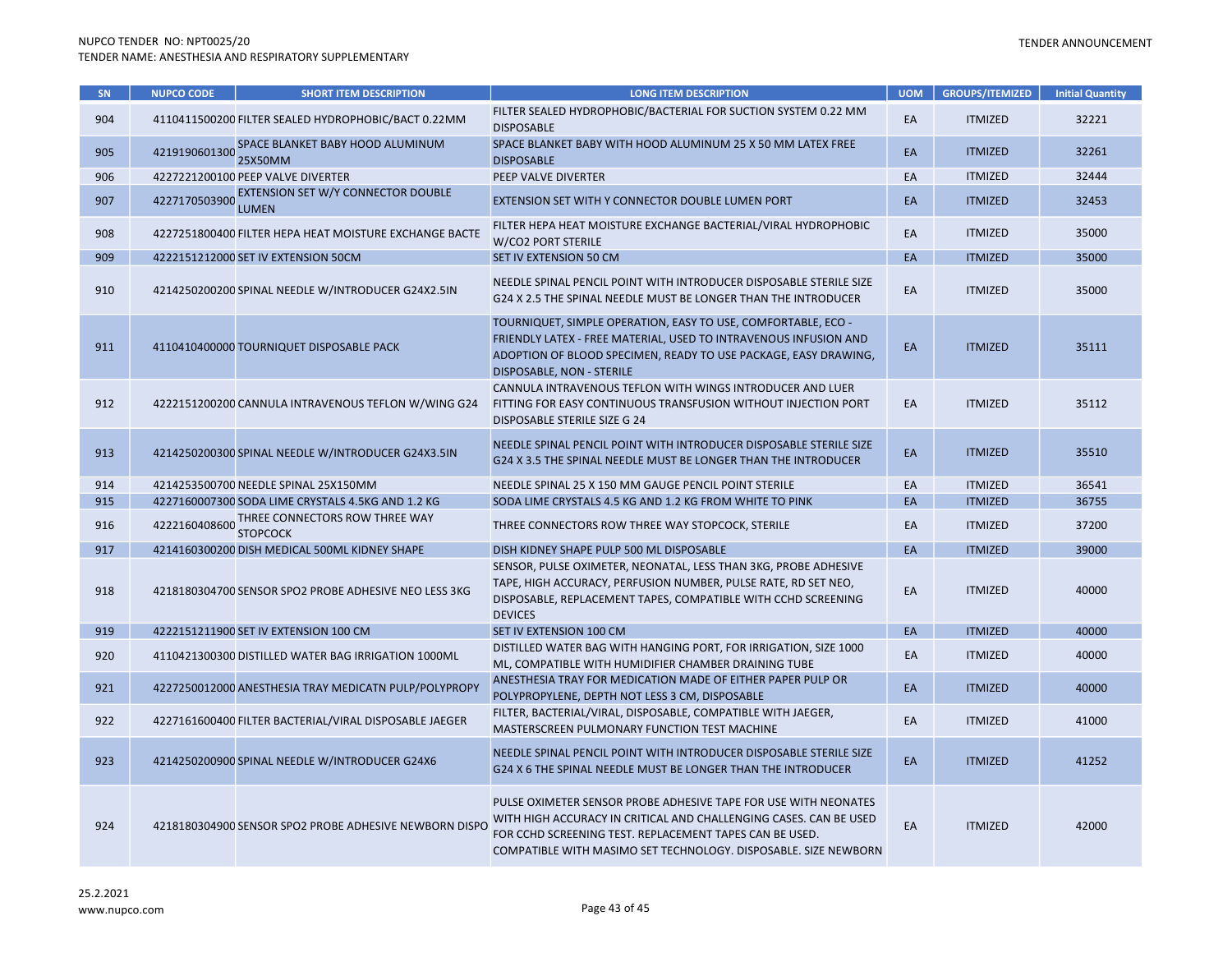| SN  | <b>NUPCO CODE</b> | <b>SHORT ITEM DESCRIPTION</b>                          | <b>LONG ITEM DESCRIPTION</b>                                                                                                                                                                                                                                                                                                                                                                                                                                                                                                                                                                                                                                                                                                                                                                                | <b>UOM</b> | <b>GROUPS/ITEMIZED</b> | <b>Initial Quantity</b> |
|-----|-------------------|--------------------------------------------------------|-------------------------------------------------------------------------------------------------------------------------------------------------------------------------------------------------------------------------------------------------------------------------------------------------------------------------------------------------------------------------------------------------------------------------------------------------------------------------------------------------------------------------------------------------------------------------------------------------------------------------------------------------------------------------------------------------------------------------------------------------------------------------------------------------------------|------------|------------------------|-------------------------|
| 925 |                   | 4218180304800 SENSOR SPO2 PROBE ADHESIVE NEWBORN REUS  | PULSE OXIMETER SENSOR PROBE RUBBER SENSOR FOR USE WITH NEONATES<br>WITH HIGH ACCURACY IN CRITICAL AND CHALLENGING CASES. CAN BE USED<br>FOR CCHD SCREENING TEST. REPLACEMENT TAPES CAN BE USED.<br>COMPATIBLE WITH MASIMO SET TECHNOLOGY. REUSABLE. SIZE NEWBORN                                                                                                                                                                                                                                                                                                                                                                                                                                                                                                                                            | EA         | <b>ITMIZED</b>         | 42500                   |
| 926 |                   | 4227220904900 CIRCUIT BREATHING SYSTEM FOR PEDIA 1.6M  | CIRCUIT BREATHING SYSTEM, NOT EXPANDABLE FOR PEDIATRIC WITH Y<br>SHAPE ADAPTER MINIMUM 1.6 M LENGTH, WITH 1.5 LITER BAG, HOSE FOR<br><b>BAG, DISPOSABLE</b>                                                                                                                                                                                                                                                                                                                                                                                                                                                                                                                                                                                                                                                 | EA         | <b>ITMIZED</b>         | 45000                   |
| 927 |                   | 4227220904700 CIRCUIT BREATH SYS ADULT 1.6 M TO 1.8 M  | CIRCUIT BREATHING SYSTEM, NOT EXPANDABLE FOR ADULT WITH Y SHAPE<br>ADAPTER 1.6 M TO 1.8 M LENGTH, WITH 2 LITER BAG, HOSE FOR BAG                                                                                                                                                                                                                                                                                                                                                                                                                                                                                                                                                                                                                                                                            | EA         | <b>ITMIZED</b>         | 45000                   |
| 928 |                   | 4222151500100 SET CATHETER CENTRAL VENOUS O2 SAT MIXED | SET CATHETER CENTRAL VENOUS O2 SAT MIXED VENOUS O 2 FIT WITH<br>EDWARD TECHNOLOGY LATEX FREE DISPOSABLE                                                                                                                                                                                                                                                                                                                                                                                                                                                                                                                                                                                                                                                                                                     | EA         | <b>ITMIZED</b>         | 45000                   |
| 929 |                   | 4227190905400 ORAL TUBE AIRWAY NON STERILE SIZE 1.5    | TUBE AIRWAY, ORAL, CLEAR SILICONE, HARD MOUTH PIECE WITH<br>ATRAUMATIC SOFT ROUND BLUNT END, DISPOSABLE, NON STERILE<br>INDIVIDUALLY PACKED. SIZE, 1.5 SIZE TO BE MENTIONED ON THE TUBE                                                                                                                                                                                                                                                                                                                                                                                                                                                                                                                                                                                                                     | EA         | <b>ITMIZED</b>         | 45211                   |
| 930 |                   | 4227160017500 BLOOD GAS SAMPLING KIT                   | BLOOD GAS ARTERIAL SAMPLING KIT MICROSAMPLER CAPILLARY WITH 26<br><b>GAX 1 NEEDLE STERILE</b>                                                                                                                                                                                                                                                                                                                                                                                                                                                                                                                                                                                                                                                                                                               | EA         | <b>ITMIZED</b>         | 45211                   |
| 931 |                   | 4214250200500 SPINAL NEEDLE W/INTRODUCER G24X1.5IN     | NEEDLE SPINAL PENCIL POINT WITH INTRODUCER DISPOSABLE STERILE SIZE<br>G24 X 1.5 THE SPINAL NEEDLE MUST BE LONGER THAN THE INTRODUCER                                                                                                                                                                                                                                                                                                                                                                                                                                                                                                                                                                                                                                                                        | EA         | <b>ITMIZED</b>         | 51851                   |
| 932 |                   | 4229553501200 TUBE LARYNGEAL MONTANDO IVORY SIZE 7.0   | TUBE LARYNGEAL MONTANDO IVORY SIZE 7.0 RADIOPAQUE STERILE LATEX<br><b>FREE DISPOSABLE</b>                                                                                                                                                                                                                                                                                                                                                                                                                                                                                                                                                                                                                                                                                                                   | EA         | <b>ITMIZED</b>         | 53213                   |
| 933 |                   | 4218172303600 PAPER ECG RECORDING 8.5 X 11 INCH        | PAPER ECG RECORDING 8.5 X 11 INCH                                                                                                                                                                                                                                                                                                                                                                                                                                                                                                                                                                                                                                                                                                                                                                           | EA         | <b>ITMIZED</b>         | 54114                   |
| 934 |                   | 4214271700700 CATHETER PERIPH. INSERTED 24G L300MM     | CATHETER PERIPHERALLY INSERTED 24 G LENGTH 300 MM POLYURETHANE<br>VENOUS CATHETER REMAINS FIRM DURING INSERTION BUT SOFTENS AT<br>BODY TEMPERATURE X - RAY OPAQUE FOR ACCURATE TIP LOCATION<br>WITHOUT ADDITIONAL CONTRAST MEDIUM CATHETER GRADUATIONS EVERY<br>CM AID ACCURATE PLACEMENT OF CATHETER ONE - PIECE CONSTRUCTION<br>SIMPLIFIES INSERTION INTEGRAL EXTENSION WITH WING, PERMITS SECURE<br>CATHETER FIXATION SLIDE CLAMP FOR LINE MANAGEMENT AND SAFETY<br>MICROFLASH INTRODUCER UNIQUE SPLIT CANNULA AND EYELET GIVES<br>RAPID VISIBILITY OF FLASHBACK KIT CONTENTS 2 X BALL SWABS 1 X<br><b>GALLIPOT 1 X SPONGE STICK 1 X MICROFLASH INTRODUCER 1 X INJECTION</b><br>MEMBRANE 1 X 10 ML SYRINGE 1 X FILTER STRAW 5 M 1 X STERILE<br>FIELD/OUTER WRAP 1 X FENESTRATED DRAPE DISPOSABLE STERILE | EA         | <b>ITMIZED</b>         | 54411                   |
| 935 |                   | 4229351401500 SUCTION LINER 700ML DISPOSABLE           | SUCTION LINER, 700ML, DISPOSABLE (SHOULD BE FIT IN EACH HOSPITAL<br><b>STANDARD LINER)</b>                                                                                                                                                                                                                                                                                                                                                                                                                                                                                                                                                                                                                                                                                                                  | EA         | <b>ITMIZED</b>         | 62001                   |
| 936 |                   | 4225162600000 PAPER RECORDING PREMIUM TREADMILL        | PAPER RECORDING PREMIUM TREADMILL                                                                                                                                                                                                                                                                                                                                                                                                                                                                                                                                                                                                                                                                                                                                                                           | EA         | <b>ITMIZED</b>         | 65457                   |
| 937 |                   | 4222151200100 CANNULA INTRAVENOUS TEFLON W/WING G26    | CANNULA INTRAVENOUS TEFLON SHEATH WITH WINGS INTRODUCER AND<br>LUER FITTING FOR EASY CONTINUOUS TRANSFUSION WITHOUT INJECTION<br>PORT DISPOSABLE STERILE SIZE G 26                                                                                                                                                                                                                                                                                                                                                                                                                                                                                                                                                                                                                                          | EA         | <b>ITMIZED</b>         | 68411                   |
| 938 |                   | 4222151200000 CANNULA INTRAVENOUS TEFLON W/ WING G20   | CANNULA INTRAVENOUS TEFLON WITH WINGS INTRODUCER AND LUER<br>FITTING FOR EASY CONTINUOUS TRANSFUSION WITHOUT INJECTION PORT<br>DISPOSABLE STERILE SIZE: G 20                                                                                                                                                                                                                                                                                                                                                                                                                                                                                                                                                                                                                                                | EA         | <b>ITMIZED</b>         | 72344                   |